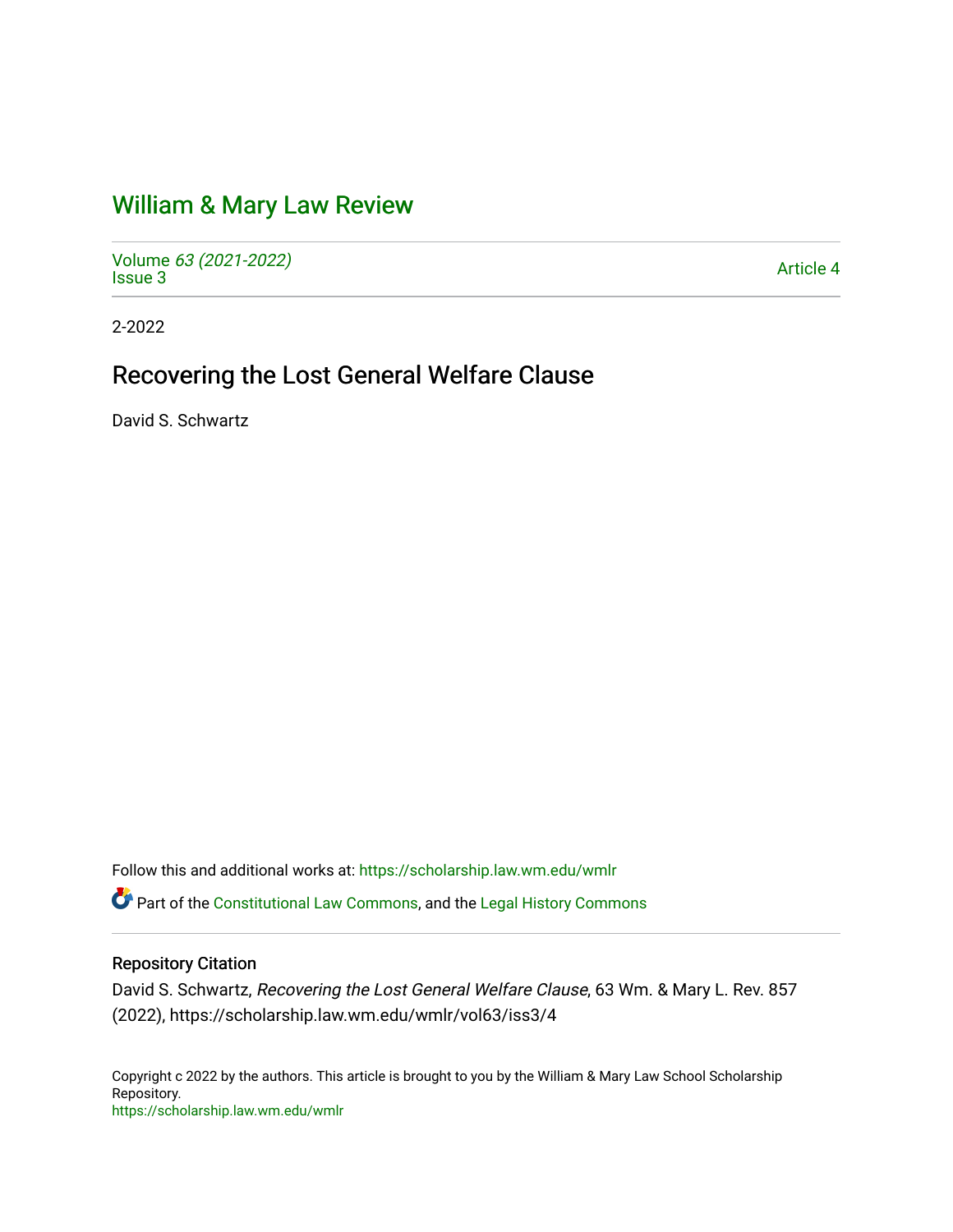## RECOVERING THE LOST GENERAL WELFARE CLAUSE

# DAVID S. SCHWARTZ\*

#### **ABSTRACT**

*The General Welfare Clause of Article I, Section 8, Clause 1 of the Constitution enumerates a power to "provide for the common defense and general welfare." A literal interpretation of this clause ("the general welfare interpretation") would authorize Congress to legislate for any national purpose, and therefore to address all national problems—for example, the COVID-19 pandemic—in ways that would be precluded under the prevailing understanding of limited enumerated powers. But conventional doctrine rejects the general welfare interpretation and construes the General Welfare Clause to confer the so-called "Spending Power," a power only to spend, but not to regulate, for national purposes.*

*This Article argues that both the text and the drafting history of the General Welfare Clause support reading it as a power to regulate on all national problems, such as environmental degradation, violence against women, and pandemic disease. It is only our superficial ideological commitment to enumerationism—the doctrine of limited enumerated powers—that causes us to depart from the most evident textual interpretation of the General Welfare Clause. Recovering the lost General Welfare Clause is particularly important at this moment in constitutional history, when a conservative and*

<sup>\*</sup> Foley & Lardner-Bascom Professor of Law, University of Wisconsin Law School. I am grateful to the following colleagues for their helpful comments and input: BJ Ard, Josh Braver, Tonya Brito, Alta Charo, Andy Coan, Jonathan Gienapp, Alex Huneeus, Rick Hills, Cecilia Klingele, Heinz Klug, Gwendolyn Leachman, Ion Meyn, John Mikhail, Yaron Nili, Richard Primus, Jack Rakove, Miriam Seifter, Mitra Sharafi, Brad Snyder, Susannah Tahk, Dan Tokaji, Nina Varsava, Bill Whitford, and Rob Yablon. Invaluable research assistance was provided by Nancy Cruz, Nathan Kuenzi, Alyssa LeRoy, Mitchell Philbin, Olivia Radics, and, especially, Nick Enger.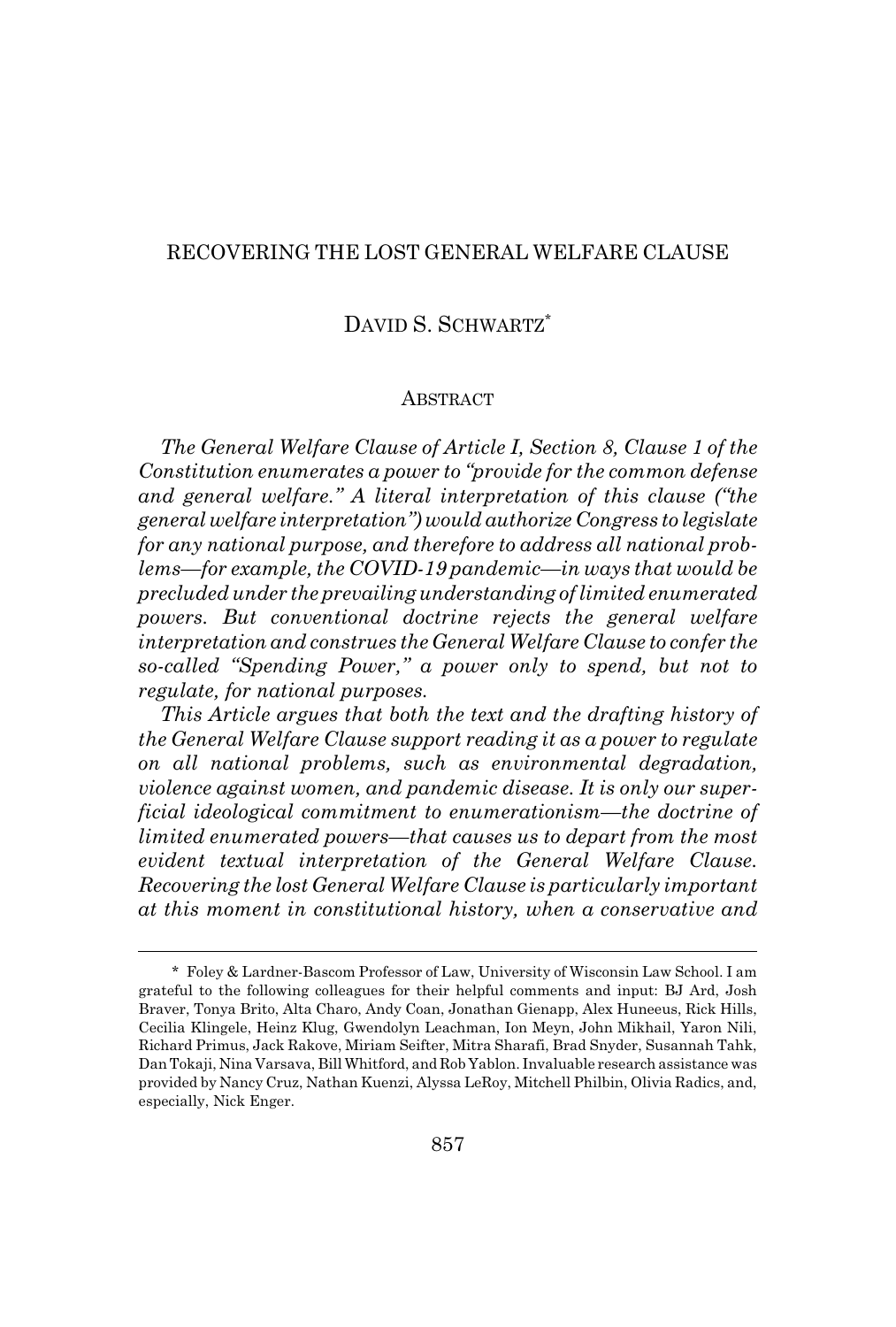*supposedly originalist Supreme Court is poised to greatly constrict federal power to respond to pressing national problems in service of a tendentious and badly one-sided account of Founding Era views on federalism.*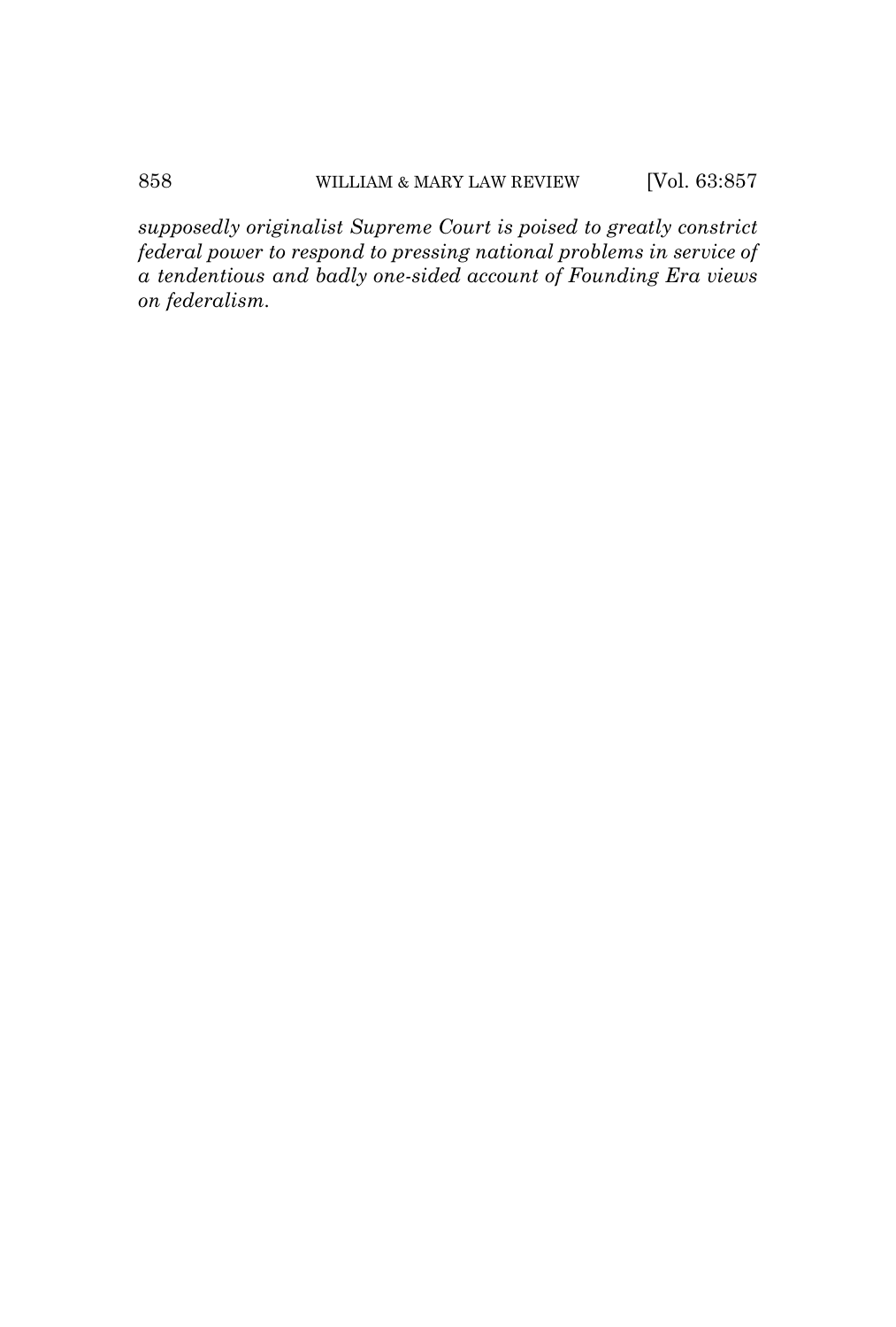# TABLE OF CONTENTS

|                                                                                               | 861 |
|-----------------------------------------------------------------------------------------------|-----|
| I. THE INTERPRETIVE STAKES                                                                    | 866 |
| A. The Price of Enumerationism                                                                | 868 |
| B. The Relevance of Drafting History                                                          | 871 |
| II. THE TEXTUAL CASE FOR THE GENERAL WELFARE                                                  |     |
| INTERPRETATION                                                                                | 873 |
|                                                                                               | 874 |
| 1. The Madison and Hamilton Interpretations                                                   | 875 |
| 2. The Jeffersonian Interpretation                                                            | 877 |
| 3. The General Welfare Interpretation                                                         | 878 |
| B. The General Welfare Clause and Interpretive Canons                                         | 880 |
| III. THE DRAFTING HISTORY OF CLAUSE 1: TAXES, DEBTS, AND                                      |     |
|                                                                                               | 885 |
| A. The Framers and Enumeration                                                                | 886 |
| B. Taxes, the Public Debt, and Legislative Powers                                             | 892 |
|                                                                                               | 892 |
|                                                                                               | 895 |
| 3. The Public Debt and Legislative Powers,                                                    |     |
|                                                                                               | 897 |
| C. The (Forgotten?) Second Report of the Committee of                                         |     |
| $Delta$ i                                                                                     | 900 |
| D. Taxing, Debt, and Assumption Revisited                                                     | 908 |
| E. The Final Version of Clause 1                                                              | 911 |
| 1. The Committee on Postponed Parts                                                           | 911 |
| 2. Finalizing the Constitution                                                                | 914 |
| IV. THE GENERAL WELFARE POWER AND STRATEGIC                                                   |     |
|                                                                                               | 917 |
| A. Signs of a General Welfare Compromise                                                      | 917 |
| 1. The Views of Wilson, Morris, and Sherman                                                   | 917 |
| 2. The Contours of the Compromise                                                             | 919 |
| B. A Textual Victory for the General Welfare Power                                            | 925 |
| C. The Spending Power Interpretation as an                                                    |     |
| $After thought \dots \dots \dots \dots \dots \dots \dots \dots \dots \dots \dots \dots \dots$ | 927 |
| D. Immaterial Style-Based Inferences                                                          | 930 |
| 1. The Sinister Semicolon                                                                     | 930 |
|                                                                                               |     |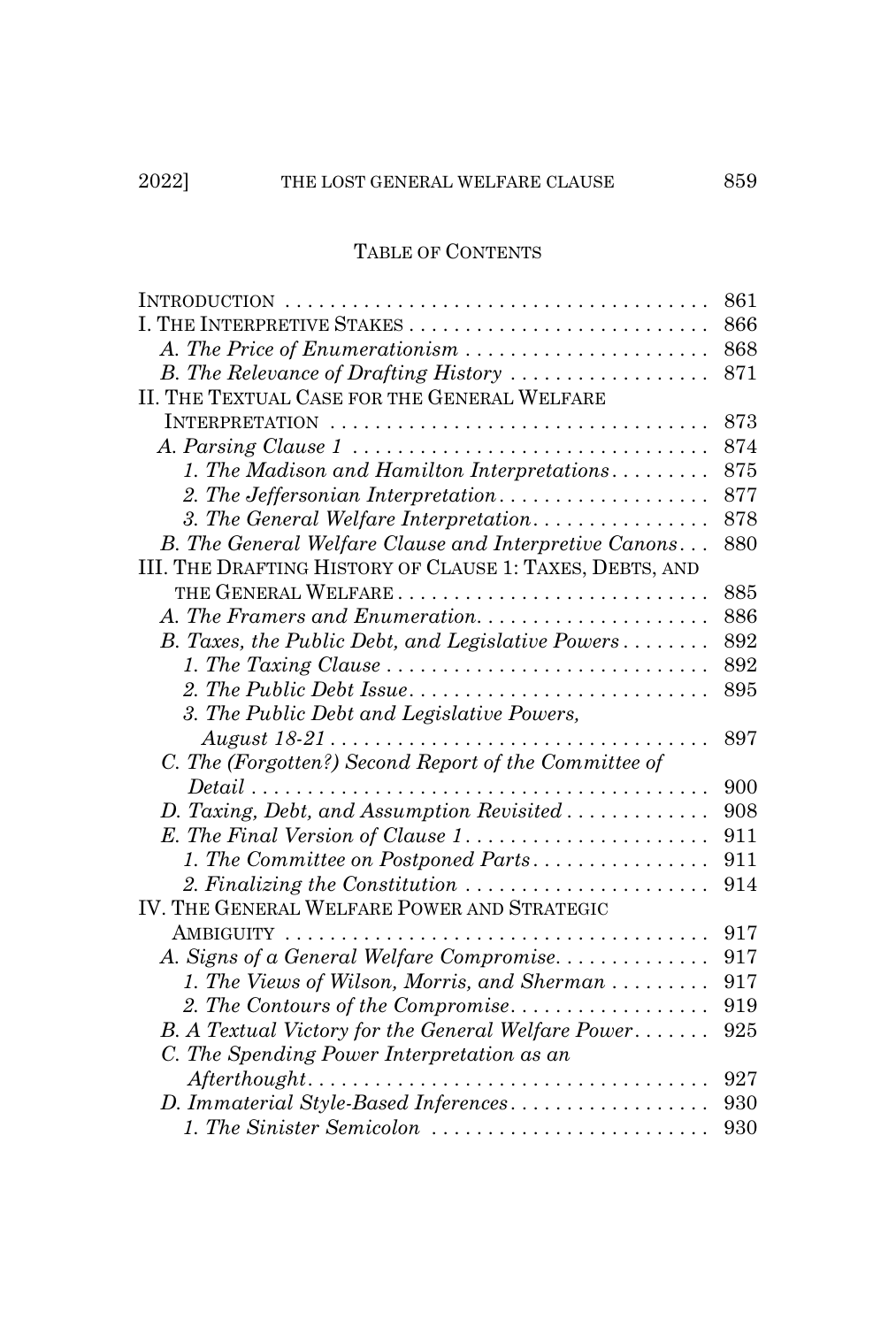| 860 | WILLIAM & MARY LAW REVIEW [Vol. 63:857 |  |
|-----|----------------------------------------|--|
|     |                                        |  |
|     |                                        |  |
|     |                                        |  |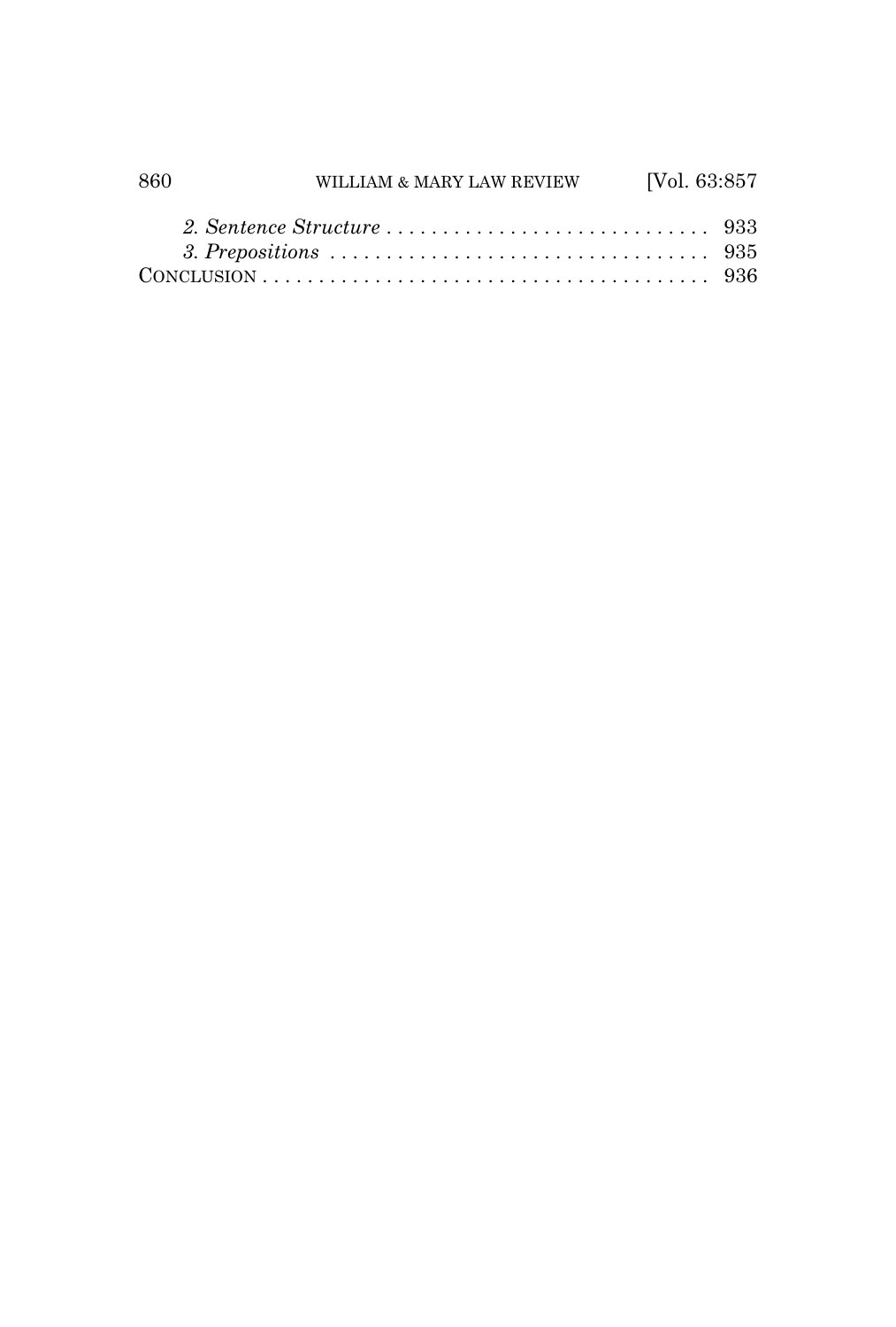#### **INTRODUCTION**

Does the Constitution empower Congress to issue a nationwide mask mandate in response to the COVID-19 pandemic? To require individuals to take steps to prevent further environmental degradation? To redress a nationwide pattern of violence against women? The answers to these questions are "no" or "probably not," according to the questionable ideology of "enumerationism"—the idea that the Constitution confers only limited enumerated powers on the national government and thereby denies the power to address all national problems.<sup>1</sup> Yet these important disputes about the delegated powers of Congress would not even arise under an arguably correct reading of the General Welfare Clause of Article I, Section 8, Clause 1 (Clause 1): "to ... provide for the common Defence and general Welfare."2 Such a reading—which I refer to as the "general welfare interpretation" of the General Welfare Clause—would authorize the federal government to legislate on all national problems. This interpretation is hardly far-fetched. According to James Madison, interpreting the General Welfare Clause to "convey the comprehensive power" to legislate on all national matters gives those words the meaning "which taken literally they express."3

<sup>1.</sup> On enumerationism, see, e.g., John Mikhail, *Fixing Implied Constitutional Powers in the Founding Era*, 34 CONST. COMMENT. 507, 510-13 (2019) (reviewing JONATHAN GIENAPP, THE SECOND CREATION: FIXING THE AMERICAN CONSTITUTION IN THE FOUNDING ERA (2018)); Jonathan Gienapp, *The Myth of the Constitutional Given: Enumeration and National Power at the Founding*, 69 AM. U. L. REV. F. 183, 183-89 (2020); Richard Primus, *Reframing Article I, Section 8*, 89 FORDHAM L. REV. 2003, 2003-06, 2009-11, 2018 (2021); David S. Schwartz, *A Question Perpetually Arising: Implied Powers, Capable Federalism, and the Limits of Enumerationism*, 59 ARIZ. L. REV. 573, 581-82 (2017) (originating and defining the term "enumerationism"); *see also* Jack M. Balkin, *Commerce*, 109 MICH. L. REV. 1, 1-2, 6, 12 (2010) (arguing that the original meaning of the Commerce Clause was to function as a broad, national legislative authorization); Robert J. Reinstein, *The Aggregate and Implied Powers of the United States*, 69 AM. U. L. REV. 3, 3-4, 7-8 (2019) (questioning limited enumerated powers). For an excellent earlier example of scholarship on this theme, see Calvin H. Johnson, *The Dubious Enumerated Power Doctrine*, 22 CONST. COMMENT. 25, 27 (2005).

<sup>2.</sup> U.S. CONST. art. I, § 8, cl. 1.

<sup>3.</sup> James Madison to Andrew Stevenson (Nov. 27, 1830), *in* 9 THE WRITINGS OF JAMES MADISON 411, 417 (Gaillard Hunt ed., 1906) [hereinafter Madison to Stevenson].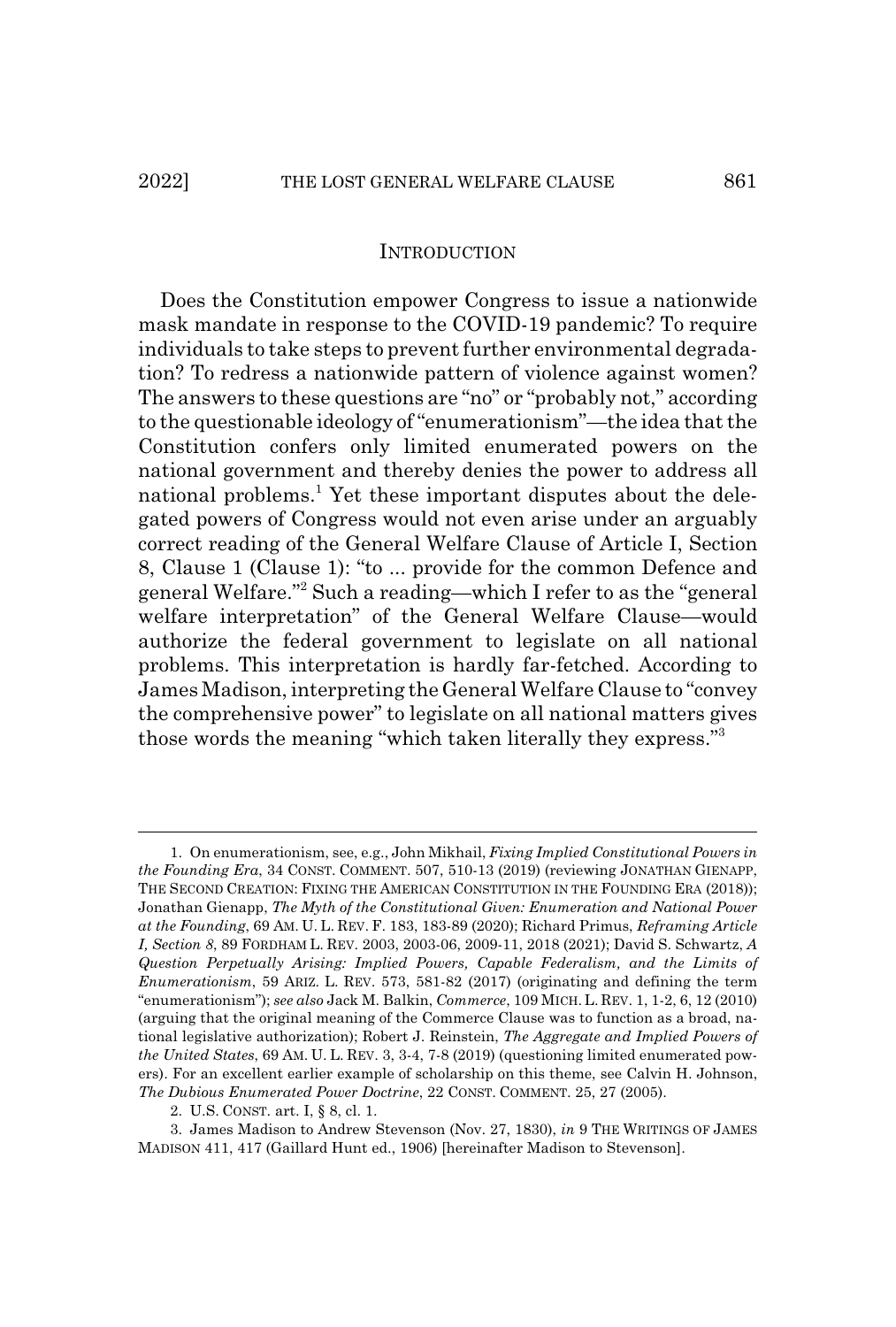Nevertheless, the settled interpretation departs from this literal meaning of the text. Clause 1 as a whole provides as follows, with the General Welfare Clause italicized:

The Congress shall have Power To lay and collect Taxes, Duties, Imposts and Excises, to pay the Debts and *provide for the common Defence and general Welfare of the United States*; but all Duties, Imposts and Excises shall be uniform throughout the United States.<sup>4</sup>

Conventional doctrine maintains that Clause 1 enumerates the taxing and spending powers, and that the words "to ... provide for the common Defence and general Welfare" constitute the "Spending Clause"—conferring a power to spend, but not to regulate, for national purposes.<sup>5</sup> Yet "provide for" is not the most natural way to express the idea of spending; the more obvious interpretation of that phrase is to "legislate" or "regulate," which is how "provide for" is used elsewhere in the Constitution.<sup>6</sup> Moreover, the most closely applicable canons of construction favor the general welfare interpretation. Nevertheless, the linguistically strained "spending power" interpretation is presumed to be textually correct, whereas the general welfare interpretation—despite being a more natural reading—is viewed as "manifestly erroneous."7

This Article argues that the text and drafting history of the General Welfare Clause favor the general welfare interpretation. The prevailing view, that the narrow spending power interpretation is textually mandated, is wrong. On the contrary, the literal words and applicable canons of construction favor the general welfare interpretation over narrower ones. Further, the drafting history of Clause 1 demonstrates that the Framers intended to favor the general welfare interpretation, albeit by adopting strategically

<sup>4.</sup> U.S. CONST. art. I, § 8, cl. 1 (emphasis added).

<sup>5.</sup> *See, e.g.*, Nat'l Fed'n of Indep. Bus. v. Sebelius (*NFIB*), 567 U.S. 519, 576 (2012); South Dakota v. Dole, 483 U.S. 203, 206-07 (1987); ERWIN CHEMERINSKY, CONSTITUTIONAL LAW: PRINCIPLES AND POLICIES 296-99 (6th ed. 2019); Lynn A. Baker, *Constitutional Ambiguities and Originalism: Lessons from the Spending Power*, 103 NW. U. L. REV. 495, 511, 516-19 (2009). *But see* Johnson, *supra* note 1, at 27 (arguing that interpreting the General Welfare Clause as a plenary legislative authorization is "[t]he best reading of the Constitution").

<sup>6.</sup> *See infra* text accompanying notes 82-89.

<sup>7.</sup> *See infra* text accompanying notes 17-22.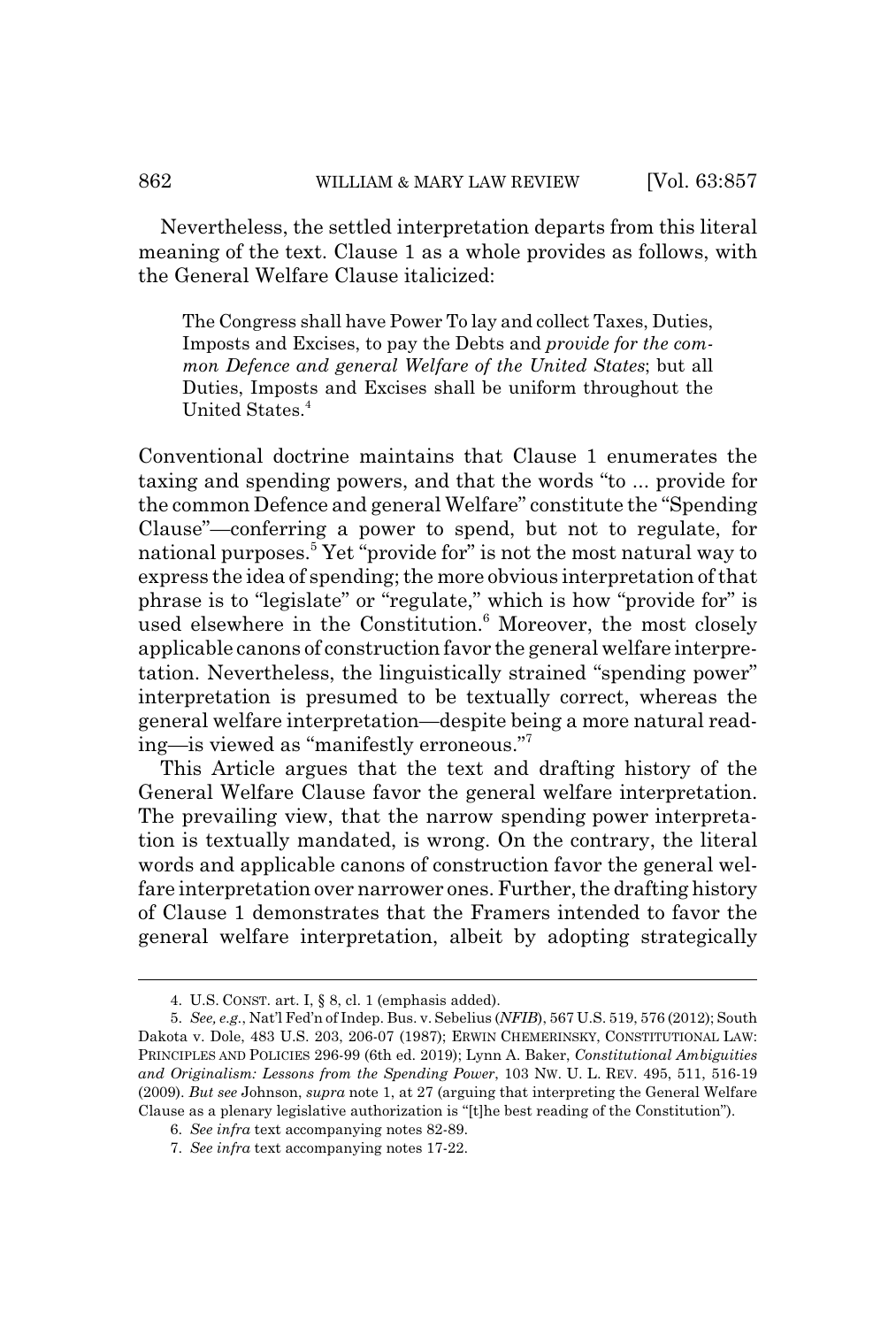ambiguous language that also left space for a narrower interpretation.

This argument casts doubt on enumerationism itself. The general welfare interpretation of the General Welfare Clause truly is incompatible with the doctrine of limited enumerated powers. That doctrine has long and widely been held to be an inexorable textual command.<sup>8</sup> By showing that the text and drafting history of the General Welfare Clause favor the general welfare interpretation, I do not claim to refute enumerationism. But I do claim to undermine the contention that enumerationism is compelled by the Constitution's text or the intentions of its Framers. As we will see, the assumption of limited enumerated powers does all the analytical work that underlies the longstanding rejection of the general welfare interpretation. Whether normatively justified or not, it is our ideological commitment to enumerationism that makes the general welfare interpretation seem outlandish.

The interpretive stakes of this argument are to clarify and expand the newly reopened Founding Era debate about whether the Constitution is best read as granting limited enumerated powers to the federal government, or instead as empowering it to address all national problems. If, as I contend, the text and Framers' intentions favor the anti-enumerationist, general welfare interpretation of the General Welfare Clause, then enumerationism can no longer rest on textual and intent-based arguments. It must instead rely on nonoriginalist arguments from history, precedent, or the Constitution's "spirit" to compete with a general welfare theory of federal powers.

I believe that the general welfare interpretation is not only textually and historically plausible; it is normatively superior. A fully presented normative case for the general welfare interpretation requires addressing various normative arguments of different modalities. But what most of these interpretive modalities have in common is their belief that the Framers' intent is highly probative, if not dispositive, in interpreting constitutional text. This is true even of the interpretive theory that purports to mount the most damning critique of interpretations that rely on Framers' intent: "original public meaning" originalism. Accordingly, any normative argument for the general welfare interpretation stumbles out of the

<sup>8.</sup> *See, e.g.*, *NFIB*, 567 U.S. at 533-34.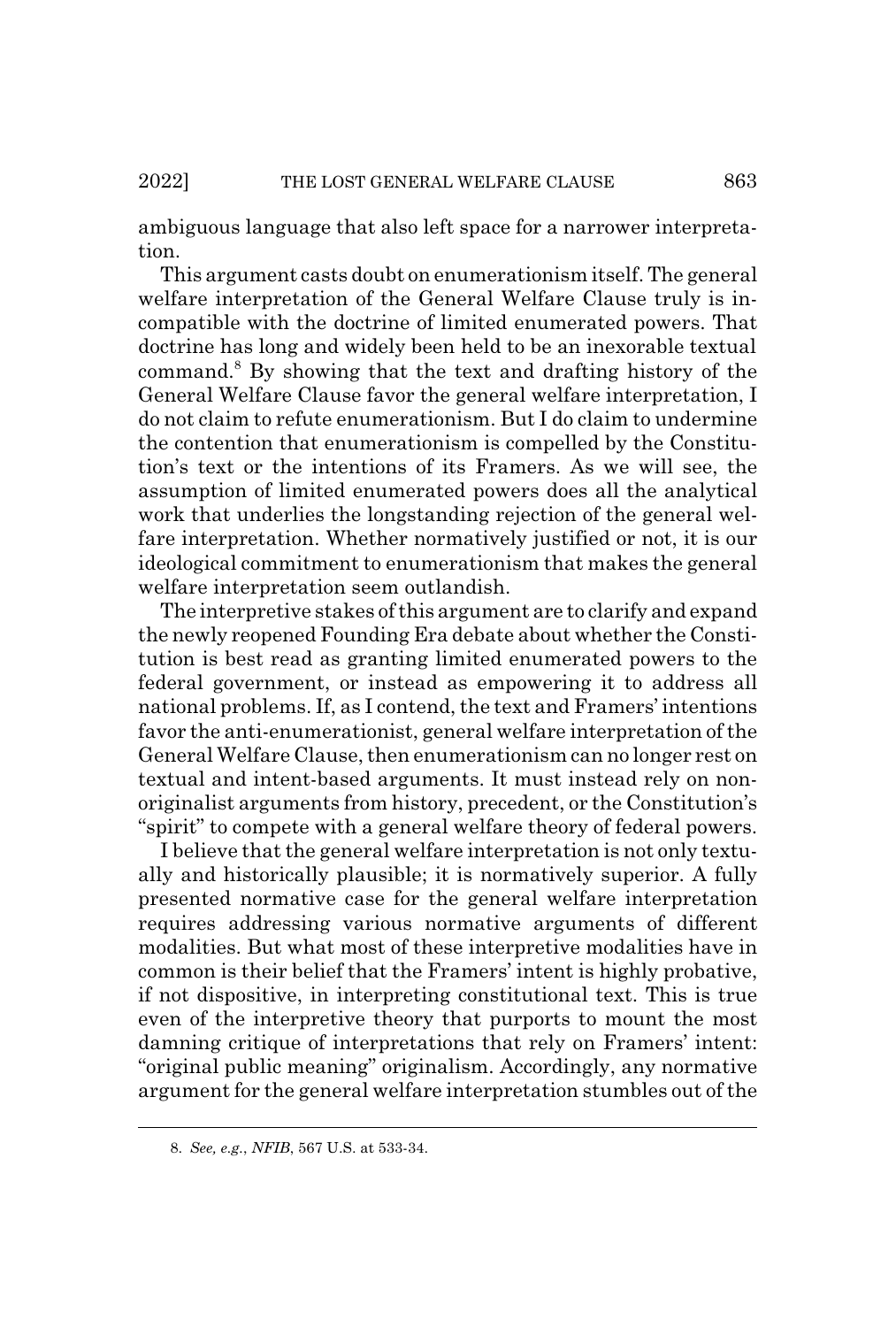gate unless it can counter the predictable objection that *of course* the general welfare interpretation is foreclosed because the Framers intended to confer limited enumerated powers, and not general ones—not even general powers limited to national rather than local problems. This Article meets and rebuts that threshold objection, thereby taking the first large step toward a normative theory, by showing that the text and drafting history of the General Welfare Clause support the general welfare interpretation.

In Part I, I expand on the interpretive stakes of my argument by describing the cost of enumeration. That doctrine requires that we tolerate constitutional prohibitions on the federal government's authority to address at least some national problems—a unified and comprehensive pandemic response being a salient example. I then explain how the drafting history of ambiguous constitutional text is a highly relevant consideration in any mainstream approach to constitutional interpretation, including "original public meaning" originalism.

In Part II, I focus on the text of Clause 1. Although that clause can be parsed in four different ways, none of those achieves a compelling victory over the general welfare interpretation of the General Welfare Clause—whether construing the literal language of Clause 1 or applying interpretive canons to vary the prima facie language. It is only our confirmation bias, the tendency to interpret evidence to confirm existing beliefs, that prevents us from seeing the plausibility of the general welfare interpretation. That confirmation bias stems from the entrenchment of enumerationism.

In Part III, I detail the drafting history of the General Welfare Clause within Clause 1. Although this drafting history has been hiding in plain sight ever since publication of Madison's Convention notes in 1840,<sup>9</sup> it has been completely overlooked by historians and constitutional scholars. This may be due in large part to Madison himself, who "loathed" the General Welfare Clause and was largely successful in his lifelong effort to sweep it under the rug.<sup>10</sup> The

<sup>9.</sup> *See* MARY SARAH BILDER, MADISON'S HAND: REVISING THE CONSTITUTIONAL CON-VENTION 236-37 (2015).

<sup>10.</sup> *See* DREW R.MCCOY,THE LAST OF THE FATHERS:JAMESMADISON AND THE REPUBLICAN LEGACY 77 (1989); David S. Schwartz, *Mr. Madison's War on the General Welfare Clause*, 12- 26 (unpublished manuscript) (on file with author) (describing Madison's campaign against the general welfare interpretation).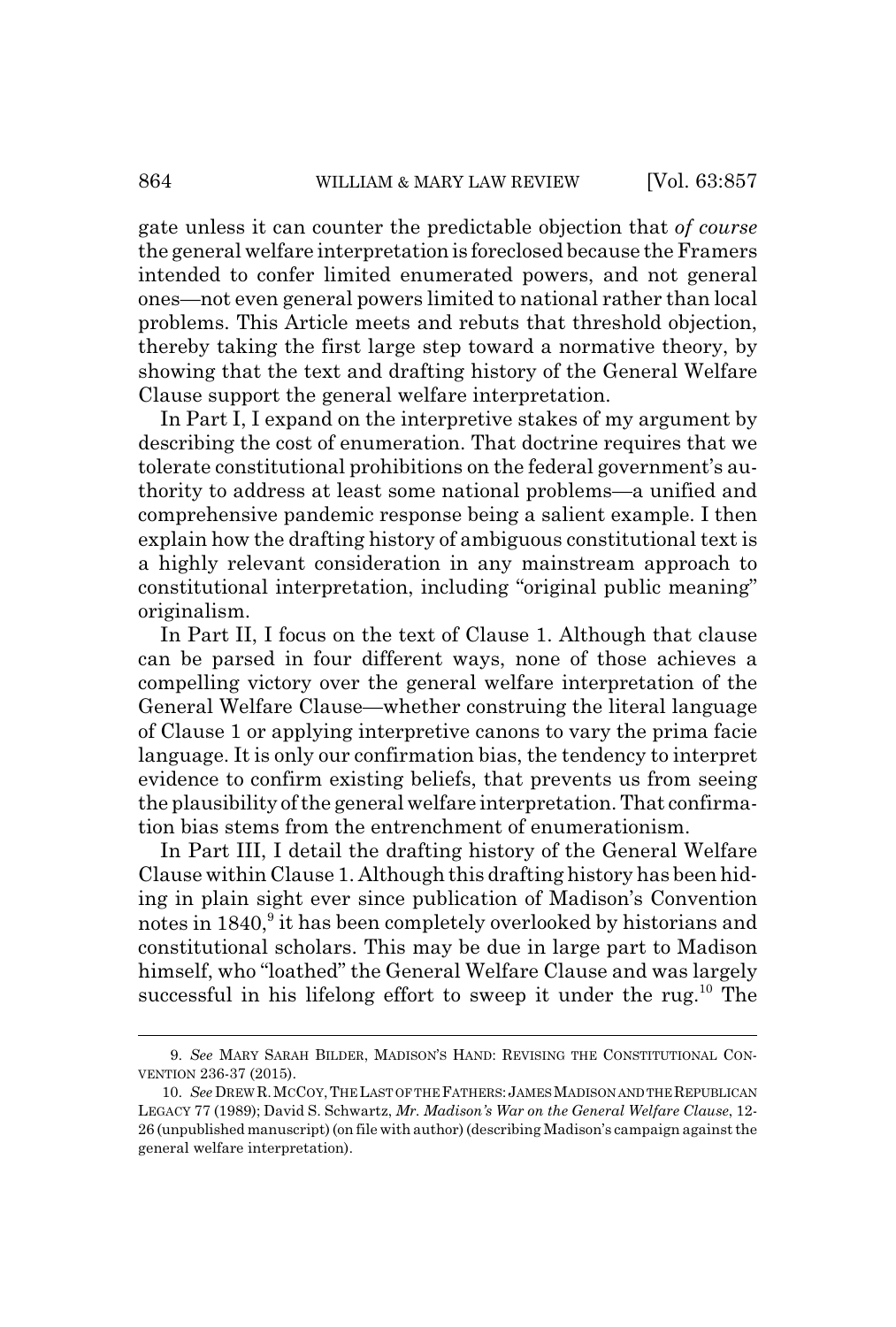General Welfare Clause first appeared as a proposal in the Committee of Detail's lesser-known second report presented two weeks after its famous first report of August 6, 1787, which produced the first draft of the Constitution.<sup>11</sup> In that second report on August 22, 1787, the Committee proposed a General Welfare Clause that unambiguously authorized Congress to legislate for "the ... general interests and welfare of the United States."12 It was to be located at the end of the Necessary and Proper Clause—a placement that would have left little doubt that it was intended as a broad grant of legislative power.13 Over the next two weeks, that language was ambiguated and relocated to its final placement, at the end of Article I, Section 8, Clause 1.<sup>14</sup>

In Part IV, I analyze the drafting history to draw inferences explaining the Framers' intentions behind Clause 1. This history strongly suggests a compromise between a nationalist, impliedpowers bloc and a state-centered, limited-enumerated-powers bloc at the Convention.<sup>15</sup> The "enumerationists," as I call them, successfully bargained for strategically ambiguous language in the final version, language that made interpretive space for a narrow reading of Clause  $1^{16}$  Despite the ambiguity, however, the nationalists were

<sup>11.</sup> *See infra* text accompanying notes 210-13.

<sup>12.</sup> *See* 2 THE RECORDS OF THE FEDERAL CONVENTION OF 1787, at 367 (Max Farrand ed. 1911, rec. ed. 1937) [hereinafter 2 FARRAND] (Journal). Citations to FARRAND in this Article will identify the source of the document by the name of the delegate whose private notes are cited (for example, "Madison," "McHenry") or, where applicable, the official Convention "Journal." This practice seems worthwhile in light of the research of Professor Mary Bilder, who has shown that the Journal is more reliable, and Madison's notes are less reliable, than traditionally believed. *See* BILDER, *supra* note 9 *passim*; Mary Sarah Bilder, *How Bad Were the Official Records of the Federal Convention?*, 80 GEO. WASH. L. REV. 1620 *passim* (2012).

<sup>13.</sup> *See* CHARLES WARREN, THE MAKING OF THE CONSTITUTION 599-600 (1928) (explaining that the Clause "would have given to Congress practically unrestricted scope of legislation"). Warren, one of only two scholars even to notice this proposed amendment, cursorily dismissed its significance in one sentence. *See id.*

<sup>14.</sup> *See infra* Part III.E.

<sup>15.</sup> *See* Mikhail, *supra* note 1, at 510-16.

<sup>16.</sup> The Framers resorted to strategic ambiguity in several places in drafting the Constitution. *See* JACK M. BALKIN, LIVING ORIGINALISM 24-26 (2011) (arguing that the Framers used general, abstract, or open-ended constitutional provisions to accommodate "conflicting interests and values" that "would be left to future generations to work out" through constitutional politics). *See generally* Roderick M. Hills, Jr., *Strategic Ambiguity and Article VII's Two-Stage Ratification Process: Why the Framers (Should Have) Decided Not to Decide* (N.Y.U. Sch. L. L. & Econ. Rsch. Working Paper, Paper No. 19-43, 2019), https:// papers.ssrn.com/sol3/papers.cfm?abstract\_id=3454955 [https://perma.cc/K7S7-WQ9L].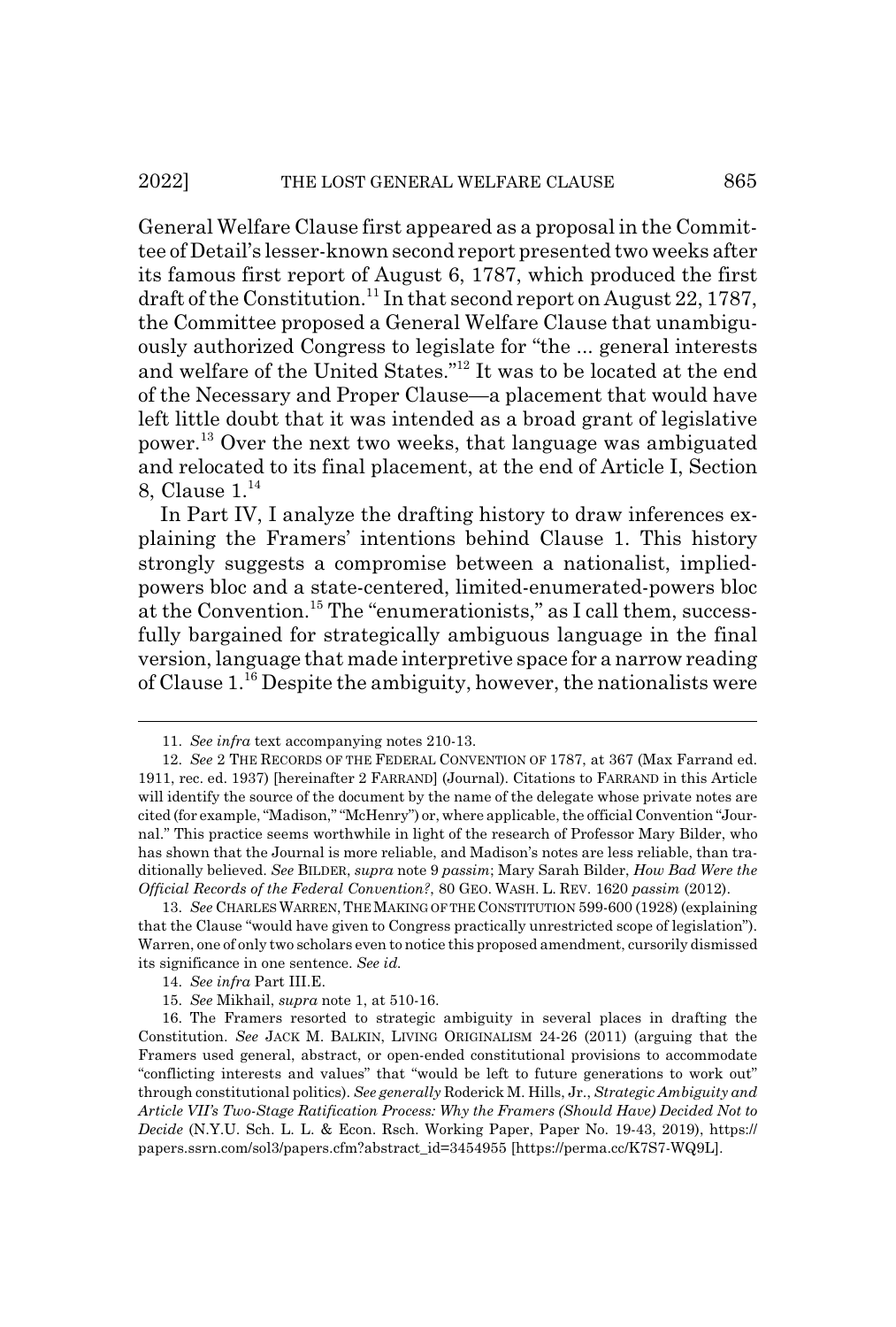successful in retaining language whose most plausible, literal interpretation authorized the national government to legislate on all national problems. The "spending power" interpretation that prevails today has no basis in the Framers' intentions, but rather emerges from post-ratification developments. I conclude by dispensing with some of the weak style-based arguments that present-day scholars rely on to dismiss the plausibility of the general welfare interpretation. As with other textual arguments, it is only our confirmation bias that makes these extremely thin arguments seem dispositive.

Today, we face pressing nationwide problems that fall outside the conventionally understood limited enumerated powers—such as environmental degradation, national healthcare, and the COVID-19 pandemic. At the same time, a conservative and purportedly originalist Supreme Court is poised to greatly constrict federal power to respond to these problems, in service of a tendentious and badly one-sided account of Founding Era views on federal legislative power. The stakes of this interpretive question may be higher than ever.

#### I. THE INTERPRETIVE STAKES

Contrary to the weight of the evidence, the General Welfare Clause is not given the general welfare interpretation, "which taken literally [its words] express."17 The general welfare interpretation is never considered by courts and is brushed aside by the few scholars who notice it. Constitutional historian Charles Warren announced a century ago that the general welfare interpretation "has been long demolished."18 Recent scholars agree that the general welfare interpretation "is manifestly erroneous."19 Lengthy histories of the General Welfare Clause ignore it,<sup>20</sup> as did the Supreme Court.<sup>21</sup> One

<sup>17.</sup> Madison to Stevenson, *supra* note 3, at 417.

<sup>18.</sup> WARREN, *supra* note 13, at 476.

<sup>19.</sup> John C. Eastman, *Restoring the "General" to the General Welfare Clause*, 4 CHAP. L. REV. 63, 67 n.18 (2001); *accord* Robert G. Natelson, *The General Welfare Clause and the Public Trust: An Essay in Original Understanding*, 52 U. KAN. L. REV. 1, 11 (2003).

<sup>20.</sup> *See, e.g.*, THEODORE SKY, TO PROVIDE FOR THE GENERAL WELFARE: A HISTORY OF THE FEDERAL SPENDING POWER 36-48 (2003); David E. Engdahl, *The Spending Power*, 44 DUKE L.J. 1, 5-26 (1994).

<sup>21.</sup> *See, e.g.*, United States v. Butler, 297 U.S. 1, 65-66 (1936).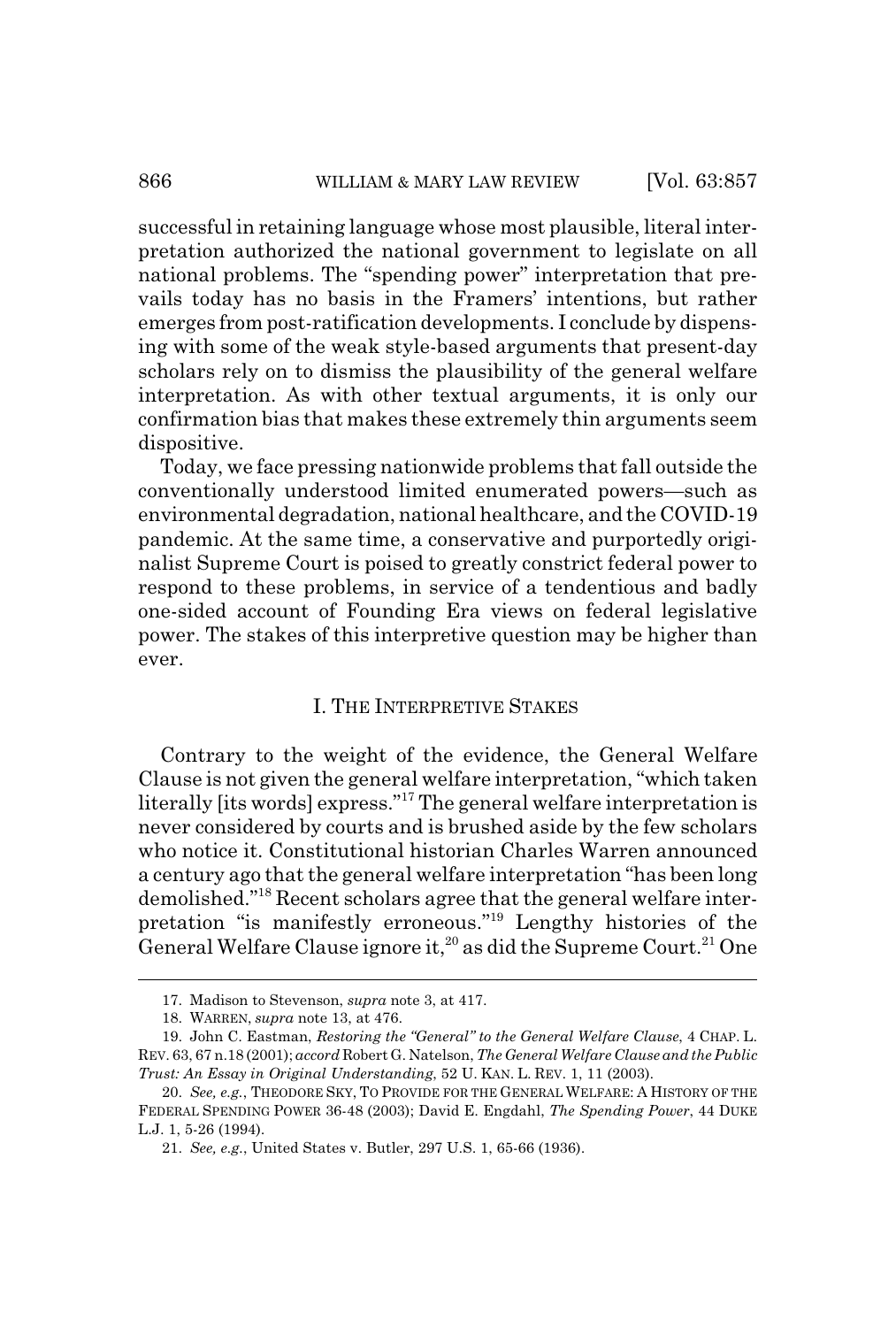scholar erases it from the history books, claiming (wrongly) that "no one has ever been heard to make such an argument."22

Why? The answer is an overwhelming confirmation bias. By assuming that the text and original intention of the Constitution establish enumerationism, we render the general welfare interpretation implausible—even invisible. The general welfare interpretation violates enumerationism: if Congress has the power to legislate on all national problems, then the idea that it can only regulate national problems within its enumerated powers is undermined. But, as discussed below, the original Constitution was not clearly enumerationist—far from it.<sup>23</sup> The first decade under the new Constitution saw interpretive struggles over the General Welfare Clause between the general welfare interpretation of Congress's powers and enumerationism.<sup>24</sup> Only after the repeated electoral triumphs of Jeffersonian Republicanism beginning in 1800-1801 did enumerationism become entrenched as constitutional dogma.<sup>25</sup>

Since the New Deal revolution in 1937, our constitutional order has continued to pay lip service to enumerationism, while making every effort to work around it. Most often, we try to shoehorn regulatory problems into the Commerce Clause.26 This development has largely removed what might otherwise have been pressure from constitutional politics to revisit enumerationism and the limited interpretation of the General Welfare Clause.

Largely, but not entirely. Enumerationism retains significant bite: cases in which the Supreme Court strikes down a law as exceeding the enumerated powers may be few and far between, but when they occur, they are important. The Violence Against Women Act and the Affordable Care Act (ACA) were significant laws that ran afoul of enumerationism.<sup>27</sup> The COVID-19 pandemic brings to

26. Schwartz, *supra* note 1, at 620.

<sup>22.</sup> Barry Friedman, *Valuing Federalism*, 82 MINN. L. REV. 317, 340 (1997).

<sup>23.</sup> *See infra* Part III.A.

<sup>24.</sup> *Compare, e.g.*, 2 ANNALS OF CONG. 1926 (1791) (statement of Rep. Elias Boudinot) (noting that the national bank charter is an "exercise [of] power for the general welfare"), *with id.* at 1898 (statement of Rep. James Madison) (noting that limited enumerated powers is "[t]he essential characteristic" of the Constitution).

<sup>25.</sup> DAVID S. SCHWARTZ, THE SPIRIT OF THE CONSTITUTION: JOHN MARSHALL AND THE 200- YEAR ODYSSEY OF *MCCULLOCH V. MARYLAND* 25 (2019).

<sup>27.</sup> *See* United States v. Morrison, 529 U.S. 598, 602 (2000); Nat'l Fed'n of Indep. Bus. v. Sebelius (*NFIB*), 567 U.S. 519, 574 (2012). The fact that a majority in *NFIB* rejected the Commerce Clause as a basis to uphold the ACA's "individual mandate," arguably the lynchpin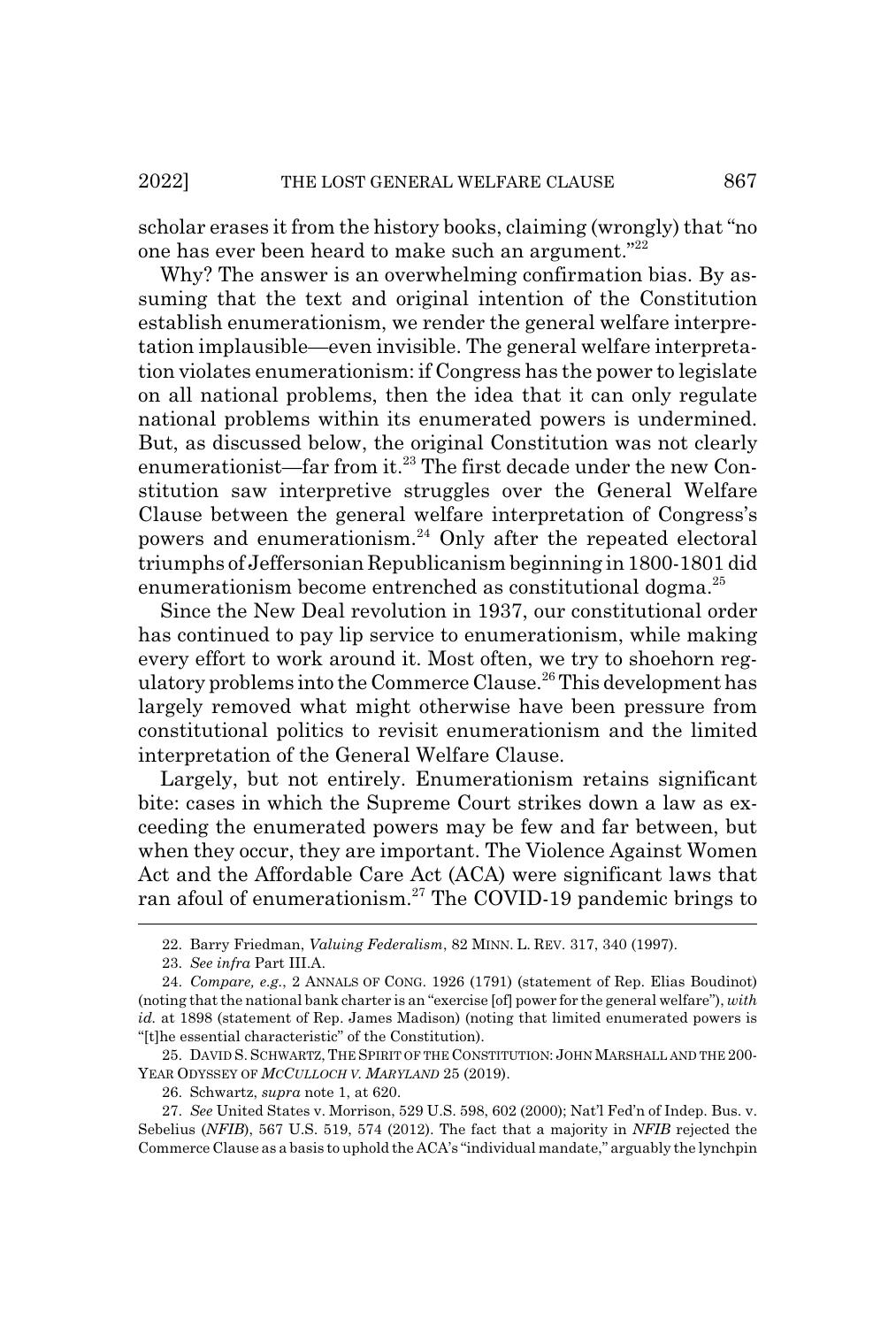#### 868 WILLIAM & MARY LAW REVIEW [Vol. 63:857

painful reality an example of a major national problem deeply affecting the general welfare that falls outside the conventionally understood enumerated powers: a disease is not commerce.<sup>28</sup> Under the logic of *United States v. Lopez*<sup>29</sup> and *United States v. Morrison*, <sup>30</sup> whatever substantial effects COVID-19 has on the economy, fighting it with health measures is not within the powers of Congress because doing so is not economic activity. Because of enumerationism, Congress probably has the power to require the wearing of masks in bars, restaurants, and grocery stores, but not at schools, political rallies, or large private gatherings. In short, any acknowledgment of a general welfare legislative power rather than limited enumerated powers may not matter often; but when it does, it matters *a lot*.

#### *A. The Price of Enumerationism*

The Court's Commerce Clause jurisprudence of the past twentyfive years insists that enumerationism is essential to maintaining "a distinction between what is truly national and what is truly local" by refusing to allow Congress to wield "a general police power of the sort retained by the States."31 But the Court's reasoning is based entirely on a false dichotomy. Between the poles of limited enumerated powers and a general police power to "perform all the conceivable functions of government"32 lies an excluded middle ground: limited *general* powers. To say that Congress can legislate on all national problems is in fact a limited delegation of power: it limits Congress to national problems and excludes local ones. This is not merely a logically plausible alternative to the false dilemma of limited-enumerated or else unlimited police powers; it is a historically grounded one. As explained further below, the Constitutional Convention initially approved the concept of a general authorization to address all national problems, passing a resolution that would

- 28. *See* Johnson, *supra* note 1, at 34.
- 29. 514 U.S. 549 (1995).
- 30. 529 U.S. 598 (2000).
- 31. *Lopez*, 514 U.S. at 567-68.
- 32. *NFIB*, 567 U.S. at 534.

of the law, made the Act vulnerable to a new constitutional challenge once the Republicancontrolled Congress zeroed out the "shared responsibility" tax payment on which the 5-4 *NFIB* majority had upheld the law. *See id.* at 574; California v. Texas, 141 S. Ct. 2104, 2123 (2021) (Alito, J., dissenting).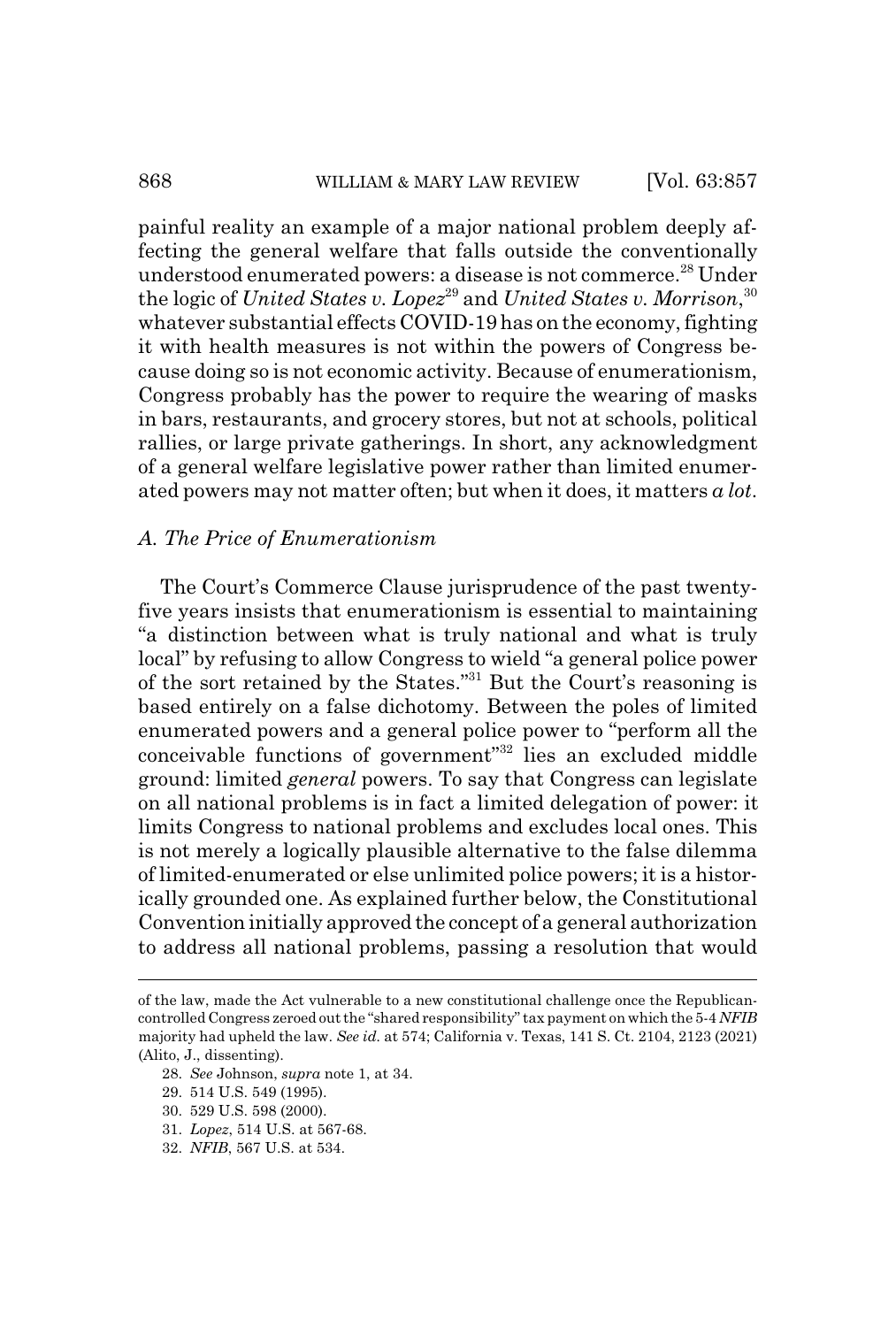have authorized Congress "to legislate in all Cases for the general Interests of the Union, and also in those Cases to which the States are separately incompetent."33

But by forcing the debate over the scope of powers into the enumerationist mold, the Court needlessly obscures the real issue: the national versus local character of a regulatory problem. Instead, defenders of particular congressional statutes must make strained arguments for why a particular regulatory problem involves interstate commerce. The Court has derided such arguments for "piling inference upon inference" in a manner that makes it impossible "to posit any activity by an individual that Congress is without power to regulate."34 And when it comes to a mandate to do something, the Court now directs us to engage in an inane, metaphysical debate about a distinction between activity and inactivity.<sup>35</sup> That contribution from *National Federation of Independent Business v. Sebelius* would undoubtedly be important in a challenge to a national mask or vaccination mandate. But such niceties relate only indirectly, if at all, to the real federalism question: Is the regulatory matter one of predominantly national or local concern?

The general welfare interpretation would at once eliminate the false dichotomy and the doctrinal failure to confront the federalism question at the heart of the Constitution's division of powers between the national and state governments. By interpreting "provide for the general welfare" to mean "legislate on all national problems," the national-versus-local question is squarely raised. This, in turn, has direct and vital policy implications. We would not need to worry about creating pointless gaps in Congress's power to deal with a pandemic or other matters of national concern that do not fit the enumerated pigeonholes.

Strikingly, the logic of enumerationism *requires* that there be national problems that Congress cannot address. This regulatory gap, as I have called it, is not a bug or defect in constitutional design but a defining feature of enumerationism.<sup>36</sup> Madison essentially conceded this point in his 1791 House speech opposing Alexander Hamilton's bill to charter a national bank: when a desired national

<sup>33.</sup> *See* 2 FARRAND, *supra* note 12, at 21 (Journal); *infra* Part III.A.

<sup>34.</sup> *Lopez*, 514 U.S. at 564.

<sup>35.</sup> *See NFIB*, 567 U.S. at 552-53.

<sup>36.</sup> Schwartz, *supra* note 1, at 589.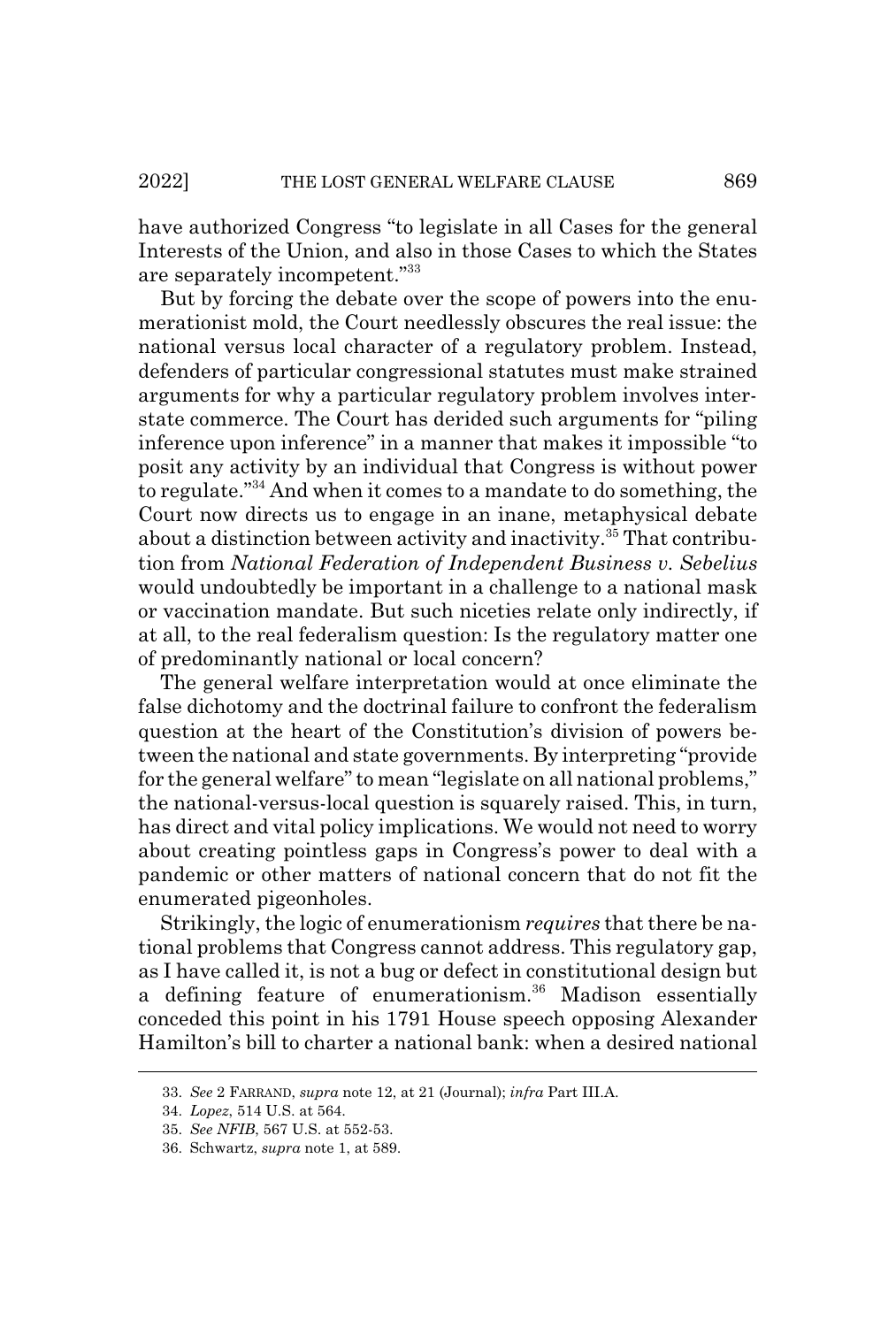power was "omitted, however necessary it might have been, the defect could only [be] lamented, or supplied by an amendment of the Constitution."<sup>37</sup> Were this design defect not present—if Congress could regulate everything beyond the capabilities of the states then enumerationism would evaporate and be replaced with the general-but-limited authorization to address all national problems. Thus, for enumerationism to be meaningful, there must be a regulatory gap in which one or more national problems can neither be constitutionally addressed by the federal government nor adequately addressed by the states. Lamentably, the COVID-19 pandemic perfectly fits this regulatory gap built into enumerationism.<sup>38</sup>

While the regulatory gap is a cost of enumerationism—one that seems to be fairly steep in the COVID-19 situation—the benefits are elusive. The best one can say for it is that enumerationism represents a second-best way of limiting national governmental powers on the assumption that the ideal of a general "all national problems" authorization is too amorphous to be enforced. Yet a nationalversus-local standard is no more amorphous than most other tests in constitutional law.39 Moreover, limited enumerated powers is not even a second-best mode of enforcing federalism limits. It is at best a third- or fourth-best mode.<sup>40</sup> The Framers themselves apparently believed that process limits on legislation—such as a two-house legislature and a presidential veto—were more effective than "parchment barriers" in the form of specified limits.<sup>41</sup> But if paper barriers

39. *See, e.g.*, *NFIB*, 567 U.S. at 552-53.

41. *See, e.g.*, THE FEDERALIST NO. 48, at 308-09 (James Madison) (Clinton Rossiter ed., 1961) ("[T]he efficacy of [parchment barriers] has been greatly overrated.").

<sup>37. 2</sup> ANNALS OF CONG. 1900-01 (1791) (statement of Rep. James Madison).

<sup>38.</sup> The amendment process does not effectively neutralize our motivation to lament. Consider the COVID-19 pandemic. The amendment process would delay needed federal response measures by months or years, assuming an amendment could be passed at all. Drew DeSilver, *Proposed Amendments to the U.S. Constitution Seldom Go Anywhere*, PEW RSCH. CTR. (Apr. 12, 2018), https://www.pewresearch.org/fact-tank/2018/04/12/a-look-at-proposedconstitutional-amendments-and-how-seldom-they-go-anywhere/ [https://perma.cc/Y4DR-6MHG]. In the current political environment, which has turned the pandemic into a partisan issue, it is unlikely that an amendment would be ratified at all with more than 25 percent of the states politically "red." *See State Partisan Composition*, NAT'L CONF. OF STATE LEGIS-LATURES (May 13, 2021), https://www.ncsl.org/research/about-state-legislatures/partisancomposition.aspx [https://perma.cc/672B-EWGG].

<sup>40.</sup> *See* Primus, *supra* note 1, at 2018-28.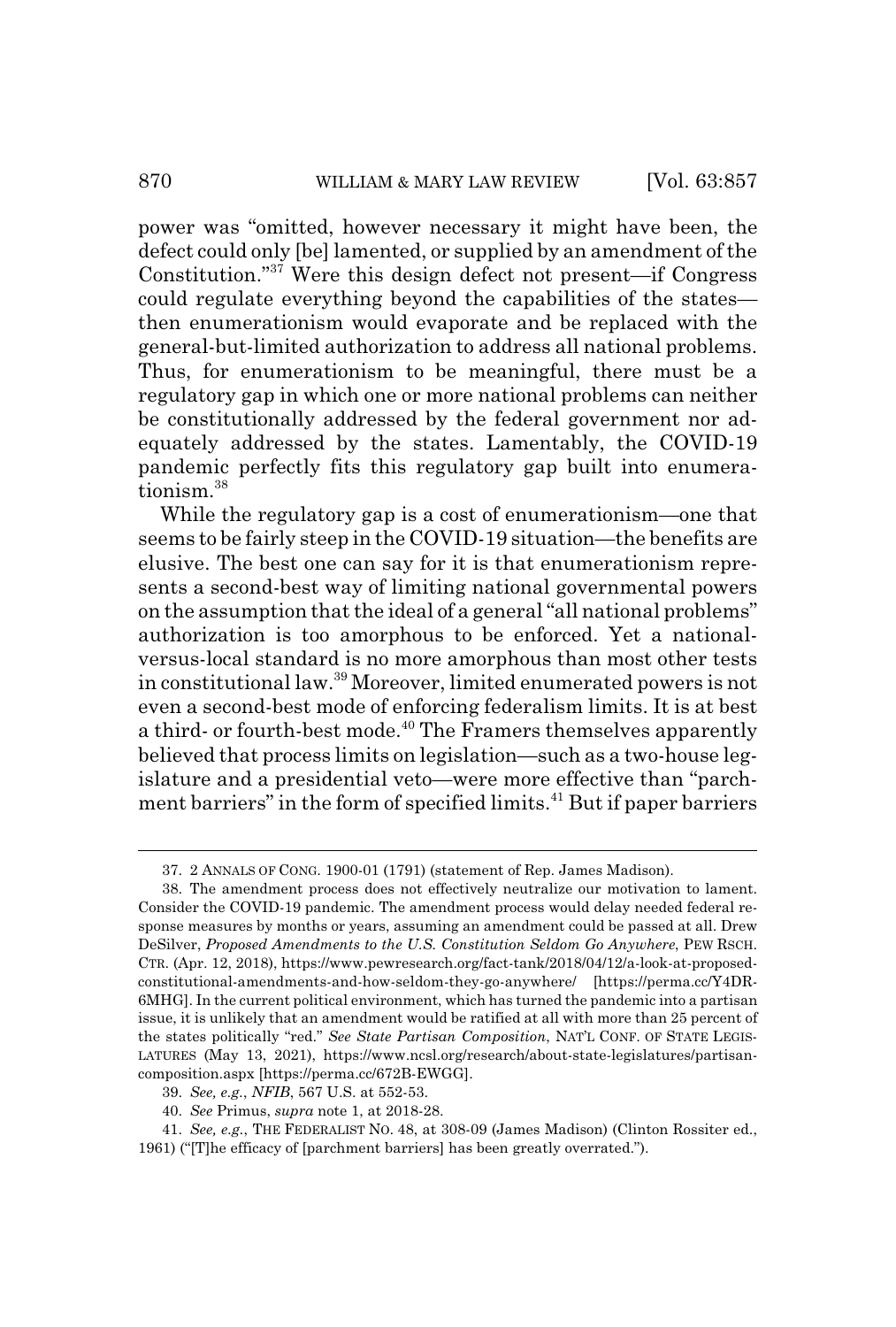#### 2022] THE LOST GENERAL WELFARE CLAUSE 871

were desirable, then a better way to protect reserved state powers would be to enumerate *limitations*, rather than powers—a point that the Framers apparently understood, for example, in enumerating limits on Congress's powers in Article I, Section 9.42

This point is especially true when we consider the indefiniteness of implied powers, and how even a moderately robust conception of implied powers renders the concept of identifiable reserved state powers untenable.43 If the goal of limited enumerated powers is to reserve such state powers, a better approach would be the opposite of Madison's lament: the exercise of a federal power that should have been left to the states "could only [be] lamented, or [expressly reserved to the states] by an amendment of the Constitution."44 From a design perspective, this model, coupled with a general principle that truly local matters should be left to the states seems preferable to our limited-enumerated-powers model.

#### *B. The Relevance of Drafting History*

The role that the drafting history of an ambiguous constitutional provision should play in that provision's interpretation is a contentious normative question that generates several plausible answers, depending on one's favored interpretive theory. But that normative question need not be answered here, because virtually all major interpretive approaches agree that the communicative intent of the Framers is relevant to the interpretation of an ambiguous constitutional provision and that the drafting (or "legislative") history sheds important light on that intent. Nor is it necessary here to assess how much weight is given in practice to Framers' intent and drafting history, because virtually all major interpretive theories give significant weight to Framers' intent.<sup>45</sup> As a result, drafting history is always important. Indeed, it is potentially dispositive when other factors cancel each other out.

<sup>42.</sup> *See* Primus, *supra* note 1, at 2018-28.

<sup>43.</sup> *See* David S. Schwartz, McCulloch v. Maryland *and the Incoherence of Enumerationism*, 19 GEO. J.L. & PUB. POL'Y 25, 36-37 (2021).

<sup>44.</sup> *See* 2 ANNALS OF CONG. 1900-01 (1791) (statement of Rep. James Madison).

<sup>45.</sup> *See, e.g.*, Jamal Greene, *The Case for Original Intent*, 80 GEO. WASH. L. REV. 1683, 1685 (2012) (noting that historical intent arguments are persuasive authority in U.S. constitutional culture).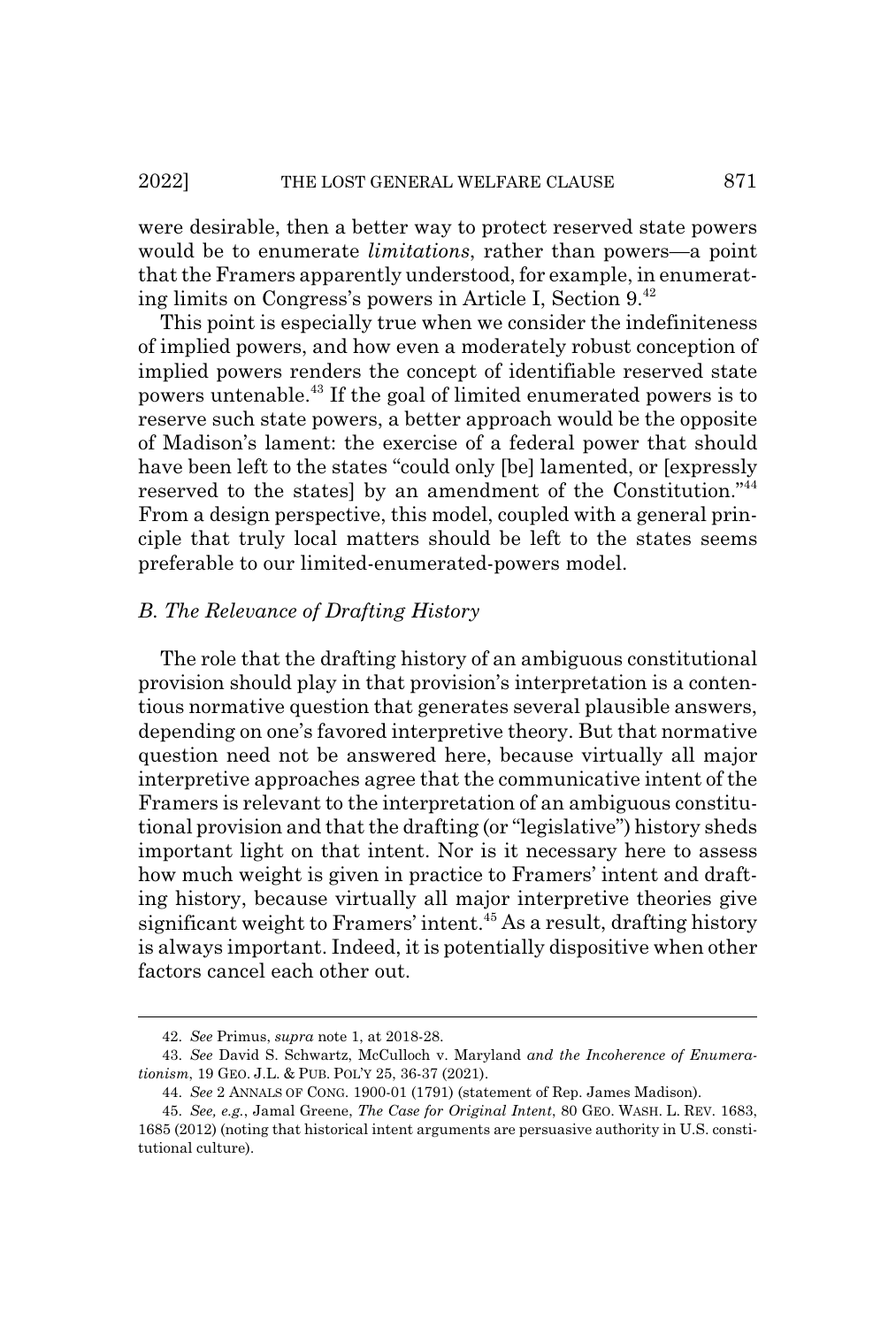One need not look far to find examples of reliance on drafting history in Supreme Court decisions. There, the prevailing interpretive approach remains an eclectic blend of precedent, text, structure, historical context, and Framers' intent, including drafting history.<sup>46</sup> *City of Boerne v. Flores* is one of dozens of examples.<sup>47</sup> In deciding that the Congressional Enforcement Clause in Section 5 of the Fourteenth Amendment restricted Congress's power to "declare" Fourteenth Amendment rights, the Court found it important to compare the final text of the Fourteenth Amendment with a rejected early draft.<sup>48</sup> Whether their historical analysis and conclusion were right or wrong, the Justices made clear that drafting history "confirm[ed]" the Court's "remedial, rather than substantive, [interpretation] of the Enforcement Clause."49

The relevance of drafting history might seem too obvious to require argument. But a simplistic understanding of the now in vogue "original public meaning" originalism asserts that the Framers' intent and drafting history do not matter because they were unknown to the ratifiers, who made the proposed Constitution a binding fundamental law. Instead, all that matters is what the words of the Constitution were understood to mean by reasonable ratifiers.<sup>50</sup> On closer inspection, however, drafting history matters even to original public meaning originalists. "The originalist interpreter," say originalist interpreters Vasan Kesavan and Michael Stokes Paulsen, "may infer original meaning by examining how [a] clause was affirmatively changed from its inception to final form at the Philadelphia Convention."51 Indeed, virtually every original public meaning originalist draws extensively on the drafting history of constitutional provisions, at least when those provisions are ambiguous or their meaning otherwise debatable. $52$ 

<sup>46.</sup> *See* PHILIPBOBBITT, CONSTITUTIONAL FATE: THEORY OF THE CONSTITUTION 7-8 (1982).

<sup>47. 521</sup> U.S. 507 (1997).

<sup>48.</sup> *See id.* at 519-24.

<sup>49.</sup> *See id.* at 520.

<sup>50.</sup> *See, e.g.*, Keith E. Whittington, *The New Originalism*, 2 GEO. J.L. & PUB. POL'Y 599, 609-10 (2004).

<sup>51.</sup> Vasan Kesavan & Michael Stokes Paulsen, *The Interpretive Force of the Constitution's Secret Drafting History*, 91 GEO. L.J. 1113, 1204 (2003). The authors style themselves advocates of "original, objective-public-meaning textualism." *Id.* at 1132-33.

<sup>52.</sup> *See, e.g.*, Randy E. Barnett & Evan D. Bernick, *The Letter and the Spirit: A Unified Theory of Originalism*, 107 GEO. L.J. 1, 47 (2018) (explaining that they consult the drafting history and intentions of the Framers because the Framers "might have special insight into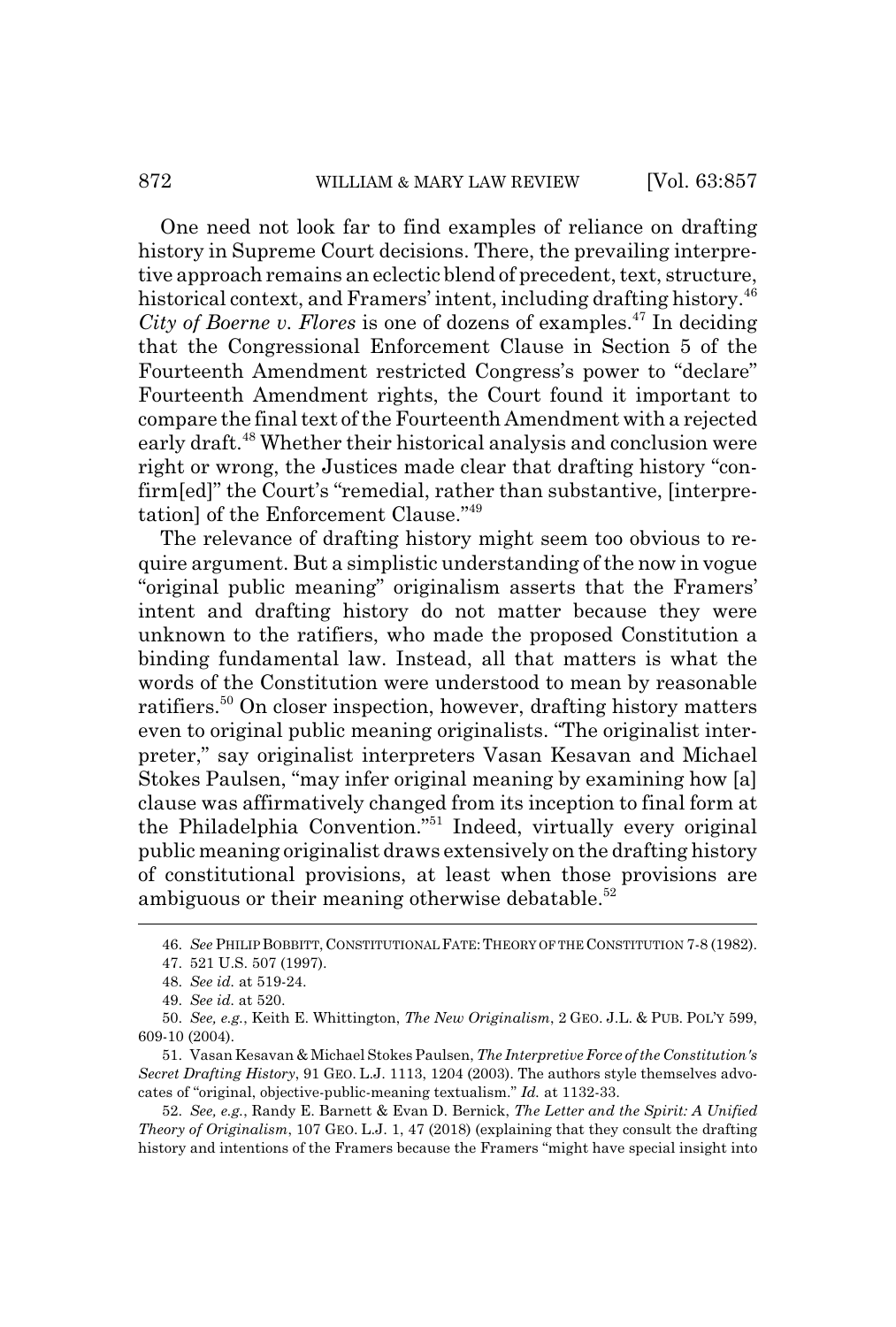#### 2022] THE LOST GENERAL WELFARE CLAUSE 873

The ambiguity of the General Welfare Clause is sufficient to call for a resort to drafting history. Not only does "provide" have multiple meanings, but Clause 1 parses in multiple ways, thus carrying different connotations for the General Welfare Clause.<sup>53</sup> We can add a third type of semantic ambiguity to this list: pragmatic ambiguity, which occurs when the meaning of a sentence may depart from its literal meaning due to contextual factors.<sup>54</sup> Madison and presentday enumerationists essentially rely on this type of ambiguity when arguing that the General Welfare Clause should mean something other than what its words "literally ... express."55 Given this ambiguity, even public meaning originalists must concede the relevance of the drafting history of Clause 1.

## II. THE TEXTUAL CASE FOR THE GENERAL WELFARE INTERPRETATION

The General Welfare Clause has been given *four* textually plausible interpretations throughout U.S. constitutional history. But the most natural reading—the one Madison found "literally ... express[ed]"—is the general welfare interpretation.<sup>56</sup> Nothing about the diction, syntax, structure, or textual context of Clause 1, nor inferences from the structure of the enumerated powers as a whole, provides a compelling basis to depart from that literal meaning and choose one of the narrower interpretations.

the machine that they designed"); Kurt T. Lash, *The Original Meaning of an Omission: The Tenth Amendment, Popular Sovereignty, and "Expressly" Delegated Power*, 83 NOTRE DAME L. REV. 1889, 1897, 1920-22 (2008) (analyzing drafting history of Tenth Amendment as part of an inquiry into its original public meaning); Saikrishna B. Prakash & Michael D. Ramsey, *The Executive Power over Foreign Affairs*, 111 YALE L.J. 231, 252, 280 (2001) (analyzing drafting history of Article II to establish original public meaning of executive powers). Other versions of originalism embrace the Framers' intentions as directly controlling. *See, e.g.*, John O. McGinnis & Michael B. Rappaport, *Original Methods Originalism: A New Theory of Interpretation and the Case Against Construction*, 103 NW.U.L.REV. 751, 760 (2009) (arguing that drafters' intent was the dominant interpretive principle in the Founding Era).

<sup>53.</sup> *See Ambiguity*, STAN. ENCYCLOPEDIA OF PHIL. (May 22, 2021), https://plato. stanford.edu/entries/ambiguity/#UndeSpecGene [https://perma.cc/9XQU-Z7E8] (distinguishing types of ambiguity stemming from multiple definitions of words and multiple ways of parsing sentences).

<sup>54.</sup> *Id.*

<sup>55.</sup> *See* Madison to Stevenson, *supra* note 3, at 417.

<sup>56.</sup> *See id.*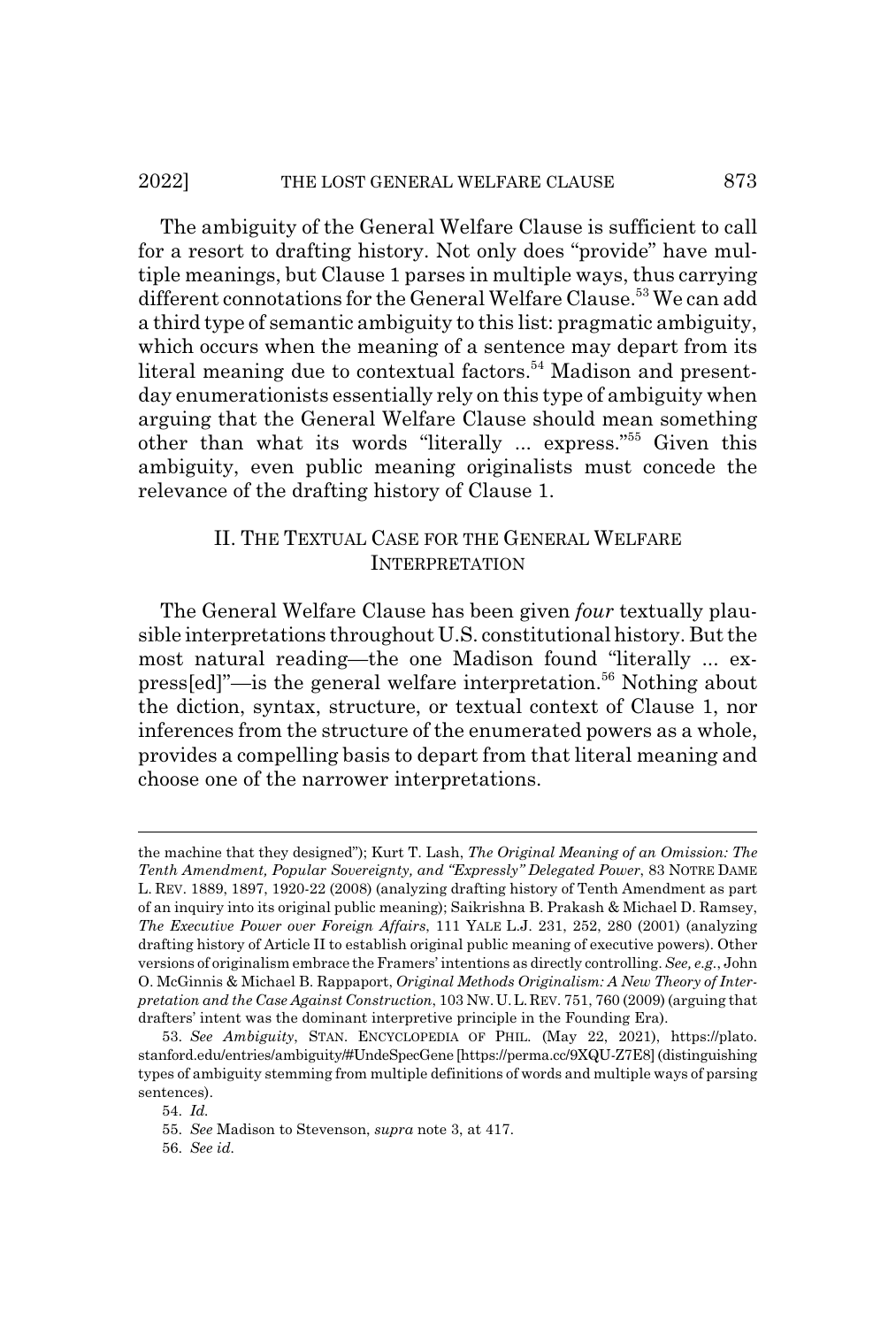#### *A. Parsing Clause 1*

Clause 1 can be parsed as a grant of one, two, or three powers. The one-power version looks like this:

"[1] To lay and collect Taxes ... [in order] to pay the Debts and provide for the common Defense and general Welfare of the United States[.]"

This version implicitly adds words to ensure that "to" before "pay" is not a mere infinitive, but is given its purposive definition, "in order to." This reading treats the pay-and-provide portion of the clause as a constraint on the taxing power rather than a separate grant of power.

But if we decline to add "in order" before "to," and treat "to pay" as a pure infinitive, then we necessarily read "to pay ... and provide" as the grant of at least one power in addition to the taxing power. Thus, the two-power version parses:

"[1] To lay and collect Taxes ...

[2] to pay the Debts and provide for the common Defense and general Welfare of the United States[.]"

This version treats "to pay ... and provide" as a doublet in which both terms refer synonymously to the outflow of revenue. This parsing is most consistent with the spending power interpretation.

A spending power can also be gleaned from the three-power version:

"[1] To lay and collect Taxes . . .

[2] to pay the Debts . . .

[3] and [to] provide for the common Defense and general Welfare of the United States."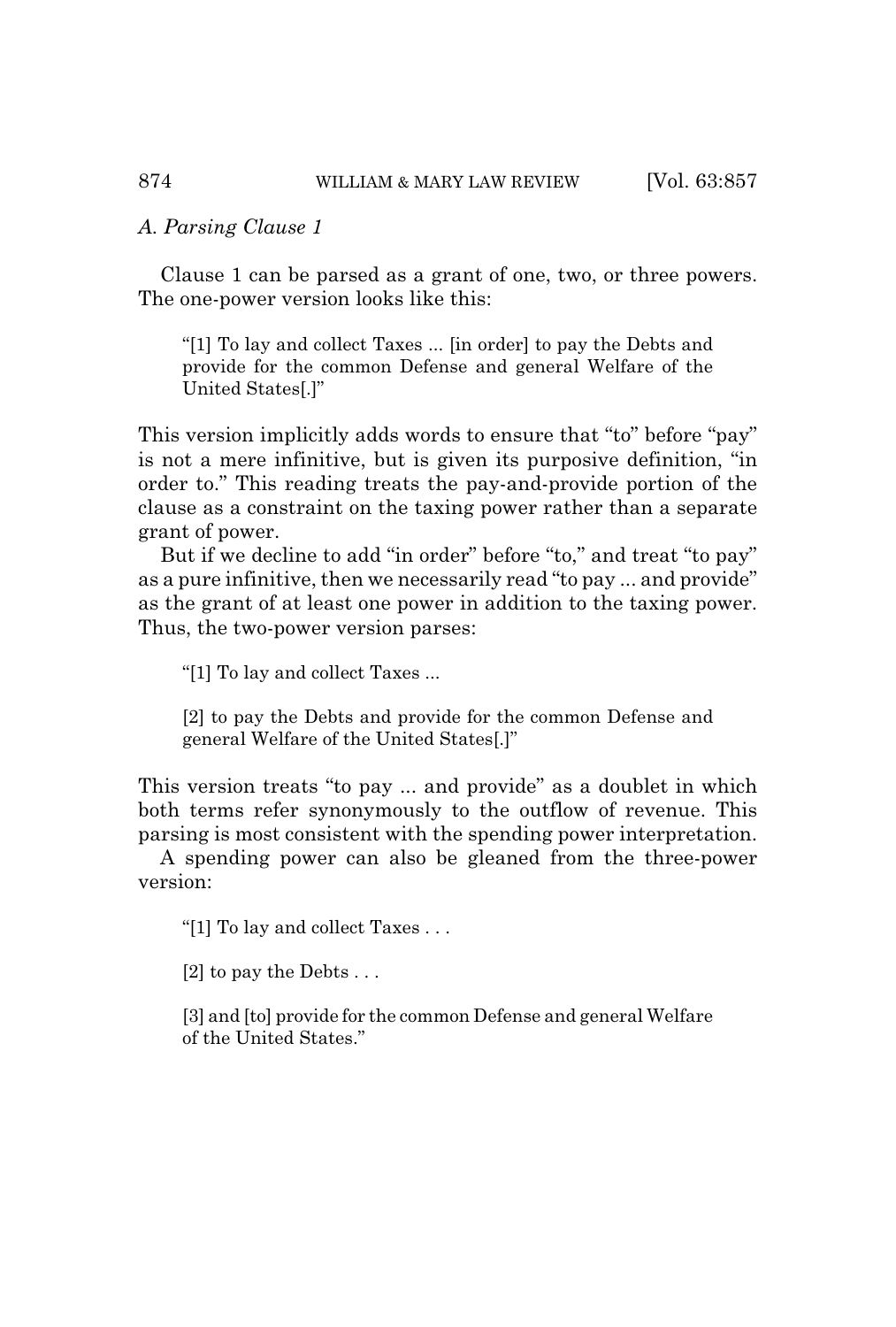This parsing treats "to pay ... and provide" as a compound infinitive, a construction used throughout the Constitution. $57$  To interpret this parsing as a spending power requires that we read "provide" to mean "pay" or "spend." But if we accord significance to the verb change ("pay" versus "provide"), we lend support to the general welfare interpretation.<sup>58</sup> Each of these versions is plausible, and all have been offered at one time or another.

### *1. The Madison and Hamilton Interpretations*

Conventional doctrine has given serious consideration to only two of the four interpretations of Clause 1: those associated with James Madison and Alexander Hamilton.<sup>59</sup> Both Madison and Hamilton are said to have construed the General Welfare Clause as a spending power.<sup>60</sup> This interpretation fits with both the two- and three-power versions of Clause 1, and depends on defining "provide for" to mean "spend."<sup>61</sup>

Madison and Hamilton, famously, differed on the scope of the spending power. Madison argued that the "true and fair construction" of the General Welfare Clause, "too obvious to be mistaken," is that the clause authorized spending, but only within the confines of the other enumerated powers. $62$  "Congress is authorized to provide money for the common defence and *general welfare*," Madison acknowledged.63 But "[m]oney cannot be applied to the *general welfare*, otherwise than by an application of it to some *particular* measure conducive to the general welfare," and such "particular measure[s]" were those defined and limited by the "enumeration of the cases to which their powers shall extend" in Clauses 2 through 18 of Article I, Section  $8^{64}$  Were it otherwise, Madison argued, Congress could effectively regulate outside of its

<sup>57.</sup> *See infra* Part IV.D.3.

<sup>58.</sup> *Cf*. Natelson, *supra* note 19, at 15 (suggesting that "pay" and "provide" should not be interpreted as synonyms).

<sup>59.</sup> *See* United States v. Butler, 297 U.S. 1, 65-66 (1936).

<sup>60.</sup> *See id.*

<sup>61.</sup> *See* Schwartz, *supra* note 1, at 596-97.

<sup>62.</sup> James Madison, *Report on the Resolutions*, *in* 6 THE WRITINGS OF JAMES MADISON

<sup>341, 356-57 (</sup>Gaillard Hunt ed., 1906) [hereinafter Madison, *Virginia Report*]. 63. *Id.* at 357.

<sup>64.</sup> *Id.*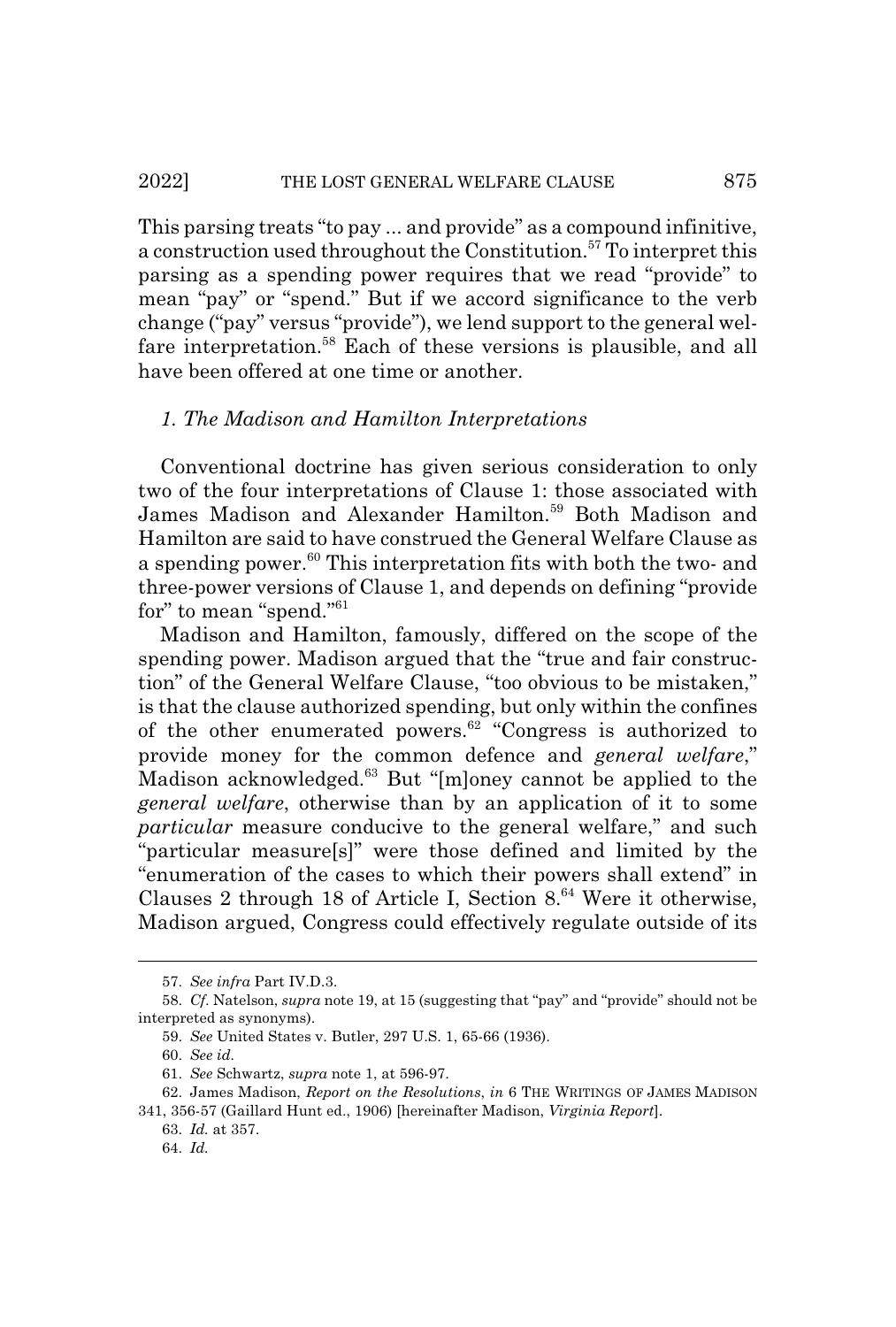enumerated powers, rendering the enumeration mere surplusage.<sup>65</sup> Hamilton, in contrast, argued that the power to spend money is "*plenary*, and *indefinite*" so long as "the object to which an appropriation of money is to be made be *General* and not *local;* its operation extending in fact, or by possibility, throughout the Union, and not being confined to a particular spot."<sup>66</sup> Neither the Madisonian nor Hamiltonian interpretations construed the General Welfare Clause as a purpose limitation on the taxing power by reading an implicit "in order" in front of "to pay."

Despite the far-reaching influence of Madison's lifelong argument against the general welfare interpretation,  $67$  his ultimate interpretation of Clause 1 was rejected by all three branches of government. From the Monroe administration on, most presidents and congresses agreed that Congress could spend (noncoercively) for national purposes, thereby adopting a noncoercive or nonregulatory version of Hamilton's interpretation.<sup>68</sup> The Supreme Court finally weighed in on this debate in *United States v. Butler*, approving this longstanding consensus, but with little analysis.<sup>69</sup>

Both Madison's and Hamilton's interpretations have significant difficulties. Both their interpretations depend on interpreting "provide for" to mean "spend," a definition omitted from most dictionaries and at best inferable from other meanings.<sup>70</sup> Further, in arguing against Hamilton's interpretation, Madison asserted that there is not "a power of any magnitude, which, in its exercise, does not involve or admit an application of money."71 In other words, a power to spend is implicit in every grant of power. This means that

<sup>65.</sup> *See id.* at 356-57; *see also* THE FEDERALIST NO. 41, *supra* note 41, at 263 (James Madison).

<sup>66.</sup> Alexander Hamilton, *Final Version of the Report on the Subject of Manufactures* (Dec. 5, 1791), *in* 10 THE PAPERS OF ALEXANDER HAMILTON 230, 303 (Harold C. Syrett ed., 1966).

<sup>67.</sup> *See* Madison to Stevenson, *supra* note 3, at 417-18; THE FEDERALIST NO.41, *supra* note 41, at 263 (James Madison); James Madison, *Veto Message*, *in* 1 A COMPILATION OF THE MES-SAGES AND PAPERS OF THE PRESIDENTS: 1789-1902, at 584 (James D. Richardson ed., 1897) [hereinafter Bonus Bill veto].

<sup>68.</sup> How spending became conceptualized as noncoercive is an important story in itself, one that I pursue elsewhere. *See generally* David S. Schwartz, *The General Welfare Clause and the Origins of the Non-Coercive Spending Power* (unpublished manuscript) (on file with author).

<sup>69. 297</sup> U.S. 1, 65-66 (1936).

<sup>70.</sup> *See supra* note 53 and accompanying text.

<sup>71.</sup> Madison, *Virginia Report*, *supra* note 62, at 356.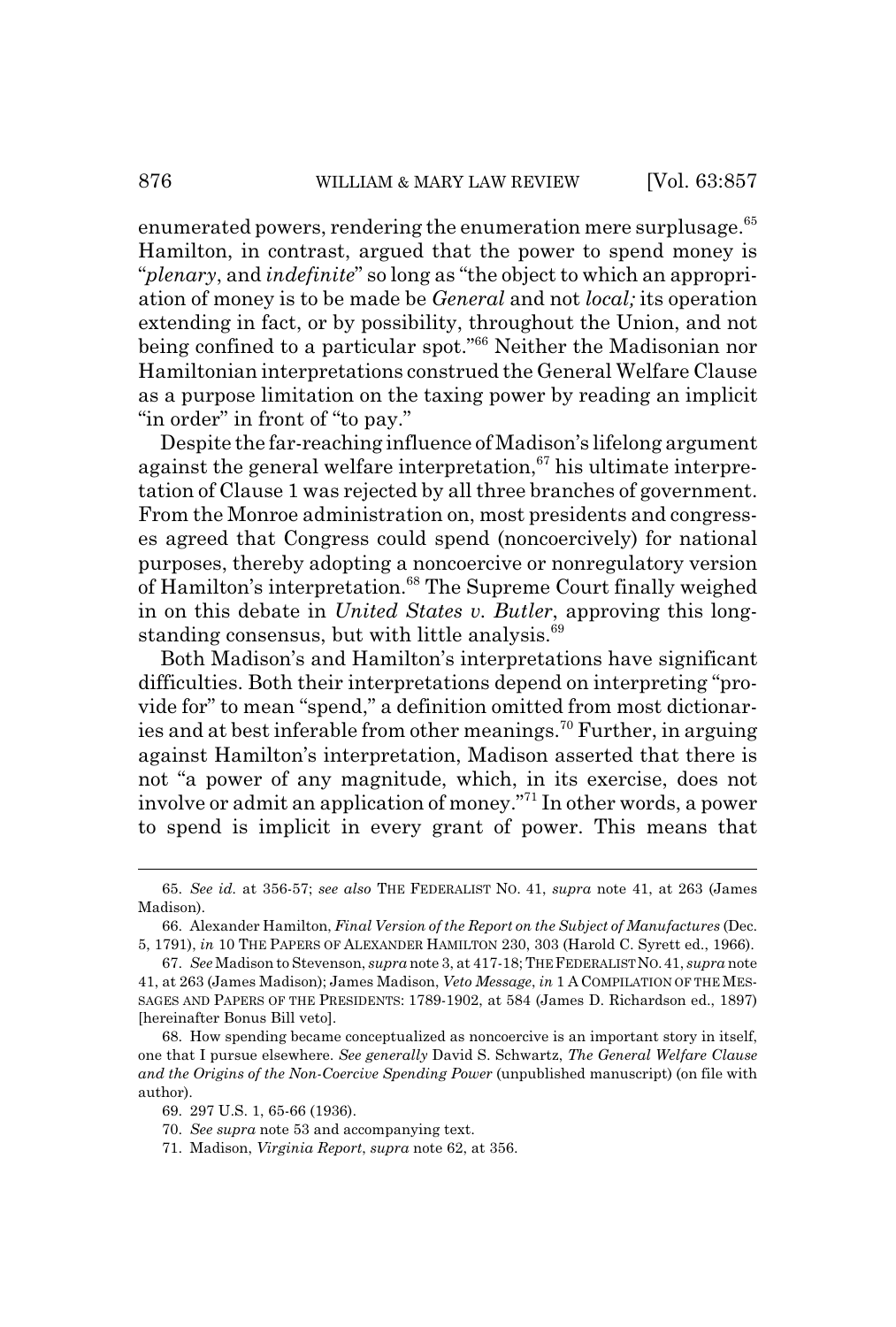Madison's interpretation would render the General Welfare Clause as mere surplusage, in violation of the very rule he used to support his interpretation in Federalist 41.<sup>72</sup> Finally, both Madison's and Hamilton's interpretations rely heavily and circularly on the two overlapping premises previously mentioned: that the enumeration was intended to be exhaustive and that a "general welfare" interpretation would render the enumeration meaningless. These points will be discussed below.<sup>73</sup>

#### *2. The Jeffersonian Interpretation*

According to Thomas Jefferson, in his memorandum urging President Washington to veto the bill to incorporate the Bank of the United States, Clause 1 granted only a power to tax.<sup>74</sup> The rest of Clause 1 prior to the semicolon specified the purposes for which federal taxes could be raised.75 Congress, Jefferson argued,

are not to lay taxes ad libitum *for any purpose they please*; but only to *pay the debts or provide for the welfare of the Union*. In like manner they are not *to do anything they please* to provide for the general welfare, but only *to lay taxes* for that purpose.76

To Jefferson, then, the General Welfare Clause was not a grant of power, not even to spend; it was nothing more or less than a limitation on the taxing power.<sup>77</sup> Jefferson seemed unconcerned to articulate a textual basis for a federal power to spend money.

This interpretation supposes that all taxes will be earmarked for specific national purposes, a requirement that is a practical nearimpossibility under a general revenue-raising system. It would also generate constitutional challenges to most taxes on the ground that they favored particular states or regions and were thus not truly for the "general welfare." Undoubtedly, hamstringing the federal government in this way was Jefferson's goal, and for this reason,

<sup>72.</sup> *Id.* at 356-57; *accord* THE FEDERALIST No. 41, *supra* note 41, at 263 (James Madison).

<sup>73.</sup> *See infra* Part II.B.

<sup>74.</sup> Thomas Jefferson, *Opinion on the Constitutionality of the Bill for Establishing a National Bank*, *in* 19 THE PAPERS OF THOMAS JEFFERSON 275, 277 (Julian P. Boyd ed., 1974).

<sup>75.</sup> *See id.*

<sup>76.</sup> *Id.*

<sup>77.</sup> *See id.*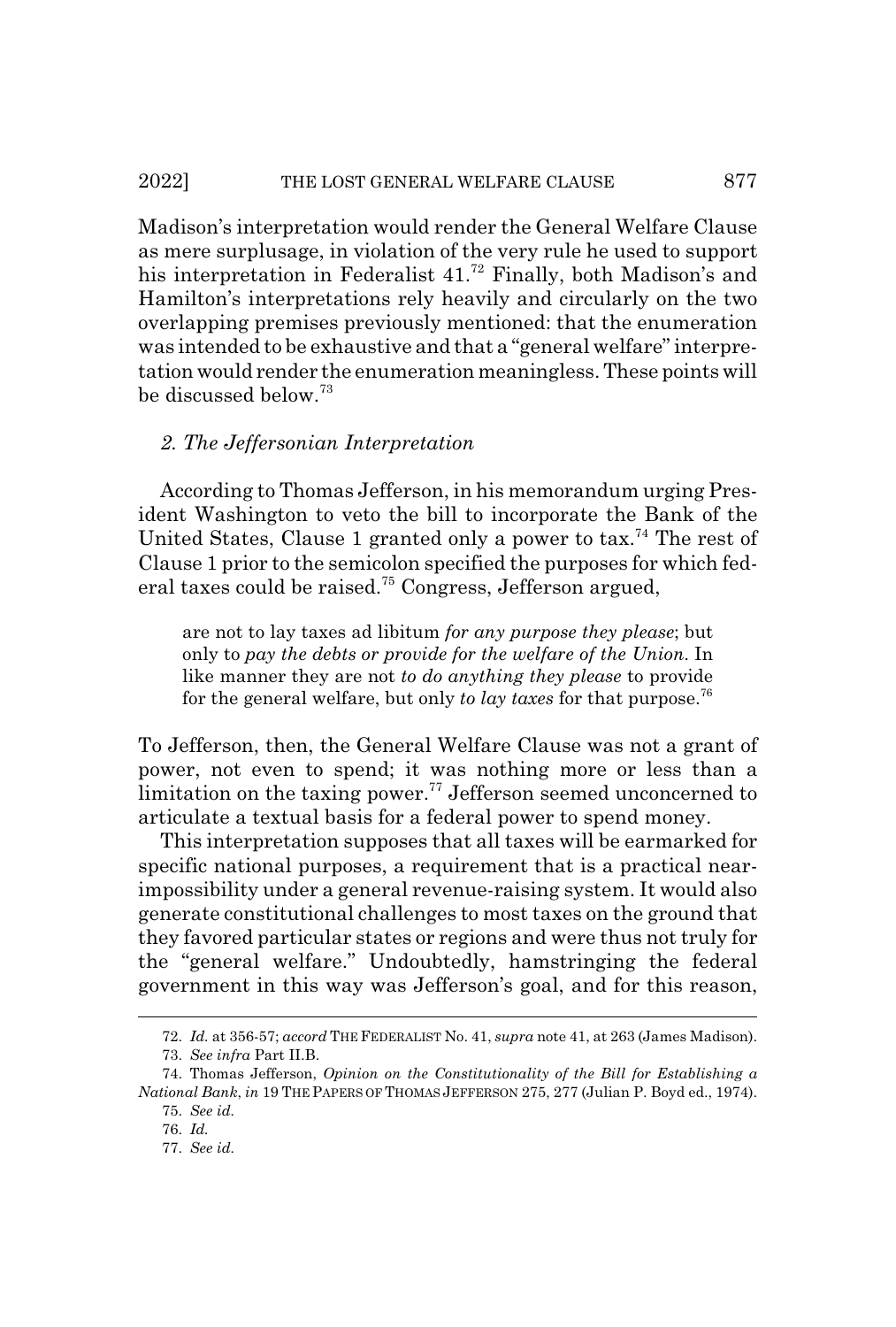Jefferson's interpretation has had no purchase since the antebellum era.78 However, as we will see, this was the interpretation that Constitutional Convention delegate Roger Sherman hoped to make possible by bargaining for strategic ambiguity.<sup>79</sup>

#### *3. The General Welfare Interpretation*

On the other end of the spectrum, Federalists in Congress throughout the 1790s interpreted the General Welfare Clause in exactly the way Jefferson and Madison opposed: as a general authorization to legislate on all national concerns.<sup>80</sup> While Federalists downplayed this view during ratification, Antifederalists were aware that the general welfare interpretation was lurking in the background and tried to foreground it, hoping that its breadth would shock the public and derail ratification.<sup>81</sup>

As Madison noted, the general welfare interpretation is the most natural—"literal[ ]"—interpretation of the language of the General Welfare Clause.<sup>82</sup> "Spend" is omitted and at most only inferable from Founding-Era dictionary definitions of "provide."<sup>83</sup> More importantly, the phrase "provide *for*" primarily means to "take care of

<sup>78.</sup> *See, e.g.*, Nat'l Fed'n of Indep. Bus. v. Sebelius (*NFIB*), 567 U.S. 519, 564 (2012) (stating that taxes need only "produce[ ] ... some revenue"); Bailey v. Drexel Furniture Co. (Child Lab. Tax Case), 259 U.S. 20, 38 (1922) (holding that taxing for general revenue is constitutional). Unsurprisingly, Jefferson's interpretation now appeals to libertarian originalists. *See* Natelson, *supra* note 19, at 19 (arguing to revive it).

<sup>79.</sup> *See infra* Part IV.A.1-2.

<sup>80.</sup> *See, e.g.*, 2 ANNALS OF CONG. 1926 (1791) (statement of Elias Boudinot) ("[W]ho so proper as the Legislature of the whole Union to exercise such a power for the general welfare? It has also been said that this power is a mere conveniency for the purpose of fiscal transactions, but not necessary to attain the ends proposed in the Constitution. This is denied, and at best is mere matter of opinion, and must be left to the discretion of the Legislature to determine."); 8 ANNALS OF CONG. 1959 (1798) (statement of Harrison Gray Otis) ("If Congress have not the power of restraining seditious persons, it is extremely clear they have not the power which the Constitution says they have, of providing for the common defence and general welfare of the Union.").

<sup>81.</sup> *See* THE FEDERALIST NO. 41, *supra* note 41, at 262-64 (James Madison) (arguing against the antifederalist interpretation); JONATHAN GIENAPP, THE SECOND CREATION: FIX-ING THE AMERICAN CONSTITUTION IN THE FOUNDING ERA 87-95 (2018) (describing the "dangerous clauses" identified by Antifederalists); Mikhail, *supra* note 1, at 510-12.

<sup>82.</sup> Madison to Stevenson, *supra* note 3, at 417.

<sup>83.</sup> *See, e.g.*, *To Provide*, SAMUEL JOHNSON,ADICTIONARY OF THE ENGLISH LANGUAGE (6th ed. 1785); *Provide*, NOAH WEBSTER,AMERICAN DICTIONARY OF THE ENGLISH LANGUAGE (1828).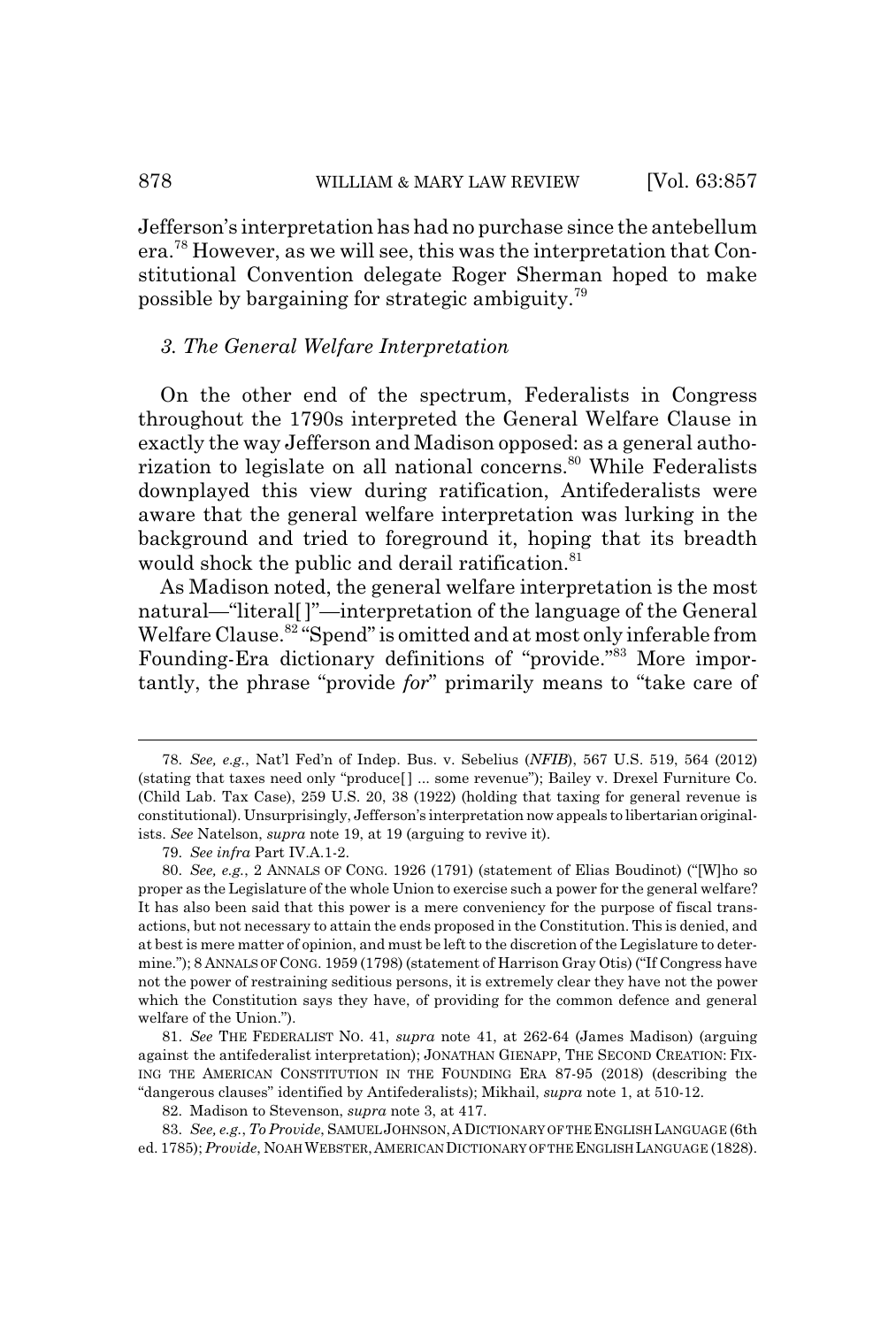beforehand."84 In the context of delegating a legislative power, this most naturally means "to legislate." Significantly, none of the eight other uses of "provide" in the Constitution are limited to spending.<sup>85</sup> By itself, "provide" could mean "to furnish or supply,"86 but "provide for" is different. "Provide for" could certainly *include* spending, but that usage naturally contemplates regulation as well. Consider the similarity between "provide for" and "establish," as in "establish Post Offices."87 Obviously, this never meant merely to "furnish" or build post offices, but included a regulatory apparatus.<sup>88</sup> In contrast, when the Framers spoke of spending as such, they more typically used the verb "appropriate" or the noun "appropriation," both in the Constitution itself and elsewhere.<sup>89</sup>

Undoubtedly, Clause 1 could have been drafted more clearly to establish a general welfare legislative power, but the other interpretations make debatable interpretive moves to overcome similar ambiguities. The Jeffersonian interpretation could have been made clear simply by replacing "to" with "for purposes of," or "in order to"—a proposal that was in fact made and overwhelmingly rejected at the Convention.<sup>90</sup> The spending power interpretations of Madison

86. *See, e.g.*, *To Provide*, JOHNSON, supra note 83 (second definition).

87. U.S. CONST. art. I, § 8, cl. 7.

88. *See, e.g.*, McCulloch v. Maryland, 17 U.S. (4 Wheat.) 316, 417 (1819) (stating that postal clause included power to make mail robbery a crime).

89. *See, e.g.*, U.S. CONST. art. I, § 8, cl. 12 ("no Appropriation of Money to that Use"); *id.* art. I, § 9, cl. 9 ("No Money shall be drawn from the Treasury, but in Consequence of Appropriations made by Law"); Hamilton, *supra* note 66, at 303 (describing "objects to which [money] may be appropriated," and "appropriation of money" (emphasis omitted)); Letter from James Madison to James Monroe (Feb. 11, 1787), *in* 9 THE PAPERS OF JAMES MADISON 260, 260(Robert A. Rutland & William M. E. Rachal, eds. 1975) ("Let me have your commands also as to the ballance I owe you. It is ready & will remain so till you direct its appropriation." (footnote omitted)); *Appropriate*, AMERICAN DICTIONARY OF THE ENGLISH LANGUAGE (1828), http://webstersdictionary1828.com/Dictionary/appropriate [https://perma.cc/U4RZ-EHMK] (giving as first definition of verb "to appropriate" as "[t]o set apart for, or assign to a particular use"); *see also Appropriation*, AMERICAN DICTIONARY OF THE ENGLISH LANGUAGE (1828), http://webstersdictionary1828.com/Dictionary/appropriation [https://perma.cc/JC6D-2TY6] (defining "appropriation" as "[t]he act of sequestering, or assigning to a particular use or person"); *infra* Part IV.C.

90. *See infra* Part III.D-E.1.

<sup>84.</sup> *See, e.g.*, *To Provide for*, JOHNSON, *supra* note 83; Natelson, *supra* note 19, at 15 (defining "provide for" as "to see to in advance").

<sup>85.</sup> U.S. CONST. pmbl.; *id.* art. I, § 5, cl. 1; *id.* art. I, § 8, cls. 6, 13, 15, 16; *id.* art. II, § 1, cl. 6; *id.* art. II, § 2, cl. 2; *see* Schwartz, *supra* note 1, at 596; Akhil Reed Amar, *Intratextualism*, 112 HARV. L. REV. 747, 791-92 (1999) (arguing that Constitution can be a dictionary of its own meaning).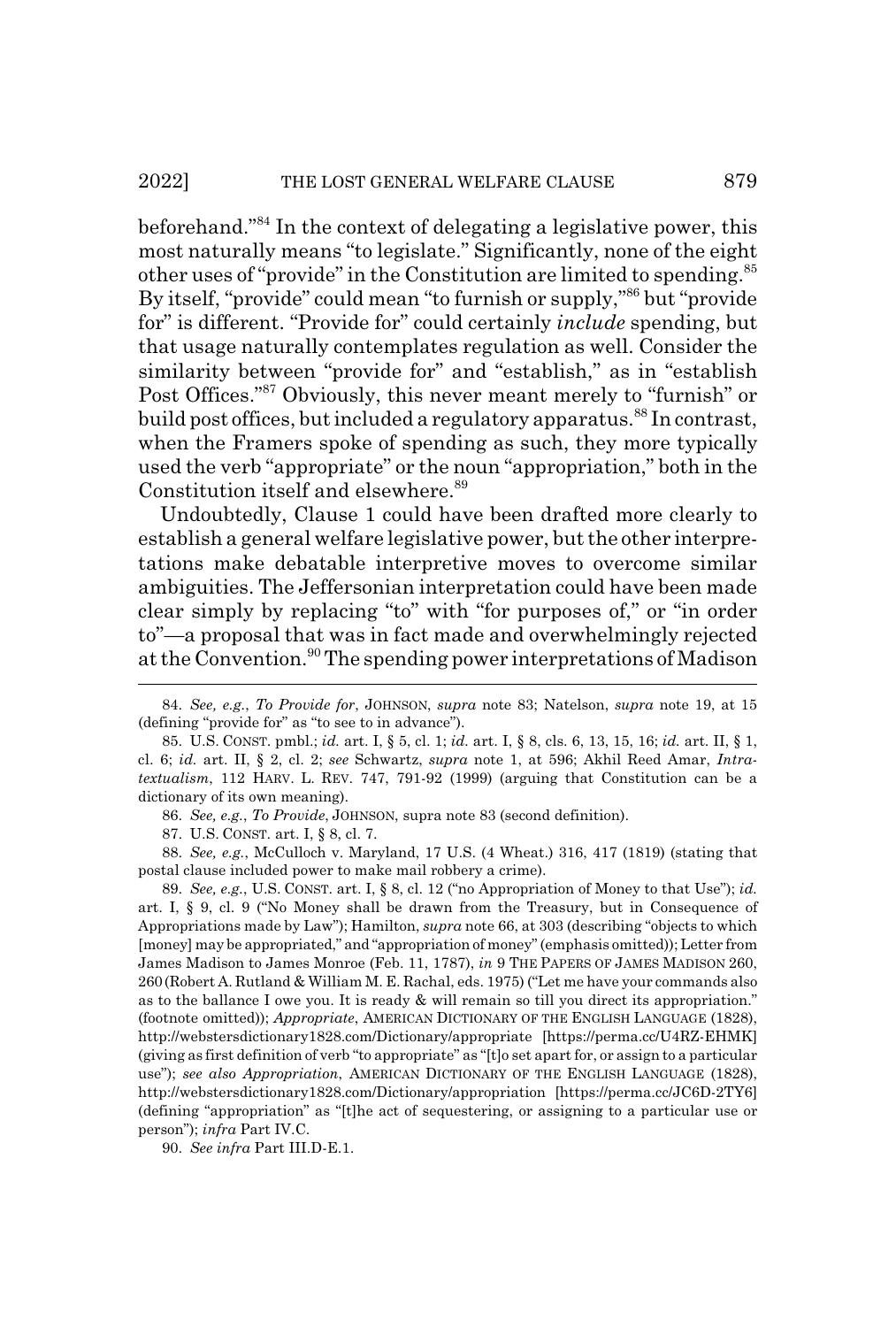and Hamilton could have been easily clarified by replacing "provide for" with "spend for" or "appropriate money to." The drafters of the 1861 Confederate Constitution reworked Clause 1 to obviate a general welfare interpretation: "To lay and collect taxes, duties, imposts, and excises, *for revenue necessary to* pay the debts, provide for the common defence, *and carry on the government of the Confederate States*."91 The inference from the "failure to draft better" is entirely double-edged.

# *B. The General Welfare Clause and Interpretive Canons*

Interpretive canons applicable during the Founding Era further support the general welfare interpretation. Madison, the leading Founding Era opponent of that interpretation, purported to rely on interpretive canons to deviate from what he conceded was the literal meaning of the General Welfare Clause.<sup>92</sup> As Madison argued in Federalist 41, and indeed throughout the rest of his life, reading the General Welfare Clause as a general authorization to legislate on all matters affecting the welfare of the nation would "den[y] any signification whatsoever" to the enumerated powers that follow in Clauses 2 through 18 of Article I, Section  $8<sup>93</sup>$  It would therefore violate the anti-surplusage canon, which directs that legal instruments be interpreted so as to avoid making any provision "meaningless," that is, functionless. $94$  Madison would later go on to make explicit what was only implicit in Federalist 41: only by refusing to interpret the General Welfare Clause as a broad authorization to legislate for the general welfare could the idea of limited enumerated powers be preserved.95 Madison's argument has been extremely

<sup>91.</sup> CONST. OF THE CONFEDERATE STATES OF AMERICA of 1861, art. 1, § 8 (emphasis added). 92. *See supra* Part II.A.1. Lesser objections based on punctuation and style matters will

be discussed at the end of this Article. *See infra* Part IV.D.

<sup>93.</sup> THE FEDERALIST NO. 41, *supra* note 41, at 263 (James Madison).

<sup>94.</sup> *See* ANTONIN SCALIA & BRYAN A. GARNER, READING LAW: THE INTERPRETATION OF LEGAL TEXTS 174 (2012) (defining the "surplusage" canon).

<sup>95.</sup> *See* Madison, *Virginia Report*, *supra* note 62, at 356 ("[W]hether the [General Welfare Clause] be construed to authorize every measure relating to the common defence and general welfare, as contended by some—or every measure only in which there might be an application of money, as suggested by the caution of others—the effect must substantially be the same, in destroying the import and force of the particular enumeration of powers.").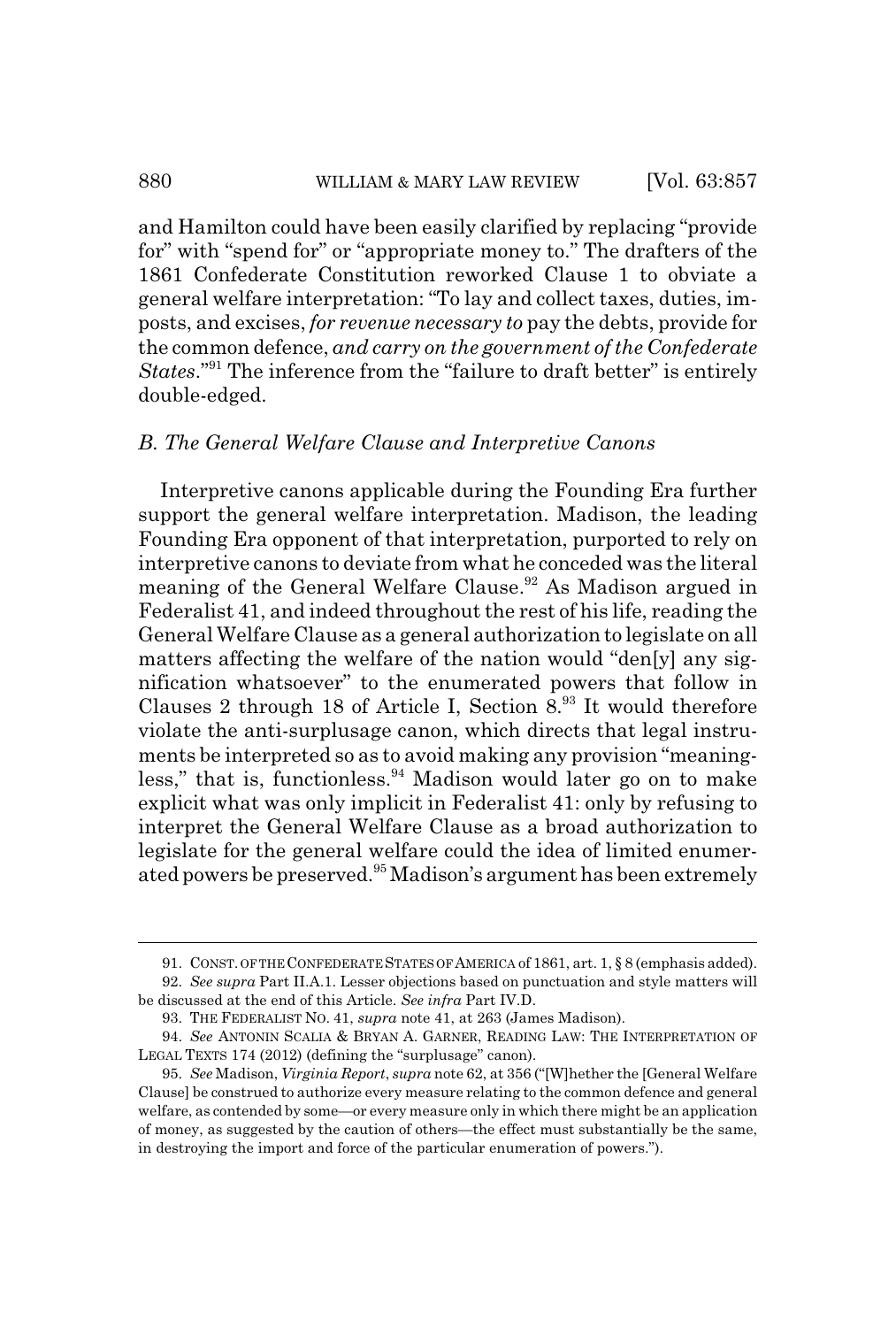influential; it continues to be relied on to this day to reject a broad "general welfare interpretation" of the General Welfare Clause.<sup>96</sup>

But the surplusage argument is obviously wrong. According to Antonin Scalia and Bryan Garner, a specific itemization that follows a general term is not surplusage: "Following the general term with specifics can serve the function of making doubly sure that the broad (and intended-to-be-broad) general term is taken to include the specifics."97 This can be made clear "with a term such as *including* or even *including without limitation* .... But even without those prefatory words, the enumeration of the specifics can be thought to perform the belt-and-suspenders function."98 Thus, the anti-surplusage canon does not apply to "genus-followed-by-species" or "general-specific sequences."99 Nor, according to Scalia and Garner, does the ejusdem generis canon apply to the general-specific sequence, because that canon generally maintains that general words *following* an enumeration are limited in scope by a preceding

<sup>96.</sup> *See, e.g.*, Eastman, *supra* note 19, at 67-68 n.18 (noting that under a broad general welfare interpretation "the remainder of Article I, Section 8 would be redundant (and the doctrine of enumerated powers rendered nugatory)"); Michael Ramsey, *David Schwartz on Originalism and Indeterminacy*, ORIGINALISM BLOG (Jan. 8, 2020, 6:23 AM), https://originalismblog.typepad.com/the-originalism-blog/2020/01/david-schwartz-onoriginalism-and-indeterminacymichael-ramsey.html [https://perma.cc/2ZTG-PH6S] ("And, of course, reading the clause to allow Congress to 'legislate' for the general welfare would make most of the rest of Article I, Section 8 superfluous."); *accord* Natelson, *supra* note 19, at 11.

<sup>97.</sup> SCALIA & GARNER, *supra* note 94, at 204.

<sup>98.</sup> *Id.*; *accord* Primus, *supra* note 1, at 2018-19.

<sup>99.</sup> SCALIA & GARNER, *supra* note 94, at 204-05.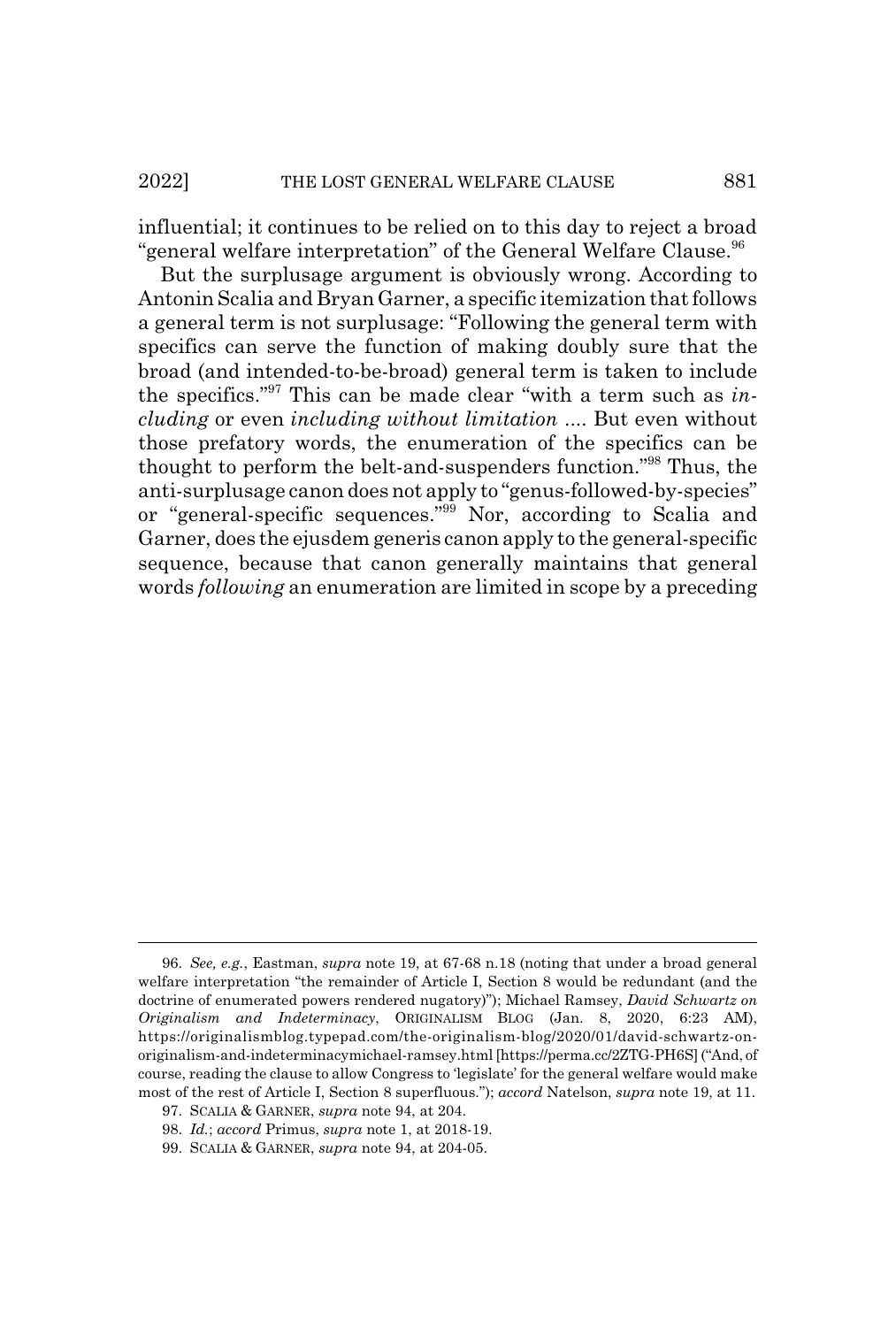specific enumeration.<sup>100</sup> Instead, "[w]hen the genus comes first ... one is invited to take it at its broadest face value."101

Scalia and Garner's interpretive principle was well-known in the Founding Era. Madison demonstrated this in Federalist 41: "Nothing is more natural nor common than first to use a general phrase, and then to explain and qualify it by a recital of particulars."102 Nevertheless, he then simply dismissed the possibility that Clause 1 could have been drafted that way as "an absurdity."103 But why can't we read the enumeration to "explain or qualify" the general welfare power by offering examples of the kinds of things that would qualify as legislating for the general welfare? Madison never answered that question on textual grounds, in Federalist 41 or elsewhere.

Once we acknowledge, with Scalia, Garner, and Madison himself, that specific terms can meaningfully follow a general introduction, we can see that Madison's anti-surplusage argument rests on a false dilemma: either the General Welfare Clause is itself a narrow enumerated power, or the rest of the enumeration is meaningless. The third, omitted possibility is that the General Welfare Clause is indeed a general authorization to legislate on all national issues and is designed to signal a non-exhaustive enumeration. Madison's false dilemma is a corollary to the false dilemma discussed above that still taints enumerationism today: that the only alternative to

<sup>100.</sup> *Id.* Ejusdem generis is usually described as a canon that limits the scope of a general term that *follows* an enumeration of specifics. *See, e.g.*, Circuit City Stores, Inc. v. Adams, 532 U.S. 105, 114-15 (2001). If we treat the General Welfare Clause as a garden variety enumerated power—the spending power—then the Article I, Section 8 enumeration takes on the specific-general pattern, with the Necessary and Proper Clause standing as the following general term. John Mikhail has argued that the Necessary and Proper Clause is a "sweeping clause" that negates the inference of exclusivity of the Article I, Section 8 enumeration. John Mikhail, *The Necessary and Proper Clauses*, 102 GEO. L.J. 1045, 1121-22 (2014). Whether or not ejusdem generis always limits the general term, and whether or not it applies to sweeping clauses, ejusdem generis would not support an enumerationist interpretation of Article I, Section 8. Given the great importance and scope of "to regulate commerce" and "to declare war," it is hard to imagine what subjects of national importance would be excluded by the more specific words of the enumeration under ejusdem generis. *See* Johnson, *supra* note 1, at 28 (arguing that ejusdem generis is nonlimiting in Article I, Section 8); Friedman, *supra* note 22, at 340 ("The enumeration might only have been an iteration of the types of powers Congress possesses—sort of a constitutional ejusdem generis.").

<sup>101.</sup> SCALIA & GARNER, *supra* note 94, at 205.

<sup>102.</sup> THE FEDERALIST NO. 41, *supra* note 41, at 263 (James Madison).

<sup>103.</sup> *Id.*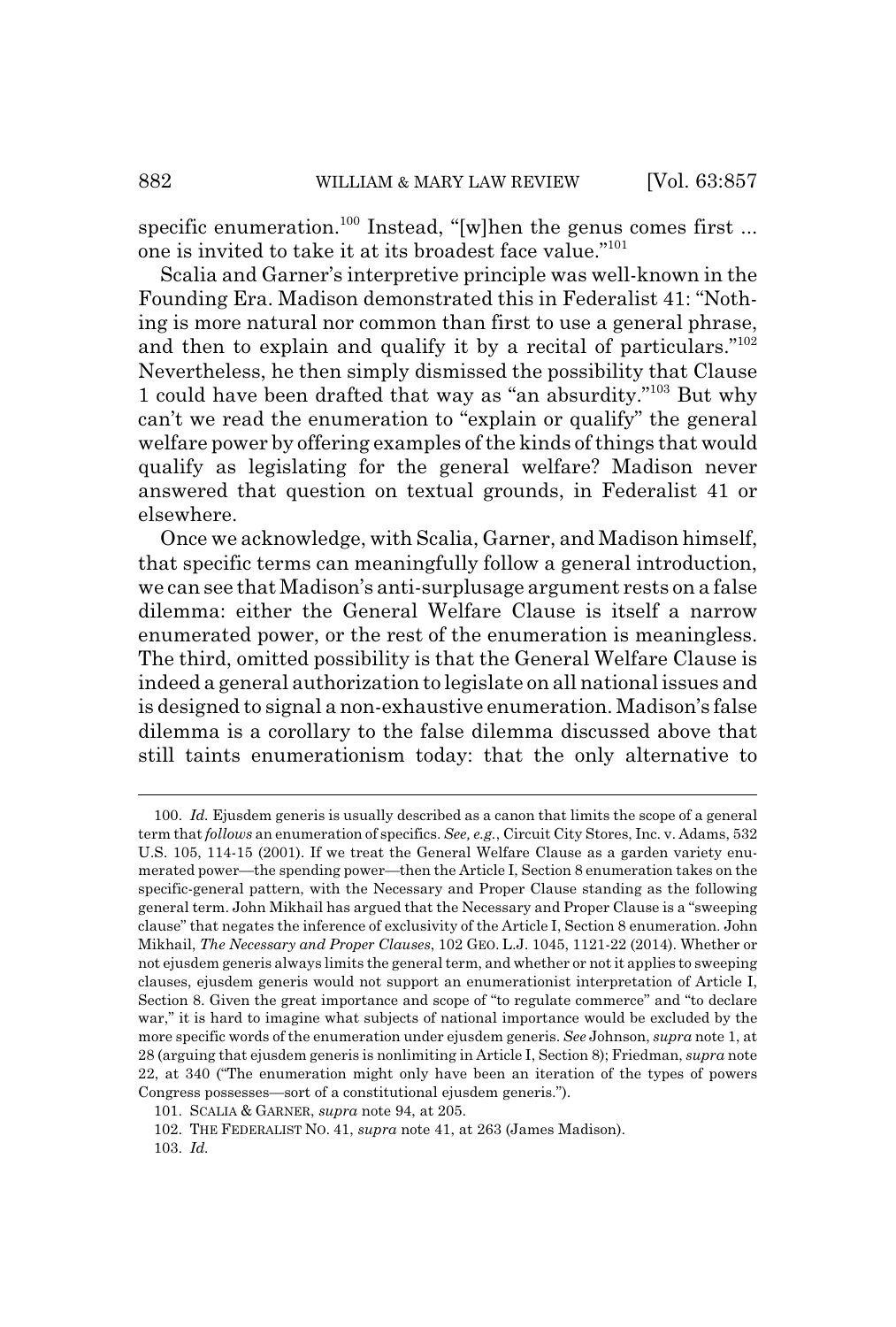limited enumerated powers is a general police power, a dichotomy that ignores the possibility of a general power limited to national, and excluding local, regulatory concerns.<sup>104</sup>

Further interpretive-canon support for the general welfare interpretation comes from the Constitution's preamble. By resorting to a canon of construction to diverge from the literal meaning of the General Welfare Clause, Madison had to treat the Clause as ambiguous.105 But, according to William Blackstone, arguably the leading authority on Anglo-American law in the Founding Era,<sup>106</sup> "[i]f words happen to be still dubious, we may establish their meaning from the *context* .... Thus the proeme, or preamble, is often called in to help the construction."107 In the preamble, the purposes of the Constitution did not include protecting state sovereignty or carefully limiting the powers of the national government. Instead,

We the People of the United States, in Order to form a more perfect Union, establish Justice, insure domestic Tranquility, provide for the common defence, promote the general Welfare, and secure the Blessings of Liberty to ourselves and our Posterity, do ordain and establish this Constitution for the United States of America.<sup>108</sup>

Many Federalists in the early republic viewed the preamble as setting out the ends or "objects" of the new national government, and as Madison wrote in Federalist 44, "[n]o axiom is more clearly established in law, or in reason, than that wherever the end is required, the means are authorized."109 Thus, some Federalists relied in part on the preamble to argue that Congress had the power to legislate for the general welfare.<sup>110</sup> Under this view, the "powers"

<sup>104.</sup> See supra text accompanying notes 31-33.

<sup>105.</sup> *See* THE FEDERALIST NO. 41, *supra* note 41, at 263-64 (James Madison).

<sup>106.</sup> *See* McGinnis & Rappaport, *supra* note 52, at 776.

<sup>107. 1</sup> ST. GEORGE TUCKER, BLACKSTONE'S COMMENTARIES: WITH NOTES OF REFERENCE, TO THE CONSTITUTION AND LAWS, OF THE FEDERAL GOVERNMENT OF THE UNITED STATES; AND OF THE COMMONWEALTH OF VIRGINIA 59 (1803).

<sup>108.</sup> U.S. CONST. pmbl.

<sup>109.</sup> THE FEDERALIST NO. 44, *supra* note 41, at 285 (James Madison).

<sup>110.</sup> *See* 1 WILLIAM WINSLOW CROSSKEY, POLITICS AND THE CONSTITUTION IN THE HISTORY OF THE UNITED STATES 497-508 (1953); William M. Treanor, *The Case of the Dishonest Scrivener: Gouverneur Morris and the Creation of the Federalist Constitution*, 120 MICH. L. REV. 1, 5-7 (2021).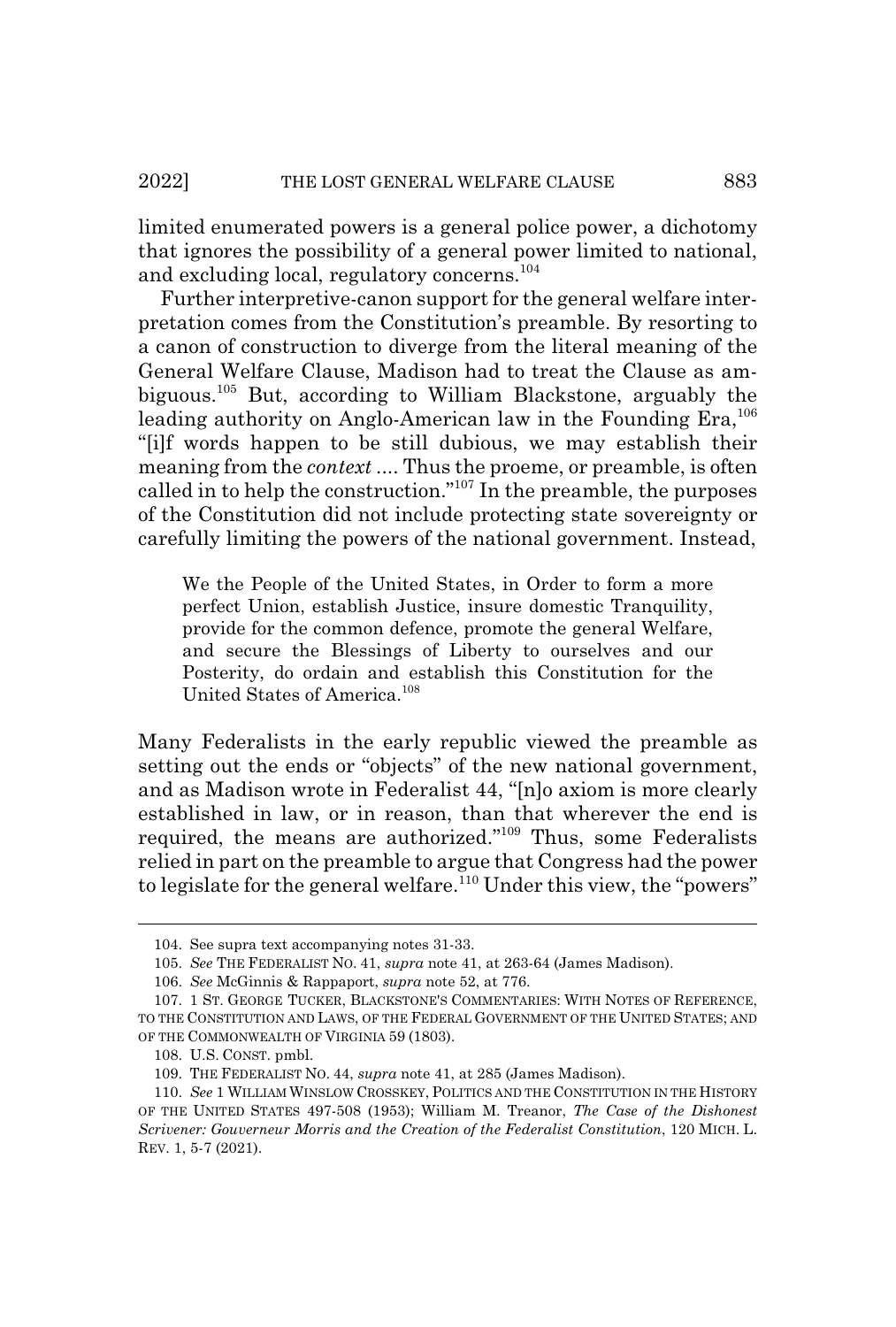of the national government were all means to the "ends" stated in the preamble.111 The general welfare interpretation of the General Welfare Clause fits seamlessly with such a view.

That the preamble is now treated "as an empty verbal flourish"<sup>112</sup> may be another instance of confirmation bias stemming from our assumption of an enumerationist Constitution.<sup>113</sup> There is much reason to believe that the subtle but consequential linguistic and conceptual shift, by which the "objects" of the Constitution changed from those stated in the preamble to those enumerated as "powers," was a contested ideological development rather than an original intention.<sup>114</sup>

In sum, the primary textual argument against the general welfare interpretation is based on a misapplication of the antisurplusage canon, which rests on a false dilemma. The generalspecific ordering and reference-to-the-preamble interpretive canons are more on point, and they support the general welfare interpretation. The evident weakness of Madison's surplusage argument is obscured by confirmation bias stemming from our ideological commitment to enumerationism. Enumerationists rightly point out that the general welfare interpretation would indeed undermine the limiting effect of the enumeration. But the best enumerationists can say is that the Constitution's text *does not foreclose* a limited enumerated—powers interpretation. There is no compelling *textual* basis for enumerationist readings of the General Welfare Clause in particular, or the enumeration in general.

The argument for enumerationism is therefore not textual, but relies on some other modality: that the Framers or ratifiers intended limited enumerated powers, that some "unwritten postulate of the Constitution's structure"115 requires enumerationism, or that some

<sup>111. 1</sup> CROSSKEY, *supra* note 110, at 375.

<sup>112.</sup> *Id.* at 374.

<sup>113.</sup> *See, e.g.*, Jacobson v. Massachusetts, 197 U.S. 11, 22 (1905) (noting that the preamble "has never been regarded as the source of any substantive power"); Milton Handler, Brian Leiter & Carole E. Handler, *A Reconsideration of the Relevance and Materiality of the Preamble in Constitutional Interpretation*, 12 CARDOZO L. REV. 117, 117 (1990) (arguing that preamble has been wrongly disregarded by courts and commentators).

<sup>114.</sup> *See* 1 CROSSKEY, *supra* note 110, at 400, 509 (chiding Madison for conflating "powers" and "objects").

<sup>115.</sup> LAURENCE H. TRIBE, THE INVISIBLE CONSTITUTION 104 (2008); *see* Printz v. United States, 521 U.S. 898, 918, 921 (1997).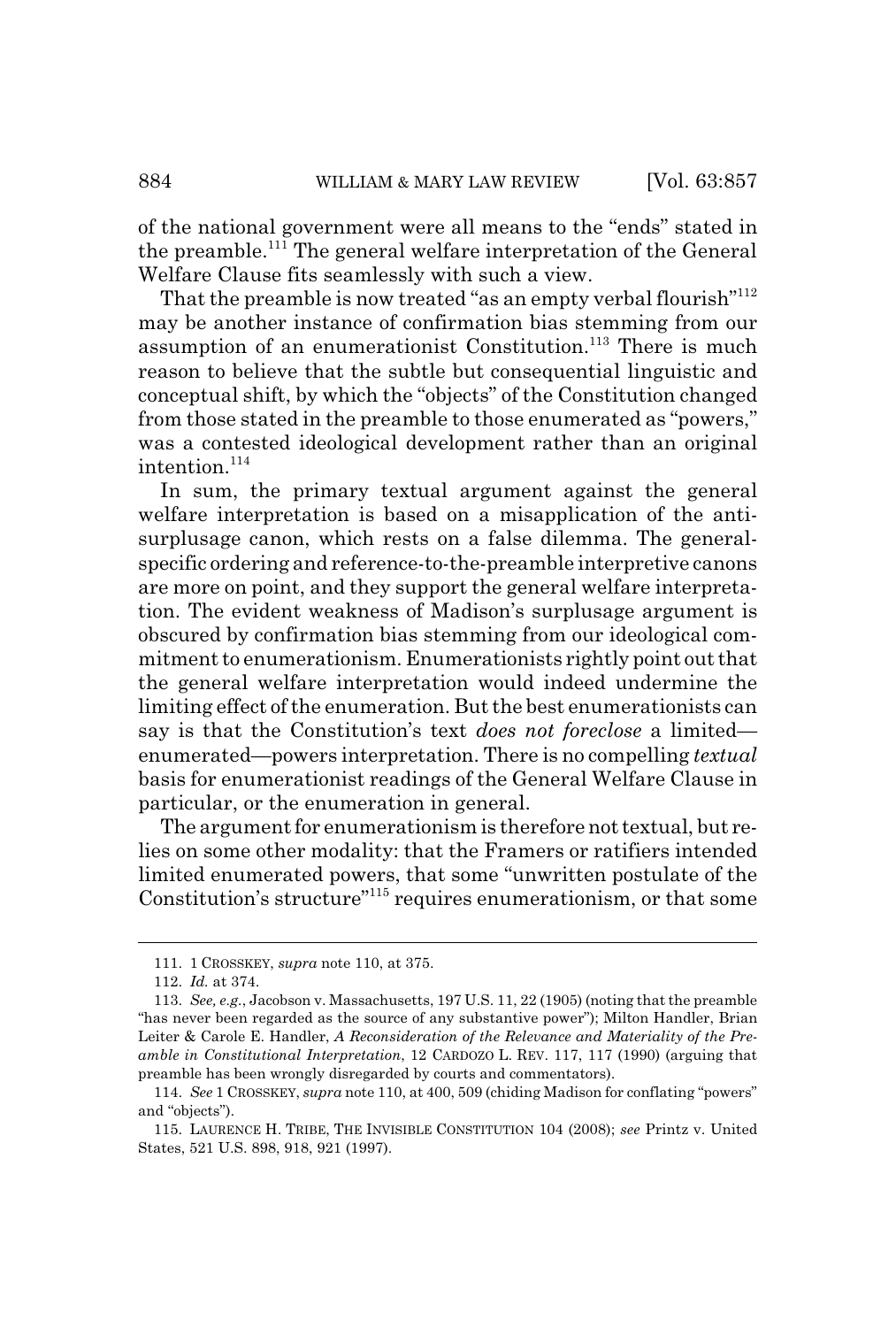unwritten constitutional "ethos" like "liberty" or "federalism" is best served by enumerationism.<sup>116</sup> Typically, with Madison and most enumerationists throughout history, this tacit non-textual argument for enumerationism has been assumed, rendering the textual argument against the general welfare interpretation circular: the enumeration is limiting because the General Welfare Clause is limited to spending, and the latter is true because the enumeration is limiting.

# III. THE DRAFTING HISTORY OF CLAUSE 1: TAXES, DEBTS, AND THE GENERAL WELFARE

Conventional historiography of the founding regards the Constitution as primarily designed to implement a federal republicanism by carefully limiting the small set of important new powers granted to the national government.<sup>117</sup> But a newer "internationalist" historiography emerging over the past two decades has argued that the central issue for the Framers was not to "split the atom of sovereignty," in Justice Kennedy's misconceived metaphor.<sup>118</sup> Rather, it was to control republicanism while solidifying the place of the United States in a threatening Atlantic world, ringed on all sides by hostile European and Indian nations.<sup>119</sup> To solidify its existence, the government of the United States required the basic overlapping elements of a European "fiscal-military" state<sup>120</sup>— independent taxing power, sound credit, and a capable national defense—along with the regulatory power to control interstate disharmonies that would tend to pull the union apart and open doors for foreign alliances with individual states or regions.<sup>121</sup>

<sup>116.</sup> BOBBITT, *supra* note 46, at 7-8.

<sup>117.</sup> *See* Max M. Edling, *Peace Pact and Nation: An International Interpretation of the Constitution of the United States*, 240 PAST & PRESENT 267, 287-88 (2018) (describing this historiography).

<sup>118.</sup> U.S. Term Limits, Inc. v. Thornton, 514 U.S. 779, 838 (1995) (Kennedy, J., concurring).

<sup>119.</sup> *See* Edling, *supra* note 117, at 286-88.

<sup>120.</sup> *See* MAX M. EDLING, A REVOLUTION IN FAVOR OF GOVERNMENT 48 (2003).

<sup>121.</sup> *See generally* PETER S.ONUF,THE ORIGINS OF THE FEDERAL REPUBLIC:JURISDICTIONAL CONTROVERSIES IN THE UNITED STATES 1775-1787 (1983); MAX M. EDLING,AHERCULES IN THE CRADLE: WAR, MONEY, AND THE AMERICAN STATE, 1783-1867 (2014); GEORGE WILLIAM VAN CLEVE, WE HAVE NOT A GOVERNMENT: THE ARTICLES OF CONFEDERATION AND THE ROAD TO THE CONSTITUTION (2017).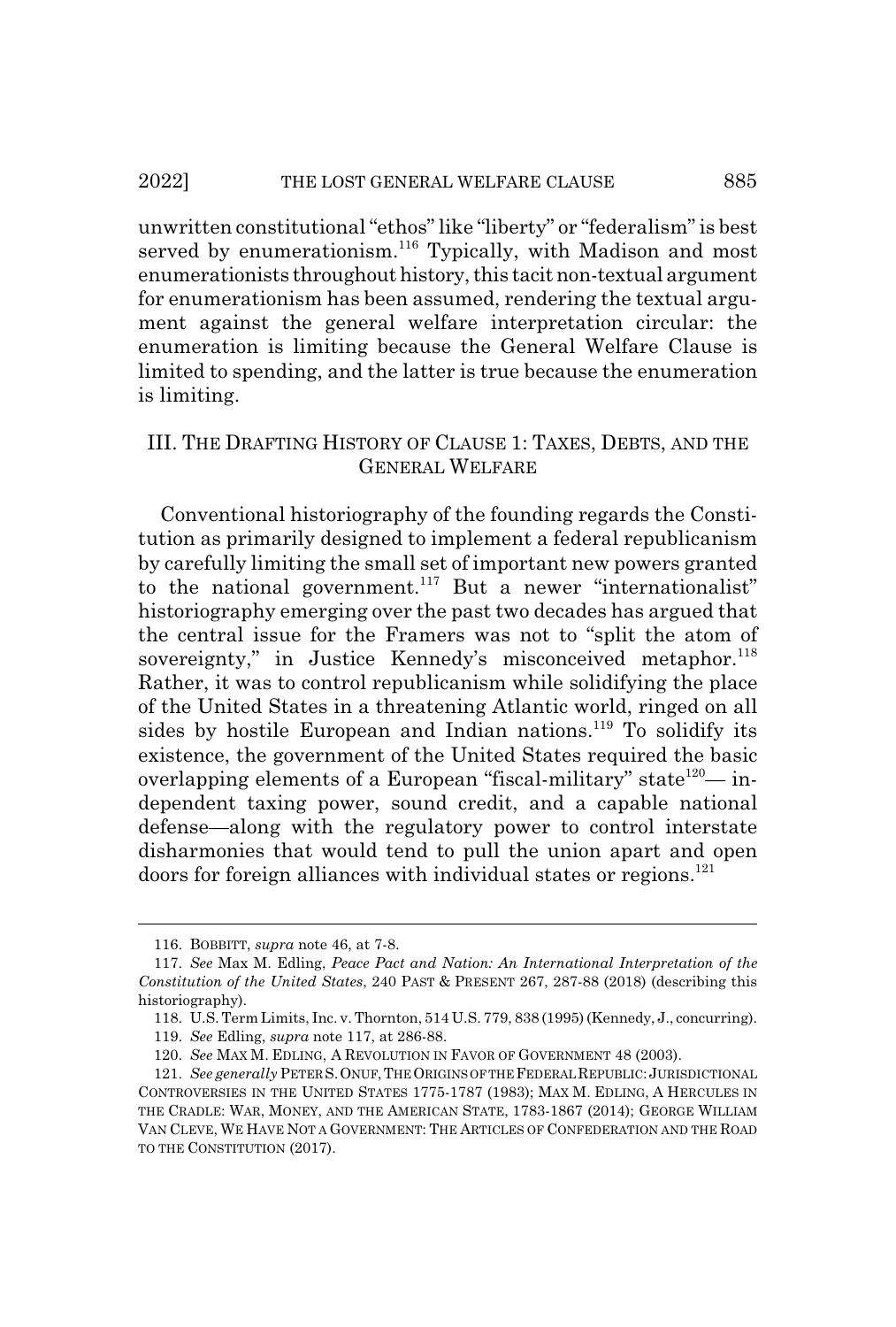#### 886 WILLIAM & MARY LAW REVIEW [Vol. 63:857]

This view of things casts Clause 1 in a very different light. It can be seen as a broad introduction to the legislative powers by settling the three most important objectives of the newly proposed fiscalmilitary United States government: the power to tax; the power to restore credit (by paying the debts); and the power to preserve the union by defending it militarily and reining in disharmonious state legislation through powers to regulate national concerns. These three prime objectives are all stated in the general welfare interpretation of Clause 1. Each of these three subjects—taxes, debts, and the common defense and general welfare—had different origins and pathways into Clause 1, and they arrived separately.<sup>122</sup> The drafting history thus supports the thesis that the Framers intended that the leading interpretation of Clause 1 would be the three-power interpretation, and the general welfare interpretation in particular. The language was made ambiguous to leave room for narrower, secondary interpretations.<sup>123</sup>

#### *A. The Framers and Enumeration*

The assumption of an enumerationist Constitution offers the strongest reason to doubt the general welfare interpretation. Therefore, to understand the Framers' intentions with Clause 1, we must examine their intentions regarding enumerationism. Contrary to the conventional wisdom, the Framers as a whole were not committed to the idea of limited enumerated powers.<sup>124</sup> The enumeration in Article I, Section 8, originated with the Committee of Detail draft, reported to the full Constitutional Convention on August 6,  $1787<sup>125</sup>$  The Committee's charge was to write up the numerous resolutions approved by the Convention in the form of a draft constitution.<sup>126</sup> The resolution pertaining to the powers of Congress read as follows:

<sup>122.</sup> *See infra* Part III.B.

<sup>123.</sup> *See infra* Part IV.

<sup>124.</sup> See *supra* note 1 for the growing body of literature advancing this thesis.

<sup>125. 2</sup> FARRAND, *supra* note 12, at 181-82 (Madison) (containing "the Report of the Committee of [D]etail" reported to the Convention).

<sup>126.</sup> *Id.* at 85 (Journal) (approving motion "that the proceedings of the Convention ... be referred to a Committee for the purpose of reporting a Constitution conformably to the Proceedings aforesaid"); *id.* at 129-33 (Committee of Detail papers) (listing Convention resolutions submitted to the Committee of Detail).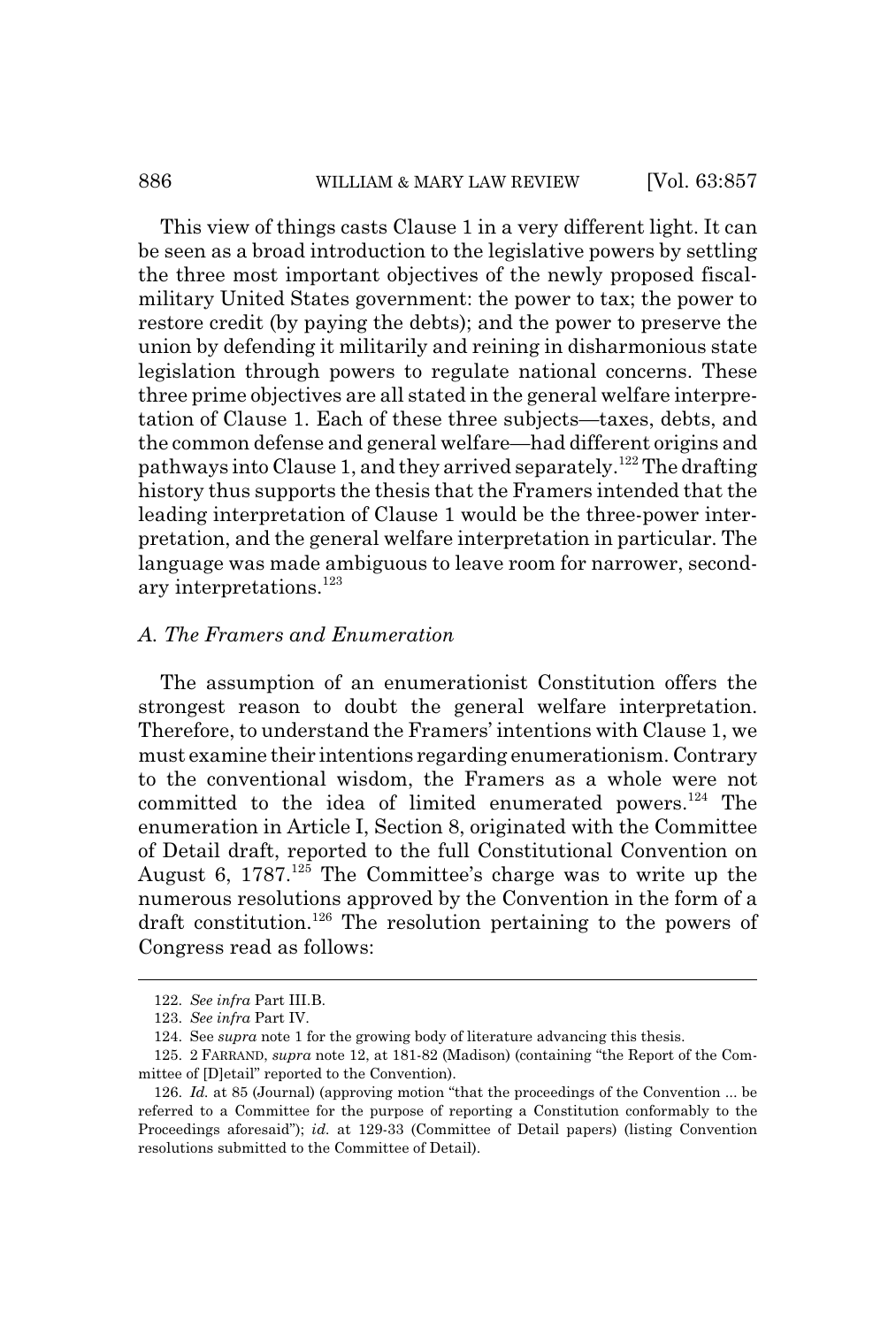That the Legislature of the United States ought to possess the legislative Rights vested in Congress by the Confederation; and moreover to legislate in all Cases *for the general Interests of the Union, and also in those Cases* to which the States are separately incompetent, or in which the Harmony of the United States may be interrupted by the Exercise of individual Legislation.<sup>127</sup>

This resolution was originally proposed as Resolution 6 of the Virginia-Pennsylvania Plan, at the start of the Convention at the end of May.<sup>128</sup> The italicized language was added in July by an amendment proposed by Delaware delegate Gunning Bedford.<sup>129</sup> The resolution conforms to one of the primary purposes of calling the Constitutional Convention in the first place: to add legislative powers to what the Confederation Congress possessed.130 The Articles of Confederation had conferred several nontrivial powers on the Union, including powers to declare war, conduct certain foreign affairs functions, "appoint[]" maritime and prize courts, coin money, fix the standards of weights and measures, regulate commerce and relations with Indian tribes, "establish[ ]" or "regulat[e]" post offices,

<sup>127.</sup> *Id.* at 131-32 (Committee of Detail papers) (emphasis added).

<sup>128. 1</sup> THE RECORDS OF THE FEDERAL CONVENTION OF 1787, at 21 (Max Farrand ed. 1911, rec. ed. 1937) [hereinafter 1 FARRAND] (Madison). On May 29, Edmund Randolph introduced the collection of resolutions outlining broad-brush provisions for the new constitution that served as the de facto template for discussion from May 29 until the Convention adjourned on July 26 to await the Committee of Detail's draft. David S. Schwartz & John Mikhail, *The Other Madison Problem*, 89 FORDHAM L. REV. 2033, 2058 (2021); 1 FARRAND, *supra*, at 20-23 (Madison) (containing the text of the resolutions); *id.* at 30 (Journal) (recording that the resolutions were "take[n] up" for discussion "to consider ... the State of the American union"). I follow Dean Treanor's excellent suggestion that these proposals "more accurately be labelled the Virginia-Pennsylvania Plan" in light of the Pennsylvania delegation's probably substantial contribution. Prepublication posted version of Treanor, *supra* note 110, at 9. The resolutions were known in the Founding Era as "the Randolph Plan," and the "Virginia Plan" label probably owes much to historian Max Farrand and his marked tendency to exaggerate Madison's influence at the Convention. *See* Schwartz & Mikhail, *supra*, at 2040-42.

<sup>129. 2</sup> FARRAND, *supra* note 12, at 21 (Journal), 26 (Madison). For this reason the entire resolution is often referred to, slightly inaccurately, as the Bedford Resolution. *See, e.g.*, Randy E. Barnett, *Jack Balkin's Interaction Theory of "Commerce"*, 2012 ILL.L.REV. 623, 644 (2012).

<sup>130.</sup> *See* JACK N. RAKOVE, ORIGINAL MEANINGS: POLITICS AND IDEAS IN THE MAKING OF THE CONSTITUTION 32-34 (1996); *Constitutional Convention and Ratification, 1787-1789*, U.S. DEP'T OF STATE, OFF. OF THE HISTORIAN, https://history.state.gov/milestones/1784-1800/ convention-and-ratification [https://perma.cc/4YE6-RTAH].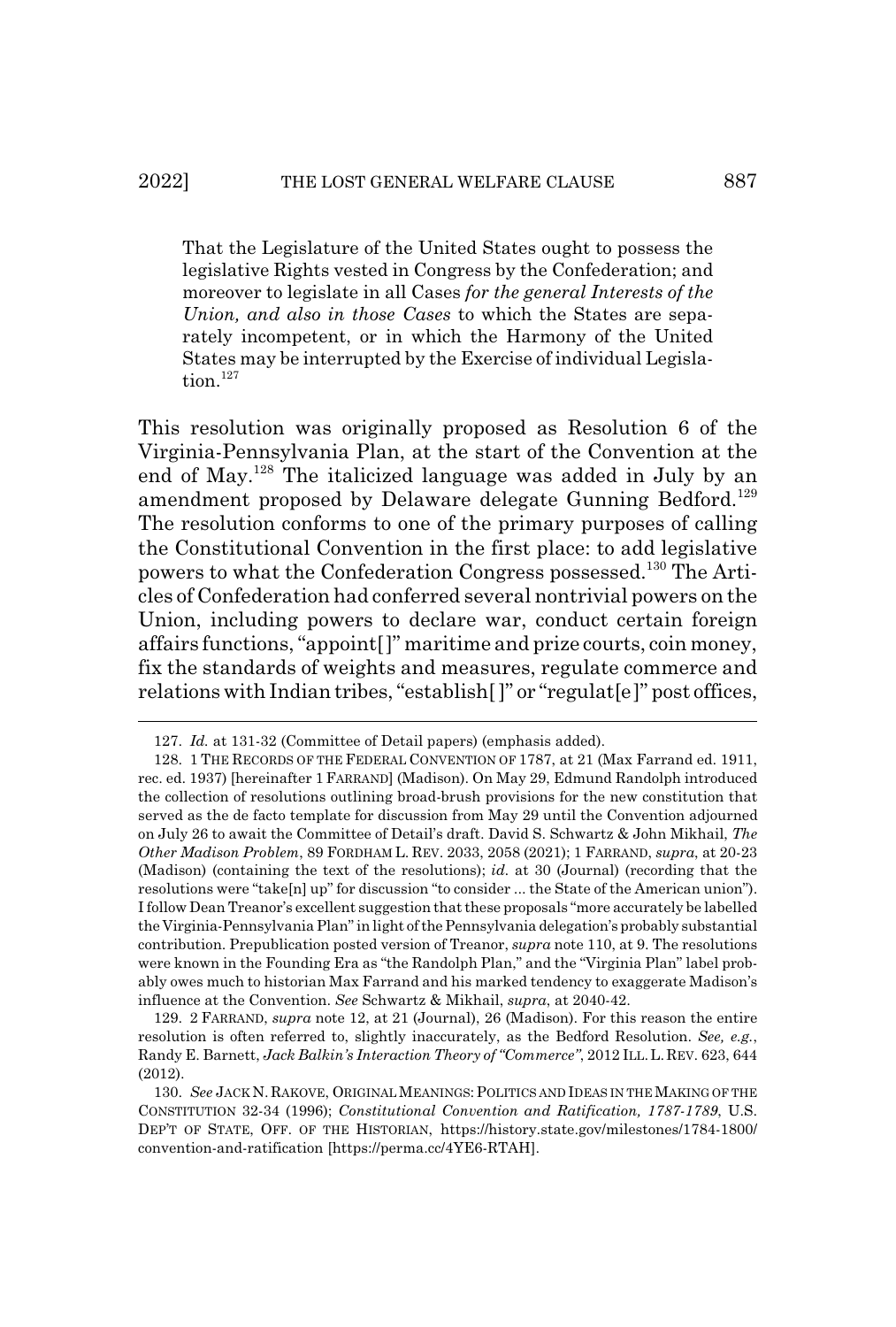and incur debt.131 Passing these on to the new national government was uncontroversial, and was approved unanimously.<sup>132</sup> The "legislate in all cases" language following the semicolon was somewhat more controversial, but was nevertheless approved on July 17 by a solid 8-2 vote of the state delegations present. $133$ 

The Committee of Detail reported back on August 6 with an enumeration of powers that did not include the General Welfare Clause, but did include the ultimately approved version of the Necessary and Proper Clause.<sup>134</sup> A scholarly debate has emerged over whether the enumeration was intended to be limiting—that is, to be read as exhaustive, according to the expressio unius canon, or illustrative. The conventional view that the enumeration is exhaustive requires explaining away the Resolution 6 instruction to authorize Congress to legislate "in *all cases* for the general interests of the Union"135 to account for an enumeration that purportedly limits Congress to legislate only in "some" such cases. This means arguing either that the Committee of Detail flouted its instructions—for which there is no evidence other than the ambiguous enumeration itself—or that Resolution 6 was all along intended to be a mere placeholder for a limiting enumeration, which goes against the weight of the evidence. Under the alternative view, the Committee of Detail faithfully, or at least ambiguously, implemented the amended Resolution 6 with an illustrative, not exhaustive, enumeration.<sup>136</sup>

There are at least two compelling reasons why the Framers would have used an illustrative enumeration to implement a general authorization to legislate "in all cases for the general interests of the union."137 First, by listing the "legislative rights"—that is, powers— "vested in Congress by the confederation," the Committee could

<sup>131.</sup> ARTICLES OF CONFEDERATION of 1777, arts. VI, IX, XII.

<sup>132.</sup> *See* 2 FARRAND, *supra* note 12, at 14 (Journal).

<sup>133.</sup> Bedford's amendment was approved 6-4, and the clause as amended was then approved 8-2. *See id.* at 21 (Journal), 26 (Madison).

<sup>134.</sup> *See id.* at 181-82 (Madison).

<sup>135.</sup> *Id.* at 21 (Journal), 26 (Madison) (emphasis added).

<sup>136.</sup> *See* Mikhail, *supra* note 100, at 1096-1106, 1121-24 (ambiguously); GIENAPP, *supra* note 81, at 60 (noting that of the supporters of Resolution 6's general legislative authorization, "few backtracked"); Balkin, *supra* note 1, at 11 ("[T]he purpose of enumeration was not to *displace* the [Bedford amendment] principle but to *enact* it.").

<sup>137. 2</sup> FARRAND, *supra* note 12, at 21 (Journal).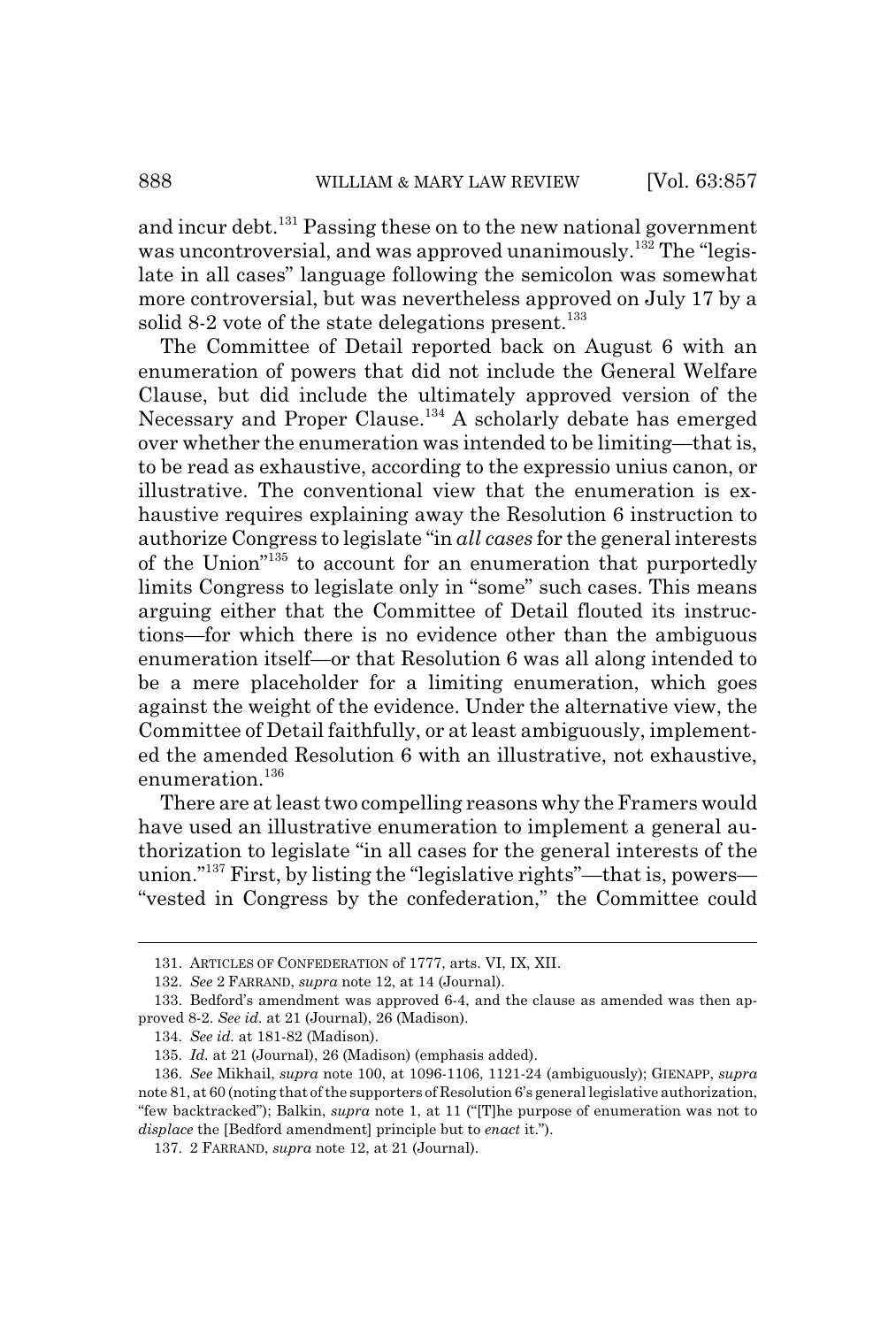most easily show that they obeyed that part of Resolution 6.138 Second, and relatedly, enumerating the most important powers would be desirable to avoid—or to win—foreseeable debates over whether a particular power was in fact "for the general interests of the Union."139 Suppose the Committee of Detail had merely enumerated those powers carried over from the Articles of Confederation, and then concluded the enumeration with "and to make all other laws in the general interests of the union." Under such a Constitution, it would be easy to anticipate debates over whether a proposed commerce regulation or bankruptcy law was "in the general interests of the union." It is much easier to show that a law is a commerce regulation than that a commerce regulation "is in the general interests of the union"—or so the Framers likely supposed.140 This is the "belt-and-suspenders" function of a generalspecific sequence described by Scalia and Garner. $141$ 

The historical record of the Framers' intentions on this point is not dispositive, but it strongly suggests conflicting views on a limiting enumeration. Some believed that the concept of limited enumerated powers that characterized the Articles of Confederation was confederative rather than national, and therefore fundamentally flawed.<sup>142</sup> Others advocated a limiting enumeration.<sup>143</sup> But their outspokenness can as easily suggest a frustrated minority view as a general consensus. Despite claiming a predisposition for an enumeration, Madison was either doubtful about its feasibility or convinced that it could not be done—lest some important federal

<sup>138.</sup> *See id.* at 14 (Journal).

<sup>139.</sup> *See id.* at 21 (Journal).

<sup>140.</sup> *See Version of Wilson's Speech by Thomas Lloyd*, *in* 2 THE DOCUMENTARY HISTORY OF THE RATIFICATION OF THE CONSTITUTION 350, 355 (Merrill Jensen ed., 1976) (explaining the purpose of enumeration was "to lessen or remove the difficulty arising from discretionary construction on this subject"); Primus, *supra* note 1, at 2016-17; Balkin, *supra* note 1, at 11.

<sup>141.</sup> *See* SCALIA & GARNER, *supra* note 94, at 176-77.

<sup>142.</sup> *See* Johnson, *supra* note 1, at 37-39.

<sup>143.</sup> The South Carolina delegates Charles Pinckney and John Rutledge, and Georgia delegate Pierce Butler insisted on knowing that the powers of Congress would be limited, most likely to assure themselves that emancipating slaves would not be included in the list. *See* 1 FARRAND, *supra* note 128, at 53 (Madison); 2 FARRAND, *supra* note 12, at 95, 364 (Madison); Primus, *supra* note 1, at 2021-23. Edmund Randolph and James Madison came to prefer limited enumerated powers once they lost their bid for a Senate based on proportional representation, in which, they believed, Virginia would be dominant. *See* JOSEPH M. LYNCH, NEGOTIATING THE CONSTITUTION:THE EARLIESTDEBATES OVER ORIGINAL INTENT 21-23 (1999).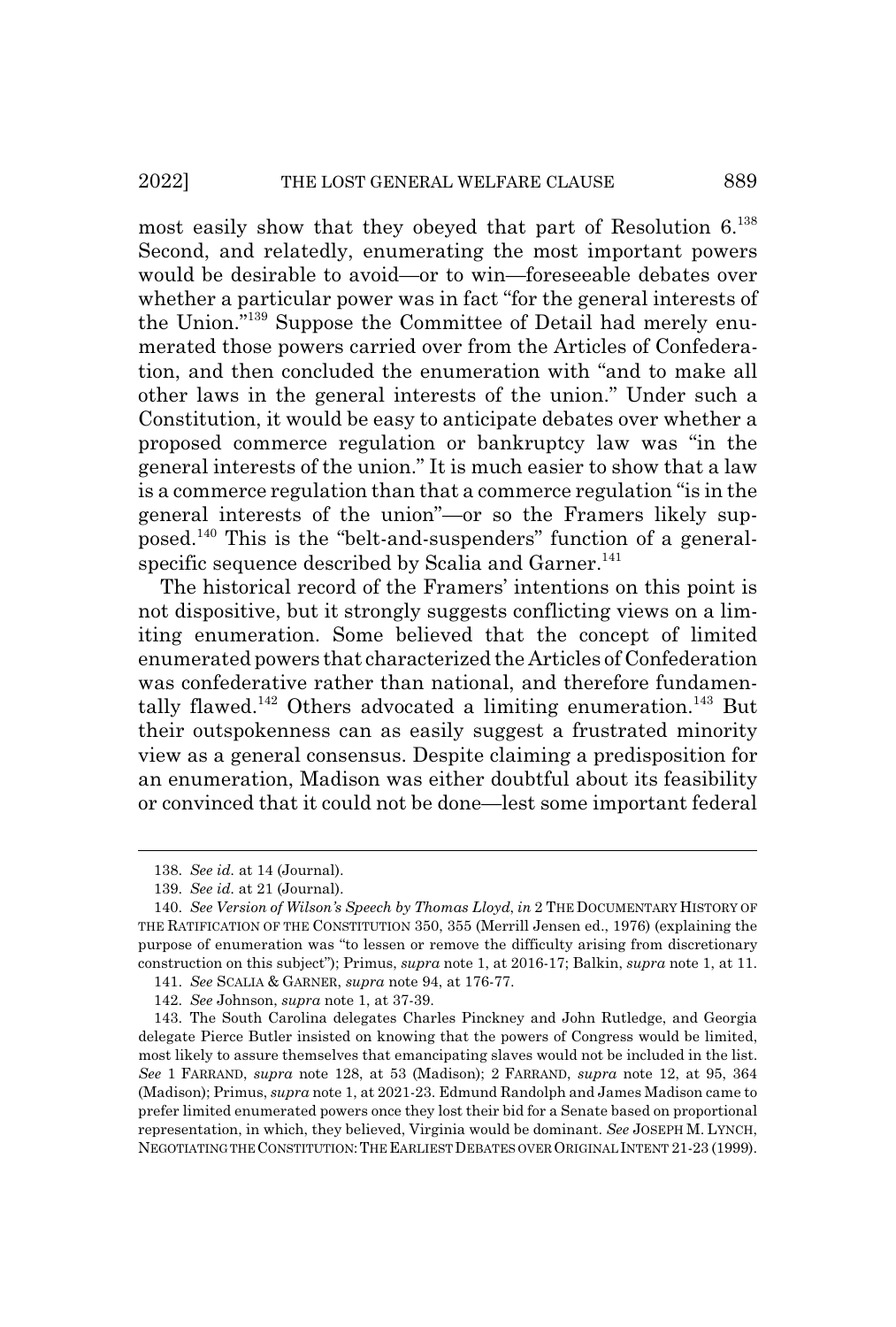power be excluded, presumably.144 James Wilson argued that "it would be impossible to enumerate the powers which the federal Legislature ought to have."<sup>145</sup> Other delegates tried to avoid debating the subject explicitly, $146$  perhaps believing that their views were fully expressed by the wording of Resolution 6 and the Bedford Amendment, which had been approved by large margins.<sup>147</sup> When Rutledge moved to refer the question of enumerated powers to a committee for a compromise resolution, the delegates rejected the motion by a  $5-5$  vote.<sup>148</sup>

The reaction of the full Convention to the Committee of Detail's draft enumeration is also ambiguous. When the Convention turned to consideration of the enumerated powers on August 16, the delegates are recorded by Madison as going straight into a clause-byclause discussion without any delegate objecting to the substitution of an enumeration for the Bedford Amendment principle.<sup>149</sup> The conventional view is that the absence of reported objection or debate signaled a unanimous tacit approval. But this seems unlikely. The fact of no objections—if it is a fact<sup>150</sup>—tells us only that the delegates interpreted the enumeration in a way that met their expectations, whether they expected the Committee to produce an exhaustive or illustrative enumeration.<sup>151</sup> On August 18 and 20, a handful

- 147. *Id.* at 21 (Journal), 26 (Madison).
- 148. *Id.* at 17 (Madison).

<sup>144.</sup> Madison recorded in his notes for May 31 that "his doubts" about enumerating the powers "had become stronger" but that he "could not yet tell" what his ultimate opinion would be. 1 FARRAND, *supra* note 128, at 53 (Madison). But William Pierce of Georgia recorded Madison as "at present ... convinced it could not be done." *Id.* at 60 (Pierce). Bilder argues that Madison revised his summary of his own speech after the fact to appear more open-minded to limited enumerated powers. *See* BILDER, *supra* note 9, at 67-68.

<sup>145. 1</sup> FARRAND, *supra* note 128, at 60 (Pierce).

<sup>146.</sup> *See, e.g.*, 2 FARRAND, *supra* note 12, at 17 (Madison) (speech of Nathaniel Gorham).

<sup>149.</sup> *Id.* at 304-10 (Madison).

<sup>150.</sup> Madison occasionally failed to record debates when his interest flagged. *See* BILDER, *supra* note 9, at 123-25, 130.

<sup>151.</sup> Conventional scholars assume that a limiting enumeration was inevitable, or intended, all along. *See* LANCE BANNING,THE SACRED FIRE OF LIBERTY:JAMESMADISON AND THE FOUNDING OF THE FEDERAL REPUBLIC 159-61 (1995); CLINTON ROSSITER, 1787: THE GRAND CONVENTION 208-09 (1966). Two more nuanced discussions at least recognize that a general legislative authorization was on the table, but ultimately reach the conventional conclusion. *See* RAKOVE, *supra* note 130, at 178 (assuming that a limiting enumeration was inevitable after the "Great Compromise"); LYNCH, *supra* note 143, at 21-23 (arguing that Madison maneuvered for limited enumerated powers once he lost his bid for proportional representation in the Senate). Perhaps the only historian of largely conventional views who even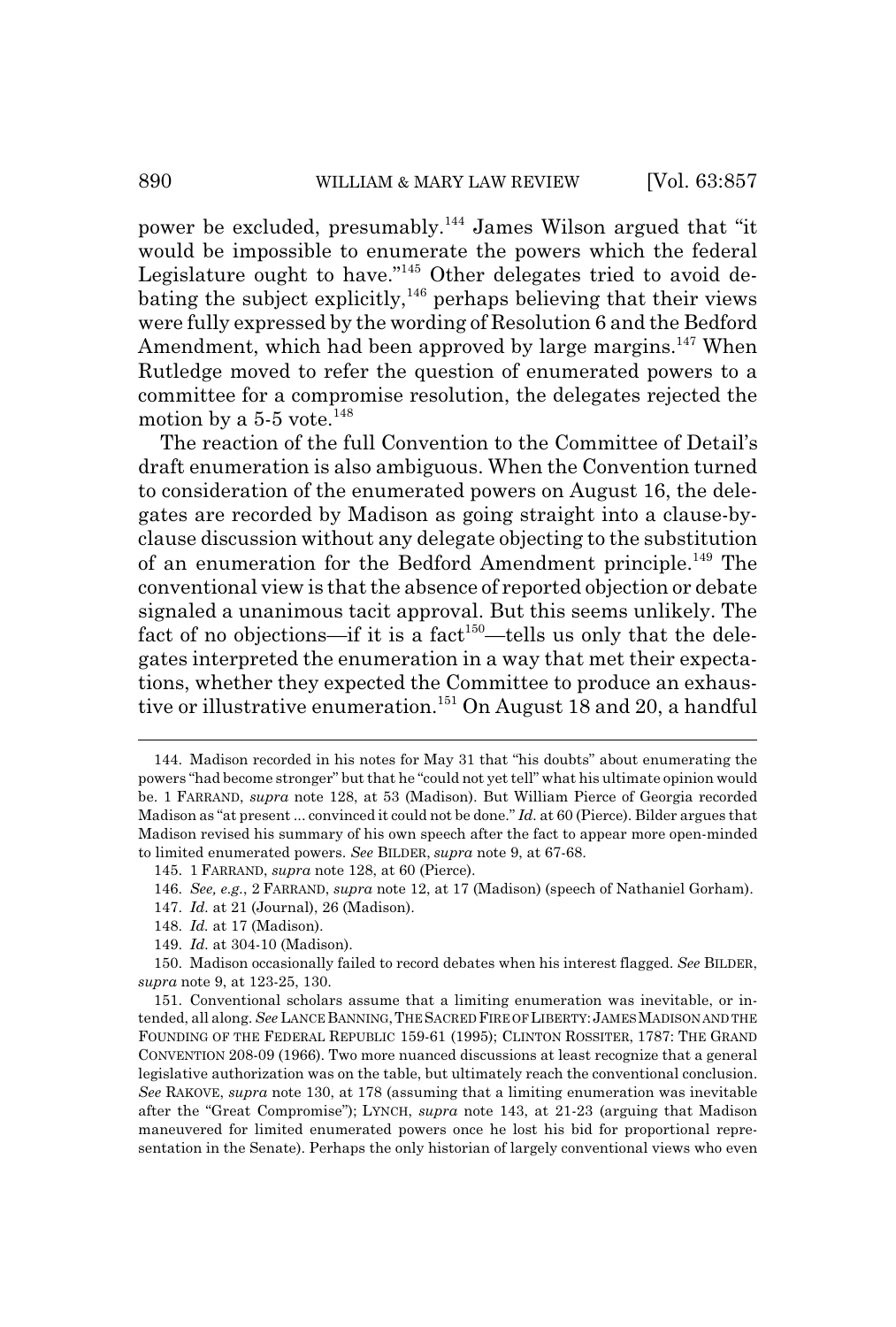of delegates proposed a spate of additional enumerated powers.<sup>152</sup> On September 14, more enumerated powers were introduced.<sup>153</sup> Many of these were voted down as "unnecessary" according to Madison,  $154$  possibly because the proposed additional powers were thought to be comprehended in ones already enumerated.

Assuming Madison's notes are reliable on these points, the ambiguity remains. Those proposing additional powers may have believed that the enumeration was exhaustive, or they may have simply wanted to place their proposed additional power beyond debate over its "national" character. Those rejecting proposed powers as "unnecessary" may have assumed or hoped that the powers already enumerated, even if exhaustive, would be construed liberally or as carrying broad implied powers. Or they may have viewed the new powers as unnecessary because Article I would authorize all legislation "for the general interests of the union"—and, after September 4, all legislation "for the common defense and general welfare." Under this view, each newly added enumerated power would detract from this "general welfare" authorization and support the argument for a limiting enumeration.<sup>155</sup>

At the end of the day, the Framers' intentions are too ambiguous to tell us for sure whether the enumeration *must* be read as exhaustive or illustrative. But it is clear—or would be, if we put aside enumerationist confirmation bias—that both views are substantially present. For reasons convincingly argued by Richard Primus, the illustrative enumeration view better explains the Constitution's text than the exhaustive enumeration view.156

156. *See* Primus, *supra* note 1, at 2004-11, 2014-15, 2017-19, 2031. Primus identifies five

acknowledged that the delegates considered plenary national legislative powers beyond August 17 is Irving Brant, though he, too, ultimately concluded that the Convention came down decisively for limited enumerated powers. *See* IRVING BRANT, JAMES MADISON: FATHER OF THE CONSTITUTION 1787-1800, at 132-39 (1950).

<sup>152. 2</sup> FARRAND, *supra* note 12, at 321-22, 334-35 (Journal).

<sup>153.</sup> *Id.* at 614-18 (Madison).

<sup>154.</sup> *Id.* at 615-18 (Madison).

<sup>155.</sup> While a larger number of enumerated powers would strengthen, it would not *prove* an exhaustive enumeration argument. The reason why not is a variation of the Sorites paradox. *See generally Sorites Paradox*, STAN. ENCYCLOPEDIA OF PHIL. (Mar. 26, 2018), https://plato. stanford.edu/entries/sorites-paradox/ [https://perma.cc/VK5Q-BDY8]. Although the Article I, Section 8 enumeration of seventeen powers plus the Necessary and Proper Clause might be characterized as "pretty long," there is no clear number of powers at which the list flips to "long enough to be exhaustive."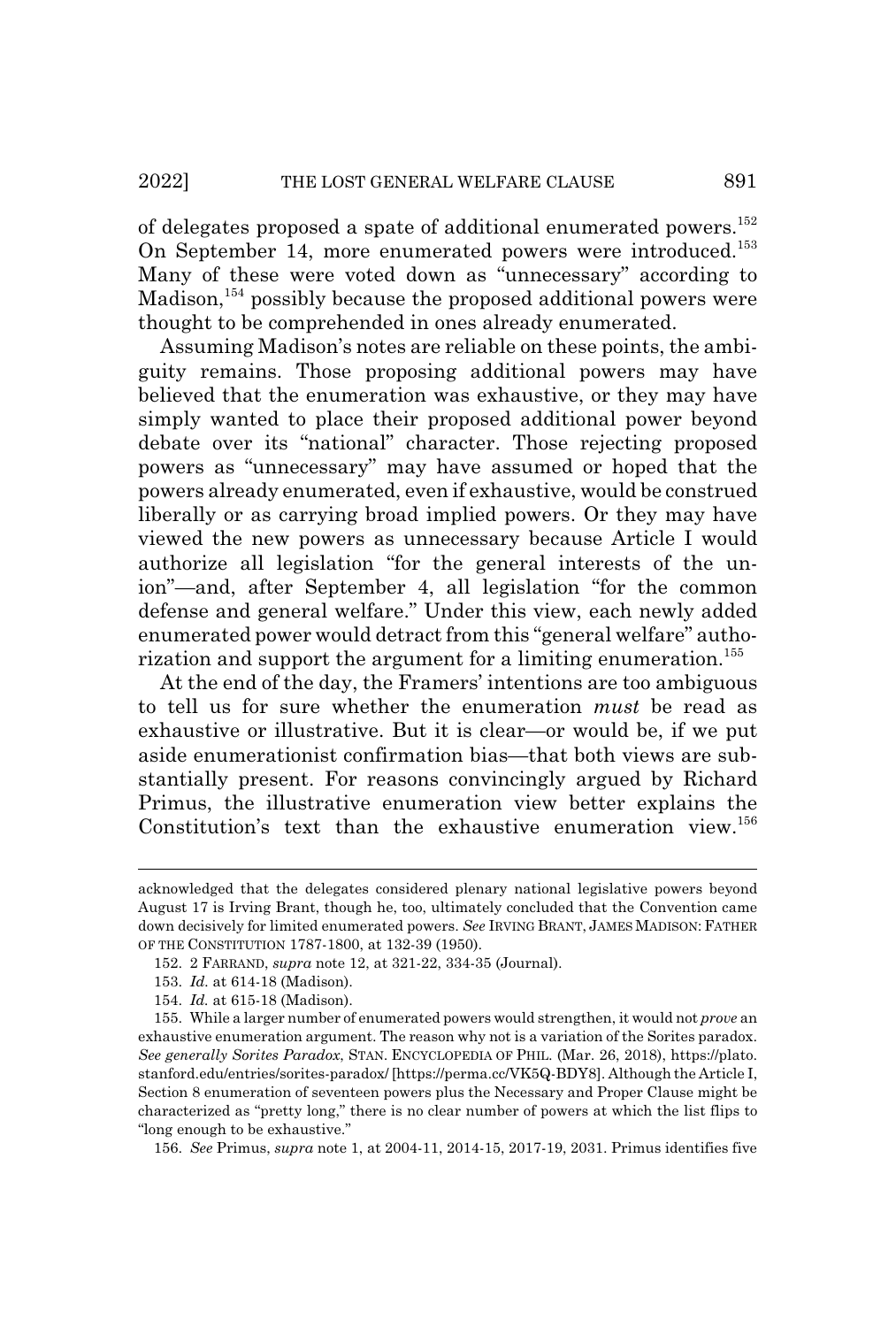### 892 WILLIAM & MARY LAW REVIEW [Vol. 63:857]

Neither side was able to clearly win the point at the Convention, and as in many instances in the final version of the Constitution, the one thing the Framers agreed on was that ambiguity had an upside. Proponents of each view had grounds to argue that the Constitution supported them, and the ambiguities could be exploited to push through to ratification.<sup>157</sup>

# *B. Taxes, the Public Debt, and Legislative Powers*

Up to August 22, the date of the Committee of Detail's crucial second report,<sup>158</sup> the Convention had debated, but not resolved, central issues about taxes, the public debt, and the scope of national legislative powers. The evidence raises two inferences about taxing and spending powers that are critical to our inquiry. First, the Convention seemed determined that a taxing power was not to be hemmed in by specifying or limiting the purposes for which taxes could be raised. Second, a spending power was deemed implied, and thus did not need to be enumerated.

## *1. The Taxing Clause*

The Convention delegates had a strong consensus about certain principal failures of the Articles of Confederation and how they should be fixed: the general government should have the power to

problems with the enumerationist interpretation of the enumerated powers: (1) all acknowledged that the new government would have at least some significant unenumerated powers; (2) the story that the Framers believed a bill of rights was unnecessary because the enumerated powers were listed exhaustively was a post hoc rationalization for the ratification debates; (3) scattering the powers throughout the Constitution, rather than listing them all in one place, is inconsistent with an implied "these powers and no others" at the beginning of Article I, Section 8; (4) amended Resolution 6 signified an intention to confer a general legislative power; and (5) the enumeration was so predictably inept as a limitation—as was obvious to Antifederalists—that we would be in effect judging the Framers as bad at constitutional design if we attribute an enumerationist intention to them. *See id.* at 2007-11; *see also* Schwartz, *supra* note 1, at 590-608. Primus goes on to show, first, that the enumeration is better understood as an attempt to empower, far more than to limit, the national legislature. *See* Primus, *supra* note 1, at 2011-18. He also demonstrates how generating an exhaustive list of powers is a poor strategy for protecting the interests purportedly served by the limiting enumeration—individual liberty or state sovereignty. *See id.* at 2018-28.

<sup>157.</sup> *See* Hills, *supra* note 16, at 47-53.

<sup>158. 2</sup> FARRAND, *supra* note 12, at 366-68 (Journal).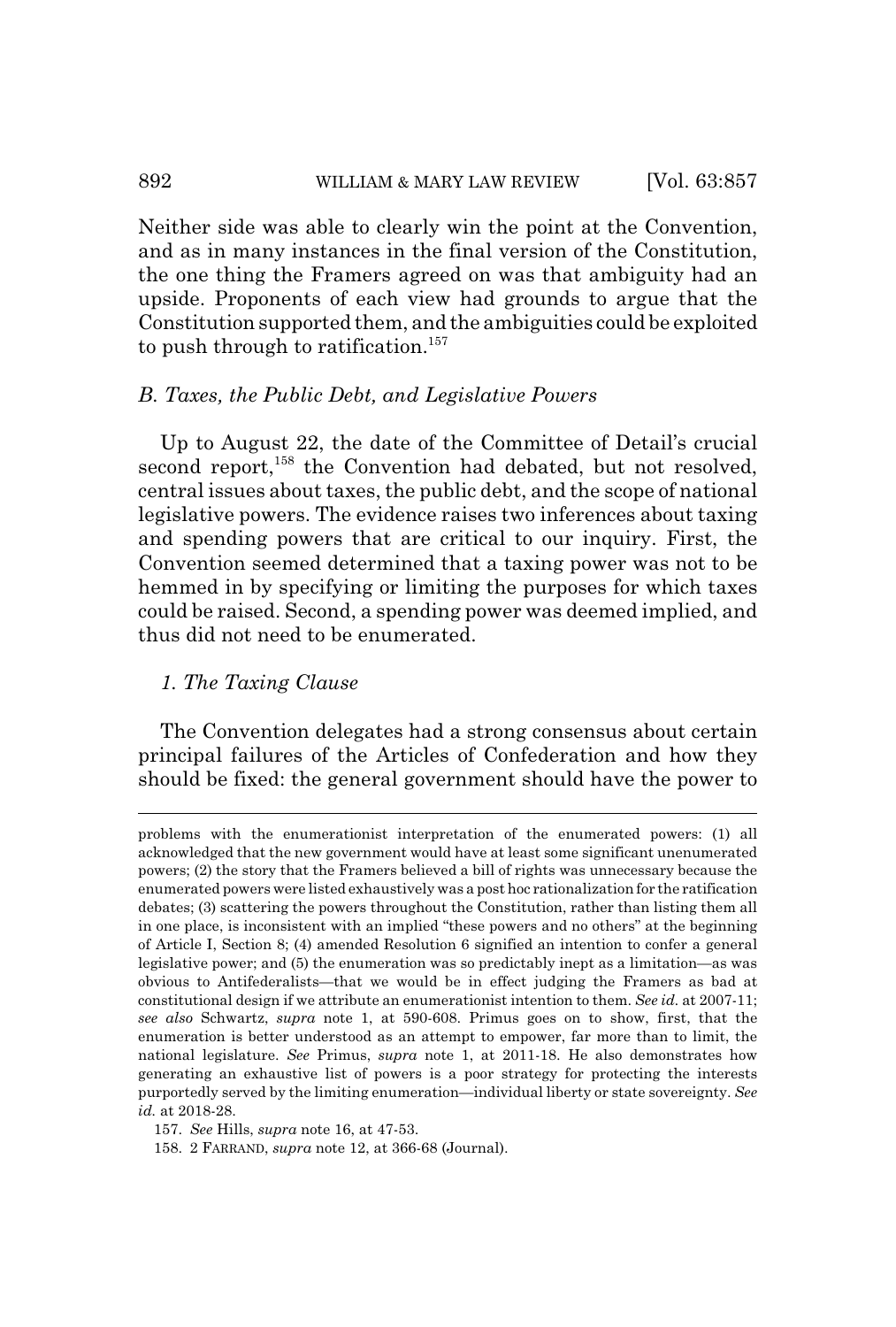raise taxes first and foremost, with a separately specified power to regulate interstate commerce a close second.<sup>159</sup> Although the delegates debated taxation issues extensively, the discussion never turned to the purposes for which taxes would be raised. Instead, the extensive discussions of taxation focused on two other matters. First, the delegates paid considerable attention to whether direct taxes would be apportioned among the states based on property or population, and whether representation in Congress would be similarly based on property or population.<sup>160</sup> Second, the delegates spent several days debating their concerns that taxation of imports and exports, which were anticipated to be the primary revenue-raising measure, would be imposed in discriminatory ways against particular state economies.<sup>161</sup>

Reference to an enumerated taxing power first appeared in the New Jersey Plan, which was presented to the Convention on June 15 by the small-state bloc as an alternative to the more nationalistic Virginia-Pennsylvania Plan.162 The New Jersey Plan's second resolution tried to limit the purposes for which taxes could be raised. It provided that "in addition to the powers vested in the U[nited] States in Congress, by the present existing articles of Confederation, they be authorized to pass acts for raising a revenue, by levying a duty or duties" on all foreign imports, on domestic transactions, and on the mails, "to be applied to such federal purposes as they shall deem proper & expedient; [and] to make rules & regulations for the collection thereof."163

<sup>159.</sup> *See supra* text accompanying notes 130-42. Even Roger Sherman of Connecticut—who initially advocated merely amending rather than replacing the Articles of Confederation, who led the small state opposition that almost derailed the Convention, and who took states' rights positions throughout the Convention—agreed that a taxing power was one of the two most important additions, along with a commerce power, to the national government. 1 FARRAND, *supra* note 128, at 143 (King) (Sherman was "ag[ains]t a Gen[era]l Gov[ernmen]t" and in favor of a "confederation of the States, with powers to regulate com[m]erce [and] draw therefrom a revenue.").

<sup>160.</sup> *See* 1 FARRAND, *supra* note 128, at 196-97, 559-62, 592-97, 602-06 (Madison); 2 FARRAND, *supra* note 12, at 26, 202-03, 219, 273-80 (Madison).

<sup>161.</sup> *See* 1 FARRAND, *supra* note 128, at 585, 592-97, 602-06 (Madison); 2 FARRAND, *supra* note 12, at 305-08, 360-63, 374-75 (Madison).

<sup>162. 1</sup> FARRAND, *supra* note 128, at 242-45 (Madison).

<sup>163.</sup> *Id.* at 243 (Madison). Stamp taxes "on paper, vellum or parchment" presumably referred to taxes on document-based transactions. *See id.*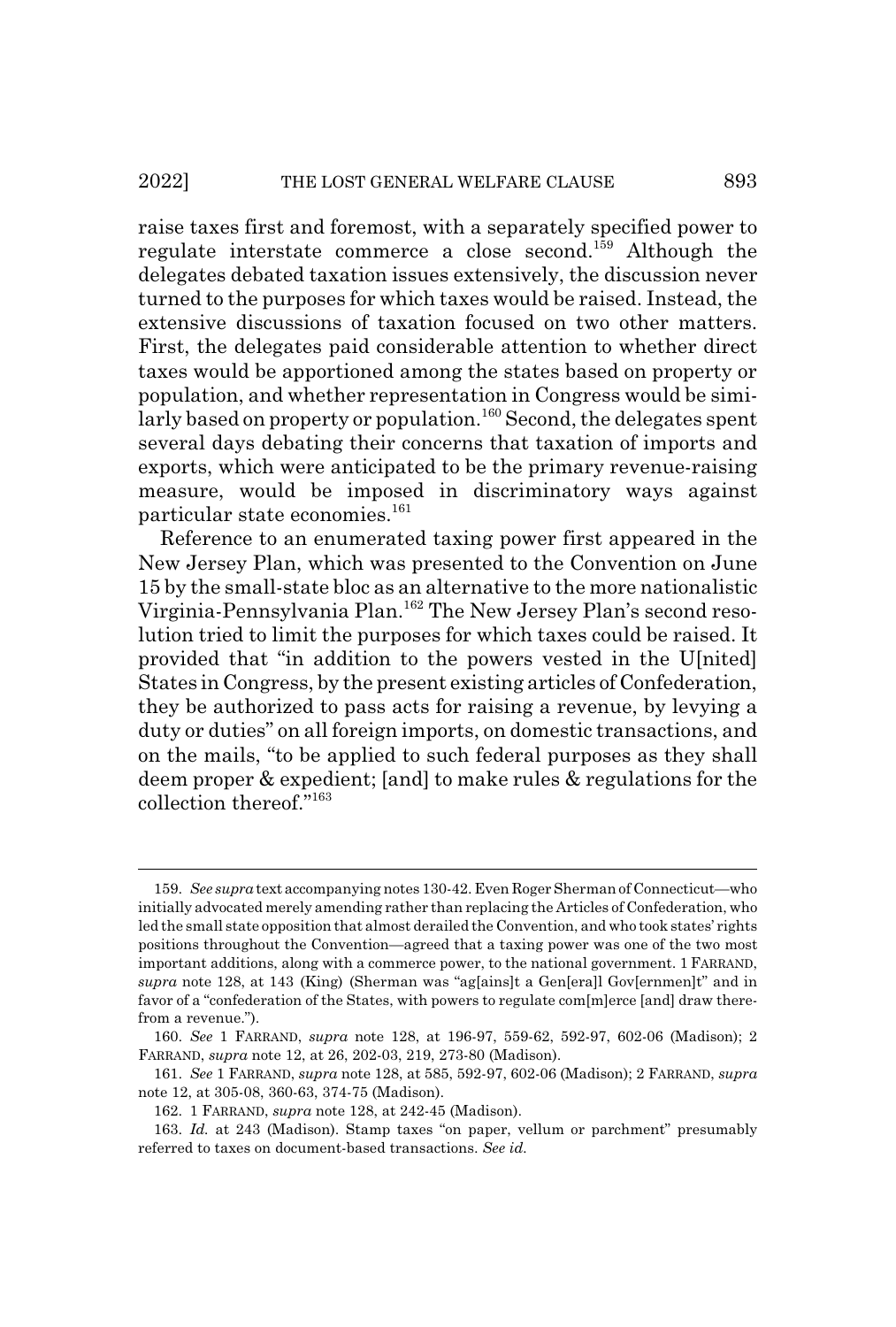#### 894 WILLIAM & MARY LAW REVIEW [Vol. 63:857

But Edmund Randolph's first draft of a constitution for the Committee of Detail in early August rejected this crabbed view of a taxing power whose sources would be limited to customs duties, transaction taxes (called "stamp taxes"), and postage stamps.<sup>164</sup> His draft provides as the first enumerated legislative power: "To raise money by taxation, unlimited as to sum, ... and to establish rules for collection."165 Randolph's draft goes on to enumerate a total of nineteen legislative powers, none of them expressly mentioning spending.166 Later, Randolph added a purpose proviso to his version of the Taxing Clause, tacking on "for the past or future debts and necessities of the union," to follow the word "sum."167 It appears that he and John Rutledge of South Carolina were collaborating at this stage of the Committee of Detail's work, as emendations appear on the document in both Randolph's and Rutledge's handwriting.168 It is possible that the "purpose" proviso was the result of discussion with Rutledge to limit the scope of the taxing power, which then—as now—was understood to have extensive regulatory potential.<sup>169</sup>

The nationalist viewpoint on the Committee of Detail was represented by James Wilson of Pennsylvania.<sup>170</sup> In his handwritten copy of the New Jersey Plan, Wilson had added "to lay and collect Taxes" to that plan's tax provision.<sup>171</sup> The final report of the Committee of Detail, based on a draft in Wilson's handwriting with a few emendations in Rutledge's hand, begins the enumeration: "The Legislature of the United States shall have the power to lay and collect taxes, duties, imposts and excises."172 The limiting "purpose" proviso by Randolph and Rutledge was omitted.173

The Convention began discussing the Committee of Detail draft, section by section, on August  $7.^{174}$  When the Convention turned to the enumerated powers of Congress on August 16, the delegates

170. *See*, Mikhail, *supra* note 100, at 1047.

<sup>164.</sup> *See* 2 FARRAND, *supra* note 12, at 142-43 (Committee of Detail papers).

<sup>165.</sup> *Id.* at 142.

<sup>166.</sup> *See id.* at 143-44.

<sup>167.</sup> *Id.* at 142.

<sup>168.</sup> *See* William Ewald, *The Committee of Detail*, 28 CONST. COMMENT. 197, 216 (2012).

<sup>169.</sup> *See* Johnson, *supra* note 1, at 28.

<sup>171. 2</sup> FARRAND, *supra* note 12, at 157 (Committee of Detail papers).

<sup>172.</sup> *Id.* at 181 (Madison).

<sup>173.</sup> *See id.* at 163 & n.17 (Committee of Detail papers), 181 (Madison).

<sup>174.</sup> *Id.* at 193-94 (Journal).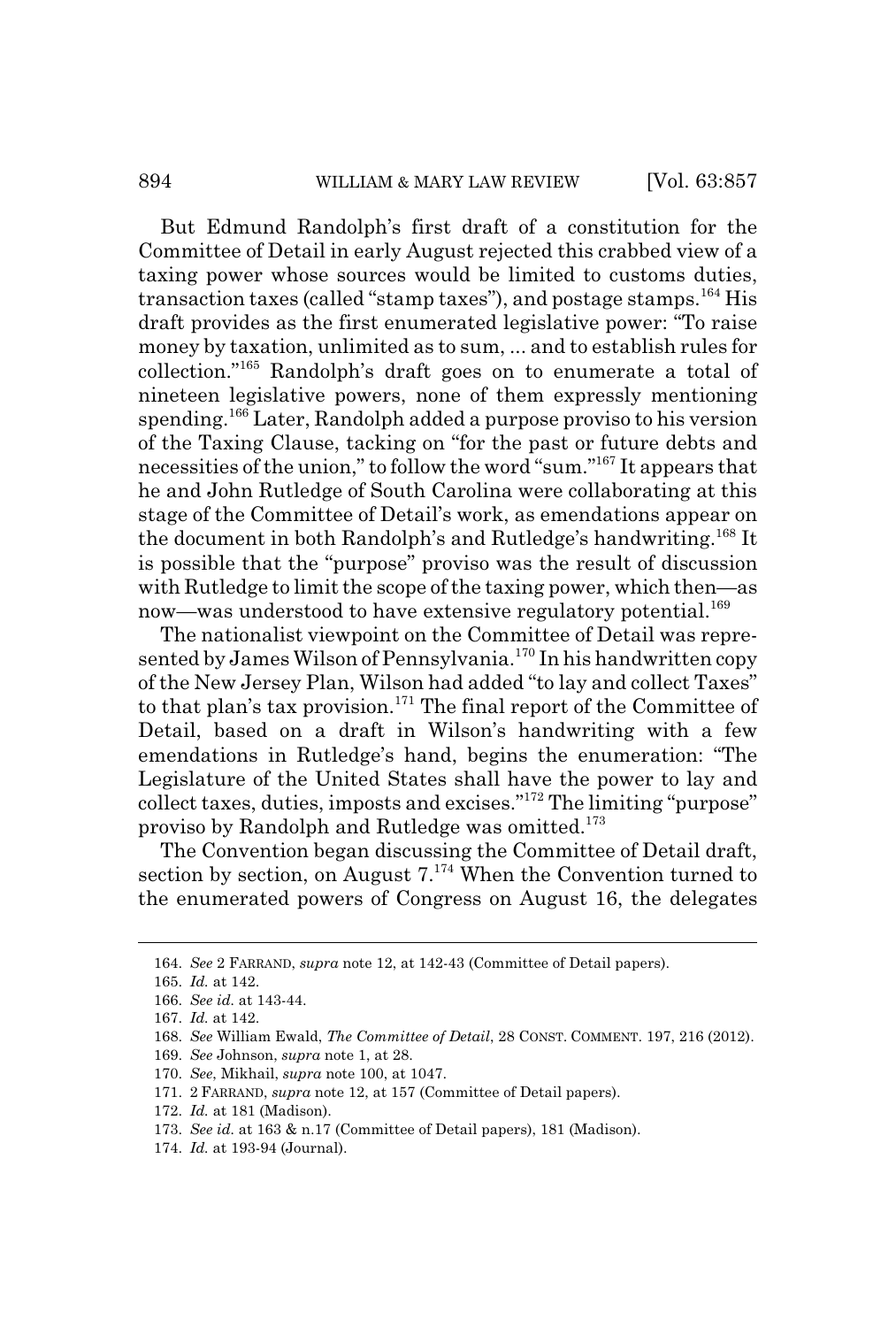debated the taxing power for less than a full day.175 The discussion focused almost entirely on the question of whether Congress would have the power to tax exports.<sup>176</sup> This was a fraught issue for the agricultural, primarily southern slave states, whose economies were dominated by exports and who thereby feared they would be overtaxed—and perhaps that slavery could be taxed out of existence without an export-tax ban.<sup>177</sup> The delegates could not agree at this stage and voted to postpone consideration of the question.<sup>178</sup> The scope of the taxing power remained to be settled.

#### *2. The Public Debt Issue*

One of the foremost issues of concern to the Framers was paying off the nation's Revolutionary War debt, owed primarily to France and Holland.179 The Framers were exceedingly concerned about establishing sound national credit with European lenders going forward.180 This was essential to establishing a viable "fiscalmilitary" state that could defend the great republican experiment that was the United States.181 In his speech introducing the Virginia-Pennsylvania Plan, Randolph emphasized as the first and foremost "defect" of the Confederation its failure to produce "security agai[nst] foreign invasion," noting that "foreign debts had ... become urgent."182 The Framers recognized that taxes could never be raised with sufficient rapidity to deal with war emergencies. Instead, following the British model of national finance, they viewed the nation's tax-paying capacity as a security for the amortized repayment of war loans.<sup>183</sup>

<sup>175.</sup> *Id.* at 303-04 (Journal), 304-08 (Journal).

<sup>176.</sup> *Id.* at 305-07 (Madison).

<sup>177.</sup> *See, e.g.*, *id.* at 305-08 (Madison); 1FARRAND, *supra* note 128, at 592 (Madison) (noting that General Pinckney of South Carolina was "alarmed" at "the taxing of exports" and "hoped a clause would be inserted ... restraining the Legislature from ... taxing Exports").

<sup>178. 2</sup> FARRAND, *supra* note 12, at 303 (Journal).

<sup>179.</sup> *See* Richard Buel, Jr., *Charles Beard Revisited: The Revolutionary Debt and the Federal Constitution*, *in* PAPERS ON THE CONSTITUTION 49, 66 (John W. Elsberg ed., 1990); *U.S. Debt and Foreign Loans, 1775-1795*, U.S. DEP'T OF STATE, OFF. OF THE HISTORIAN, https://history.state.gov/milestones/1784-1800/loans [https://perma.cc/9FZ6-WL5S].

<sup>180.</sup> *See* OFF. OF THE HISTORIAN, *supra* note 179.

<sup>181.</sup> *See supra* notes 117-20 and accompanying text.

<sup>182. 1</sup> FARRAND, *supra* note 128, at 18-19 (Madison) (alteration in original).

<sup>183.</sup> *See* EDLING, *supra* note 121, at 45-47; VAN CLEVE, *supra* note 121, at 64-68.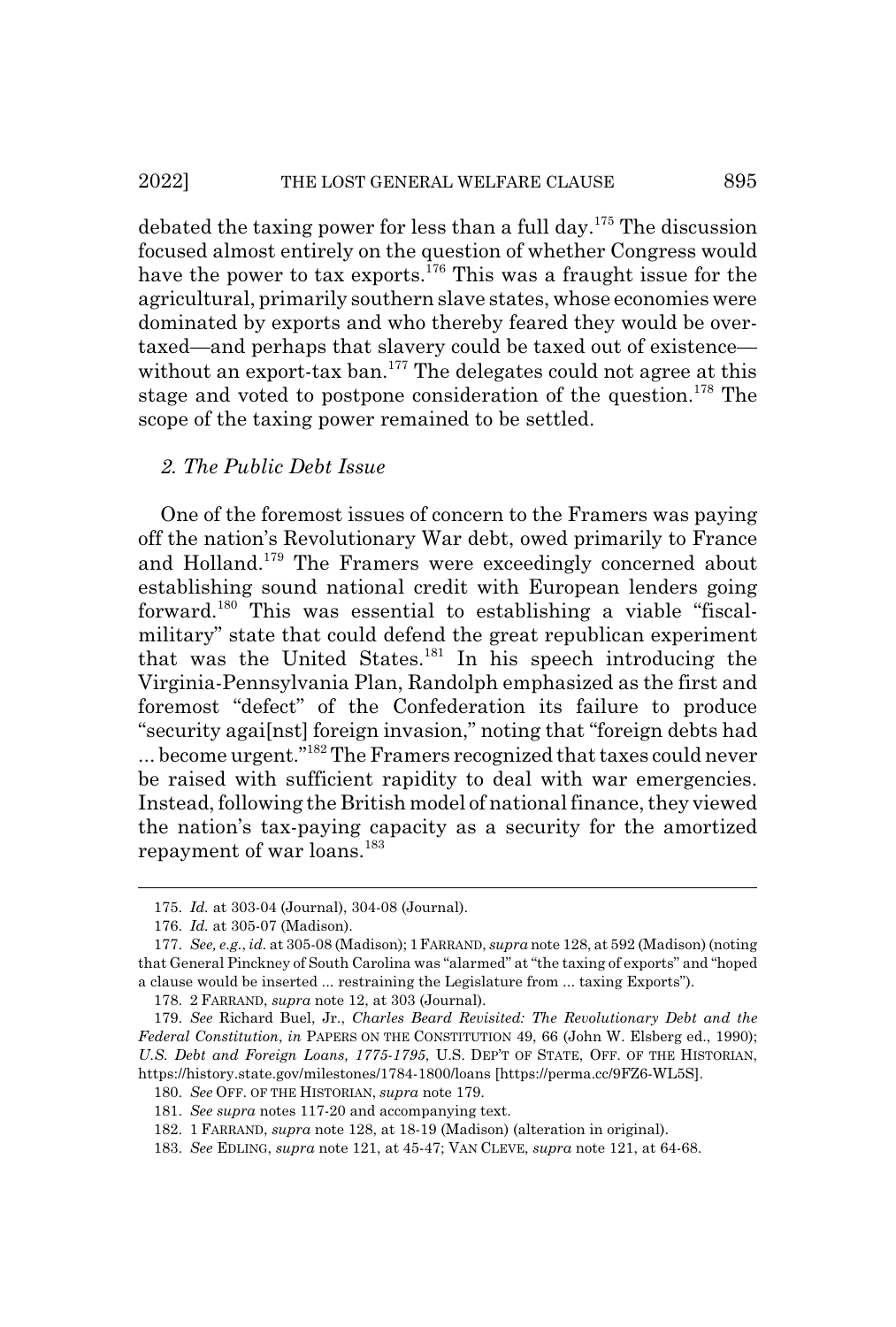The power to pay national debts would seem to be a given. Long after ratification, Madison would observe that the power to pay debts is implicit in the power to borrow.184 Yet there were reasons why the Convention did not want to leave the issue to implication. While all the delegates acknowledged the urgent necessity to pay both foreign and domestic creditors, the domestic debt situation was chaotic. Not only was there a dazzling array of domestic debt instruments of various types and terms floating around, but there were significant complications caused by state indebtedness incurred for the national defense.<sup>185</sup> The Articles of Confederation expressly provided that "[a]ll charges of war, and all other expenses that shall be incurred for the common defence or general welfare, and allowed by the [U]nited [S]tates in congress assembled, shall be defrayed out of a common treasury, which shall be supplied by the several states."186 This made the Confederation Congress responsible for the entangled postwar accounting between the states, but left its authority vague.

The pattern of state indebtedness varied considerably, both in terms of what the states had spent in support of the Revolutionary War and in what they had paid back.<sup>187</sup> Some states had even assumed responsibility to repay their resident creditors of the Confederation government.<sup>188</sup> Constitutional scholars are familiar with the shortcomings of the Confederation's "requisition system," by which Congress obtained revenue indirectly through state taxation.189 Granting a direct taxing power to Congress was, of course, a remedy to the breakdown of that system, due to the states' failure to meet their tax obligations to the Union.190 But the failure of the requisition system was not necessarily a product of the states' bad

Madison to Stevenson, *supra* note 3, at 417.

<sup>184.</sup>

<sup>&</sup>quot;A special provision ... could not have been necessary for the debts of the new Congress: For a power to provide money, and a power to perform certain acts of which money is the ordinary  $\&$  appropriate means, must of course carry with them a power to pay the expense of performing the acts."

<sup>185.</sup> *See* Buel, *supra* note 179, at 56.

<sup>186.</sup> ARTICLES OF CONFEDERATION of 1781, art. VIII.

<sup>187.</sup> E. JAMES FERGUSON, THE POWER OF THE PURSE: A HISTORY OF AMERICAN PUBLIC FINANCE, 1776-1790, at 180-83 (1961).

<sup>188.</sup> *Id.*

<sup>189.</sup> *See id.* at 33-34 (describing requisition system).

<sup>190.</sup> VAN CLEVE, *supra* note 121, at 52-53.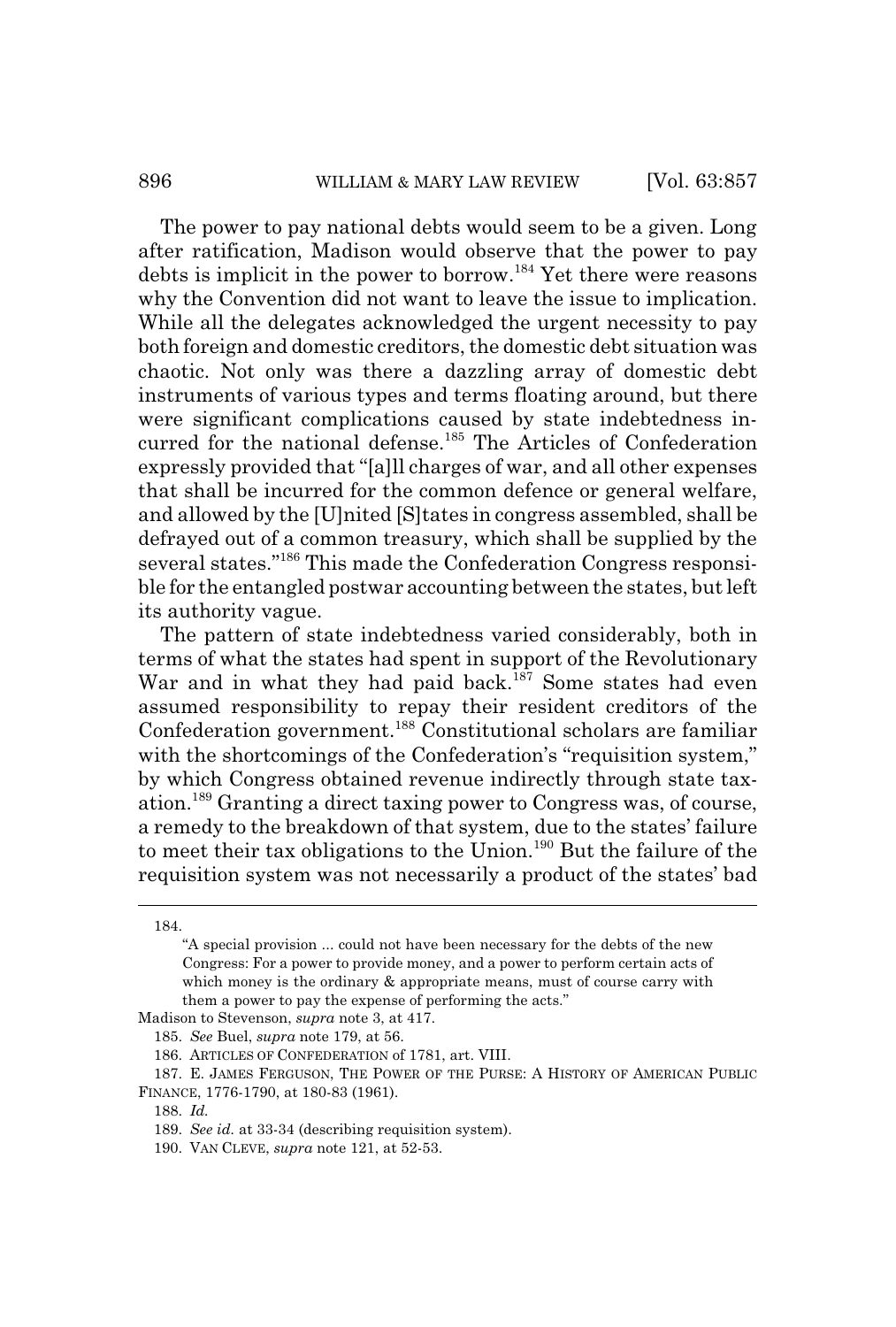faith. Rather, their large shares of war debt required them to impose taxes deemed unduly burdensome by their citizenry. This in turn produced various forms of tax resistance, the most extreme being outright rebellion, such as with Shays's Rebellion in Massachusetts, which profoundly shook many of the leading founders.<sup>191</sup>

The Convention delegates were well aware of two intertwined policy proposals to resolve the state-debt-and-taxation problem. One was to revive an accounting of state debts and expenditures that had stalled in the Confederation Congress.<sup>192</sup> The other was for the new national government to assume responsibility to pay off state creditors for all debts in support of the Revolutionary War.193 This latter "debt assumption" issue was highly controversial for two reasons. Primarily, states believing that they would emerge from the accounting process as national creditors worried that debt assumption would in effect bill them for other states' debts.<sup>194</sup> Secondarily, by 1787, many debt instruments had been resold in a speculative financial market, often for pennies on the dollar by their original holders: most often needy soldiers, farmers, or small merchants. Repayment at anything close to face value would result in a huge windfall to speculators, offending the actual or pretended sense of fairness of some leaders.<sup>195</sup> Debt assumption was thus one of the foremost contentious policy questions in the late Confederation period, and it carried over into the Convention.

# *3. The Public Debt and Legislative Powers, August 18-21*

By the end of the debate on August 17, the Convention had worked through the enumeration of powers in the Committee of Detail draft.<sup>196</sup> When the Convention opened the next morning, several delegates introduced numerous additional powers to include in the enumeration, ranging from the power to establish universities (or "seminaries") to the granting of charters of incorporation, most

<sup>191.</sup> *See* FERGUSON, *supra* note 187, at 245-50; EDLING, *supra* note 121, at 57-58, 61-68; VAN CLEVE, *supra* note 121, at 76-82, 234-42.

<sup>192.</sup> *See* FERGUSON, *supra* note 187, at 204, 210, 213.

<sup>193.</sup> *See id.* at 306-07.

<sup>194.</sup> *See id.* at 308-09.

<sup>195.</sup> *See id.* at 296-98.

<sup>196. 2</sup> FARRAND, *supra* note 12, at 312-20 (Journal).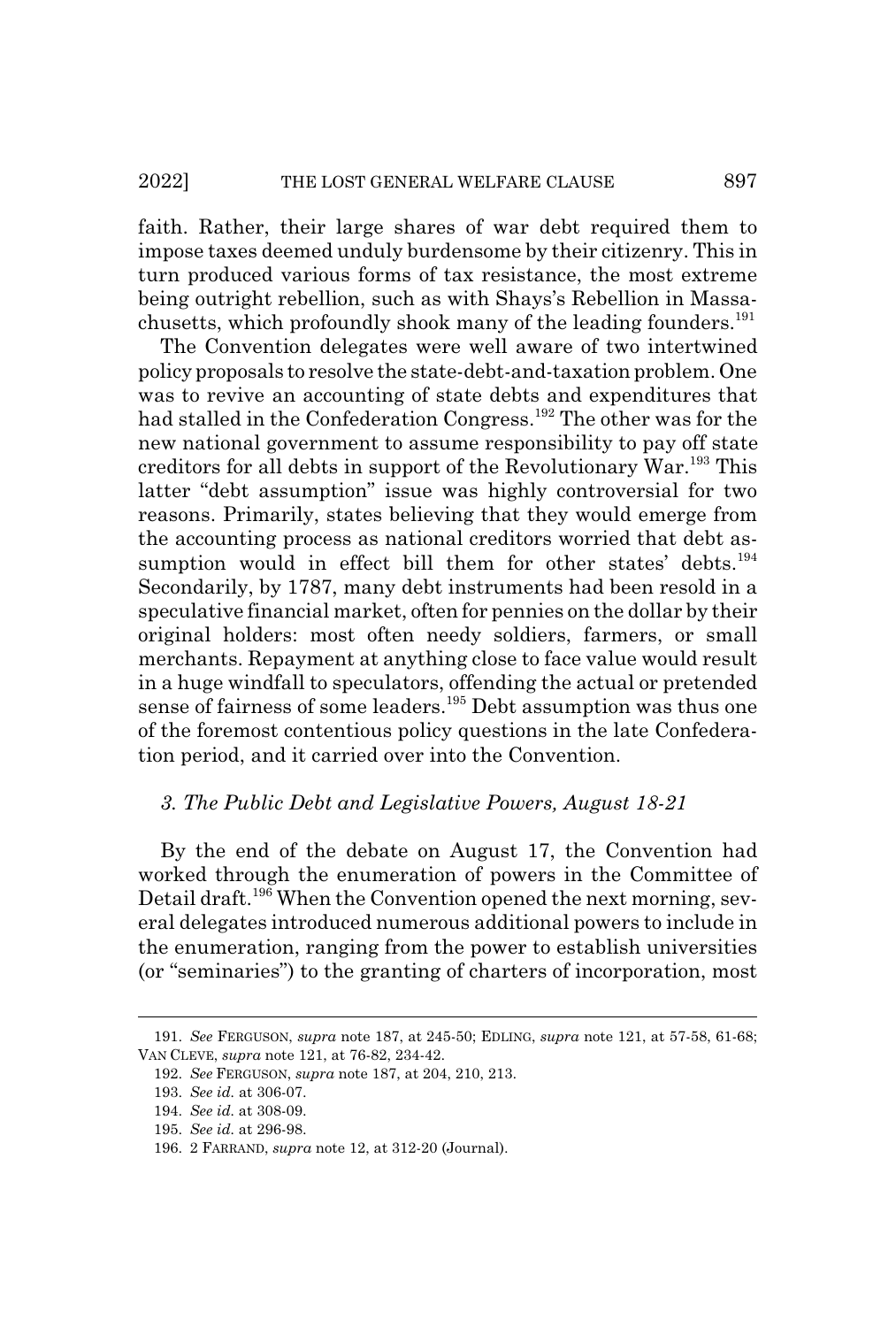of which were ultimately omitted.197 With those submissions on the morning of August 18, two things must have been clear to the Convention. First, success was in reach insofar as the Convention's fundamental objectives had already been agreed to: a national government with executive and judicial branches added to the national legislature, having powers to regulate the people directly by taxing them and regulating commerce, as well as to conduct foreign affairs and defend the nation militarily.<sup>198</sup> Second, the project could still die from a thousand cuts if the delegates engaged in endless debates over details—whether potential deal-breakers like the power to tax exports,<sup>199</sup> personal hobbyhorses like George Mason's enumerated power to enact sumptuary laws,<sup>200</sup> or numerous points in between. With those concerns in mind, the Convention delegates assigned most contentious issues during this final month to committees, creating six in all, compared to only four during the first three months of the Convention.<sup>201</sup> In addition, the Committee of Detail continued to meet.<sup>202</sup> From August 18 on, "[w]ith a few exceptions, the important decisions were made [in committees], not on the Convention floor."203

On August 18, the debt issue arose for the first time on the Convention floor.<sup>204</sup> Among the spate of additional enumerated

<sup>197.</sup> *Id.* at 324-26 (Madison).

<sup>198.</sup> *Id.* at 308, 314-19 (Madison).

<sup>199.</sup> *See supra* notes 174-77 and accompanying text.

<sup>200. 2</sup> FARRAND, *supra* note 12, at 344 (Madison).

<sup>201.</sup> *See* John R. Vile, *The Critical Role of Committees at the U.S. Constitutional Convention of 1787*, 48 AM. J. LEGAL HIST. 147, 174 (2006). This count includes committees assigned to consider substantive issues and excludes the two procedural committees, the Rules Committee and Committee of the Whole. *See id.* at 149, 153. Professor Vile counts *seven* committees created after the Committee of Detail. However, his count includes a supposed five-member committee to consider bankruptcy and "full faith" provisions. *Id.* at 169; *see also* BILDER, *supra* note 9, at 143 (identifying separate "bankruptcy and full faith" committee). But as I read the records, that five-member committee was actually the Committee of Detail, though not named as such by the Journal: its five members were the Committee of Detail Members Rutledge (as Chair), Randolph, Wilson, and Gorham, with William Johnson of Connecticut substituting for his fellow Connecticut delegate Oliver Ellsworth, who had by then left the Convention. 2 FARRAND, *supra* note 12, at 445 (Journal) (identifying the members); *id.* at 483 (Rutledge presented the report, indicating that he was the chairman); 3 THE RECORDS OF THE FEDERAL CONVENTION OF 1787, at 587 (Max Farrand ed. 1911, rec. ed. 1937) [hereinafter 3 FARRAND] (absence of Oliver Ellsworth from Convention as of August 27).

<sup>202.</sup> *See* Vile, supra note 201, at 166.

<sup>203.</sup> BILDER, *supra* note 9, at 142.

<sup>204. 2</sup> FARRAND, *supra* note 12, at 322 (Journal), 326 (Madison).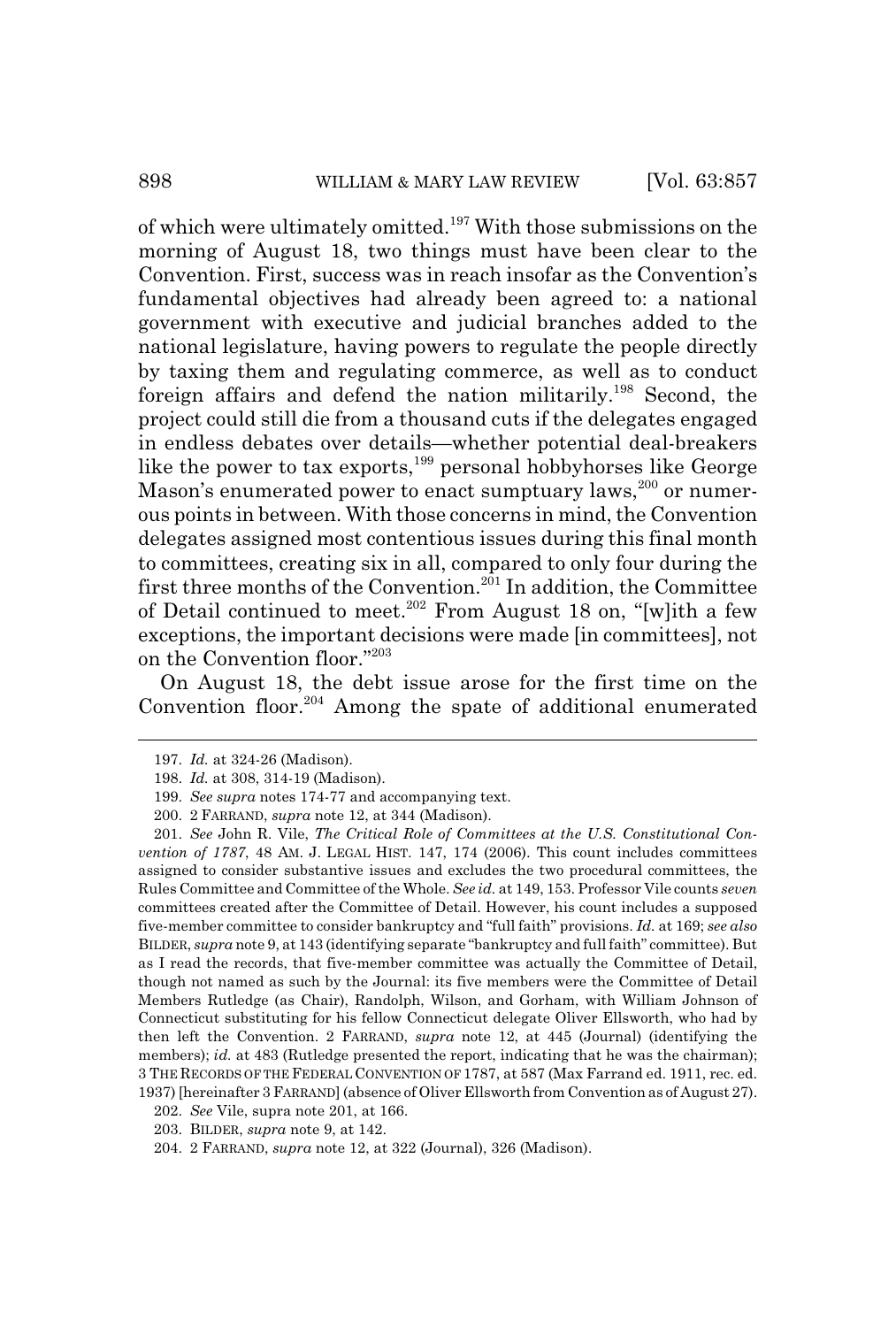powers proposed that morning was a provision "[t]hat Funds which shall be appropriated for payment of public Creditors shall not during the time of such appropriation be diverted or applied to any other purpose."205 Significantly, no enumerated power "to pay the debts" had yet been proposed; presumably, a generic power to pay debts was still assumed. The delegates referred this "non-diversion" clause and all the other proposals to the Committee of Detail, which would add a number of them to the final enumeration of powers.<sup>206</sup>

With the public creditor can of worms opened, John Rutledge successfully moved "that a Grand Committee" (that is, a committee with one member from each state delegation) "(be appointed to) consider the necessity and expediency of the U[nited] States assuming all the State debts."207 Why would Rutledge do this, since he chaired the Committee of Detail, to which the "non-diversion" of funds to pay the public debts was already referred?208 Quite possibly, he felt that the five-member Committee of Detail was insufficiently representative to resolve so contentious an issue as assumption, which instead required a compromise among all eleven states present.

Both committees wound up reporting recommendations on this issue. On August 21, the Grand Committee recommended adding a stand-alone clause to the enumeration of powers:

The Legislature of the United-States shall have power to fulfil the engagements which have been entered into by Congress, and to discharge as well the debts of the United States, as the debts incurred by the several States during the late war, for the common defence and general welfare.<sup>209</sup>

As written, this language is not a general power "to pay the debts," but a power expressly authorizing federal assumption of the state debts. The provision would preclude constitutional objections to assumption and put it out of the power of any particular state legislature to refuse assumption. After what Madison records as

<sup>205.</sup> *Id.* at 322 (Journal).

<sup>206.</sup> *See id.* at 327 (Madison).

<sup>207.</sup> *Id.*

<sup>208.</sup> *See id.*

<sup>209.</sup> *Id.* at 352 (Journal).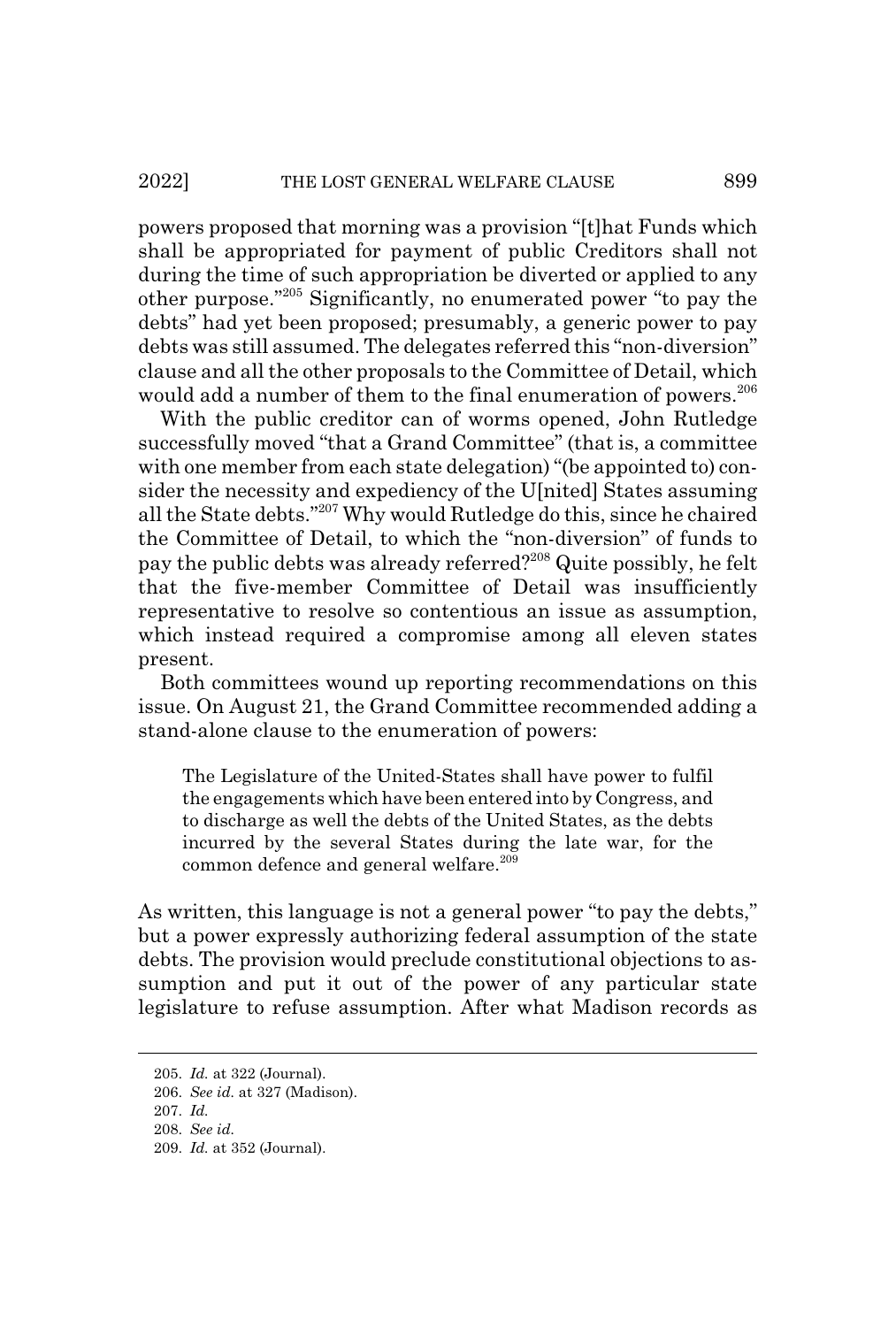only two short speeches, the Convention unanimously decided to postpone consideration of this proposed clause, perhaps because the delegates knew that there would be a fight over assumption.

### *C. The (Forgotten?) Second Report of the Committee of Detail*

On August 22, the Committee of Detail issued the report that is central to our understanding of the General Welfare Clause. To this point, the three issues of enumerated-versus-general powers, taxation, and the Revolutionary War debts had been debated as separate issues. But for the first time, the Convention would begin to link them.

Confirmation bias can cause us to miss important matters hiding in plain sight in the written historical record. Our focus on the Committee of Detail's most important report of August 6, producing the first draft of the Constitution, has obscured the remarkable second report issued by that Committee on August 22, the day after the Grand Committee report recommending an express debtassumption power. This report contains the first version of the General Welfare Clause, and it has been essentially ignored by historians and legal scholars. $210$ 

<sup>210.</sup> The disregard ranges from historians who do not consider the General Welfare Clause at all, *see, e.g.*, RAKOVE, *supra* note 130, at 84-89; BANNING, *supra* note 151, at 159-61; ROSSITER, *supra* note 151, at 208-10; MICHAEL J.KLARMAN,THE FRAMERS'COUP:THE MAKING OF THE UNITED STATES CONSTITUTION 145-47 (2016); to those who mention the General Welfare Clause in passing without seriously considering the general welfare interpretation, *see, e.g.*, RICHARD BEEMAN, PLAIN, HONEST MEN: THE MAKING OF THE AMERICAN CONSTITU-TION 298-99 (2009) (fleeting acknowledgement of "varying" views on its meaning); LYNCH, *supra* note 143, at 23 (uncritically adopting Madison's interpretation); FORREST MCDONALD, NOVUS ORDO SECLORUM: THE INTELLECTUAL ORIGINS OF THE CONSTITUTION 264-65 (1985) (same); to those who mention the August 22 Committee of Detail report without pausing to consider its significance for the General Welfare Clause, *see, e.g.*, David E. Engdahl, *The Basis of the Spending Power*, 18 SEATTLE U. L. REV. 215, 243-48 (1995); to those who discuss the August 22 Committee of Detail report while uncritically assuming all along that "provide" meant "spend," *see, e.g.*, SKY, *supra* note 20, at 36-48. Even Professor Crosskey's muchmaligned revisionist account, which copiously argues for the general welfare interpretation of the General Welfare Clause, omits any mention of the August 22 report. *See* 1 CROSSKEY, *supra* note 110, at 385-562.

I have found only two scholars who have even mentioned the proposed August 22 General Welfare Clause, and both gloss over it. Charles Warren quotes the language and observes correctly that it "would have given to Congress [a] practically unrestricted scope of legislation." WARREN, *supra* note 13, at 600. But he immediately dismisses it because "the whole theory of a National Government with strictly limited authority would have been dissipated."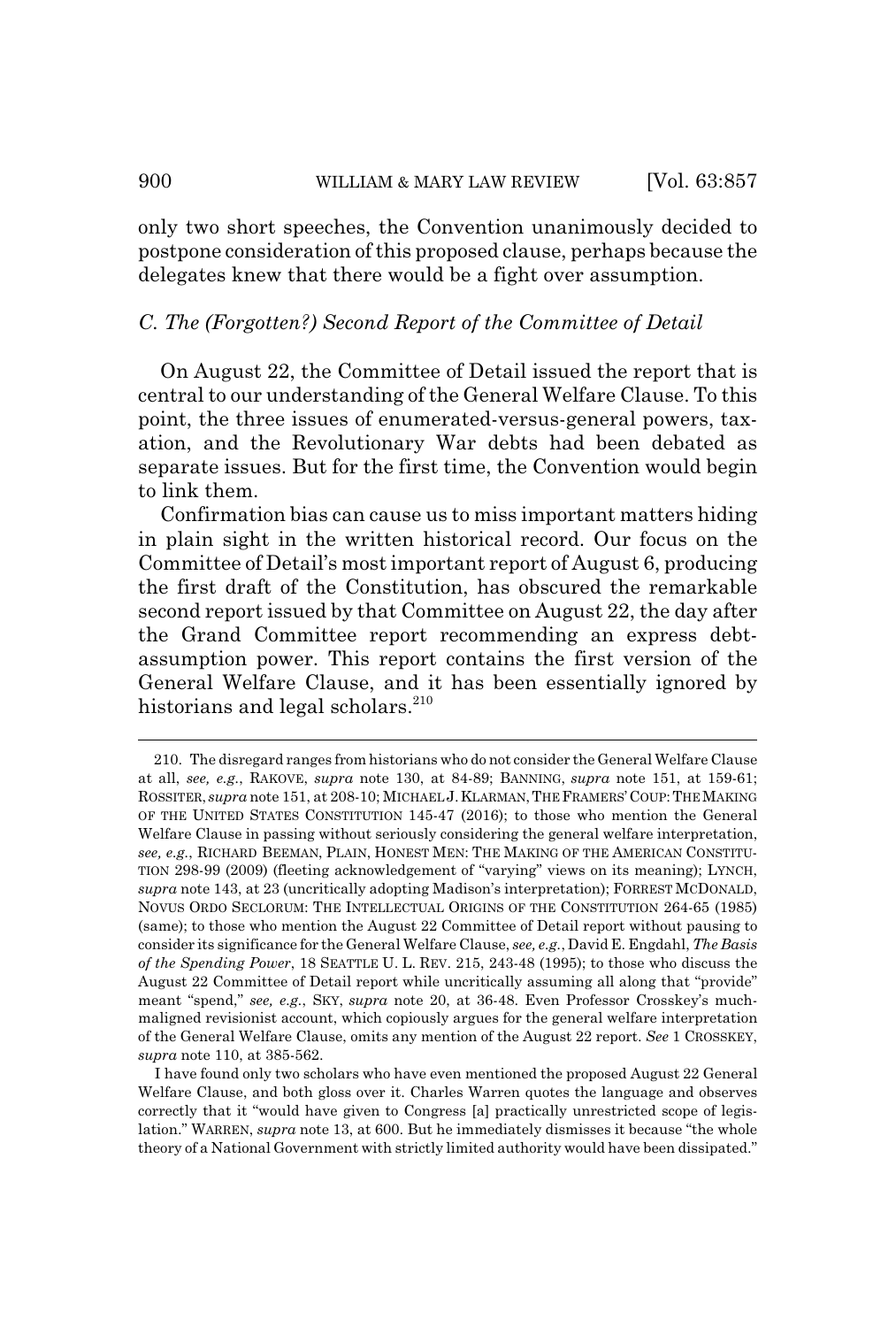The Committee of Detail's August 22 report did not specifically address the bulk of the sundry specific powers referred to it. $^{211}$ Instead, the Committee proposed to add just three provisions. First, it proposed adding the following language to the end of the taxing power clause: "*for* payment of the debts and necessary expences of the United States."212 This language is almost identical to Rutledge's emendation of Randolph's first Committee of Detail draft in late July.213 It seems that Randolph and Rutledge were trying to morph a proposal to constitutionalize an assurance to public creditors into the previously abandoned specification or limitation of the purposes of the taxing power. Second, the Committee proposed adding "and with Indians" to the Commerce Clause.<sup>214</sup>

Third, the Committee of Detail proposed adding an extraordinary provision to the end of the Necessary and Proper Clause. To convey its full impact, I quote it in italics along with the then-existing Necessary and Proper Clause language:

And to make all laws that shall be necessary and proper for carrying into execution the foregoing powers, and all other powers vested, by this Constitution, in the government of the United States, or in any department or officer thereof;<sup>215</sup> and to *provide, as may become necessary, from time to time, for the well managing and securing the common property and general interests and welfare of the United States in such manner as shall not interfere with the Governments of individual States in*

*Id.* Warren fails to consider why the Committee of Detail would have proposed this language if it were such an obvious nonstarter. Instead, he simply asserts that "the Convention ... took no action on this proposal." *Id.* Less blinded by confirmation bias, Irving Brant suggests that the August 22 report reflected that there was at least an ongoing debate over whether to give Congress general or limited enumerated powers. *See* BRANT, *supra* note 151, at 132-39. Nevertheless, Brant wrongly assumes that the General Welfare Clause in the August 22 report referred only to a spending power, and concludes, wrongly in my view, that the Convention came down decisively for limited enumerated powers. *See id.* at 138-39.

<sup>211.</sup> *See* 2 FARRAND, *supra* note 12, at 366-67 (Journal).

<sup>212.</sup> *Id.* at 366 (Journal) (emphasis added).

<sup>213.</sup> *See id.* at 142 (Committee of Detail papers); Ewald, *supra* note 168, at 216.

<sup>214. 2</sup> FARRAND, *supra* note 12, at 367 (Journal).

<sup>215.</sup> *Id.* at 182 (Madison). In the final version of the Necessary and Proper Clause adopted into the Constitution, the initial "And" was moved to the end of the previous clause, the word "that" was changed to "which," the commas before and after "by this Constitution" were removed, and the final semicolon was replaced by a period. U.S. CONST. art. I, § 8.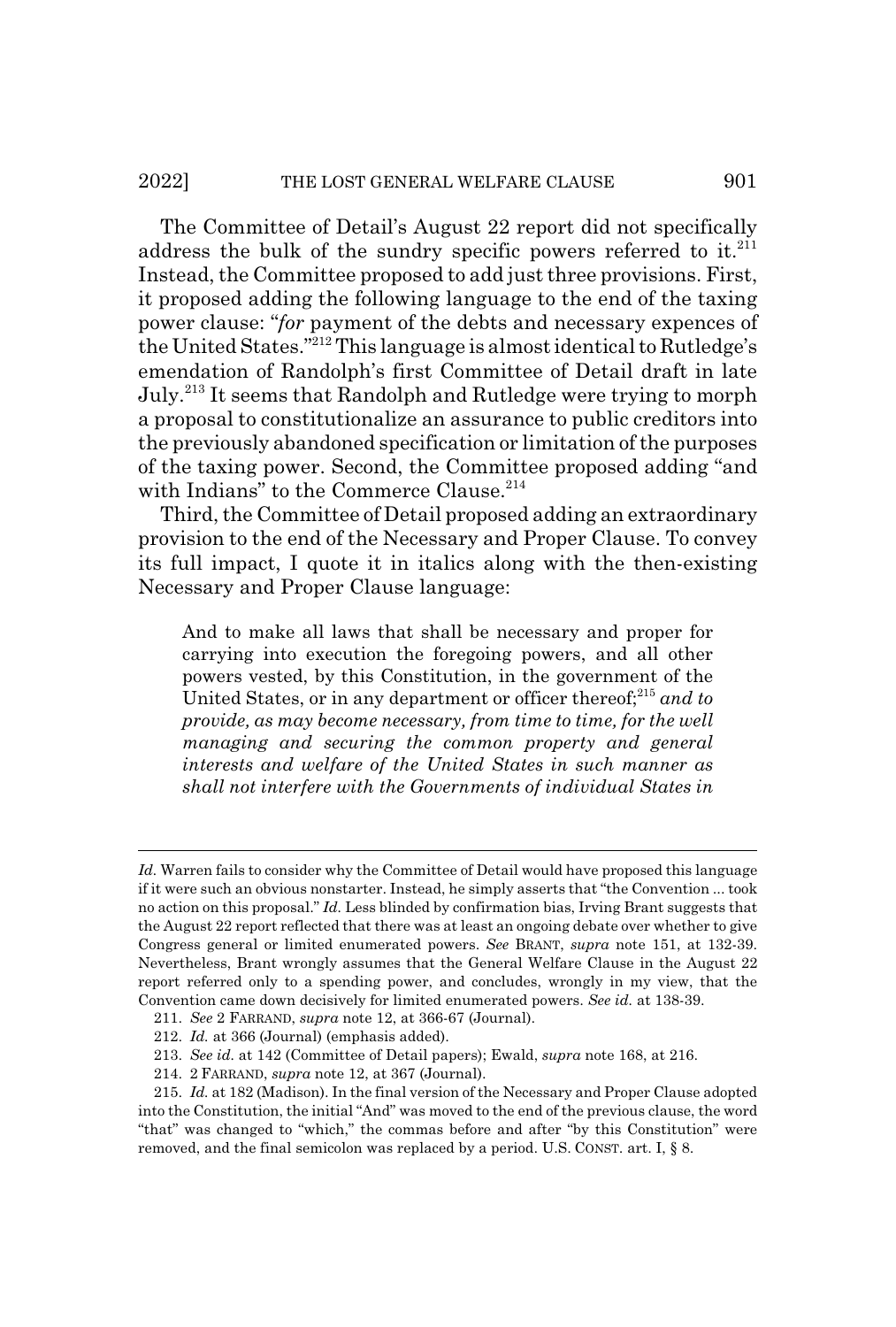*matters which respect only their internal Police, or for which their individual authorities may be competent*. 216

This proposed language was apparently never voted on, but we should pause to consider it. This language is clearly a forerunner to the General Welfare Clause. To begin with, the state "competen[ce]" language restores a key concept from Resolution 6 of the Virginia Plan: that an important principle for distributing power between the national and state governments is not the enumeration of specific regulatory subjects but the relative "competen[ce]" of the two governments. More importantly, the phrase "provide ... for" plainly is not limited to spending. "[W]ell managing and securing the common property" is not simply a question of applying money; it also requires regulation. This same "regulatory" meaning of "provide

The second error was numbering the Necessary and Proper Clause as clause 16 when it was, in fact, clause 18. *See id.* at 182 (Madison); *see also id.* at 367 (Journal) (approving "the last clause of the 1st sect. 7 article" immediately after considering "the 17 clause"). Clause 16 granted the power "[t]o build and equip fleets," *id.* at 182 (Madison), to which the general welfare addition would have made no sense. Clause 17 granted the power "[t]o call forth the aid of the militia," *id.*, to which, again, the general welfare language would not have been an appropriate addition. The Committee of Detail's enumerated powers were unnumbered, as in the final Constitution. *Id.* Jackson understandably lost count, as he had on August 18, when he double-counted a "14. clause," failed to number the "Militia Clause" (clause 16), and had to deal with proposed inserted clauses that were postponed for submission to the Committee of Detail. *Id.* at 323 (Journal). If he had looked at his August 18 notes when determining the number of the Necessary and Proper Clause, he would have misled himself by seeing the last recorded number as "the 15 clause." *Id.*

<sup>216. 2</sup> FARRAND, *supra* note 12, at 367 (Journal) (emphasis added). Madison's notes do not reproduce it, but instead mark a placeholder: a pointing finger with the interlineation, "Here insert—the Report from the Journal of the Convention of this date." *Id.* at 375 (Madison) (parentheses omitted). Since those who read FARRAND'S RECORDS may gloss over the comparatively dry Journal in favor of Madison's more colorful notes, we may have a partial explanation of why this extraordinary language, buried in the middle of the Committee of Detail's otherwise dull report, has been missed.

The Journal also adds confusion by making two numbering errors in identifying the proposal. First, the Journal states that the language was to be added "at the end of the 16 clause of the 2 sect. 7 article." *Id.* at 367 (Journal). But the Necessary and Proper Clause was in section 1 of article VII of the Committee of Detail draft, not the "2 sect." as recorded by William Jackson, the Convention secretary. *See id.* at 366 (Journal). Jackson started erroneously recording the enumerated powers as "the 2 sect." immediately prior to the new General Welfare Clause addition when he reported that the addition of the Indian provision to the Commerce Clause would go "at the end of the 2nd clause, 2 sect." *See id.* at 367 (Journal). Obviously, the Commerce Clause was in article VII, section 1, not section 2. *Compare id.*, *with id.* at 182 (Madison). Article VII, section 2 was the Treason Clause, to which these additions would obviously have made no sense.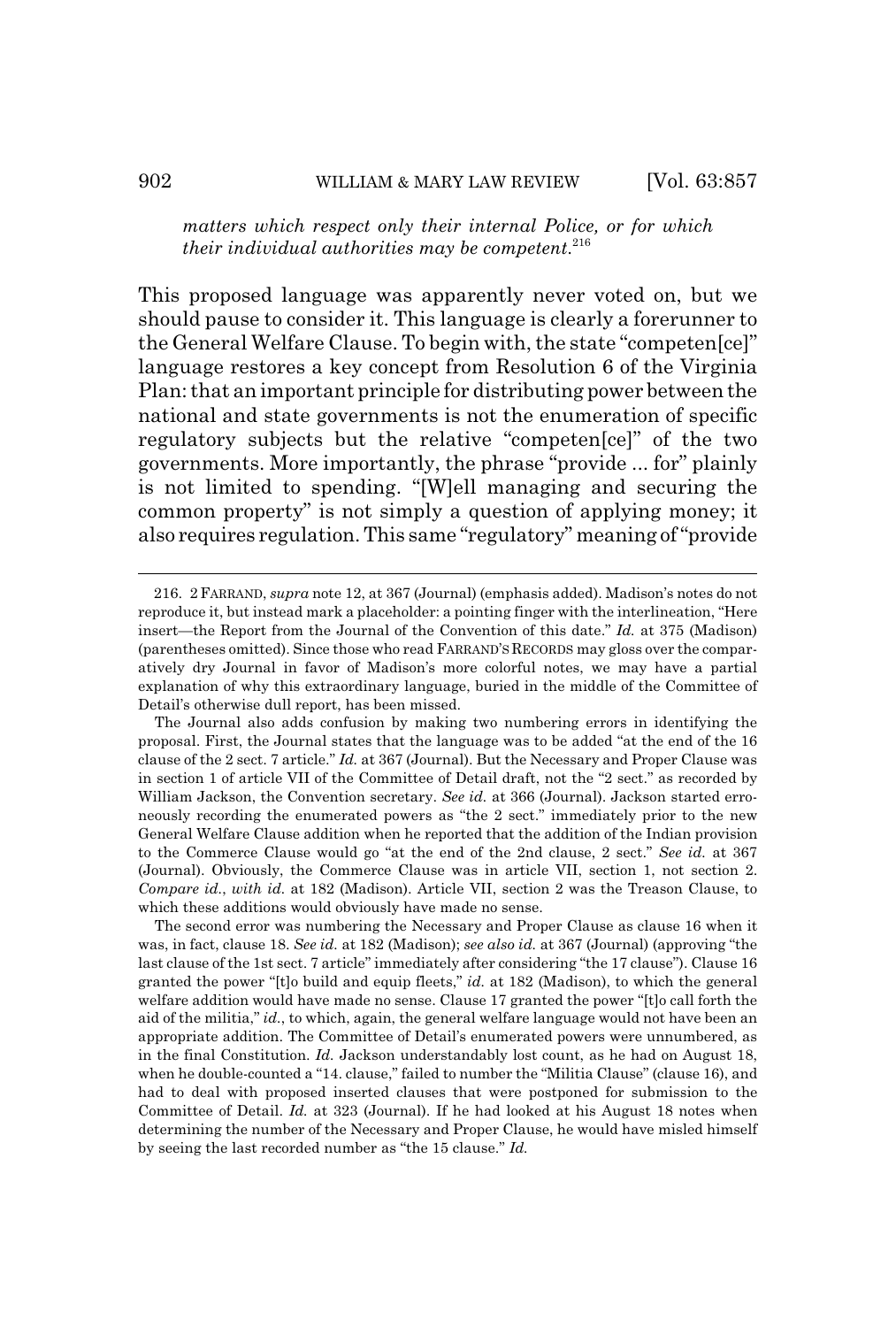... for" necessarily applies to the "general interests and welfare of the United States." As the eminent historian Charles Warren recognized, this clause "would have given to Congress practically unrestricted scope of legislation."217 Although its drafter seems to have made a half-hearted effort to dress it in sheep's clothing by talking first about federal property management, it truly is a broad assertion of federal power: a "wolf [that] comes as a wolf."218

Who might have appended this to the Necessary and Proper Clause, and why? Signs point to James Wilson, who, as John Mikhail and William Ewald have fairly established, was the author of the Necessary and Proper Clause.<sup>219</sup> On July 17, as the Convention debated the scope of national legislative power, Wilson had seconded a motion by Roger Sherman to substitute the pending Resolution 6 of the Virginia Plan with an authorization empowering Congress to legislate "in all cases which may concern the common interests of the Union: but not to interfere with" the states' "internal police" powers "wherein the general welfare of the United States is not concerned."220 Wilson, who at the start of the Convention argued that a limiting enumeration "would be impossible," $221$  on July 17 argued that this language "better express[ed] the general principle" than did Resolution  $6^{222}$  Madison records a single delegate speaking against Sherman's July 17 motion: Gouverneur Morris argued that "[t]he internal police, as it would be called & understood by the States ought to be infringed in many cases, as in the case of paper money & other tricks by which Citizens of other States may be affected."223 Morris undoubtedly spoke for a majority of delegates—including Madison, who was still relying on approval of his national legislative veto over state laws—because the motion was soundly rejected, 2-8, and was immediately followed by Bedford's motion to amend Resolution 6 to authorize Congress to legislate "in

<sup>217.</sup> *See* WARREN, *supra* note 13, at 600.

<sup>218.</sup> To use Justice Scalia's phrase. *See* Morrison v. Olson, 487 U.S. 654, 699 (1988) (Scalia, J., dissenting).

<sup>219.</sup> *See* Mikhail, *supra* note 100, at 1047, 1053; Ewald, *supra*, note 168, at 271-72.

<sup>220. 2</sup> FARRAND, *supra* note 12, at 21 (Journal).

<sup>221. 1</sup> FARRAND, *supra* note 128, at 60 (Pierce).

<sup>222. 2</sup> FARRAND, *supra* note 12, at 26 (Madison).

<sup>223.</sup> *Id.* (Madison).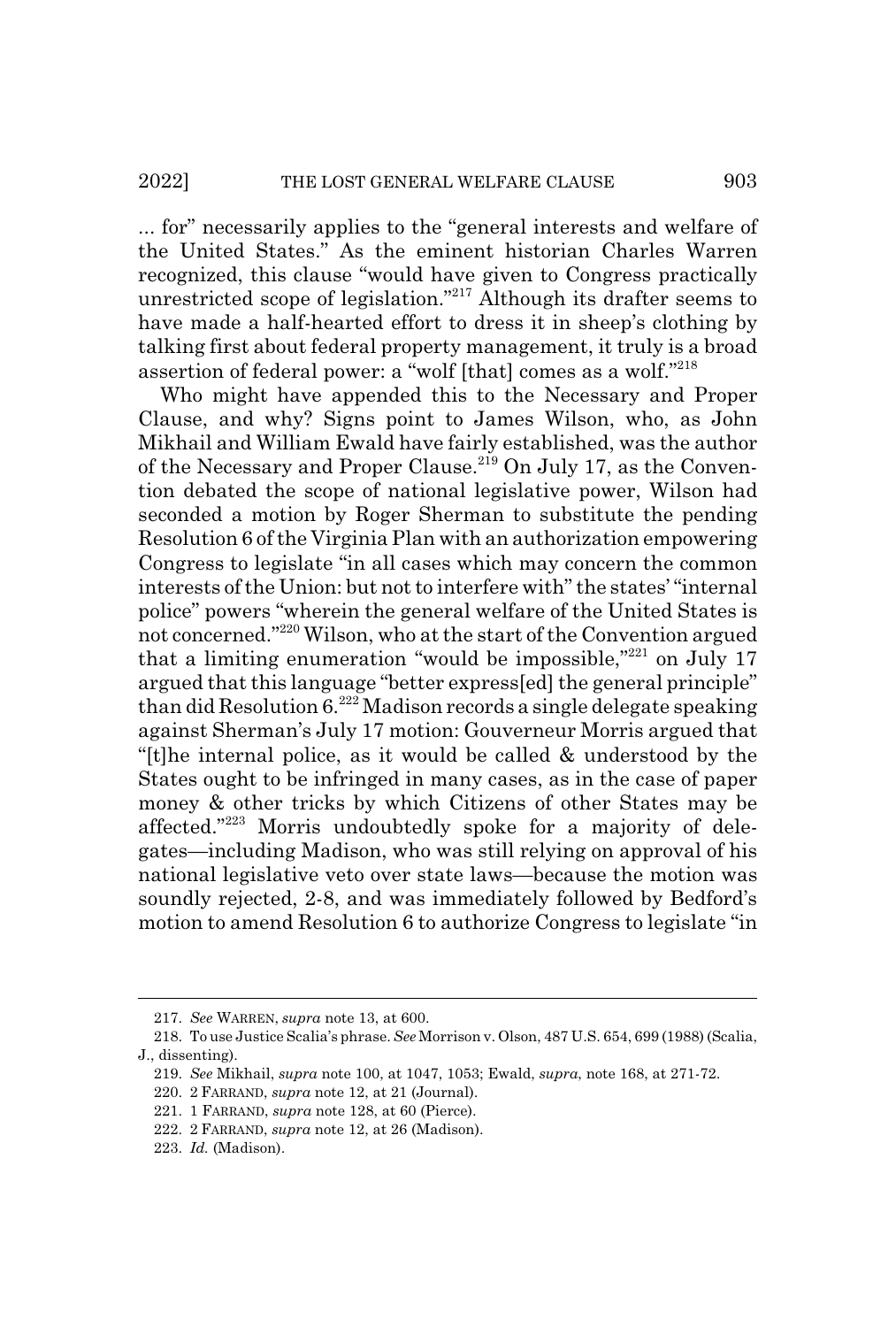all cases for the general interests of the Union," which was approved, 8-2 (Georgia and South Carolina voting no). $^{224}$ 

Another set of Wilson's fingerprints can be found in the wording of the added General Welfare Clause. In 1785, Wilson had published a pamphlet justifying the implied power of the Confederation Congress to charter the national Bank of North America.<sup>225</sup> There, he had used the concept of "state competence" as a touchstone for the dividing line between federal and state power: "Whenever an object occurs, to the direction of which no particular state is competent, the management of it must, *of necessity*, belong to the United States in Congress assembled."226 It was Wilson who most likely inserted the language about state "incompeten[ce]" into the original Resolution  $6^{227}$  The August 22 General Welfare Clause restores the state competence concept that had dropped out of the August 6 Committee of Detail draft. Even more Wilsonian is the August 22 language, "provide ... for the well managing and securing the common property and general interests and welfare of the United States."228 This phrasing echoes language from Article V of the Articles of Confederation, on which Wilson had relied in his Bank of North America pamphlet.<sup>229</sup> There, Wilson had argued that "[t]he United States have *general* rights, *general* powers, and *general* obligations, not derived from *any* particular States, nor from *all* the particular States, taken *separately*; but *resulting from the union of the whole*."230 He then quoted Article V as the textual basis for this claim: "that for the more convenient management of the GENERAL INTERESTS OF THE UNITED STATES, delegates shall be annually appointed [...] to meet in Congress."231

Thus, the August 22 "general welfare" addition to the Necessary and Proper Clause was, in all likelihood, Wilson's work, perhaps with an assisting push from Oliver Ellsworth passing along the

<sup>224.</sup> *Id.* at 24, 26 (Journal).

<sup>225.</sup> JAMES WILSON, CONSIDERATIONS ON THE BANK OF NORTH AMERICA 3-4 (1785).

<sup>226.</sup> *Id.* at 10.

<sup>227.</sup> *See* Mikhail, *supra* note 100, at 1051, 1071-86.

<sup>228. 2</sup> FARRAND, *supra* note 12, at 367 (Journal).

<sup>229.</sup> WILSON, *supra* note 225, at 10.

<sup>230.</sup> *Id.*

<sup>231.</sup> *Id.* (quoting ARTICLES OF CONFEDERATION of 1781, art. V). Wilson capitalized the phrase for emphasis, and the bracketed ellipsis indicates where Wilson simply omitted (without ellipsis) the phrase "in such manner as the legislature of each State shall direct."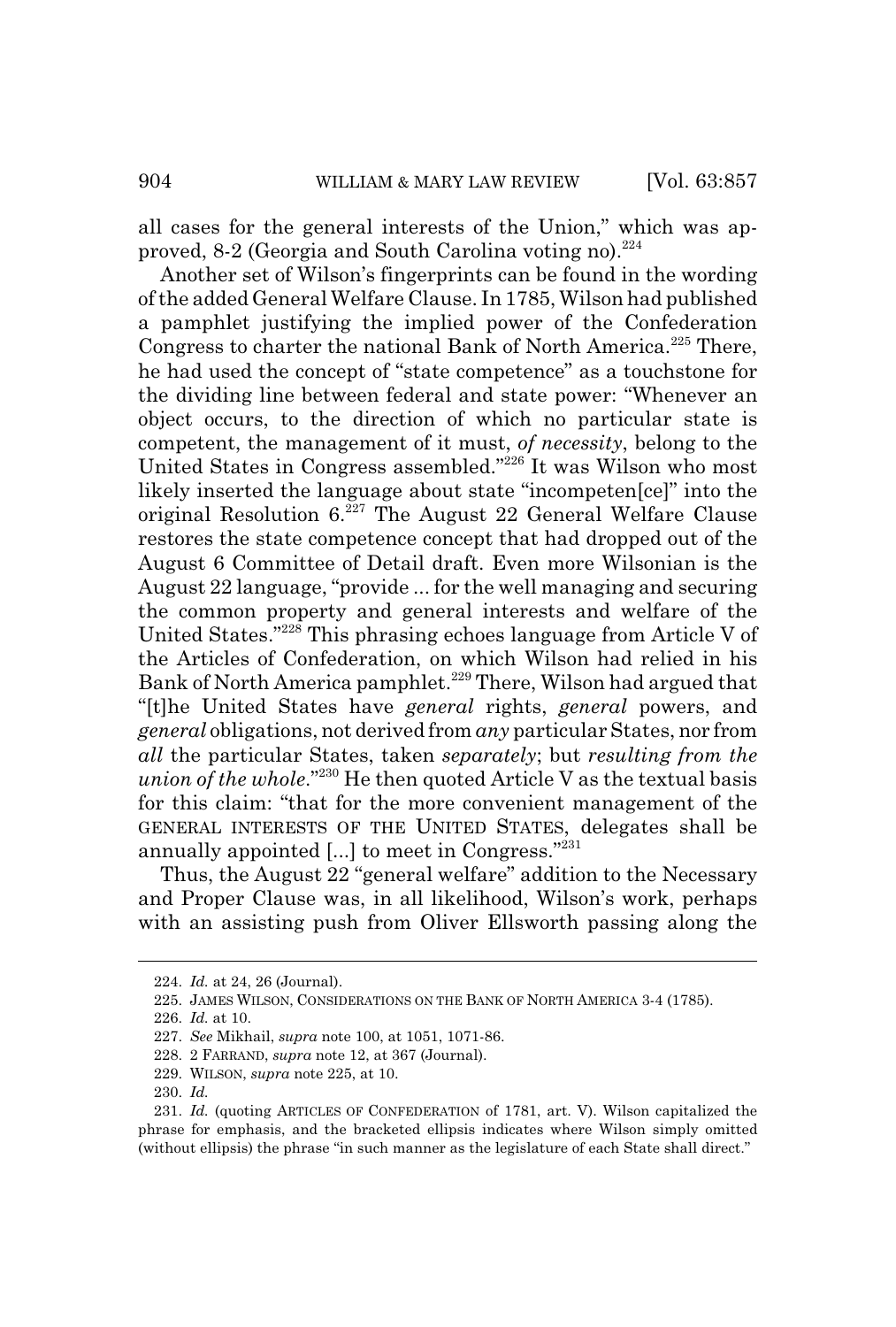strong wishes of his fellow Connecticut delegate Roger Sherman, for the "internal police" limitation. Sherman had a reputation for legislative "cunning" and stubbornness in getting his way.<sup>232</sup> He would later reprise this bid to add restrictive state-police-power language on September 15, as the Convention was polishing the final version of the Constitution.<sup>233</sup> While Sherman and Wilson would no doubt have differed markedly on particular applications of this general welfare addition, they had previously agreed on "the general principle," as Wilson put it. For Wilson, the sophisticated lawyer, this language would have fully authorized national legislative inroads into state police powers so long as the issue in question concerned the national interest. Sherman had explicitly justified his July 17 proposal by pointing out that it was "difficult to draw the line between the powers of the Gen[eral] Legislature[ ], and those to be left with the States."234 Wilson, as we have seen, agreed; and in the Committee of Detail's first report, he had tried to address this issue by successfully revising the Randolph-Rutledge Necessary and Proper Clause to strengthen it and make clearer that the enumeration was not exhaustive.<sup>235</sup>

The context of the August 22 Committee of Detail report further suggests that a general welfare legislative power had considerable support at the Convention. First, consider what else the delegates referred to the Committee of Detail between August 18 and 20. On August 18, Madison, Charles Pinckney, and others proposed long lists of additional enumerated powers, which were referred to the Committee.236 In addition, on August 20, Gouverneur Morris, seconded by Pinckney, proposed a battery of executive departments to form a "Council of State" that would include a "Secretary of Domestic Affairs" with the "duty to attend to matters of general police, the State of Agriculture and manufactures, the opening of roads and navigations, and the facilitating of communications

<sup>232.</sup> On Sherman's reputation, see 3 FARRAND, *supra* note 201, at 33-34 (Federal Convention Records) (Jeremiah Wadsworth describing Sherman as "cunning as the Devil" and "not easily managed"); William Pierce, *Character Sketches of Delegates to the Federal Convention*, *in* 3 FARRAND, *supra* note 201, at 88-89 (describing Sherman as "extremely artful in accomplishing any particular object" and noting that "he seldom fails").

<sup>233. 2</sup> FARRAND, *supra* note 12, at 629-30 (Madison).

<sup>234.</sup> *Id.* at 25 (Madison).

<sup>235.</sup> Mikhail, *supra* note 100, at 1096-1106.

<sup>236.</sup> *See supra* note 205.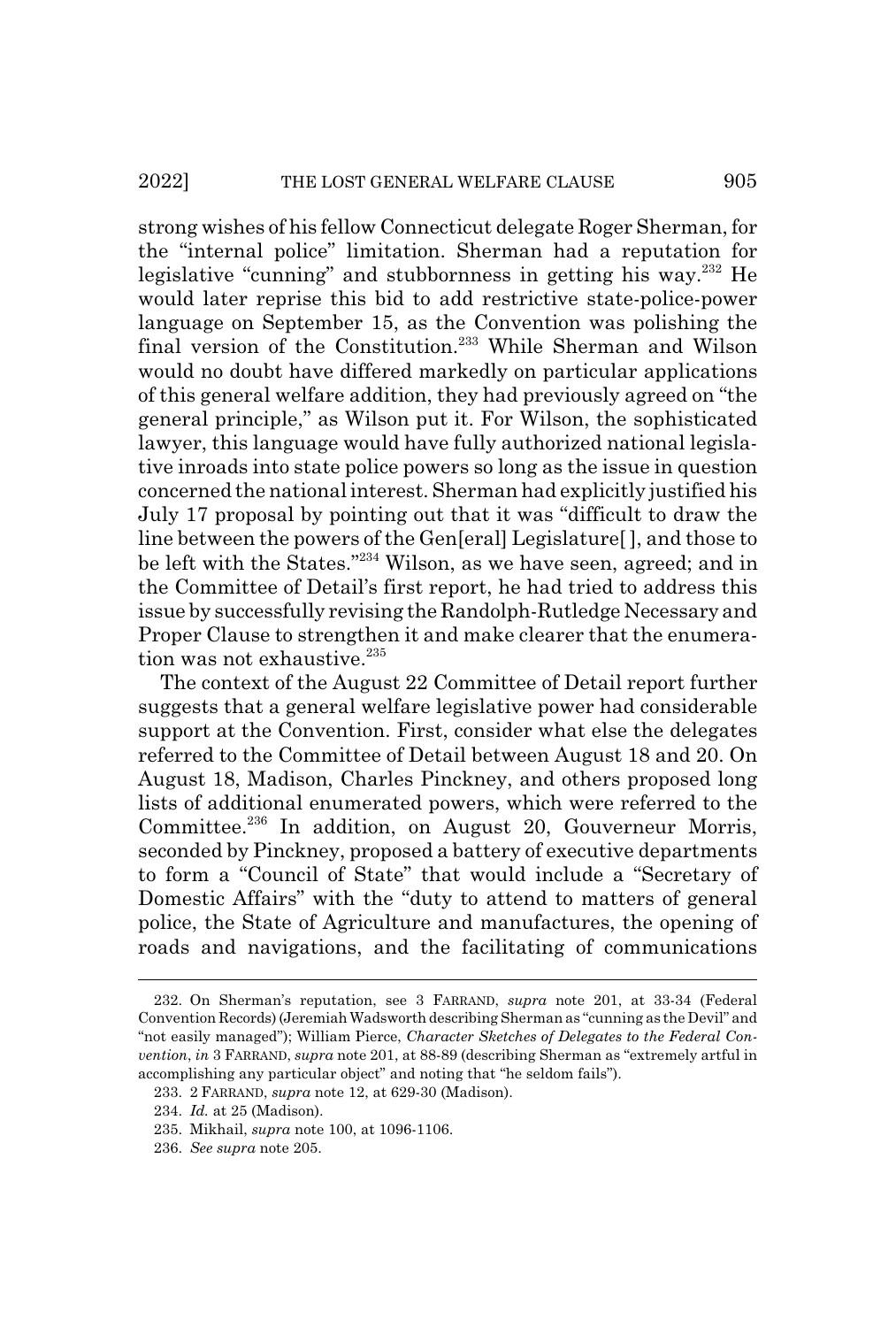thro[ugh] the U[nited] States."237 Morris did not propose adding enumerated powers to match the matters to which the Secretary of Domestic Affairs would "attend."238 He probably assumed the national government would already have a general police power. Second, it must be recalled that Rutledge, the Committee of Detail chair, had moved successfully on August 18 to refer the debtassumption issue to an eleven-member committee, presumably because an all-states compromise would be needed to resolve so controversial a matter.<sup>239</sup> Yet he accepted the five-man Committee of Detail's jurisdiction over the Morris-Pinckney proposal for a cabinet official to preside over implied national police powers.<sup>240</sup> This suggests that a power to legislate for the general welfare was deemed less controversial than debt assumption!

The Committee of Detail apparently regarded its August 22 report as concluding its business on all the items referred to it on August 18 and 20.<sup>241</sup> Significantly, none of the additional proposed enumerated powers were reported by the Committee; they may have considered them subsumed, or arguably subsumed, under a General Welfare Clause.<sup>242</sup> The unreported proposals included Morris's Council of State. Morris was one of the most active and strongminded members of the Convention, making numerous motions and more floor speeches than any other delegate and serving on several key committees.243 It seems odd that he would let his August 20 proposals disappear without a peep, yet neither the Journal nor Madison's notes suggest any motions or speeches on them after they were referred to the Committee of Detail. A plausible explanation is that he was persuaded, perhaps by his fellow Pennsylvanian Wilson, that they were best subsumed into a General Welfare

<sup>237. 2</sup> FARRAND, *supra* note 12, at 335 (Journal), 342-43 (Madison).

<sup>238.</sup> *See id.* at 335-36 (Journal).

<sup>239.</sup> *Id.* at 322 (Journal).

<sup>240.</sup> *Id.* at 334-36 (Journal).

<sup>241.</sup> On August 29, the Convention referred two more provisions to the Committee of Detail: to consider revising the Full Faith and Credit Clause and adding a bankruptcy power. *See id.* at 445 (Journal). The Committee reported on these points on September 1. *See id.* at 483-84 (Journal). Otherwise, all committee referrals after August 22 were to eleven-member committees. *See* Vile, *supra* note 201, at 166-72.

<sup>242. 2</sup> FARRAND, *supra* note 12, at 366-68 (Journal). The only other change to the enumerated powers was to add "and with Indians, within the Limits of any State, not subject to the laws thereof" to the Commerce Clause. *Id.* at 367.

<sup>243.</sup> Treanor, *supra* note 110, at 30-45.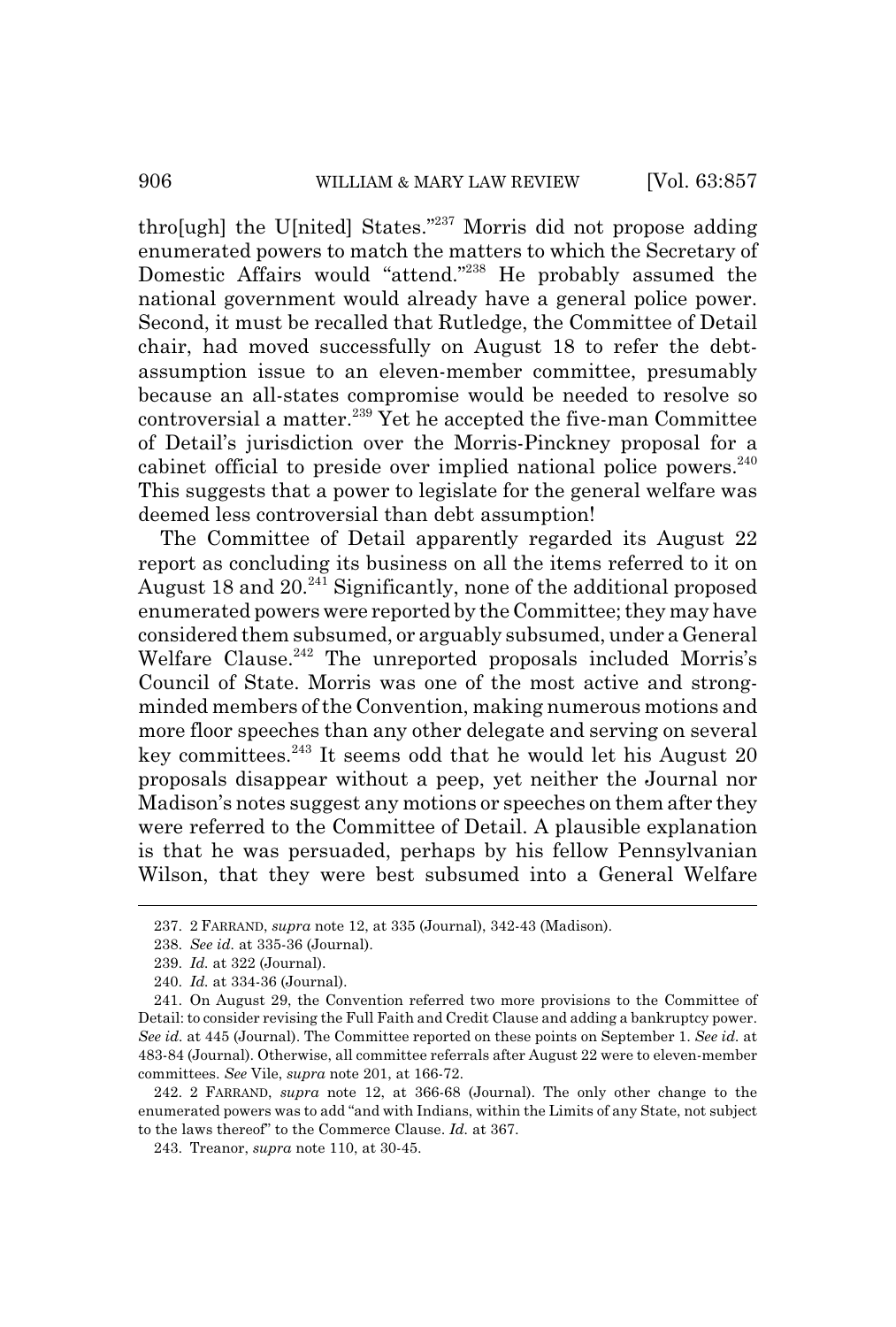Clause added to the Necessary and Proper Clause. We do know that Morris privately asserted on September 6 that a federal power over internal improvements was subsumed into the later Clause 1 version of the General Welfare Clause.<sup>244</sup>

As of August 22, the Committee of Detail proposal for the enumeration began:

[The Congress shall have the power to lay and collect taxes, duties, imposts, and excises] for payment of the debts and necessary expenses of the United States—provided that no law for raising any branch of revenue, except what may be specially appropriated for the payment of interest on debts or loans shall continue in force for more than vears. $245$ 

And the proposed enumeration ended with a robust, catchall Necessary and Proper Clause that included a General Welfare Clause authorizing regulatory powers.<sup>246</sup> It thus seems likely that by August 22, Wilson was able, in the Committee of Detail, to strengthen the position of a non-exhaustive enumeration even further than in his prior August 6 draft of the Necessary and Proper Clause. Perhaps Wilson had wanted such general welfare language all along, but previously had to compromise it away in the August 6 Committee of Detail report. Rutledge, the Committee of Detail chair, may by August 22 have softened his earlier insistence on enumerated powers, having won a major concession for the slave states—a ban on federal export taxes—the previous day. $247$  Either way, the August 22 report effectively restored the Bedford Amendment to the enumeration of powers. This fact tends to undermine the assumption that the Convention had tacitly accepted an exhaustive enumeration on August 17, and it supports the view that a national legislative authorization delegated in general terms was still being advocated—albeit in committees, outside the purview of Madison's notes.<sup>248</sup>

<sup>244.</sup> *See infra* Part IV.B.

<sup>245. 2</sup> FARRAND, *supra* note 12, at 366-67 (Journal) (blank space in original).

<sup>246.</sup> *See id.* at 367.

<sup>247. 2</sup> FARRAND, *supra* note 12, at 363 (Madison). Rutledge was an old friend of Wilson's and lived at Wilson's Philadelphia home during the Convention, where Wilson may have been able to persuade him to alter his opinion. *See* BEEMAN, *supra* note 210, at 269.

<sup>248.</sup> *See* BRANT, *supra* note 151, at 132-34.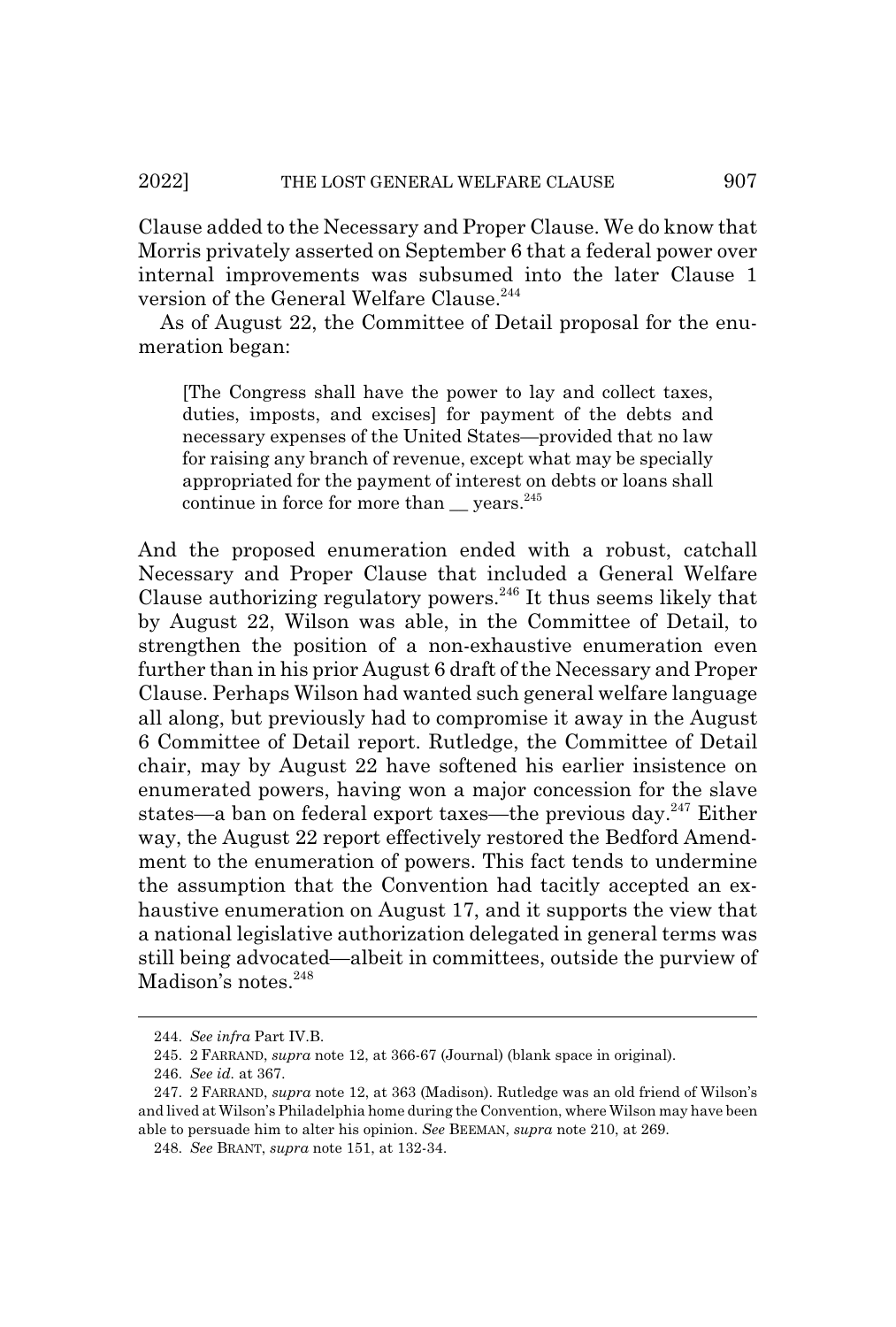### *D. Taxing, Debt, and Assumption Revisited*

The August 22 Committee of Detail report reintroduced a loose linkage between the idea of an express general welfare power and a proviso stating the purpose of federal taxation—a linkage previously made in the July 17 Sherman-Wilson motion that the Convention rejected. $249$  At this point, the debate would create linkages between the issues of taxation and debt assumption.

Consideration of the Committee of Detail's August 22 report was postponed to allow the delegates time to digest it.<sup>250</sup> But near the end of that day, the Convention took up the Grand Committee's August 21 version of a debt-paying clause.<sup>251</sup> After a brief debate reflecting concerns about whether a future government would seek to renege on Revolutionary War debts and whether Congress should be *required* or merely *authorized* to assume state debts, Gouverneur Morris moved to substitute the Grand Committee's freestanding debt clause with: "The Legislature *shall* discharge the debts & fulfil the engagements of the U[nited] States."252 Morris's amendment seems to have been a compromise of sorts. On the one hand, he made the payment of debts mandatory; on the other, he removed the specific reference to Revolutionary War debts and assumption, essentially papering over that dispute with broad language expressing an unexceptionable obligation to pay debts.253 This motion showcases Morris's penchant for strategically ambiguous draftsmanship. The delegates unanimously adopted Morris's amendment.<sup>254</sup>

The next day, August 23, the Convention agreed to place this language at the beginning of the enumeration of powers, by amending the Taxing Clause as follows:

The Legislature *shall* fulfil the engagements and discharge the debts of the U[nited] S[tates], & shall have the power to lay & collect taxes duties imposts  $&$  excises.<sup>255</sup>

<sup>249. 2</sup> FARRAND, *supra* note 12, at 21 (Journal), 26 (Madison).

<sup>250.</sup> *Id.* (Journal).

<sup>251.</sup> *Id.* (Journal).

<sup>252.</sup> *See id.* at 377 (Madison) (parentheses omitted).

<sup>253.</sup> *See id.* (Madison).

<sup>254.</sup> *Id.* at 368 (Journal), 377 (Madison).

<sup>255.</sup> *Id.* at 392 (Madison).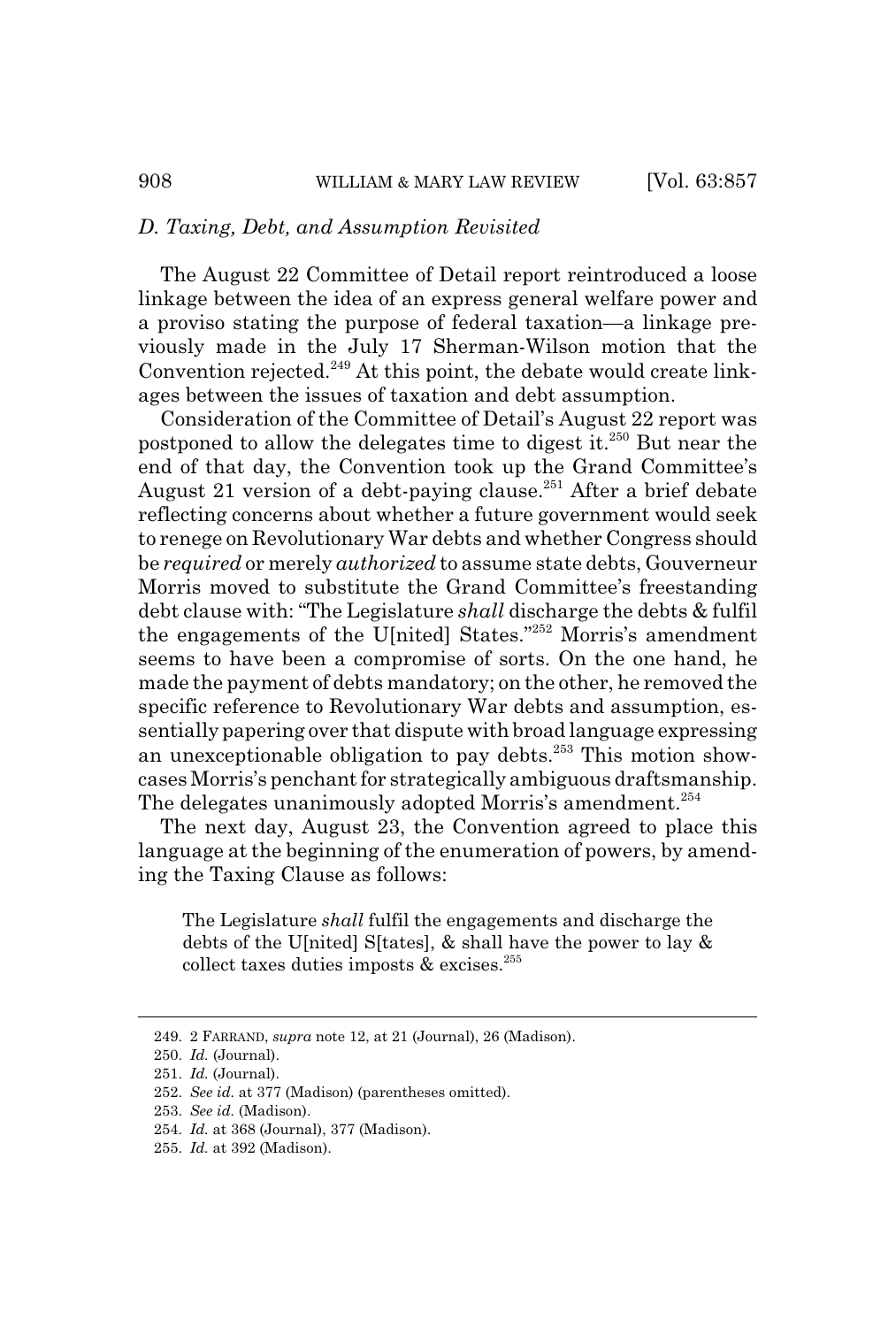As written, this version of Clause 1 of the enumerated powers granted two distinct powers: to pay the debts and to tax. Further, the debt-paying power had two elements. The "engagements" clause was a carryover obligation, by which the Constitution would disclaim any intention of the United States government to use a new constitution as an opportunity to renounce preexisting debts.<sup>256</sup> The second element was the "discharge" clause, which, despite dropping the express debt-assumption language, could still be understood, and undoubtedly was understood by many, to be an effort to authorize Congress to assume the states' Revolutionary War debts.<sup>257</sup> Pierce Butler of South Carolina voiced this understanding: immediately after the August 23 version of the debt-tax clause was approved, he denounced it and moved for reconsideration, arguing that debt assumption would benefit speculators ("[b]lood-suckers") who bought up government notes from desperate first-holders (presumably soldiers and small merchants) at substantial discounts.<sup>258</sup>

This issue of speculators as windfall creditors, which would return with a vengeance during the congressional debt assumption debate of  $1790-91$ ,<sup>259</sup> was picked up by other delegates when Butler's reconsideration motion was taken up on August 25.<sup>260</sup> George Mason argued that the requirement imposed by the word "shall" would encourage speculators.<sup>261</sup> Elbridge Gerry, allowing his proto-Antifederalist views to give way to his personal ownership of U.S. government bonds, sounded positively Hamiltonian in replying that there was no reason to censure the "[s]tock-jobbers," as they created a market for the government paper and sustained its value.<sup>262</sup>

Edmund Randolph then sought to finesse the disagreement by substituting an alternative provision that would split up the clause by peeling off the "debt assumption" issue and refocusing the debate on the less controversial "engagements" issue.<sup>263</sup> Randolph moved a provision that "[a]ll debts contracted & engagements entered into,

<sup>256.</sup> *See* 1 CROSSKEY, *supra* note 110, at 507.

<sup>257.</sup> *See* 2 FARRAND, *supra* note 12, at 392 (Madison).

<sup>258.</sup> *See id.*

<sup>259.</sup> *See* STANLEY ELKINS & ERIC MCKITRICK, THE AGE OF FEDERALISM 136-61 (1993).

<sup>260. 2</sup> FARRAND, *supra* note 12, at 412-13 (Madison).

<sup>261.</sup> *Id.*

<sup>262.</sup> *Id.* at 413 (Madison).

<sup>263.</sup> *Id.* at 414 (Madison).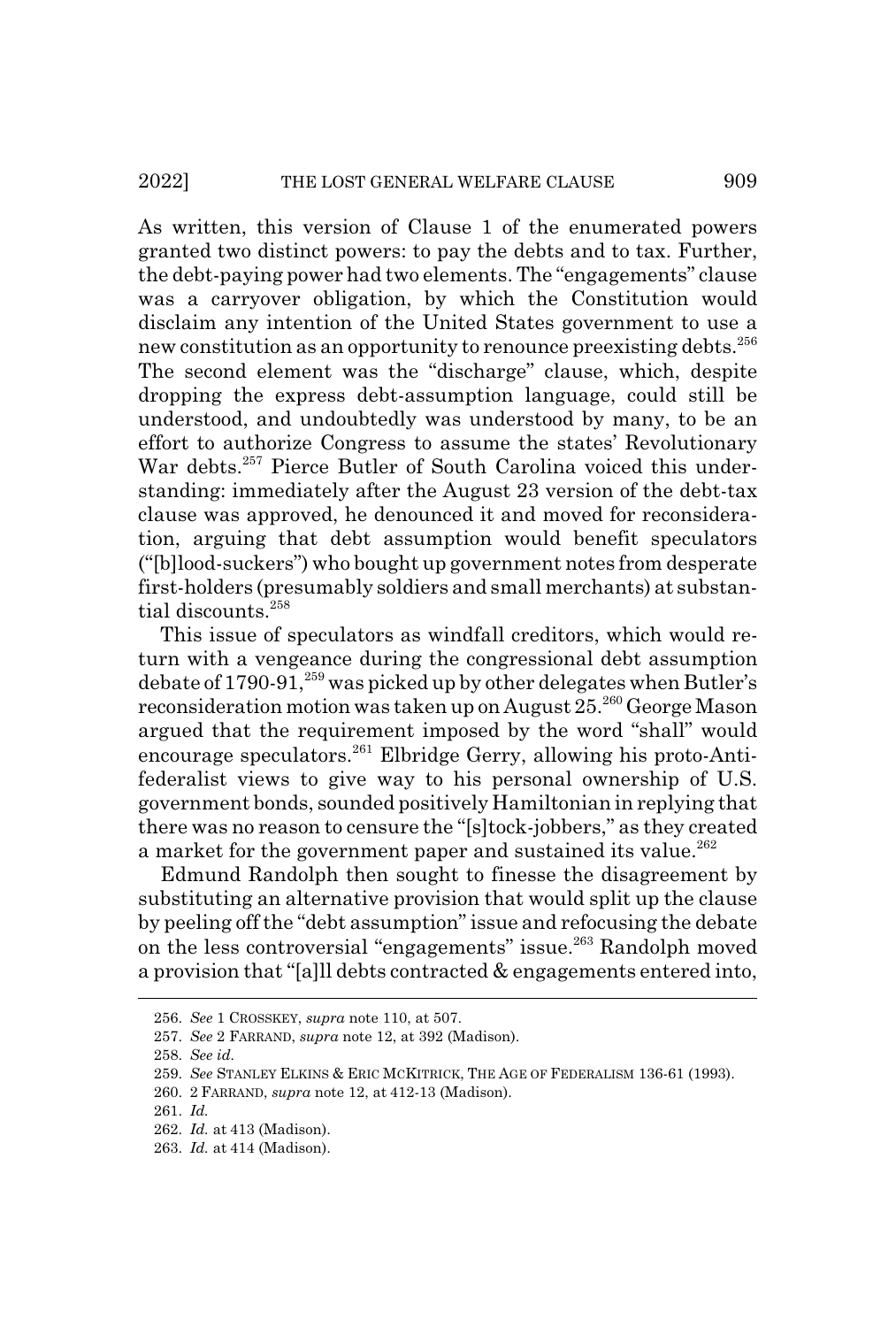by or under the authority of [the Confederation] Con[gres]s shall be as valid ag[ain]st the U[nited] States under this constitution as under the Confederation."264 Because the Confederation Congress had not yet assumed any state debts, this language avoided any commitment on assumption. Randolph's substitute was adopted, with only Pennsylvania voting against the maneuver, and it was ultimately incorporated as Article VI, Clause 1 of the final Constitution, with only stylistic changes.265 Randolph's motion had the effect of tabling final approval of the amended version of Clause 1, which still proposed to begin the enumeration with a debt-paying obligation.<sup>266</sup>

Immediately after the adoption of Randolph's motion, still on August 25, Roger Sherman argued that it was "necessary to connect with the clause for laying taxes duties & c an express provision for the object" of taxation, including "the old debts  $\&c$ ."<sup>267</sup> He therefore moved to add the following italicized language to Clause 1:

The Legislature shall fulfil the engagements and discharge the debts of the United-States, and shall have the power to lay & collect taxes duties imposts & excises *for the payment of said debts and for the defraying the expenses that shall be incurred for the common defence and general welfare*. 268

Sherman's motion sought to include the exact phrase "common defence and general welfare," which had been used in a similar context in the Articles of Confederation—referring to appropriations.269 It is also the first instance in which the Convention specifically voted on a proposal to add a "purpose" proviso to the taxing power. The Committee of Detail's similar August 22 recommendation for a purpose proviso appears never to have been

<sup>264.</sup> *Id.* (Madison).

<sup>265.</sup> *See id.* (Madison); U.S. CONST. art. VI.

<sup>266. 2</sup> FARRAND, *supra* note 12, at 414 (Madison).

<sup>267.</sup> *Id.* (Madison). Madison's notes say that Sherman advocated "an express provision for the object of the old debts [etc.]." This makes no sense, and is probably Madison's mistranslation of his own notes.

<sup>268.</sup> *Id.* (Madison) (emphasis added).

<sup>269.</sup> ARTICLES OF CONFEDERATION of 1777, art. VIII.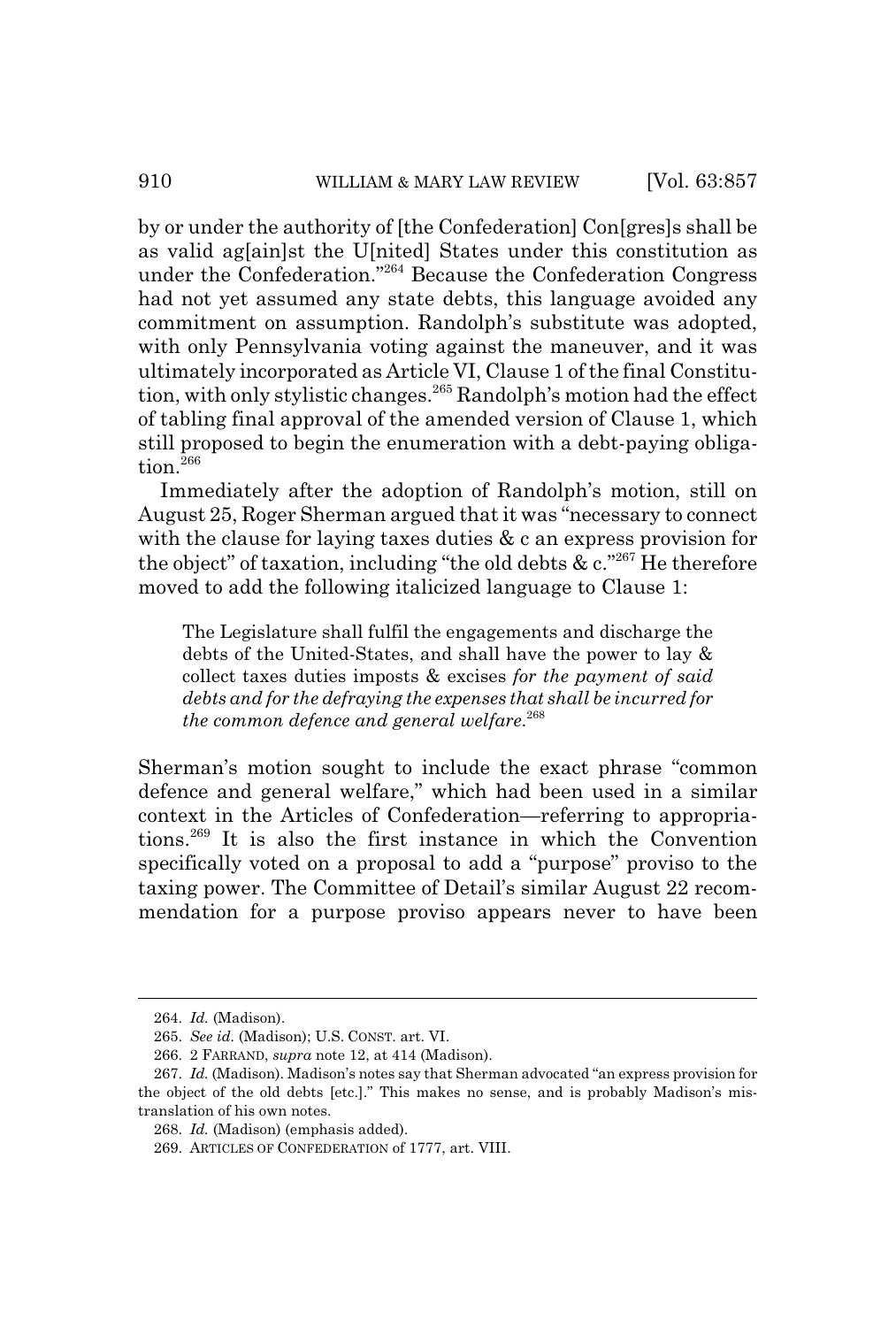separately discussed. Sherman's proposal was decisively voted down, 1-10, with only Connecticut voting ave. $270$ 

We can now pause to take stock of where things stood with Clause 1. With a General Welfare Clause pending as a possible addition to the Necessary and Proper Clause, a motion had been made and approved to insert a debt-paying obligation (and an arguable debtassumption power) as the very first enumerated power, prior to the power to lay and collect taxes. This was then postponed in favor of a weaker, related provision to refrain from repudiating the union's preexisting debts (the "Engagements Clause"), a provision whose location in the Constitution was unspecified and which would wind up in Article VI, far removed from the enumerated powers. Sherman's bid to limit the taxing power by connecting it with the payment of debts and expenses was decisively rejected. As of August 25, the wording of Clause 1 had not yet been settled.

## *E. The Final Version of Clause 1*

The version of Clause 1 that wound up in the final draft of the Constitution was the product of another ad hoc committee. In relatively concise language, Clause 1 addressed all three of the foregoing issues that had been debated separately: whether to specify the purpose of federal taxation, whether to authorize or obligate the new Congress to assume state Revolutionary War debts, and whether to include a catch-all power to legislate "for ... the general welfare."

#### *1. The Committee on Postponed Parts*

 The debt and general welfare issues were as yet unresolved. The addition of a taxing purpose proviso had been rejected, but its dogged sponsor, Roger Sherman, would not let it rest. On August 31, on a motion by Roger Sherman, the Convention created a committee to deal with loose ends: a committee to which "to refer such parts of the Constitution as have been postponed, and such parts of reports as have not been acted on."271 This has come to be known as the

<sup>270. 2</sup> FARRAND, *supra* note 12, at 414 (Madison).

<sup>271.</sup> *Id.* at 473 (Journal), 481 (Madison).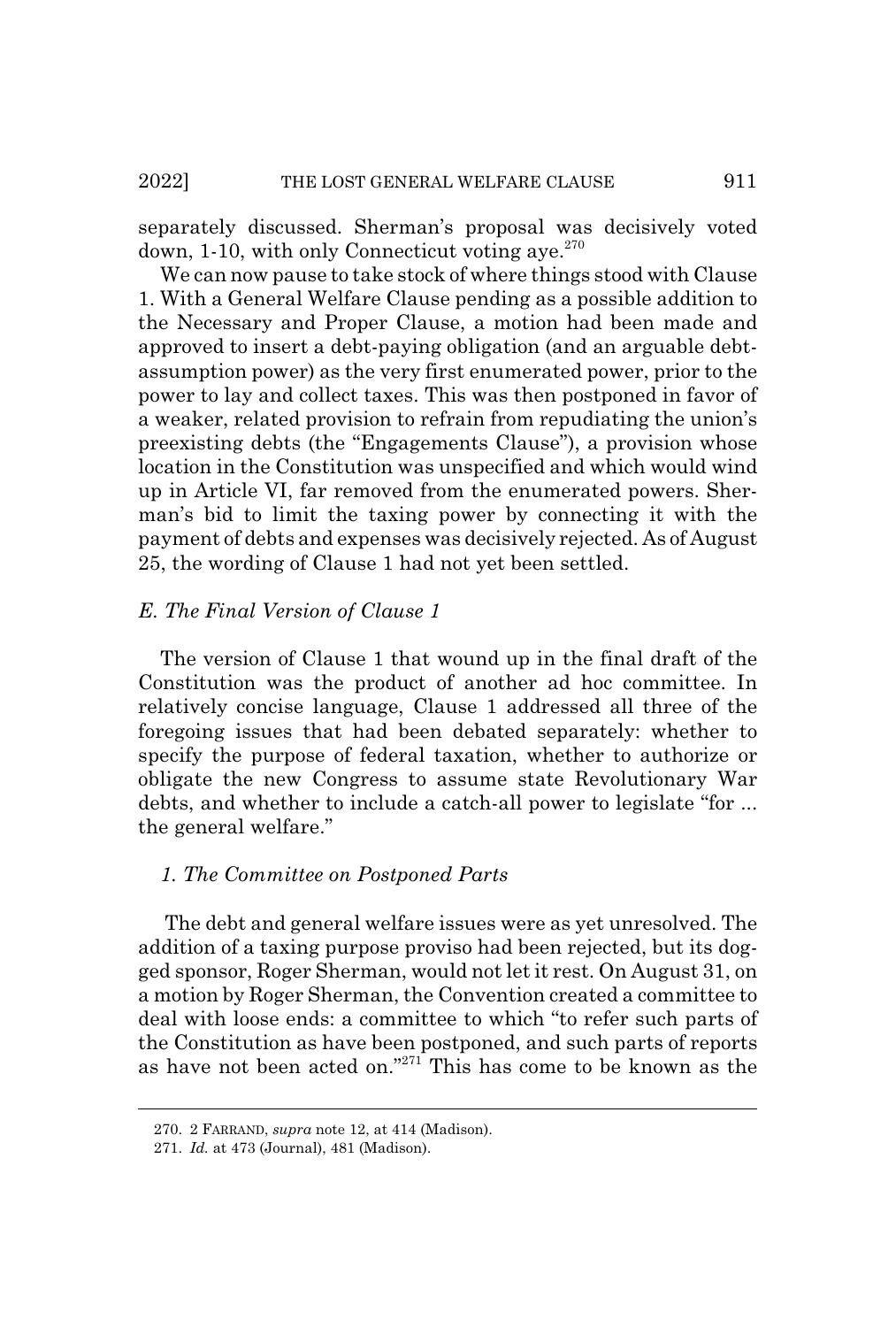Committee on Postponed Parts, or the Brearley Committee, after its chair, David Brearley of New Jersey.<sup>272</sup> The Committee on Postponed Parts was another "Grand Committee" of eleven members, one from each state delegation in attendance, selected by ballot. In addition to Brearley, its membership included Sherman, Gouverneur Morris, and Madison.273

The Journal makes no reference to the specific matters referred to this Committee, and Madison's notes likewise fail to do so, but we know what the Committee reported on September 1, 4, and  $5.^{274}$ These comprised the ineligibility of members of Congress to hold executive offices, the addition of "Indian tribes" to the Commerce Clause, a revision of the impeachment process, a handful of additions or amendments to the enumerated powers, and numerous provisions about the President and Vice President.<sup>275</sup> The documentary record of the Committee's work is exceedingly thin. It has become best known for creating the Electoral College and adding the Senate advice-and-consent clauses, since these aspects of its work have soaked up almost all the scholarly attention afforded the Committee.276 Thus, its redrafting of Clause 1 has flown largely under the historical radar.<sup>277</sup>

By definition, the "postponed parts" were proposals and motions that had not been finally acted upon. Among the many issues potentially within the Committee's purview, the two most relevant here were the pending versions of Clause 1 (the taxing power) and the Necessary and Proper Clause. Amended on August 23, but not finally approved, Clause 1 stood as a two-power clause, enumerating powers to pay the debts from the Revolutionary War and to collect taxes:

<sup>272.</sup> *See, e.g.*, BEEMAN, *supra* note 210, at 297. It is also sometimes referred to as the "Committee on Postponed *Matters*," or "Committee of Unfinished Parts." *See, e.g.*, BILDER, *supra* note 9, at 143; BRANT, *supra* note 151, at 135; Vile, *supra* note 201, at 169-70.

<sup>273. 2</sup> FARRAND, *supra* note 12, at 473 (Journal).

<sup>274.</sup> Brant extracts a purportedly complete list of "postponed" matters from Madison's notes. *See* BRANT, *supra* note 151, at 135.

<sup>275. 2</sup> FARRAND, *supra* note 12, at 483, 493-95, 505 (Journal).

<sup>276.</sup> *See id.* at 495 (Journal).

<sup>277.</sup> *See, e.g.*, BEEMAN, *supra* note 210, at 298-99; RAKOVE, *supra* note 130, at 89-91, 178- 80. *But see* BRANT, *supra* note 151, at 132-39. The one full-length biography of Committee chair David Brearley does not even mention the Committee's revision of the General Welfare Clause. *See* DONALD SCARINCI, DAVID BREARLEY AND THE MAKING OF THE UNITED STATES CONSTITUTION 193-211 (2005).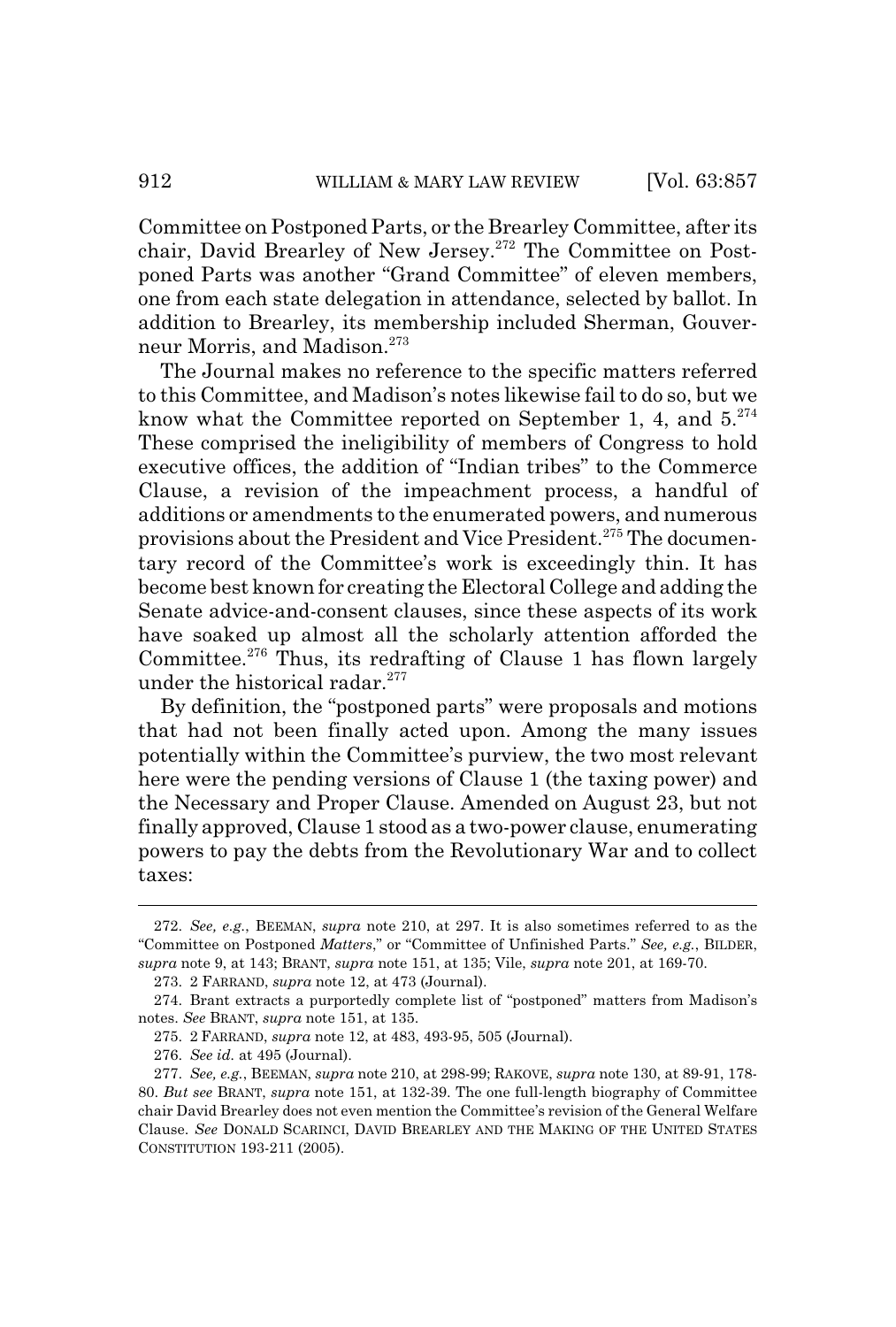### 2022] THE LOST GENERAL WELFARE CLAUSE 913

The Legislature shall fulfil the engagements and discharge the debts of the United-States, and shall have the power to lay and collect taxes, duties, imposts, and excises. $278$ 

The postponed version of the Necessary and Proper Clause was the revised August 22 version issued by the Committee of Detail, that now included a General Welfare Clause.279 *Not* among the postponed matters was Roger Sherman's motion to add a purpose proviso to the Taxing Clause—that *had* been acted upon, and overwhelmingly rejected, on August 25.280

On September 4, the Committee on Postponed Parts reported a new version of an amended Clause 1: "The Legislature shall have power to lay and collect taxes, duties, imposts, and excises, to pay the debts and provide for the common defence and general welfare of the United States."281 This version of the clause was adopted, unanimously and without any debate, according to Madison's notes.282 But for capitalization, and substituting "Congress" for "Legislature," this version appears in the final Constitution.283

The Committee on Postponed Parts thus made three noteworthy changes to Clause 1. First, it flipped the order of debts and taxes, placing taxes first. Second, it watered down the debt-paying language. No longer did the clause obligate paying the debts, but rather authorized it. This corresponded with the express views of Roger Sherman, among others.<sup>284</sup> Moreover, the debt language now sounded as though it referred generically to present and future debts, rather than specifically to the Revolutionary War debts. This made it possible to read "to pay the debts" as part of a taxingpurpose proviso. The "engagements" language had been made redundant by the adoption of Randolph's motion of August 25 to include that obligation in a separate provision—now the Engagements Clause of Article VI.

Third, and most critical to this discussion, the Committee proposal added a reworked and more elegant—but also more

<sup>278. 2</sup> FARRAND, *supra* note 12, at 382 (Journal).

<sup>279.</sup> *Id.* at 367 (Journal).

<sup>280.</sup> *Id.* at 414 (Madison).

<sup>281.</sup> *Id.* at 493 (Journal).

<sup>282.</sup> *Id.* at 497, 499 (Madison).

<sup>283.</sup> U.S. CONST. art. 1, § 8.

<sup>284. 2</sup> FARRAND, *supra* note 12, at 327 (Madison).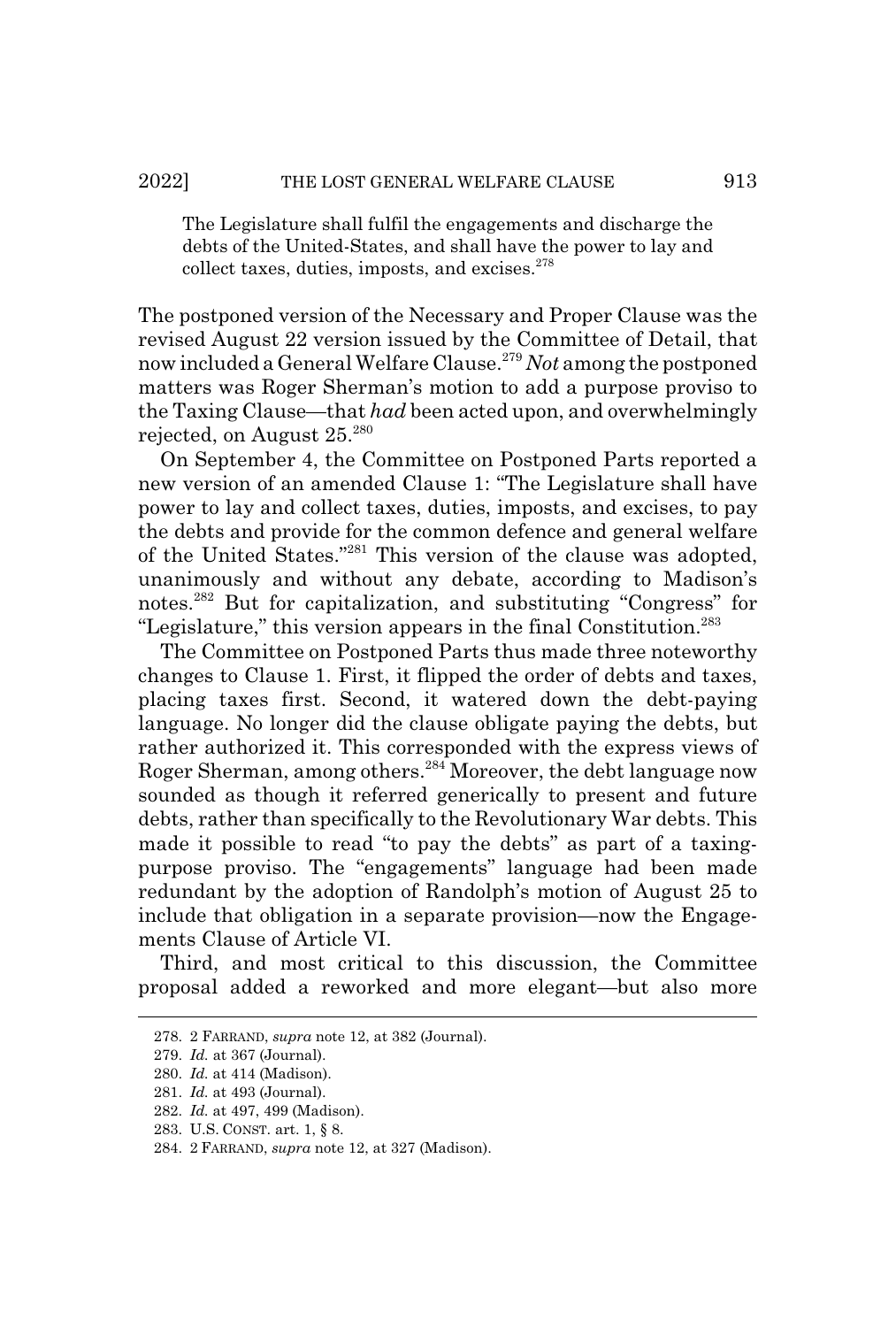ambiguous—version of the General Welfare Clause that had previously been added to the Necessary and Proper Clause. At the same time, the Committee declined to report explicitly on the August 22 proposal to add a general welfare power to the Necessary and Proper Clause. Taking these two points together, the net effect of the Committee of Postponed Parts report was to relocate the General Welfare Clause from the end of the enumerated powers to the beginning, in Clause 1.

#### *2. Finalizing the Constitution*

The Convention records show no further motions or proposals that bear directly on the General Welfare Clause. On September 8, the Convention formed a five-man committee now known as the Committee of Style and Arrangement. Its members included Hamilton, Gouverneur Morris, and Madison, along with William Johnson of Connecticut and Rufus King of Massachusetts.<sup>285</sup> Significantly, Madison, Morris, and King had all served on the Committee on Postponed Parts.<sup>286</sup>

The Committee of Style is known for taking the ungainly twentythree-article working draft and rearranging it with comparative elegance into seven articles. But historians agree that the Committee's work product went beyond non-substantive editing. This observation has focused on Gouverneur Morris, one of the Convention's most determined nationalists. Recall his comment that state police powers "*ought* to be infringed in many cases."287 According to Morris himself, and to Madison years later, it was Morris who took on the lion's share of the drafting work of the Committee of Style.<sup>288</sup> Dean William Treanor has suggested that the finished product included a handful of substantive linguistic turns that served Morris's nationalist agenda, and that, taken together, are suggestive of "Gouverneur Morris's Constitution."289

<sup>285.</sup> *Id.* at 547 (Madison).

<sup>286.</sup> *Id.* at 473 (Journal).

<sup>287.</sup> *Id.* at 26 (Madison) (emphasis added).

<sup>288.</sup> James Madison to Jared Sparks (Apr. 8, 1831), *supra* note 3, at 447-48; Gouverneur Morris to Timothy Pickering (Dec. 22, 1814), *in* THE FOUNDERS' CONSTITUTION vol. 4, art. 3, sec. 2, cl. 1, doc. 60 (Philip B. Kurland & Ralph Lerner eds., 1986), http://press-pubs.uchicago. edu/founders/documents/a3\_2\_1s60.html [https://perma.cc/2G67-WTU7].

<sup>289.</sup> *See generally* Treanor, *supra* note 110.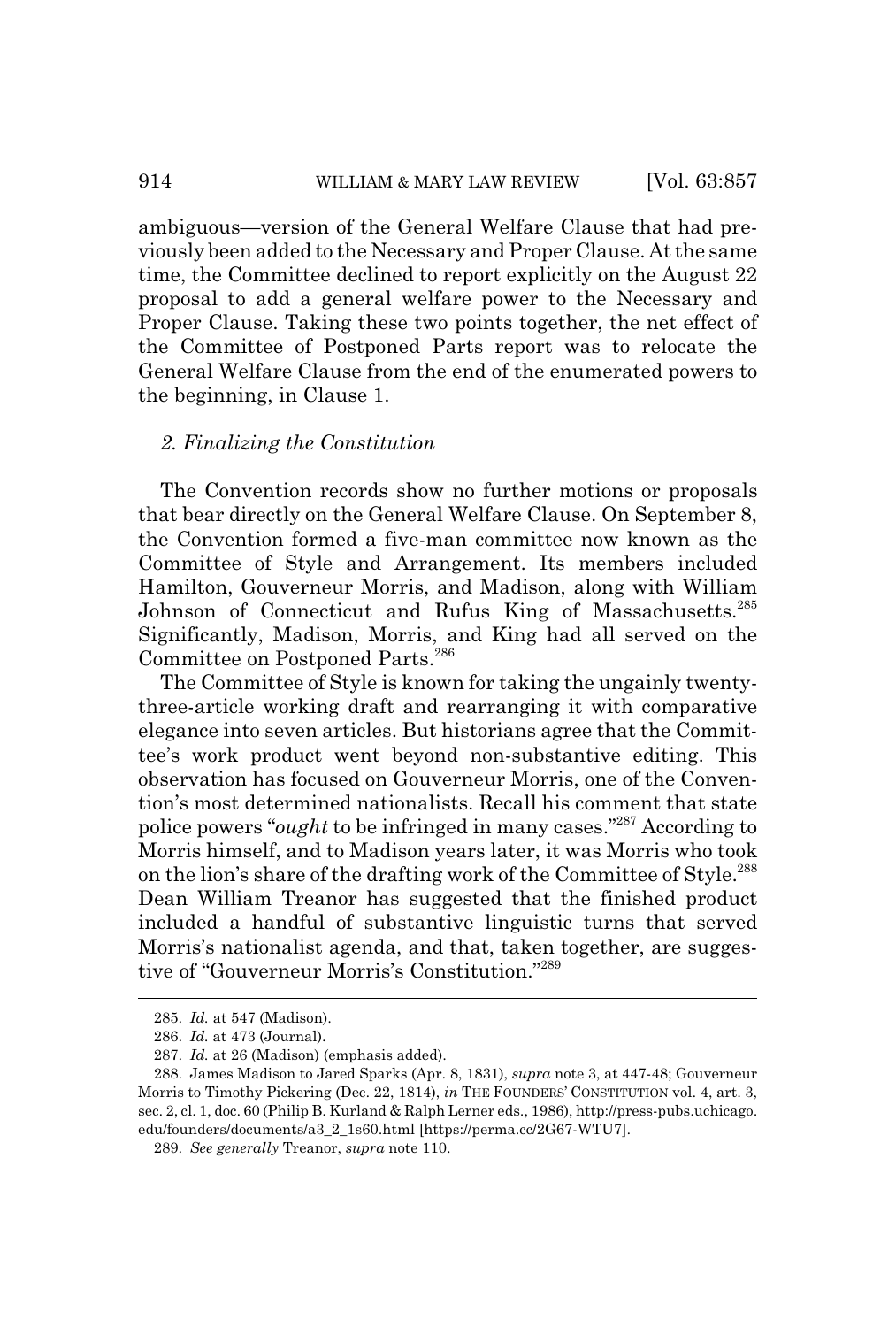The Committee of Style issued its report, the near-final draft of the Constitution, on September 12, five days before the Convention concluded its business.<sup>290</sup> The Committee rearranged the articles such that the enumerated powers, formerly Article VII, Section 1, became Article I, Section 8. The enumeration now began as follows:

The Congress may by joint ballot appoint a treasurer. They shall have power

To lay and collect taxes, duties, imposts and excises; to pay the debts and provide for the common defence and general welfare of the United States.<sup>291</sup>

The Committee of Style report also presented the Necessary and Proper Clause in its original August 6 form as written by the Committee of Detail (with only minor changes).<sup>292</sup> This probably followed in due course from the Committee on Postponed Parts' relocation of the General Welfare Clause to the end of Clause 1 and its failure to propose any change to the previously approved August 6 version of the Necessary and Proper Clause.<sup>293</sup> If this was indeed the bargain inside the Committee on Postponed Parts, then Morris, Madison, and King would have been in a position to convey that to the other two members of the Committee of Style, Johnson and Hamilton.<sup>294</sup>

<sup>290.</sup> *See* 2 FARRAND, *supra* note 12, at 582 (Journal).

<sup>291.</sup> *Id.* at 590, 594-96 (Committee of Style Report) (footnote omitted). Farrand's transcription is based on Madison's copy, which contains Madison's handwritten interlineations. These consist of Madison's recording of the further emendations by the Convention and Madison's letter-numbering of the various clauses. I have omitted these letter-numbers, as well as a period after "They shall have power," apparently a typographical error by Farrand. *Id.* at 594 (Committee of Style Report). The digital photo of Madison's copy on the Library of Congress website, though blurry, appears not to have this period. *See Creating the United States: Convention and Ratification*, LIBR. OF CONG., https://www.loc.gov/exhibits/ creatingthe-united-states/convention-and-ratification.html [https://perma.cc/XP4N-E8JB] (containing clearer copies from additional delegates).

<sup>292. 2</sup> FARRAND, *supra* note 12, at 596 (Committee of Style Report).

<sup>293.</sup> The August 22 General Welfare Clause language dealing with the "well managing" of federal property wound up in the Territories Clause. *See* U.S.CONST. art. IV, § 3, cl. 2 ("The Congress shall have Power to dispose of and make all needful Rules and Regulations respecting the Territory or other Property belonging to the United States."); 2 FARRAND, *supra* note 12, at 459 (Journal), 466 (Madison) (showing August 30 vote approving this provision); Engdahl, *supra* note 210, at 248-51.

<sup>294.</sup> *See* 2 FARRAND, *supra* note 12, at 473 (Journal).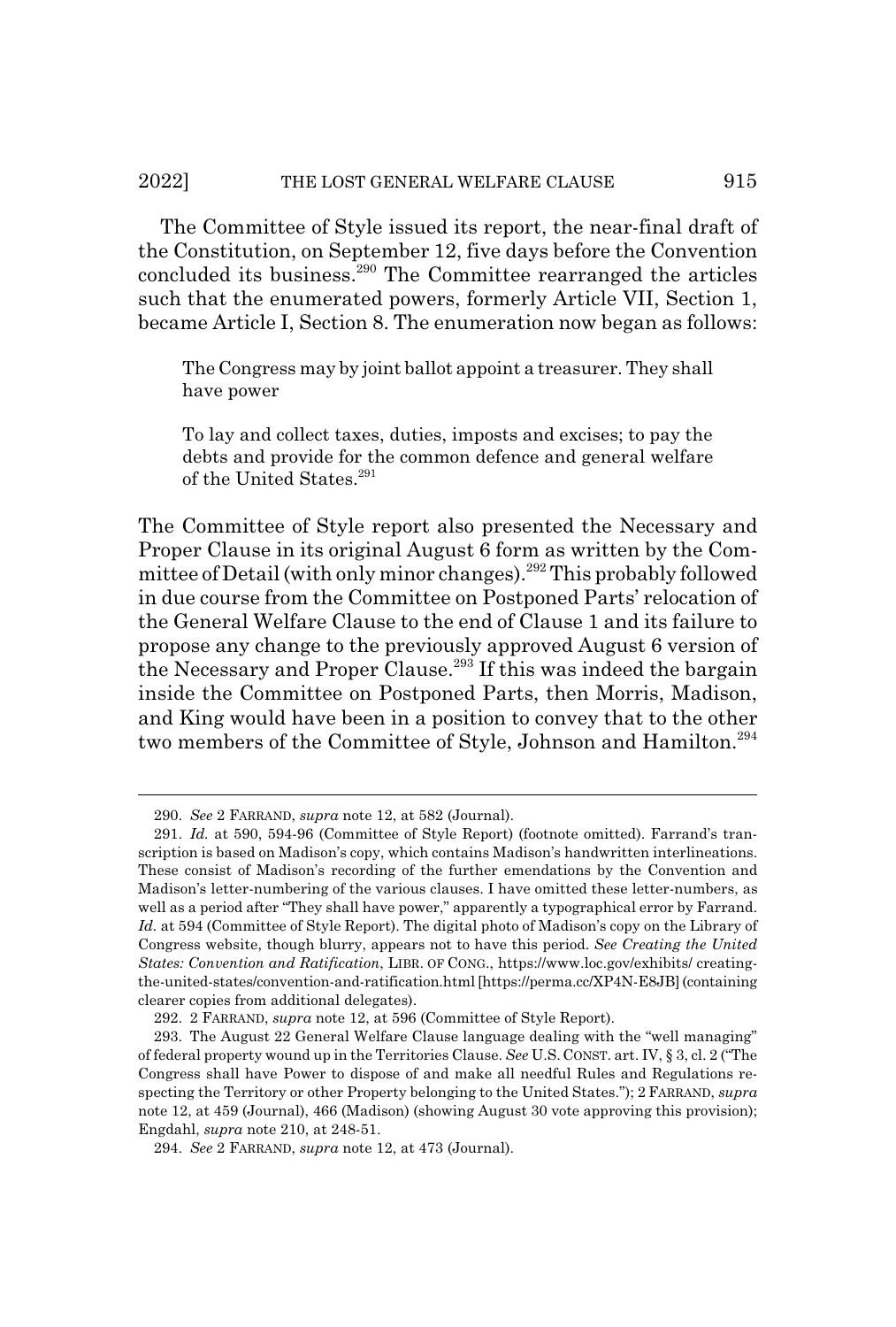The short-lived appearance of the treasurer-appointment provision bears only tangentially on the interpretation of Clause 1.<sup>295</sup> That provision was stricken on separation-of-powers grounds two days later, on September 14, by an  $8-3$  vote.<sup>296</sup> The Committee of Detail had originally made appointing a treasurer the ninth enumerated power in its August 6 draft.<sup>297</sup> By placing it before the word "power"—that is, before starting to list the legislative powers of Congress—the Committee of Style both underscored the importance of the treasury post and implied that it was a structural provision about the composition of Congress rather than a legislative power.<sup>298</sup>

Most significantly, the Committee of Style dramatically reworked the Constitution's Preamble. The Committee of Detail's draft preamble had begun, "We the people of the States of New Hampshire, [et cetera]," and had listed no purposes.299 The Committee of Style famously changed this to the well-known final version, beginning "We the People of the United States," and listed several broad purposes—including to "promote the general Welfare."300 As argued above, this change to the preamble strengthens the general welfare interpretation of Clause  $1$ <sup>301</sup> and was probably intended to do so.<sup>302</sup>

The Convention made a handful of changes to the Committee of Style Draft over the next few days, voting to approve the draft, as amended, on Saturday, September 15.<sup>303</sup> Over the remainder of the weekend, the final version of the Constitution was "engrossed" (handwritten) and then signed on Monday, September 17.<sup>304</sup>

<sup>295.</sup> *See id.* at 614 (Madison).

<sup>296.</sup> *Id.* (Madison).

<sup>297.</sup> *Id.* at 182 (Madison).

<sup>298.</sup> *Id.* at 614 (Madison). There are also punctuation changes from the Committee of Style draft to the final version; as I shall explain, these did not affect the meaning of Clause 1. *See infra* Part IV.D.

<sup>299. 2</sup> FARRAND, *supra* note 12, at 177 (Madison).

<sup>300.</sup> U.S. CONST. pmbl.; *see supra* text accompanying notes 107-10.

<sup>301.</sup> *See supra* text accompanying notes 106-15.

<sup>302.</sup> *See infra* text accompanying note 345.

<sup>303. 2</sup> FARRAND, *supra* note 12, at 622 (Madison).

<sup>304.</sup> *Id.* at 648-49 (Madison).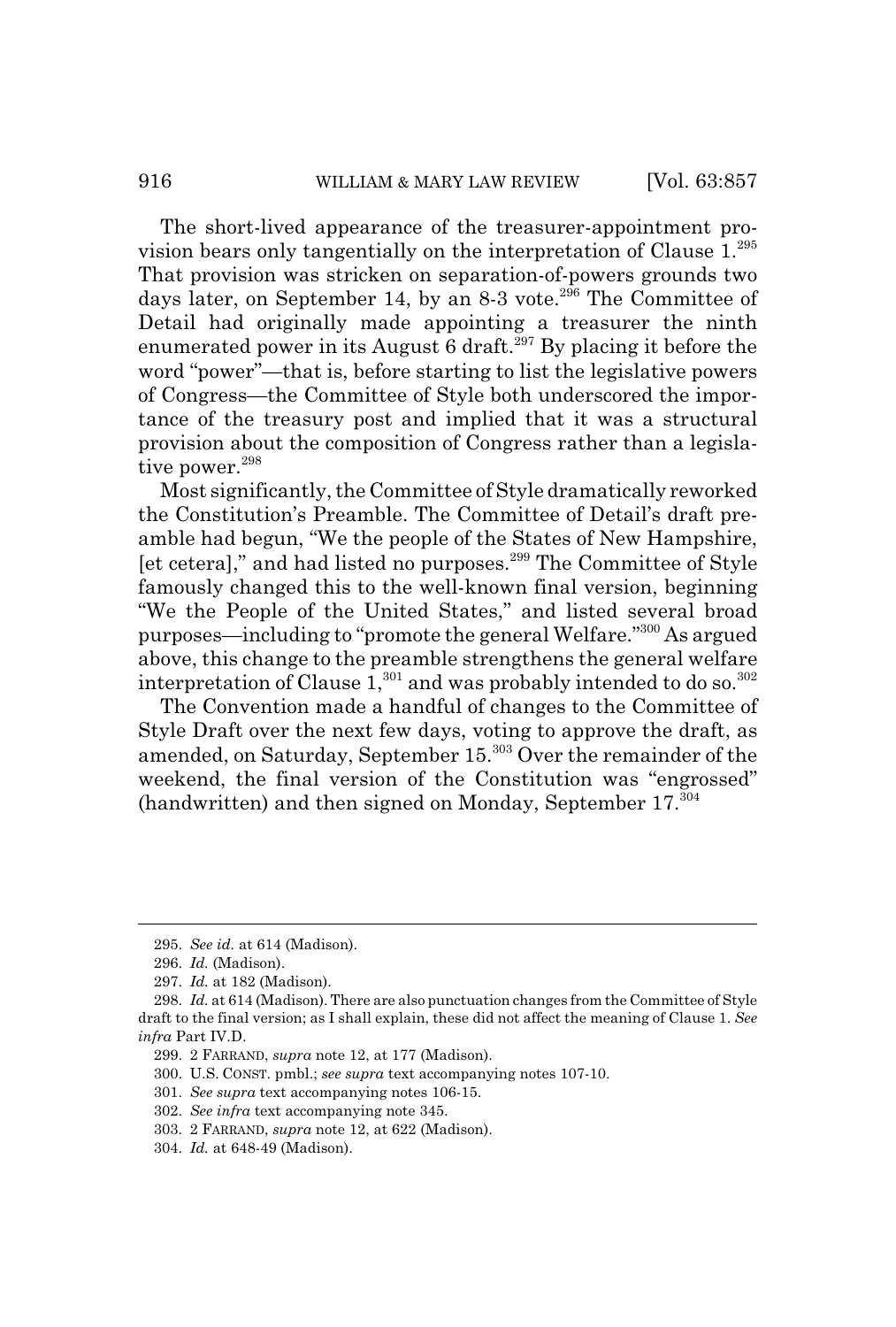### 2022] THE LOST GENERAL WELFARE CLAUSE 917

#### IV. THE GENERAL WELFARE POWER AND STRATEGIC AMBIGUITY

The text and drafting history of Clause 1 favor the general welfare interpretation of the General Welfare Clause. There was probably insufficient support to express that interpretation unambiguously, however. It seems likely that proponents of enumerationism successfully bargained for strategically ambiguous language as a compromise that would leave interpretive space for the narrower "taxing purpose" interpretation later promoted by Jefferson.305 The spending power interpretation that ultimately prevailed seems to be completely absent from the Convention records.

### *A. Signs of a General Welfare Compromise*

The evidence of a strategically ambiguous "general welfare compromise" includes (1) the views of key players, particularly Wilson, Morris, and Sherman; and (2) the various movements and revisions that resulted in the final wording and placement of the General Welfare Clause. Most of this evidence has been discussed; here, I will offer some additional evidence and analysis.<sup>306</sup>

## *1. The Views of Wilson, Morris, and Sherman*

James Wilson, Gouverneur Morris, and Roger Sherman—three of the most active and strong-minded members of the Convention probably played key roles in the final compromise language of the General Welfare Clause. They served on the key committees involved in its drafting: Wilson, on the Committee of Detail; Sherman,

<sup>305.</sup> *See supra* note 79 and accompanying text.

<sup>306.</sup> The only previous scholarly account suggesting that the Committee on Postponed Parts reached a compromise on the General Welfare Clause is the brief sketch by Madison biographer Irving Brant. *See* BRANT, *supra* note 151, at 132-39. Brant portrays all the business conducted by the Committee on Postponed Parts as producing a single, complex compromise with numerous moving parts. *Id.* at 135. He may be right about this, and his account is worth further study. But the three-way compromise I describe below stands on its own. Brant's suggestion that numerous pieces extraneous to my account were needed to win this or that vote are purely speculative. *See id.* at 134-37. Finally, Brant wrongly assumes, without any evidence, that the final version of Clause 1 was understood on all hands to be a spending power. *See id.* at 139.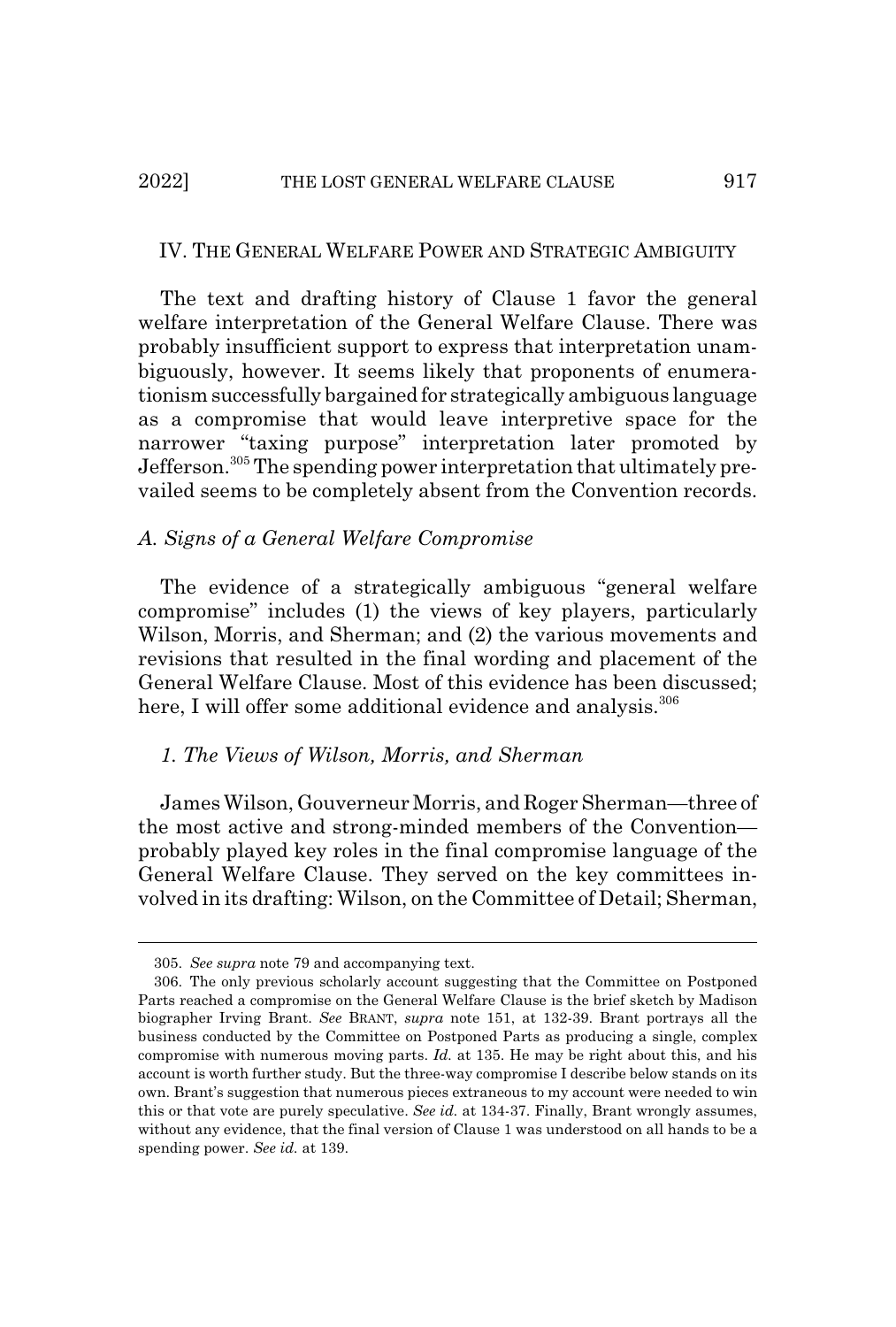on the Committee on Postponed Parts; Morris, on the Committees on Postponed Parts and of Style.<sup>307</sup>

All three had made motions and taken strong positions on matters intertwined with the final version of the General Welfare Clause. These issues were how to express the powers of Congress in general, the power of taxation in particular, and the power or duty to repay the Revolutionary War debt.<sup>308</sup> On the Convention floor on July 17, Wilson had seconded a resolution by Sherman that would have defined the powers of Congress in general terms.<sup>309</sup> That motion was itself a compromise: it would have authorized Congress to legislate "in all cases which may concern the common interests of the Union" while enjoining it "not to interfere with" state "internal police" powers.310 Morris strongly opposed it, probably because he understood that the Supremacy Clause would produce some preemption of state laws.<sup>311</sup> On August 20, Morris, seconded by Charles Pinckney, assumed a national police power by proposing to create a cabinet secretary to "attend to" such a power.<sup>312</sup> Wilson had fought successfully in the Committee of Detail prior to its first report on August 6 to include "sweeping clause" language in the Necessary and Proper Clause ("and all other powers").<sup>313</sup> That language could be construed, and was construed by many, as negating the inference of an exhaustive enumeration.<sup>314</sup>

Sherman's opposition to a broad General Welfare Clause would likely have been supported on the Committee on Postponed Parts by Pierce Butler of South Carolina, who had always favored an enumeration of powers.<sup>315</sup> Further impetus for the compromise may

<sup>307. 2</sup> FARRAND, *supra* note 12, at 473 (Journal), 547 (Madison).

<sup>308.</sup> *See supra* Part III.B.

<sup>309. 2</sup> FARRAND, *supra* note 12, at 26 (Madison).

<sup>310.</sup> *Id.* at 21 (Journal).

<sup>311.</sup> *Id.* at 26 (Madison); *see* Schwartz & Mikhail, *supra* note 128, at 2074.

<sup>312. 2</sup> FARRAND, *supra* note 12, at 335-36 (Journal). By seconding this motion, Pinckney appears to have shifted away from an enumerationist position. *See supra* note 143. This suggests that for him, and perhaps other pro-slavery delegates, enumerationism was a second-best structural protection for slavery—one that Pinckney, at least, could abandon after accomplishing two other concessions to the slave states: the Three-Fifths Clause and the export tax ban.

<sup>313.</sup> *Id.* at 182 (Madison).

<sup>314.</sup> Mikhail, *supra* note 100, at 1121-22.

<sup>315. 1</sup> FARRAND, *supra* note 128, at 53 (Madison) (statement of Butler); 2 FARRAND, *supra* note 12, at 17 (Madison) (statement of Butler); *id.* at 24 (Journal) (showing South Carolina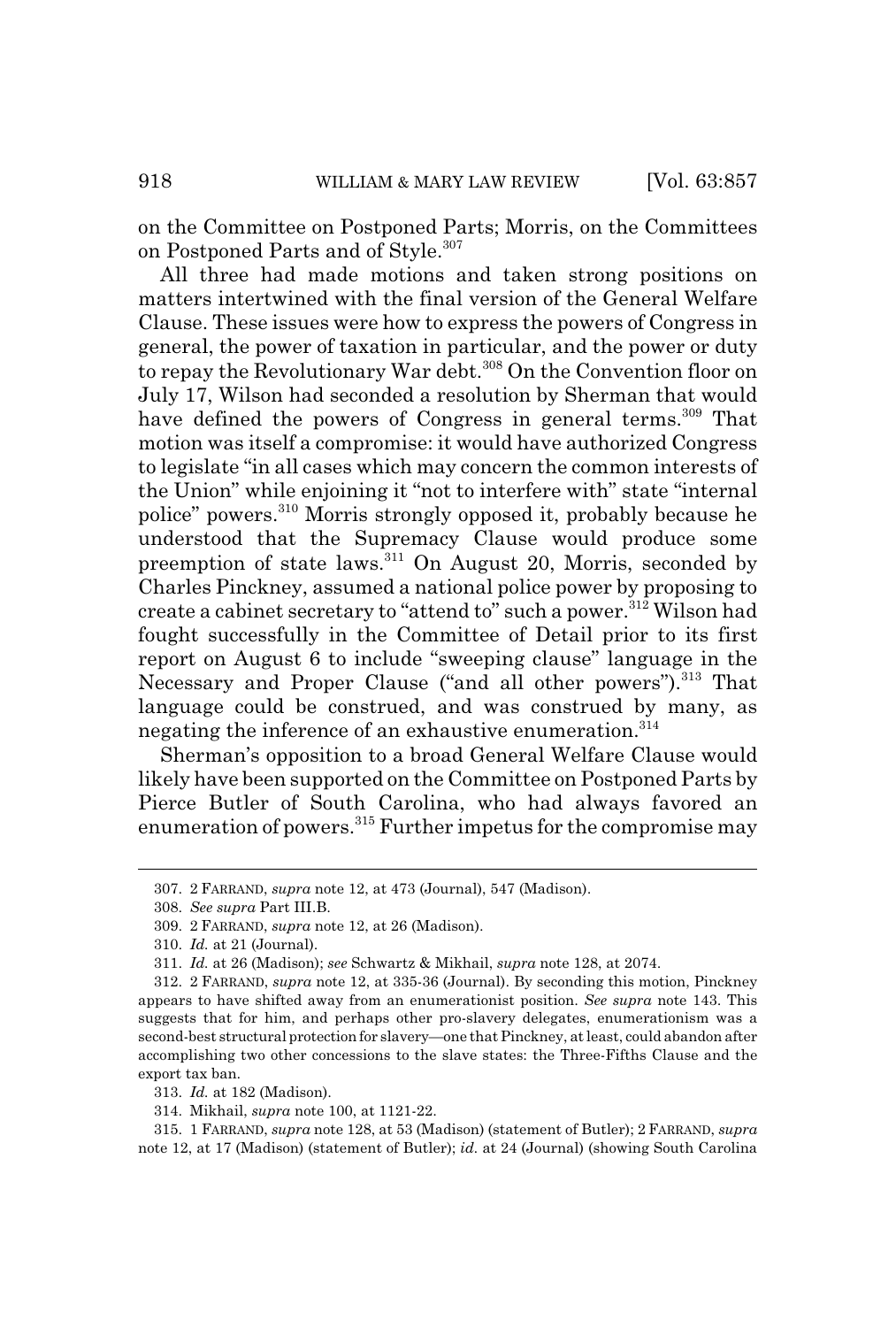have come from George Mason, who by late August was already gathering himself to oppose the Constitution; he would be one of the three who on September 17 refused to sign it.<sup>316</sup> On August 31, the day the Committee on Postponed Parts was formed, Mason apparently circulated a short list of his objections and "proposed alterations" to the Constitution to a handful of delegates, including at least two of the Committee's members, Butler and John Dickinson.<sup>317</sup> One of Mason's alterations was that "[t]he Objects of the National Government to be expressly defined, instead of indefinite powers, under an arbitrary Constructions [sic] of general Clauses."318 Mason objected to "[t]he sweeping Clause" which "absorbs every thing almost by Construction."<sup>319</sup> He knew that the Committee would be considering the August 22 proposal to *strengthen* that clause.

On debt and taxes, Roger Sherman made his views clear that it was "necessary to connect" the taxing power with a statement of the purpose of taxation, including the payment of debts, and he proposed an amendment to that effect on August 25.320 Morris favored addressing the Revolutionary War debt explicitly, at the start of the enumerated powers, and making repayment obligatory on Congress.321 Sherman opposed constitutionalizing a repayment obligation.<sup>322</sup>

## *2. The Contours of the Compromise*

Historians of the Convention label the agreement to establish equal state suffrage in the Senate as the Great Compromise.<sup>323</sup> At the same time, it is widely acknowledged that the Constitution contains many compromises, on matters both of principle and of state or regional interests. Some of these were effectuated in clear,

318. *Id.*

voted "no" on Resolution 6).

<sup>316. 2</sup> FARRAND, *supra* note 12, at 648-49 (Madison).

<sup>317.</sup> SUPPLEMENT TO MAX FARRAND'S THE RECORDS OF THE FEDERAL CONVENTION OF 1787, 251 & n.1 (James H. Hutson ed., 1987).

<sup>319.</sup> *Id.* at 249 & n.1.

<sup>320. 2</sup> FARRAND, *supra* note 12, at 414 (Madison).

<sup>321.</sup> *Id.*

<sup>322.</sup> *Id.*

<sup>323.</sup> *See, e.g.*, WARREN, *supra* note 13, at 267.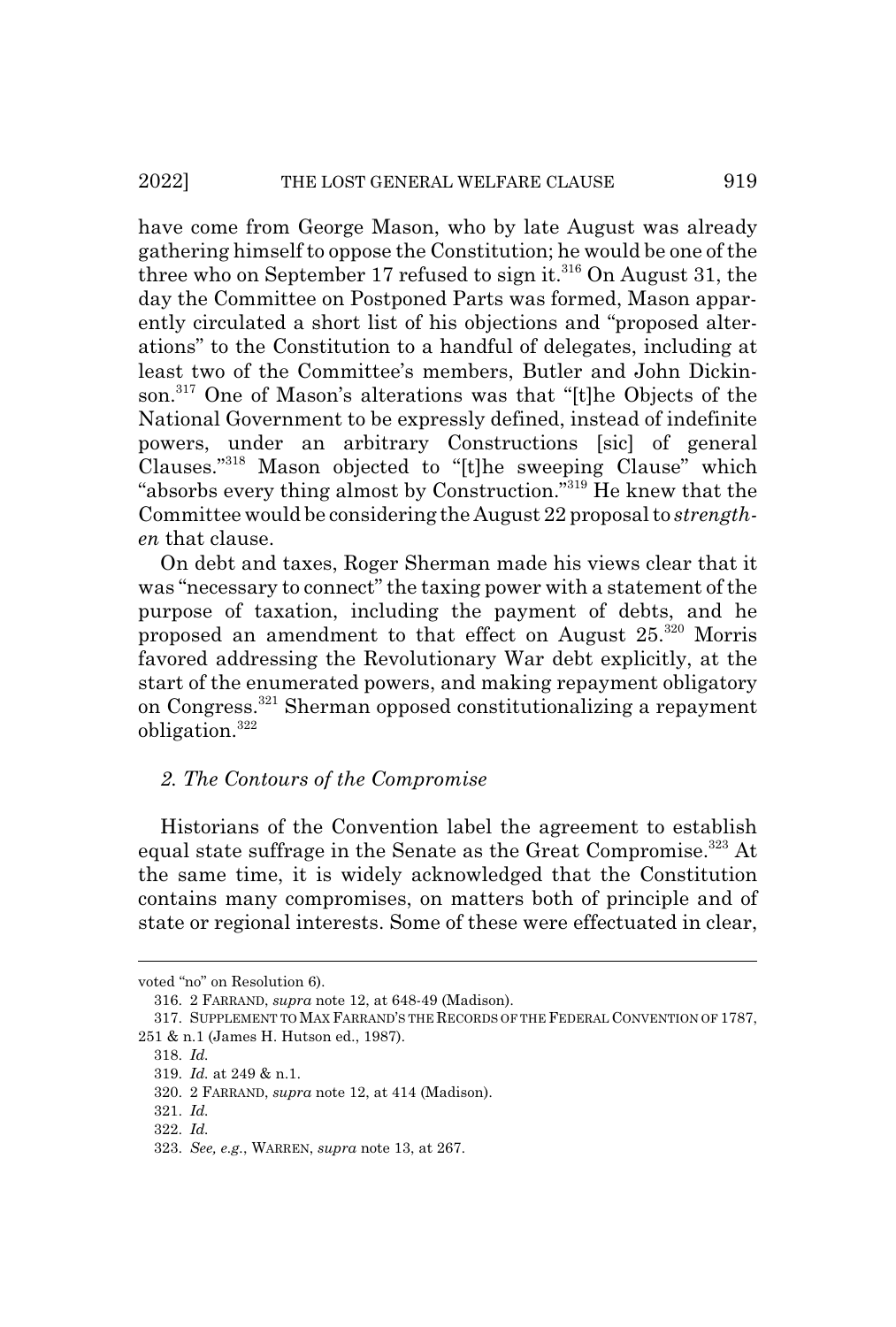specific language, like the export tax prohibition demanded by the slave states;<sup>324</sup> others in encoded language, like the Fugitive Slave and Migration and Importation Clauses, which eschewed the words "slave" or "slavery."325 Other compromises relied on strategic ambiguity: employing ambiguous terms in place of clearer ones, or the judicious use of gaps or silences, for the specific purpose of postponing or papering over disagreements. The disagreements would not necessarily have been intractable disputes among the Convention delegates. Instead, at least some "compromises" were with decisionmakers not present at the Convention: these compromises anticipated likely objections by moderates in the forthcoming ratification campaign. In these latter cases, strategic ambiguity was an important, if not essential, method to accommodate objections in a process in which the states would be foreclosed from conditioning their ratifications on changes to the Constitution. In deploying strategic ambiguity, the Framers assumed that such disagreements, by shared tacit understanding at the Convention, would be worked out in the course of ordinary politics after ratification.<sup>326</sup> The General Welfare Clause has all the hallmarks of a strategically ambiguous clause designed to work a compromise among differing views.327

The broad outlines of a three-way compromise comprehending the three issues—a taxing purpose proviso, debt assumption, and national legislative power—emerged with the second Committee of Detail report on August 22. That report included both a taxing purpose clause and a revised Necessary and Proper Clause that was clarified and strengthened by adding a general welfare power to

<sup>324.</sup> *See* U.S. CONST. art. 1, § 9, cl. 5.

<sup>325.</sup> *See* U.S. CONST. art. 1, § 9, cl. 1; *id.* art. IV, § 2, cl. 3; 2 FARRAND, *supra* note 12, at 417 (Madison) (stating that Madison "thought it wrong to admit in the Constitution the idea that there could be property in men").

<sup>326.</sup> Hills, *supra* note 16, at 4-8.

<sup>327.</sup> When the Convention records show that a controversial issue was addressed by a committee whose recommendation was subsequently approved unanimously, or nearly so, without debate, that is strong circumstantial evidence of a compromise. Such was the situation with the General Welfare Clause on September 4. Meeting from 10:00 AM to 3:00 or 4:00 PM every day but Sunday, living in a few boardinghouses within just a few city blocks of the Convention hall, and dining together in groups more often than not, the delegates had ample opportunity to communicate off the Convention floor. *See* BEEMAN, *supra* note 210, at 304-05. Compromise resolutions in committee could easily have been conveyed to the Convention as a whole before being voted on, and even before being formally reported.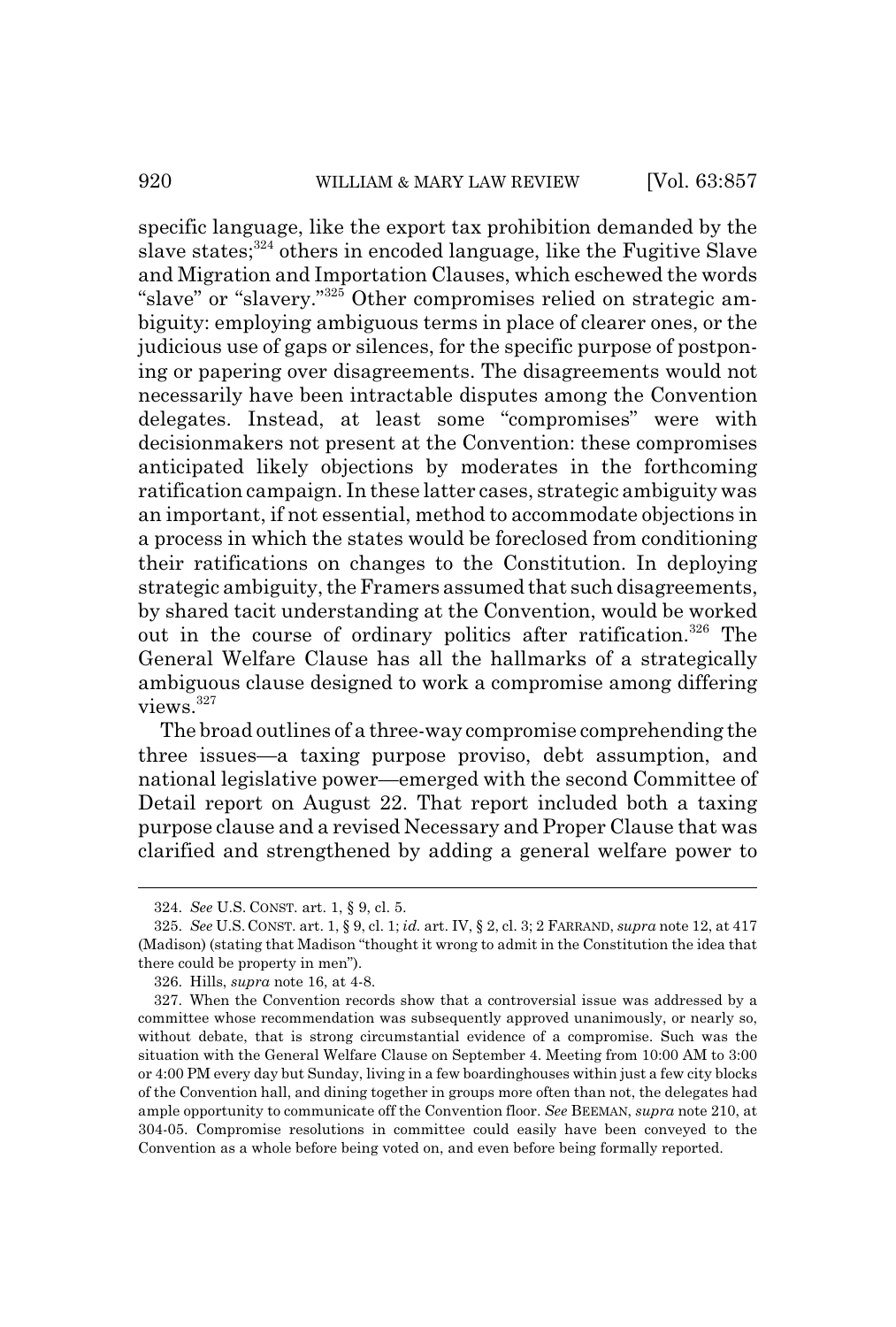it.328 That general welfare clause provision also included language from the original Resolution 6, as well as from Sherman's "state internal police" motion.<sup>329</sup> Wilson was probably the prime mover behind this language. Wilson was apparently willing to accept the addition of a purpose proviso to the Taxing Clause and a state police power reservation to the Necessary and Proper Clause in exchange for a General Welfare Clause that would plainly restore the general authorization to legislate—as the Bedford Resolution of July 17 had put it—"in all cases for the general interests of the Union."330 The compromise offered Sherman two concessions (taxing purpose and state police powers) and Wilson one (general welfare legislative power). But a power to pay the Revolutionary War debt (Morris's concern) was left merely implicit in the taxing purpose proviso in the August 22 Committee of Detail report. $331$ 

It is implausible that on September 4, the Convention unanimously, and without discussion, agreed to tack on an unambiguously limiting "purpose clause" to the taxing power. That intention had been put forward without success three times during the proceedings. Each of these used unambiguous language to describe debt-paying as the purpose of federal taxation. Randolph's revised draft for the August 6 Committee of Detail report, and the August 22 Committee of Detail report, each set out purpose provisos: a taxing power "for ... debts and necessities of the union"332 and, later, "*for* payment of the debts and necessary expences of the United States."333 Neither of these "tax purpose" provisos ever reached a floor vote.<sup>334</sup> Sherman's motion offered a broader range of permissible expenditures, but retained the word "for" to render debt-paying a qualification of the taxing power rather than a separate grant of power.<sup>335</sup> It was decisively rejected by a 1-10 vote.<sup>336</sup> It is not credible that the Committee on Postponed Parts would then, just two weeks later, reintroduce a clause meant to be identical to what was

<sup>328.</sup> *See* 2 FARRAND, *supra* note 12, at 366-67 (Journal).

<sup>329.</sup> *See supra* text accompanying notes 216-24.

<sup>330. 2</sup> FARRAND, *supra* note 12, at 21 (Journal).

<sup>331.</sup> *See id.* at 369.

<sup>332.</sup> *Id.* at 142 (Committee of Detail Report).

<sup>333.</sup> *Id.* at 366 (Journal) (emphasis added).

<sup>334.</sup> *See id.* at 142 (Committee of Detail Report), 366-69 (Journal).

<sup>335.</sup> *Id.* at 327 (Madison).

<sup>336.</sup> *Id.* at 412 (Madison).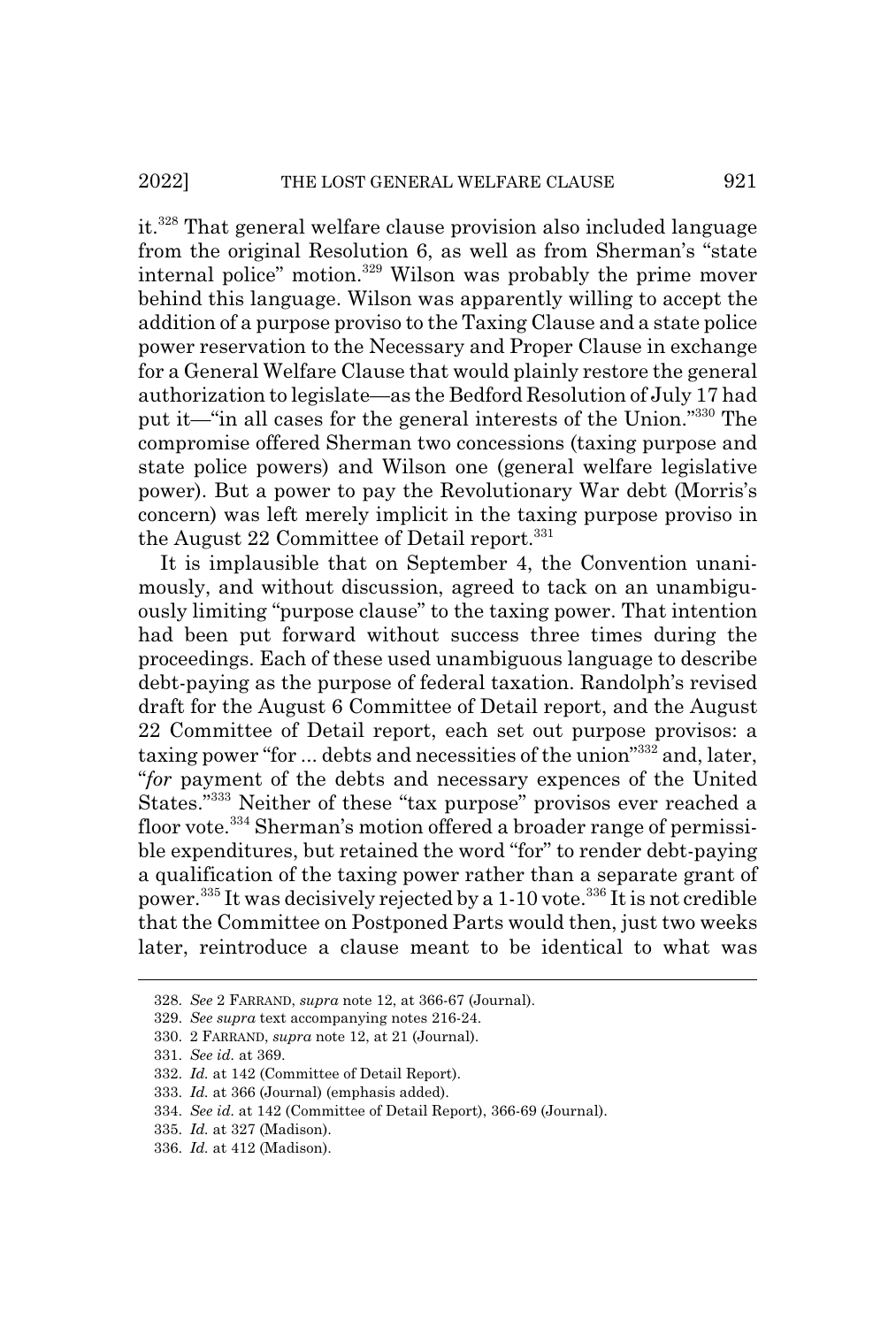rejected, and that the Convention would approve it unanimously without discussion. Those who rejected Sherman's proposal would, far more plausibly, have demanded concessions or reassurances to reconsider it.

It is also doubtful that the General Welfare Clause that first appeared on August 22 as a proposed addition to the Necessary and Proper Clause simply died in silence. There would be little point in moving the "general interest/welfare" language to Clause 1 if the intention was unambiguously to delete it. The only point in retaining the General Welfare Clause anywhere would be to mollify its original proponents in some way. To be sure, the General Welfare Clause's final wording opened competing, narrow interpretations. But the general welfare interpretation was still more linguistically plausible than its competitors, as Madison would later admit. $337$ 

Finally, the phrase "to pay the Debts" must still be accounted for. As suggested above, the argument that this must be read as a purpose proviso—"*in order* to pay the debts"—requires explaining why the Convention would, within the space of two weeks and with no discussion, have changed from a 1-10 rejection to an 11-0 approval of a tax-purpose limitation. But if "to pay the Debts" is a grant of power, then so is "and provide ... for the common Defence and general Welfare."

The most likely explanation is that the power "to pay the Debts" resulted from an intertwined element of a general welfare compromise. There was no need to specify a generic debt-paying power, which was implicit in the power to borrow.<sup>338</sup> To nationalists, the only appeal of adding "to pay the Debts" was to permit debt assumption legislation: it would help assumption advocates in future debates to fend off the argument that assuming state debts was unconstitutional. To be sure, the initial impulse to constitutionalize an obligation or even an express authorization to assume state debts was whittled down to a vague authorization. Nevertheless, the reason the clause is in Article I, Section 8 is that the issue was of prime importance to the Framers—so important that they

<sup>337.</sup> *See supra* text accompanying notes 82-89.

<sup>338.</sup> *See supra* note 184 and accompanying text. A government's obtaining money with no intention of repaying it is either taxing, which was already provided for, or mooching, which the Framers disdained. *See* BRANT, *supra* note 151, at 306-07.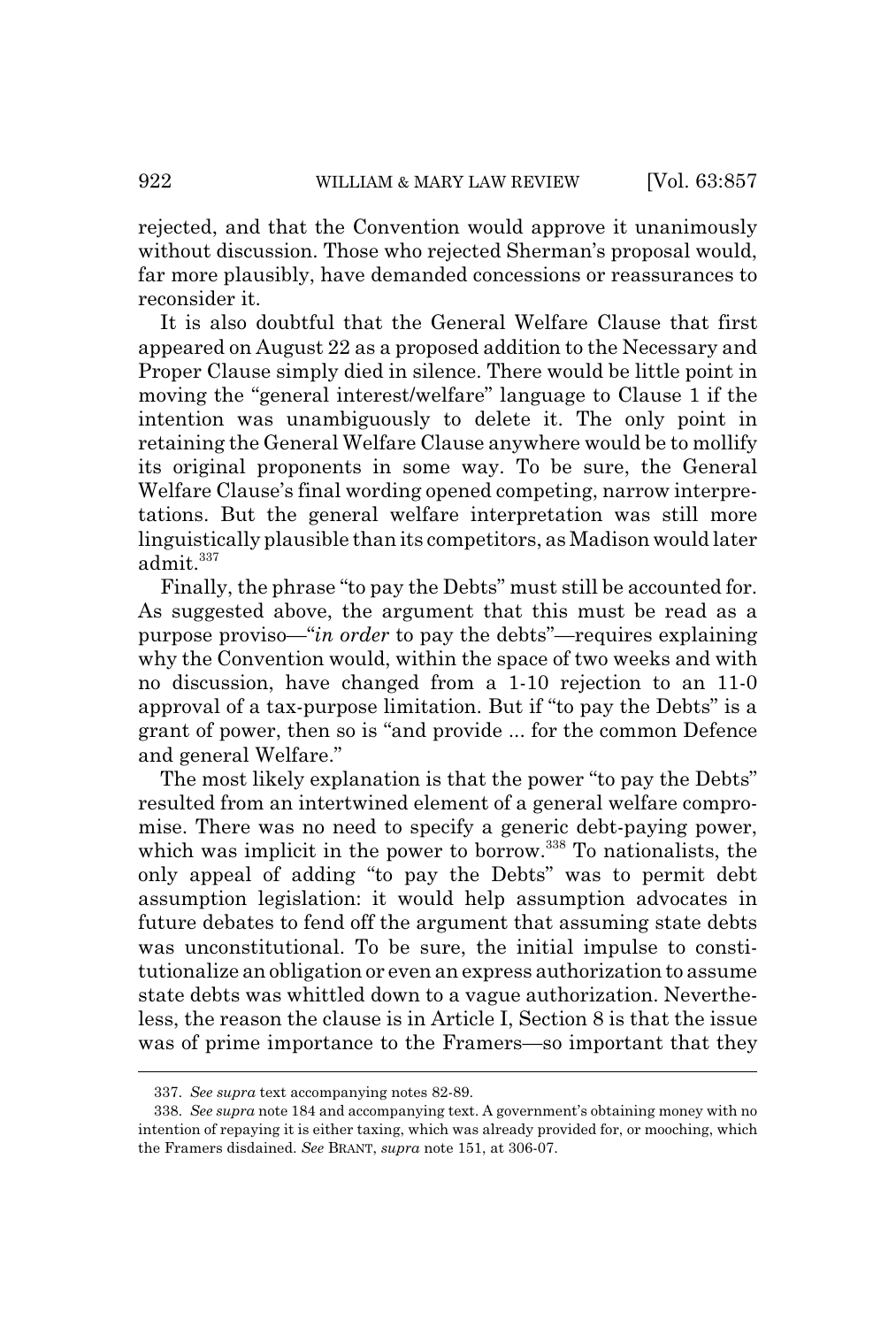nearly listed it as the first enumerated power. The language of the Debt Clause was moved around and watered down; earlier versions of it had made clear that the debt in question was the Revolutionary War debt, made repayment obligatory, and authorized federal assumption of state debts.<sup>339</sup> The watering down was primarily to make the power discretionary and to beg the question of assumption. Nevertheless, the delegates apparently understood the Debt Clause to refer specifically to a power to pay the Revolutionary War debt.340 Madison confirmed this in later years, as did Hamilton, who also indicated that the change was a strategic ambiguity.<sup>341</sup>

Viewed in this light, the final version of Clause 1, proposed by the Committee on Postponed Parts on September 4, bears the unmistakable outlines of further progress on this three-way compromise. Moving the General Welfare Clause from the end of the enumeration to the beginning retained its function as a broad legislative authorization. Either a general authorization at the start of a list or a sweeping clause at the end could signal an intention to negate an inference of an exhaustive enumeration of powers. The enumeration now had both. The Committee of Style, led by Morris (with the likely input of Wilson) strengthened the endorsement of introductory "general welfare" language by drafting a preamble with that phrase.342 To be sure, the general welfare language was packaged in a manner that could arguably be reduced to a mere taxing purpose proviso; to further this interpretation, its language was modified slightly to resemble Article VIII of the Articles of Confederation,

<sup>339.</sup> *See supra* text accompanying notes 250-58.

<sup>340.</sup> *See supra* notes 250-58 and accompanying text.

<sup>341.</sup> *See* 2 FARRAND, *supra* note 12, at 392 (Madison); Madison to Stevenson, *supra* note 3, at 418 (noting the General Welfare Clause was a "provision for the debts of the Revolution"). Hamilton recalled "a long conversation, which [he] had with Mr. Madison in an afternoon's walk," during the Convention in which he and Madison "perfectly agreed in the expediency and propriety" of federal assumption of state debts, but further agreed "that it would be more adviseable to make it a measure of administration than an article of constitution" to minimize objections to ratification. *From Alexander Hamilton to Edward Carrington, 26 May 1792*, NAT'L ARCHIVES, https://founders.archives.gov/documents/ Hamilton/01-11-02-0349 [https://perma.cc/GU7W-QC94].

<sup>342.</sup> *See* Treanor, *supra* note 110, at 4-6 (explaining that Morris and Committee of Style drafted the preamble). Although not formally a member of the Committee of Style, James Wilson may also have had a hand in drafting the preamble. *See* WARREN, *supra* note 13, at 687-88 (arguing that Wilson is "equally, if not more, entitled to the honor of making this final draft").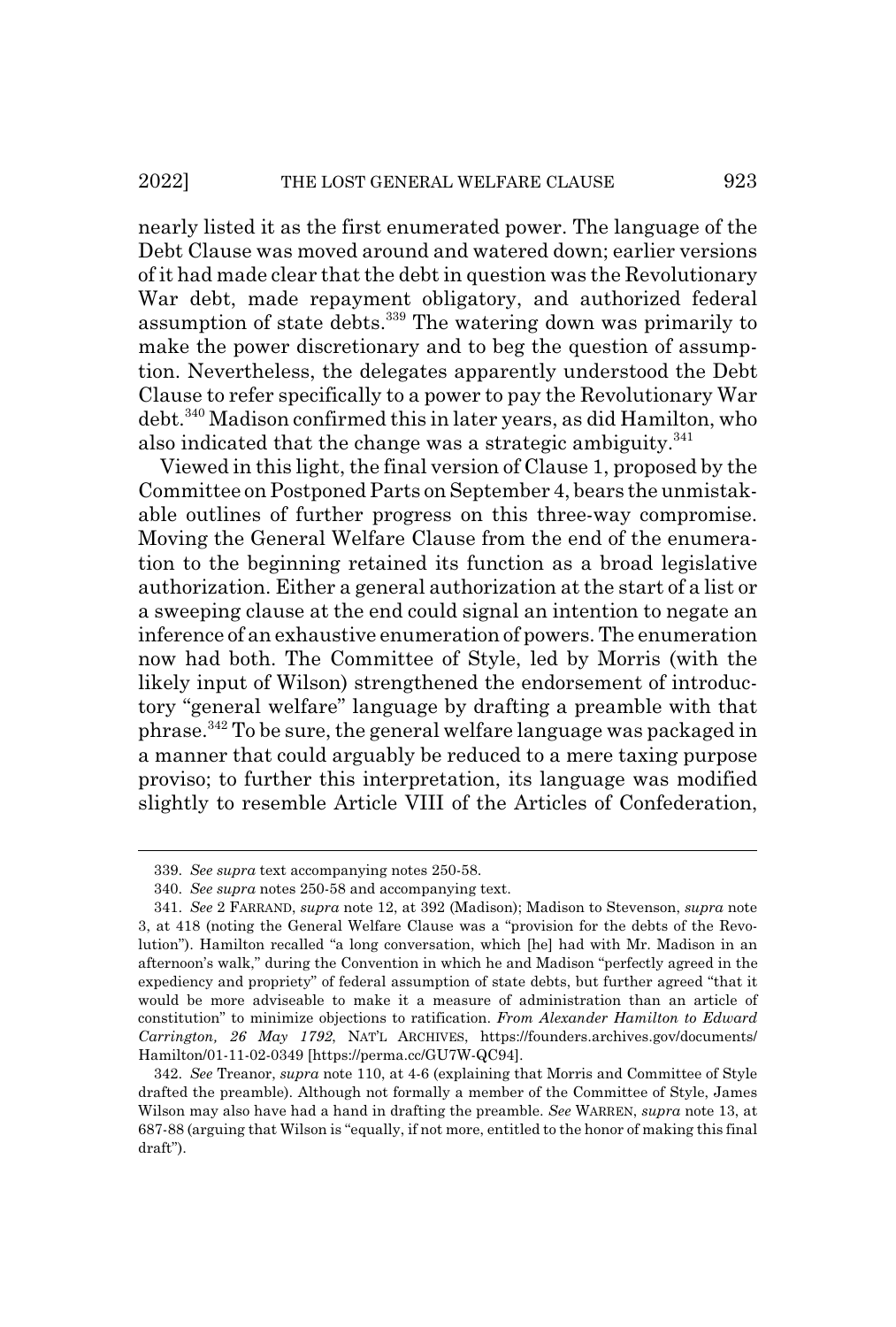dealing with reimbursement of state expenditures "for the common defence or general welfare."343 An express power (not obligation) to "pay the debts" (not assume the state Revolutionary War debts) was likewise presented in a way that could be read as a grant of power or a taxing purpose. The weakening and ambiguating of all three strands of the compromise—obligatory repayment and assumption, broad taxing power, and general power to legislate on all national matters— would give room to Roger Sherman and others to argue that the enumeration was exhaustive and limiting, and that the General Welfare Clause merely identified the purposes for which taxes could be raised.

To be clear, I do not argue that the "General Welfare Compromise" was a deal among *only* Wilson, Morris, and Sherman.<sup>344</sup> I do suggest that they are the most likely architects given their roles in making motions and serving on the three most relevant committees (Detail, Postponed Parts, and Style). But they undoubtedly represented opinions shared by blocs of delegates. For example, we can see indications in the records that John Rutledge favored a purpose clause appended to the taxing power,  $345$  that Charles Pinckney seconded Morris's proposal for a cabinet secretary to "attend to" national police power matters,<sup>346</sup> and that Wilson would likely have needed support from Committee of Detail colleagues Ellsworth and Nathaniel Gorham to get his two versions of the Necessary and Proper Clause into the Committee reports of August 6 and August 22.<sup>347</sup> Pierce Butler of South Carolina was opposed to debt assumption and unenumerated powers; he sat on the Committee on Postponed Parts and may have needed assuaging to overcome his likely opposition to the Committee report.<sup>348</sup>

We should pause to consider James Madison's role in the general welfare compromise, if only because of his (grossly exaggerated but persistent) reputation as principal architect of the Constitution.<sup>349</sup> Although he sat on both the Committees of Postponed Parts and

<sup>343.</sup> *See* BRANT, *supra* note 151, at 135-38; ARTICLES OF CONFEDERATION of 1777, art. VIII.

<sup>344.</sup> *See* BRANT, *supra* note 151, at 133-39 (suggesting others possibly involved).

<sup>345.</sup> *See supra* text accompanying note 169.

<sup>346.</sup> *See supra* text accompanying note 237.

<sup>347.</sup> *See supra* text accompanying note 232.

<sup>348.</sup> *See supra* text accompanying note 258.

<sup>349.</sup> *See* Schwartz & Mikhail, *supra* note 128, at 2034-35.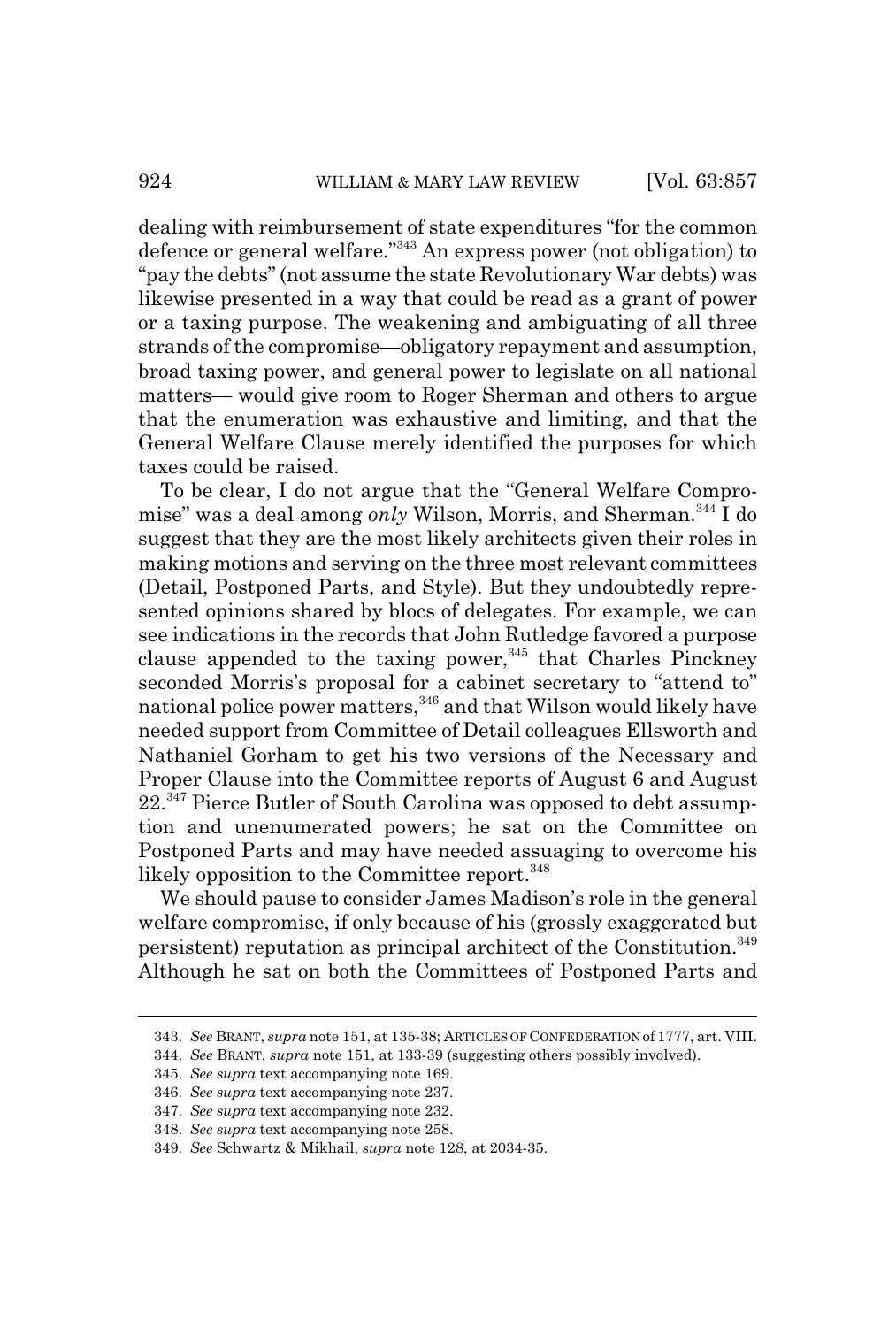Style, Madison had expressed no strong views on any of the three issues involved in the compromise: he refrained from committing himself on enumerationism,<sup>350</sup> and made no speeches on the Bedford resolution, the debt assumption question, or Sherman's motion to include a taxing purpose proviso. $351}$  Notwithstanding his later aversion to the General Welfare Clause, Madison gave no indication in his notes of an objection to it at the Convention. Having "proven his value in improving language and sidestepping controversy,"352 Madison is likely to have played a role in crafting the compromise language of the General Welfare Clause.

### *B. A Textual Victory for the General Welfare Power*

The compromise notwithstanding, Morris and Wilson could well have come away from the bargain believing they had gotten the better end of it, by retaining, and in some ways strengthening, language whose literal meaning was to authorize a power to legislate for the general welfare. The shift of the General Welfare Clause from the Necessary and Proper Clause to the Taxing Clause, and its rewording, made the final General Welfare Clause at once weaker and stronger than the August 22 version. As an add-on to the Necessary and Proper Clause, it had been a virtually unmistakable grant of legislative power. But its new placement at the end of the Taxing Clause increased the prospects of giving it a weaker reading as a non-grant of power. On the other hand, the states' rights-protective language from the August 22 version, establishing noninterference with state police powers, was dropped. And the revised version clarified the somewhat convoluted wording of the August 22 version: the legislative power was no longer mixed up with a power to manage federal property.<sup>353</sup>

Reading Clause 1 with the interpretive canons, Wilson and Morris could well have believed that they had placed the general welfare interpretation on a much stronger footing than any narrower interpretation. To begin with, merely placing the General Welfare Clause in Clause 1 strengthened it by creating the general-specific

<sup>350.</sup> *See supra* text accompanying note 144.

<sup>351. 2</sup> FARRAND, *supra* note 12, at 26-27, 377, 412-15 (Madison).

<sup>352.</sup> *See* BILDER, *supra* note 9, at 141.

<sup>353.</sup> The provision was moved into Article IV, Section 3, Clause 2.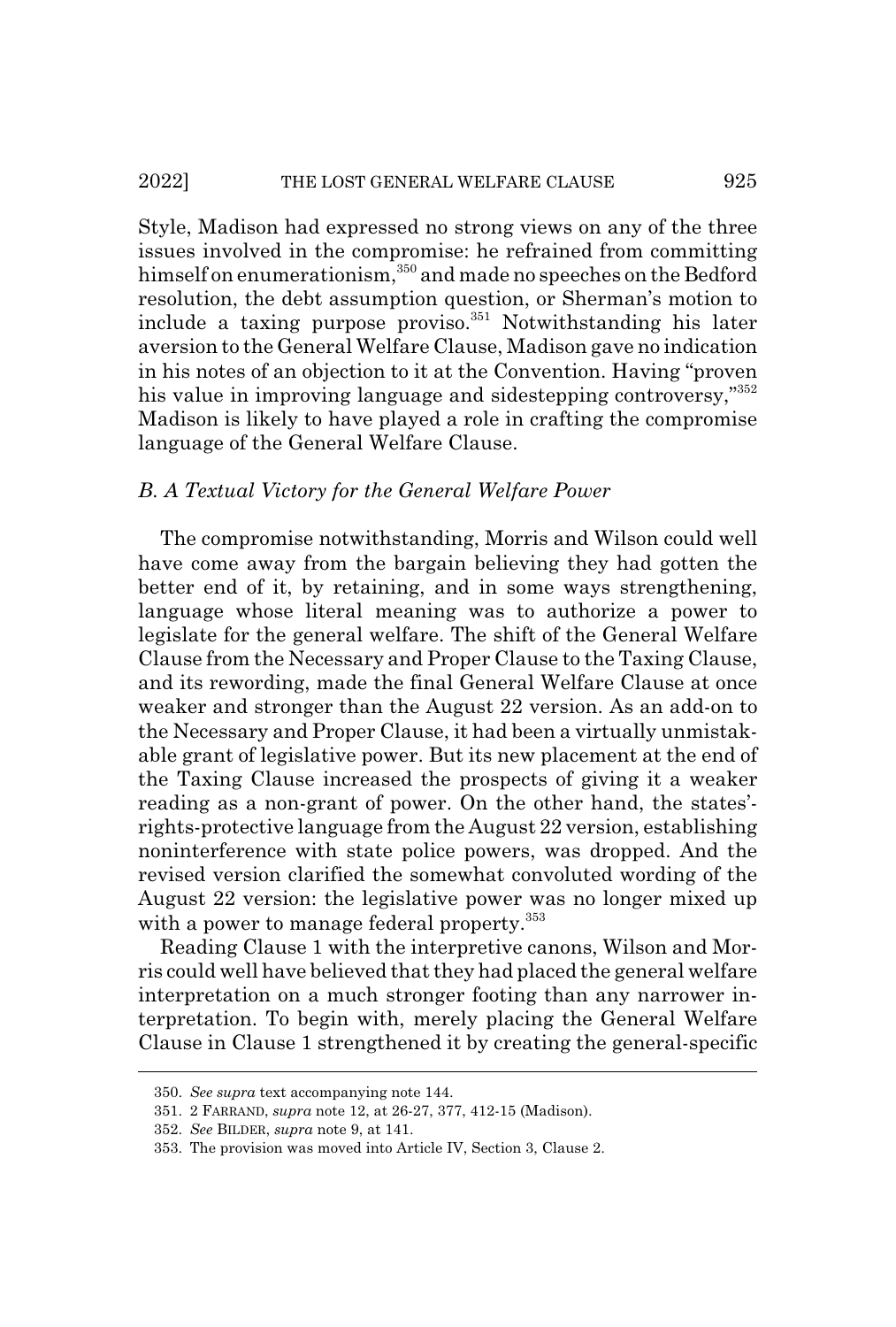pattern known to favor a broad construction of the general term and a non-exhaustive interpretation of the specifics.<sup>354</sup> Moreover, as discussed above, the Committee of Style's revised preamble supports the general welfare interpretation for two reasons, both of which would have been readily apparent to trained and sophisticated lawyers like Wilson and Morris. First, the preamble clarified that the ends of the new national government included "provid[ing] for the common defence [and] promot[ing] the general Welfare."355 Because "[n]o axiom is more clearly established in law, or in reason, than that wherever the end is required, the means are authorized,"356 a power to *legislate* for the general welfare would be a reasonable means to accomplish the stated purposes of the preamble. Second, Wilson and Morris would have been familiar with Blackstone's maxim that ambiguous terms can be clarified by reference to the preamble. $357$  As a textual matter, the strategically ambiguous final version of Clause 1 would thus tilt heavily toward the general welfare interpretation.

The compromise worked to an extent—both sides argued that their interpretation had prevailed. Although Mason continued to object to "the general clause, at the end of the enumerated powers" and opposed ratification on that basis,<sup>358</sup> Roger Sherman declared victory. In a post-Convention debriefing letter to the governor of Connecticut, Sherman and his co-delegate Oliver Ellsworth announced the enumerationist interpretation of Article I, Section 8 as a whole, and Clause 1 in particular.<sup>359</sup> The powers of Congress "extend only to matters respecting the common interests of the union, and are specially defined," they asserted.<sup>360</sup> Moreover, "[t]he objects, for which congress may apply monies, are the same mentioned in the eighth article of the confederation, viz. for the common defence and general welfare, and for payment of the debts

<sup>354.</sup> *See supra* Part II.B.

<sup>355.</sup> U.S. CONST. pmbl.

<sup>356.</sup> *See* THE FEDERALIST NO. 44 (Madison), *supra* note 41, at 285.

<sup>357.</sup> *See supra* text accompanying notes 107-08.

<sup>358. 2</sup> FARRAND, *supra* note 12, at 637, 640 (Mason); PAULINE MAIER, RATIFICATION: THE PEOPLE DEBATE THE CONSTITUTION, 1787-1788, at 86-89 (2010).

<sup>359. 3</sup> FARRAND, *supra* note 201, at 99-100 (Sept. 26, 1787) (Roger Sherman and Oliver Ellsworth to the Governor of Connecticut).

<sup>360.</sup> *Id.* at 99.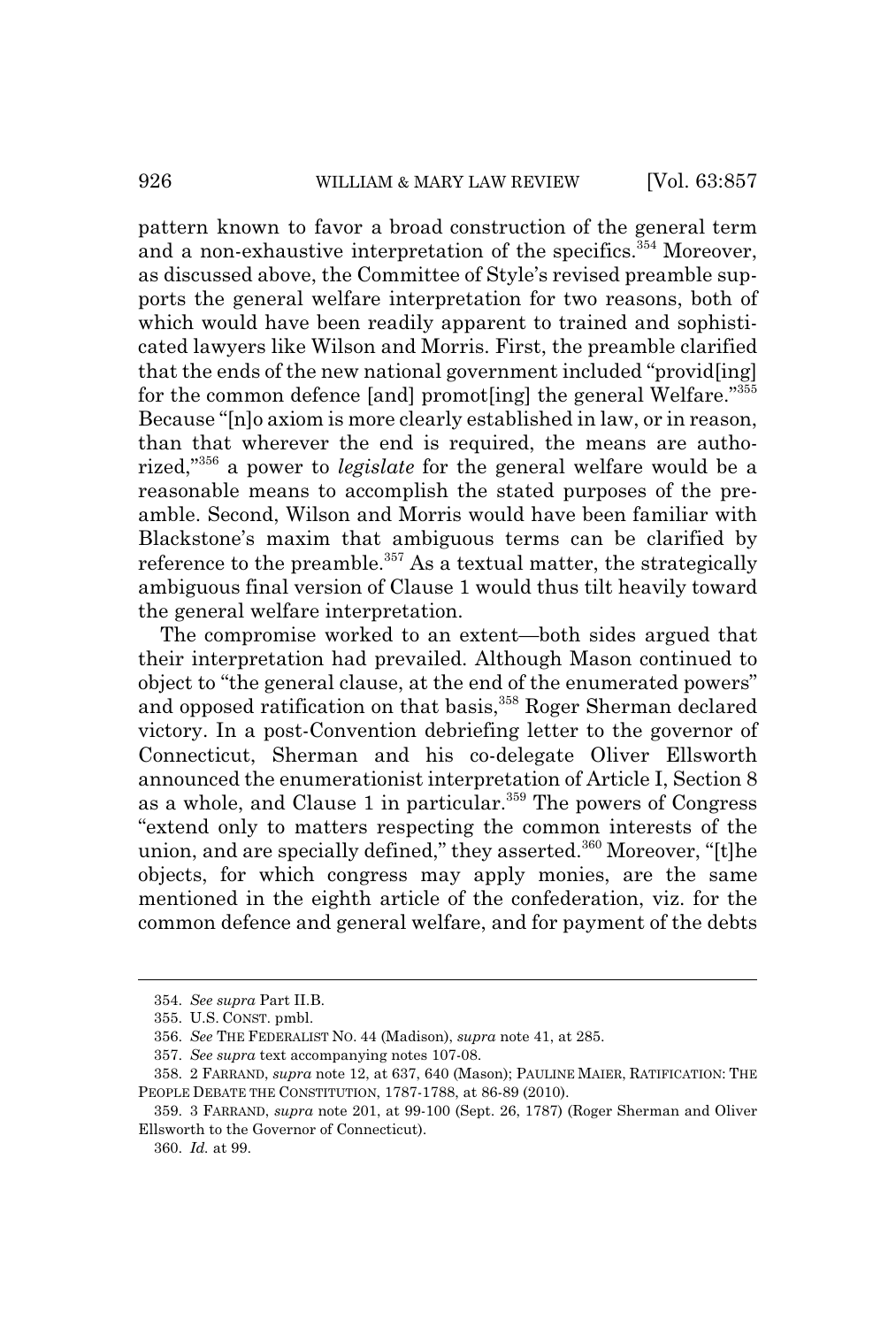incurred for those purposes."361 Asserting that these tendentious interpretations were settled by the Constitution's text was disingenuous and self-serving.

For his part, Gouverneur Morris asserted the general welfare interpretation. On September 6, Maryland delegate James McHenry, who took sporadic notes throughout the Convention, recorded a revealing conversation with Morris outside the Convention room.<sup>362</sup> McHenry, concerned for his Baltimore shipping constituents, had floated the idea "to insert a power in the confederation [sic] enabling the legislature to erect piers for protection of shipping in winter and to preserve the navigation of harbours."363 Morris, according to McHenry, "thinks it may be done under the words of the 1 clause of the 1 sect 7 art. amended—'and provide for the common defence and general welfare.[']—If this comprehends such a power, it goes to authorize the legisl[ature] to grant exclusive privileges to trading companies etc."364 It is not clear whether the "exclusive privileges" comment is Morris's or McHenry's. Whoever said it was acknowledging two things: first, that the General Welfare Clause was indeed a separate grant of power; and second, that a General Welfare Clause that could improve harbors was a General Welfare Clause that could create monopolies—a *regulatory* power.<sup>365</sup>

## *C. The Spending Power Interpretation as an Afterthought*

What is missing from this historical reconstruction of a general welfare compromise is the spending power interpretation. But that is simply because there is no evidence that anyone advocated an express spending power at the Convention. The word "spend" (as in "spend money") does not appear anywhere in Madison's notes or the Convention Journal; the word "provide" nowhere unambiguously appears in the sense of "spend" either.<sup>366</sup> Indeed, the Convention

366. These two claims are confirmed by word searches of a searchable PDF version of

<sup>361.</sup> *Id.*

<sup>362.</sup> *See* 2 FARRAND, *supra* note 12, at 529-30 (McHenry).

<sup>363.</sup> *Id.* at 529 (McHenry).

<sup>364.</sup> *Id.* at 529-30 (McHenry).

<sup>365.</sup> Forrest McDonald and William Treanor attribute the comment to McHenry, and McDonald suggests that McHenry was "horrified" at the implication. MCDONALD, *supra* note 210, at 265; Treanor, *supra* note 110, at 22-23. As McHenry's quoted notes neither suggest horror nor clarify the speaker, these surmises are speculative.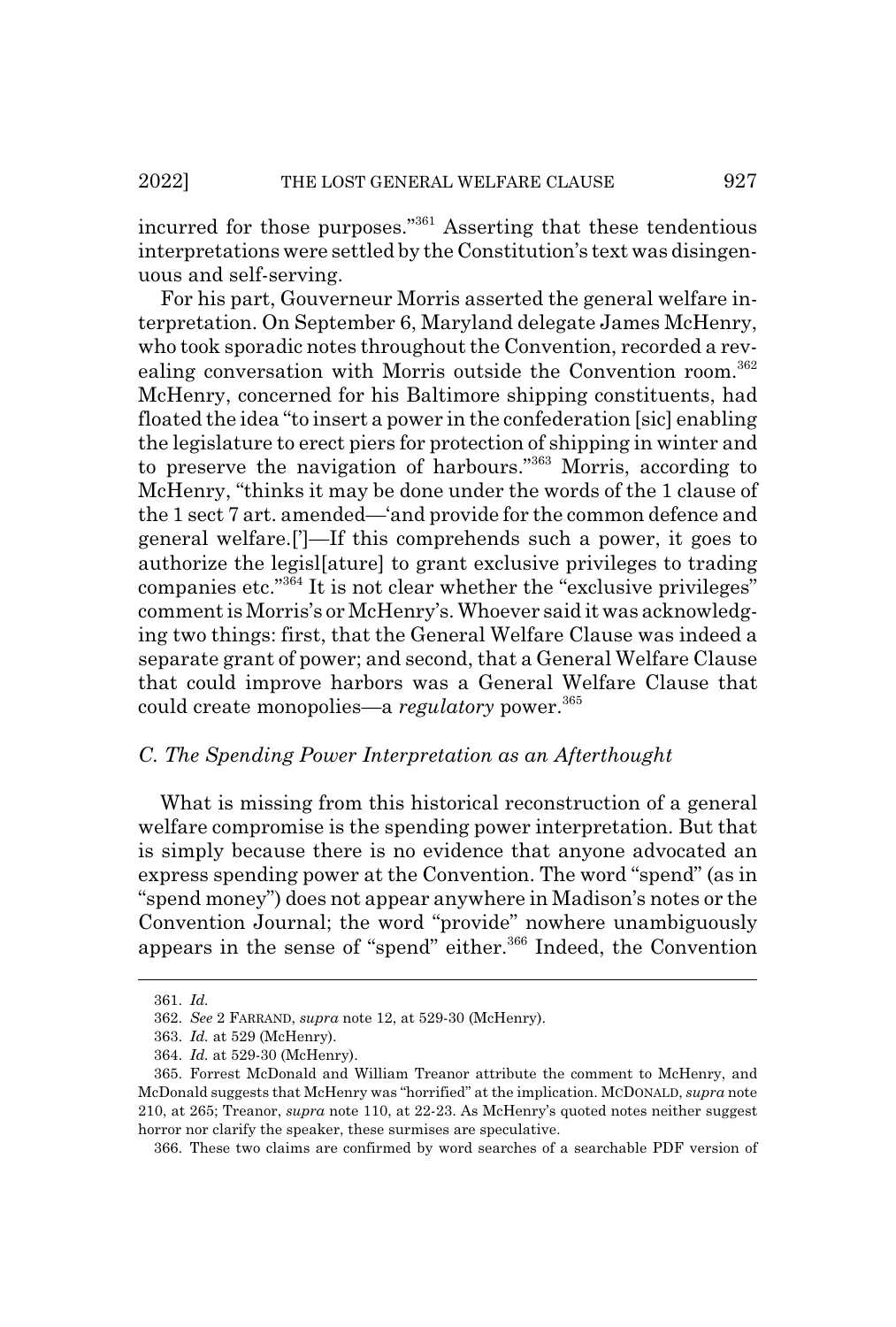delegates never even discussed any such thing as an enumerated "spending power." The word used by the delegates to refer to the application of money by the national government was not "spend," but "appropriate."367 Moreover, the two provisions in the Constitution dealing with appropriations both impose *limits* on spending.<sup>368</sup> Proposals to limit appropriations were made on July 5 and August 18, without any provision granting an affirmative power to spend having been proposed or discussed.<sup>369</sup> Indeed, the language that we now call the "spending power" was not proposed until September 4.370 The Committee of Detail's first draft of the enumerated powers on August 6 did not contain a "spending power." That draft did, however, include a version of the July 5 motion to *limit* spending: "All bills for raising or appropriating money ... shall originate in the House of Representatives, and shall not be altered or amended by the Senate."371 Note that the phrase "raising or appropriating" is *not* a redundant doublet, but rather two separate concepts, parallel to "taxing or spending." Money coming into the Treasury was "raised"; money going out, or earmarked for going out, was "appropriated."372

The fact that the delegates debated and approved *restrictions* on spending before even purportedly proposing to *grant* a "spending power" strongly suggests that a spending power was simply assumed all along to be implicit in the power to legislate. An implied

volumes 1 (Journal) and 3 (Madison's notes) of the Documentary History of the Constitution. *See* 1 FARRAND, *supra* note 128; 3 FARRAND, *supra* note 201.

<sup>367.</sup> *See supra* note 89 and accompanying text. *See generally* Kesavan & Paulsen, *supra* note 51, at 1198 (advocating "first-best use of" the Convention records "as an extratextual dictionary of constitutional meaning").

<sup>368.</sup> *See* U.S. CONST. art. I, § 8, cl. 12; § 9, cl. 7.

<sup>369. 1</sup> FARRAND, *supra* note 128, at 524-25 (Journal) (July 5 proposal); 2 FARRAND, *supra* note 12, at 322 (Journal) (August 18 proposal) ("Funds ... appropriated for payment of public Creditors shall not ... be diverted or applied to any other purpose.").

<sup>370. 2</sup> FARRAND, *supra* note 12, at 493 (Journal).

<sup>371.</sup> *Id.* at 178 (Madison). The Convention initially struck out this House-appropriations provision, *id.* at 224-25 (Madison), but ultimately restored it, albeit split into two parts. Article I, Section 7 of the Constitution now begins: "All Bills for raising Revenue shall originate in the House of Representatives; but the Senate may propose or concur with Amendments as on other Bills." U.S. CONST. art. I, § 7, cl. 1. The "appropriations" part was moved into Article I, Section 9, and effectively transmogrified from a limitation on the Senate to a limitation on the Executive: "No Money shall be drawn from the Treasury, but in Consequence of Appropriations made by Law." U.S. CONST. art. I, § 9, cl. 7.

<sup>372.</sup> *See supra* notes 83-89 and accompanying text.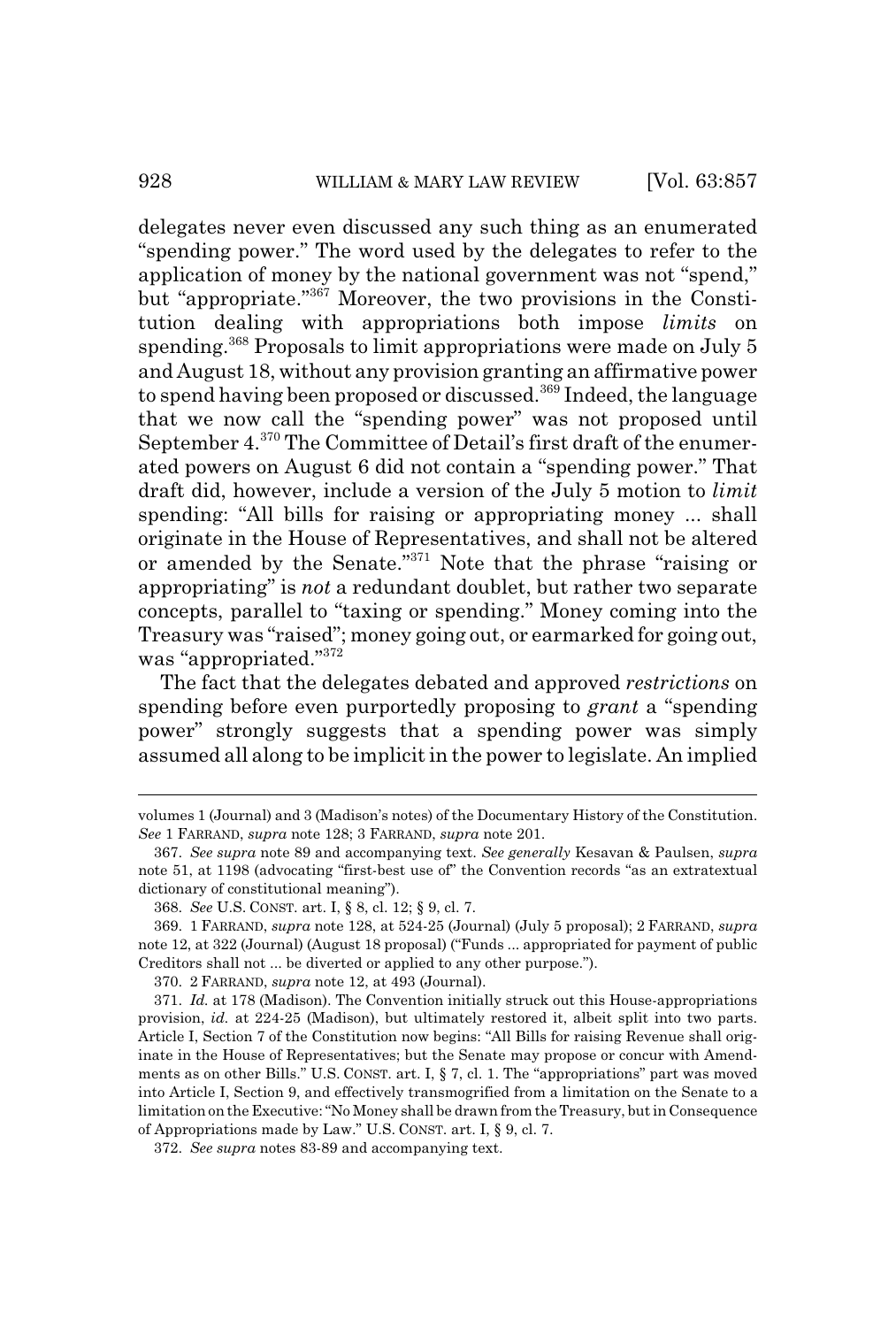spending power would not have been the only instance of a legislative power that is assumed by the Constitution and only evidenced by restrictive or prohibitory language: the powers to suspend habeas corpus, to grant titles of nobility, and—later, in the Fifth Amendment—to take property by eminent domain are three other such examples.373 Madison no doubt captured the sense of the Convention when he stated in 1800 that there is not "a power of any magnitude, which, in its exercise, does not involve or admit an application of money."374

Given that a power to spend money was referred to as "appropriation" and was taken as implicit until at least September 4, when the "provide for the common defense and general welfare" language first appeared, proponents of the spending power interpretation have some explaining to do.375 Why would a spending power, having been assumed all along as an implied power, be added so late in the day, and only under the highly ambiguous, indeed misleading, word "provide"? The Convention records supply no explanation. If there was a body of opinion within the Convention that called for an enumerated spending power, it was unexpressed—and therefore unlikely. A more likely explanation is that the spending power interpretation did not even arise until the ratification debates or later. The first definitive spending power interpretation was offered by Hamilton in his 1791 *Report on Manufactures*. 376 If there had been a consensus to make the General Welfare Clause an unambiguous spending power, it seems likely that the committee drafters would have used the word "appropriation" there as well: "To lay and collect taxes ... [in order] to appropriate money for the common defense and general welfare." Using "provide for" would have introduced an ambiguity that would have been pointless if the intention were only to express a spending power.

<sup>373.</sup> *See* U.S. CONST. art. I, § 9, cls. 2, 8; *id.* amend. V.

<sup>374.</sup> *See* Madison, *Virginia Report*, *supra* note 62, at 356. Madison at times failed to distinguish the concepts of "raising" and "appropriating," either from confusion or to mislead his readers. *See*THE FEDERALIST NO.41, *supra* note 41, at 263 (Madison) (construing "provide" to mean "raise money"); Madison to Stevenson, *supra* note 3, at 424-28 (using "appropriate" to mean "raise money").

<sup>375.</sup> *See* 2 FARRAND, *supra* note 12, at 493 (Journal).

<sup>376.</sup> *See* Hamilton, *supra* note 66, at 302-03.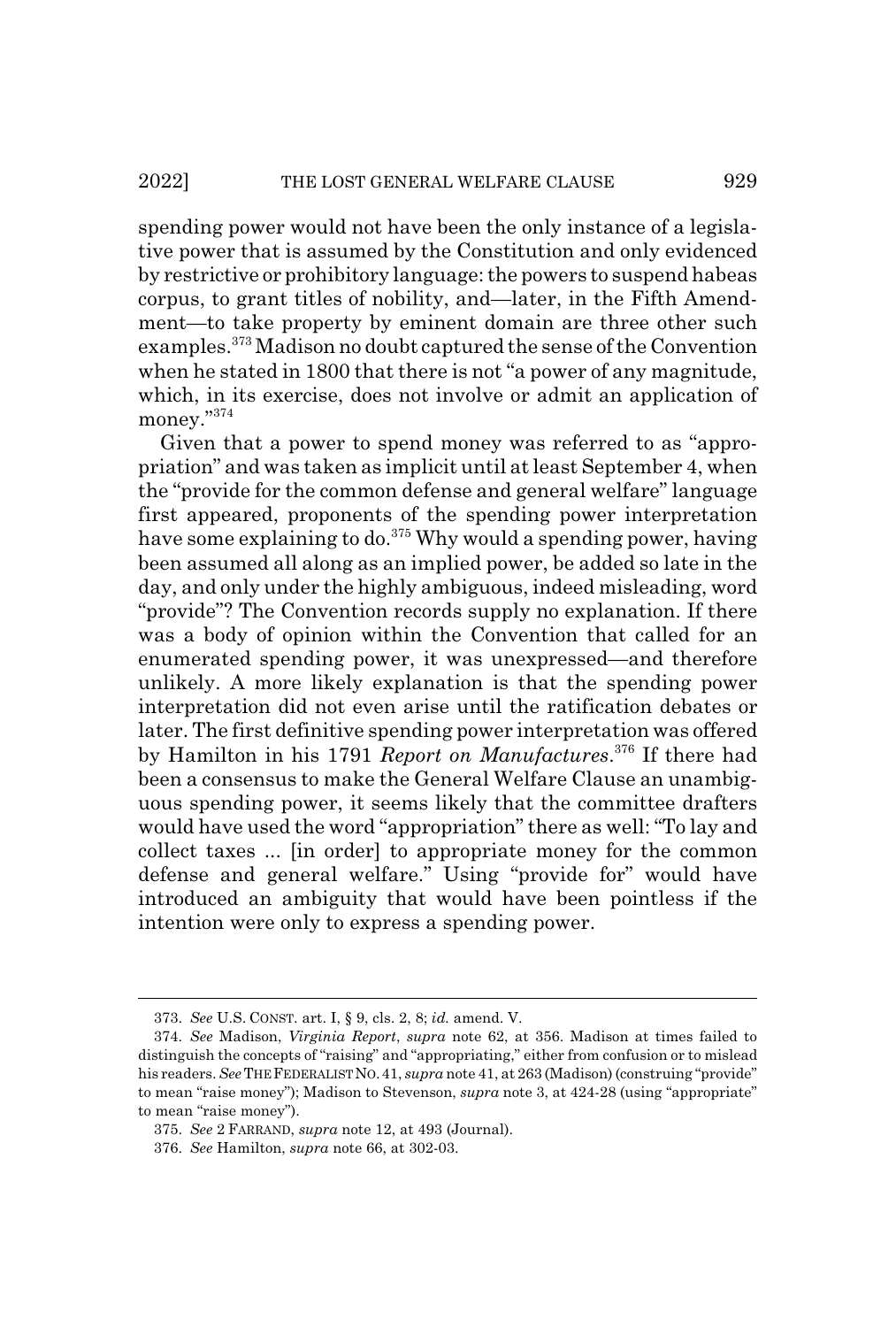## *D. Immaterial Style-Based Inferences*

Over the years, it has been argued that small matters of style, punctuation, or sentence structure can clear up the ambiguity built into Clause 1 and dispositively negate the general welfare interpretation. They do not.

## *1. The Sinister Semicolon*

The most enduring style-based argument stems from the probably apocryphal story that Gouverneur Morris on the Committee of Style tried to defraud the Convention by substituting a semicolon for a comma immediately before "to pay the Debts," thereby illicitly creating a general welfare interpretation by beefing up the grammatical separation between the Taxing Clause and the "Spending" Clause (or the tax purpose proviso, depending on one's favored interpretation). But as the story goes, Roger Sherman caught the subterfuge at the last minute, and the comma was restored.<sup>377</sup>

Although numerous historians have perpetuated (or at least repeated) this tale,  $378$  the story is most likely a 220-year-old urban myth. Originating in a vague account during a 1798 congressional speech,<sup>379</sup> the tale completely lacks documentary support aside from the punctuation itself: the Convention Journal shows a comma in that spot in the approved September 4 version reported by the Committee on Postponed Parts, a semicolon in the September 12 Committee of Style report, and a comma again in what is generally accepted as the final version of the Constitution approved by the Convention.<sup>380</sup>

<sup>377.</sup> *See, e.g.*, MAX FARRAND, THE FRAMING OF THE CONSTITUTION OF THE UNITED STATES 182-83 (1913).

<sup>378.</sup> *See, e.g.*, MCDONALD, *supra* note 210, at 265 (accepting the story at face value); Treanor, *supra* note 110, at 37-41 (same); Vasan Kesavan & Michael Stokes Paulsen, *Is West Virginia Unconstitutional?*, 90 CALIF. L. REV. 291, 338-39 (2002) (accepting the story, but questioning its interpretive relevance); Akhil Reed Amar, Comment, *Our Forgotten Constitution: A Bicentennial Comment*, 97 YALE L.J. 281, 286 n.25 (1987) (same).

<sup>379.</sup> *See* 3 FARRAND, *supra* note 201, at 379 (June 19, 1798) (speech of Albert Gallatin).

<sup>380.</sup> *See* 2 FARRAND, *supra* note 12, at 493 (Journal), 594 (Committee of Style Report), 655 (engrossed Constitution).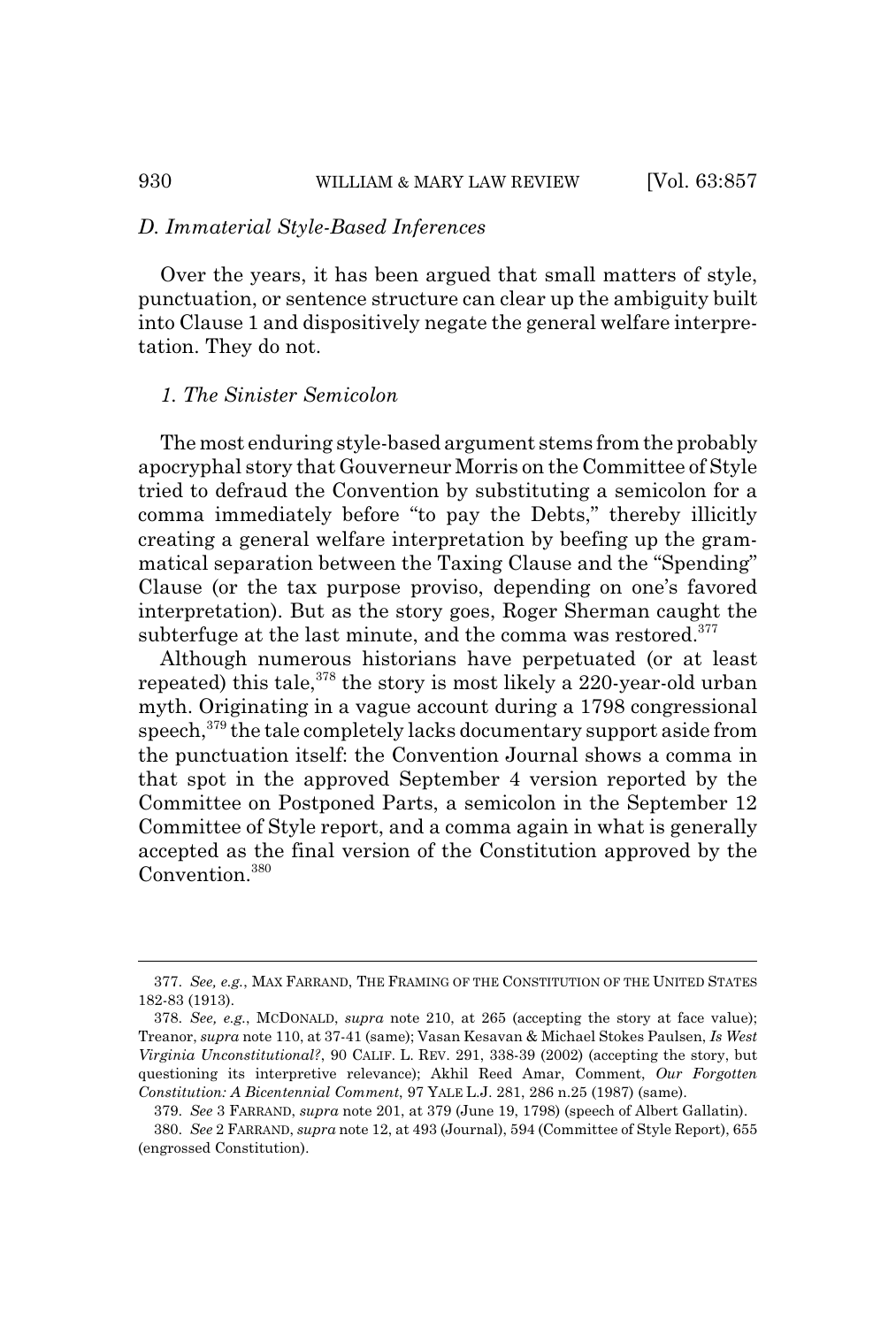### 2022] THE LOST GENERAL WELFARE CLAUSE 931

But to view the comma as "original" or "authentic" is a distortion.381 Significantly, the first written version of Clause 1 that all the delegates would have seen was the September 12 Committee of Style report, which was printed and distributed to the delegates on September 13.<sup>382</sup> Other than that report, and the August 6 Committee of Detail report, both of which were printed and distributed as typeset broadsides, the delegates did not *see* committee reports—those were handwritten and read aloud rather than copied and distributed.383 So when the delegates approved the September 4 version of Clause 1, they did so based on hearing, rather than reading it. When the Convention approved the final Constitution, they did so based on their own printed copies of the Committee of Style draft with whatever interlineations they made based on the emendations approved from September 13 to  $15^{384}$  Few, if any, delegates would have seen a version with the comma rather than the semicolon before signing the Constitution.385 It is inconceivable

382. 2 FARRAND, *supra* note 12, at 582 (Journal, Sept. 12) ("ordered that the Members be furnished with printed copies thereof"); *id.* at 609 (McHenry, Sept. 13) ("Recd. read and compared the new printed report").

<sup>381.</sup> To begin with, our only record of the text of this report is Secretary Jackson's copying of it into the Convention Journal. Given the inattention to punctuation niceties by Jackson and all of the Convention hand-writers, it is certainly conceivable that the comma was a transcription error. *See* David S. Schwartz & Nicholas Brock Enger, *The Sinister Semicolon: On Parsing Punctuation in the Constitution* (manuscript on file with author). The original handwritten committee reports are lost to history, evidently being among "the loose scraps of paper" that were burned by Jackson on September 17. *See* 3 FARRAND, *supra* note 201, at 82 (Appendix). In contrast to the August 6 Committee of Detail report and the September 12- 13 Committee of Style report, both of which were professionally printed and distributed to the delegates, none of the other handwritten committee reports have been found among any of the delegates' papers.

<sup>383.</sup> The September 4 report of the Committee on Postponed Parts was read aloud by Committee Chair Brearley "in his place"—that is, from his seat on the Convention floor and "was afterwards delivered in at the Secretary's table—and was again read" by Secretary Jackson. *See* 2 FARRAND, *supra* note 12, at 493 (Journal). Jackson used passive voice when he read committee reports aloud. *See id.* at 366 (noting that Committee of Detail Chair Rutledge "read the report in his place—and the same, being delivered in at the Secretary's table, was again read").

<sup>384.</sup> *See id.* at 609-10 (Journal), 614-15 (Madison).

<sup>385.</sup> The September 4 report was an extremely long one, in which the General Welfare Clause was followed by seven lengthy sections on the powers and election of the president. *See id.* at 493-95 (Journal), 496-99 (Madison). The delegates quickly and unanimously approved the Committee's proposed version of the General Welfare Clause based on the oral reading, with no debate recorded by Madison. The delegates then proceeded to debate the latter clauses. When the debate proved inconclusive on the presidential clauses, the delegates voted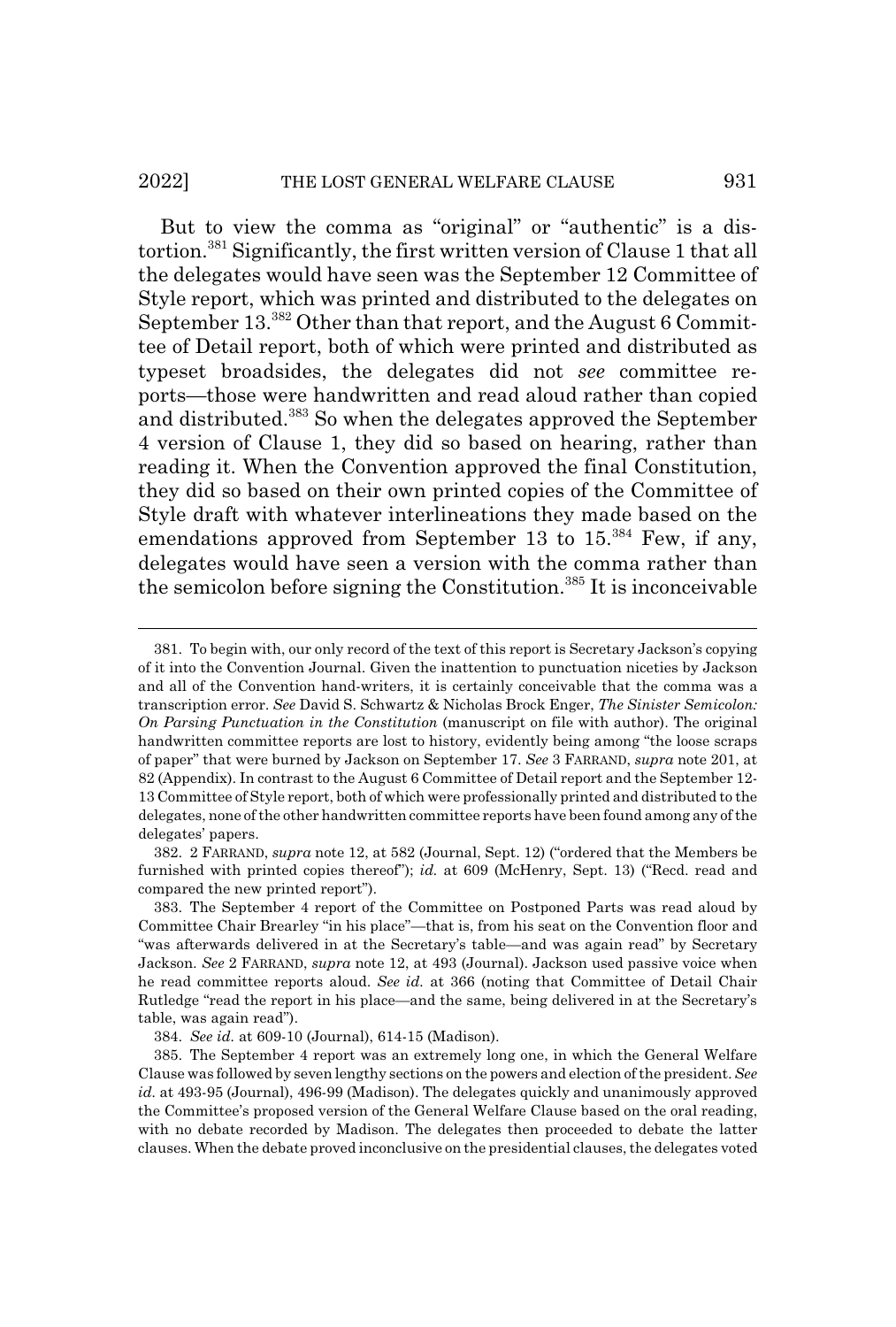that any delegate, let alone a majority, proofread the approximately 4,500 words and hundreds of punctuation marks in the engrossed (handwritten) parchment Constitution in the fleeting moment on September 17 that each stood, one after the other, at the secretary's table to sign the document. What the delegates did see, and approve, was the September 12-13 Committee of Style broadside, with the semicolon.<sup>386</sup> So, if there was any "punctuation fraud," it was in replacing the Committee of Style's semicolon with a comma—rather than the reverse.

But we need not resolve the mystery of the semicolon here, because the comma does not weaken the case for the general welfare interpretation. When Article I, Section 8 enumerates multiple powers in a single clause, those powers are invariably set off by commas, not semicolons—even in the lengthy and tortuous Seat of Government Clause, where a semicolon might help the reader pause for breath.387 Moreover, the presence of the comma before "to pay the Debts" has a double-edge, weakening the Jeffersonian purpose interpretation compared with the same wording without any punctation mark.388 Slyly perhaps, Jefferson himself rendered this piece of text without a comma when arguing his interpretation to President Washington.<sup>389</sup> Note the absence of any punctuation in the pertinent spot in both Jefferson's (mis)quotation of the clause and his interpretation of it: "To lay taxes to provide for the general welfare of the U.S.' that is to say 'to lay taxes *for the purpose* of providing for the general welfare'."390 As Kesavan and Paulsen

to postpone further consideration in order to allow members to make copies of that portion of the report for themselves. *See id.* at 496, 502 (Madison). Those delegates who chose to copy the report for themselves could in theory have seen the comma—if it was a comma—but by then, having already approved the General Welfare Clause, their focus would have been on the numerous lengthy paragraphs on the presidency. *Id.* at 597-600 (Committee of Style Report). The notion that some critical mass of delegates would have seen the comma, attributed decisive significance to it, transcribed it carefully into their own handwritten copy of the September 4 report, and then failed to note the semicolon in the September 12-13 Committee of Style broadside, is implausible.

<sup>386.</sup> *See id.* at 594 (Committee of Style Report).

<sup>387.</sup> *See* U.S. CONST. art. I, § 8, cl. 5 ("To coin ..., regulate ..., and fix"); *id.* cl. 11 ("To declare ..., grant ..., and make"); *id.* cl. 17 ("To exercise ..., and to exercise").

<sup>388.</sup> *See id.* cl. 1.

<sup>389.</sup> *See* Jefferson, *supra* note 74, at 275-80.

<sup>390.</sup> *See id.* at 277; *see also* CONST. OF THE CONFEDERATE STATES OF AMERICA of 1861, art.

I, § 8, cl. 1 (Mar. 11, 1861) (having no comma between "excises" and "for revenue").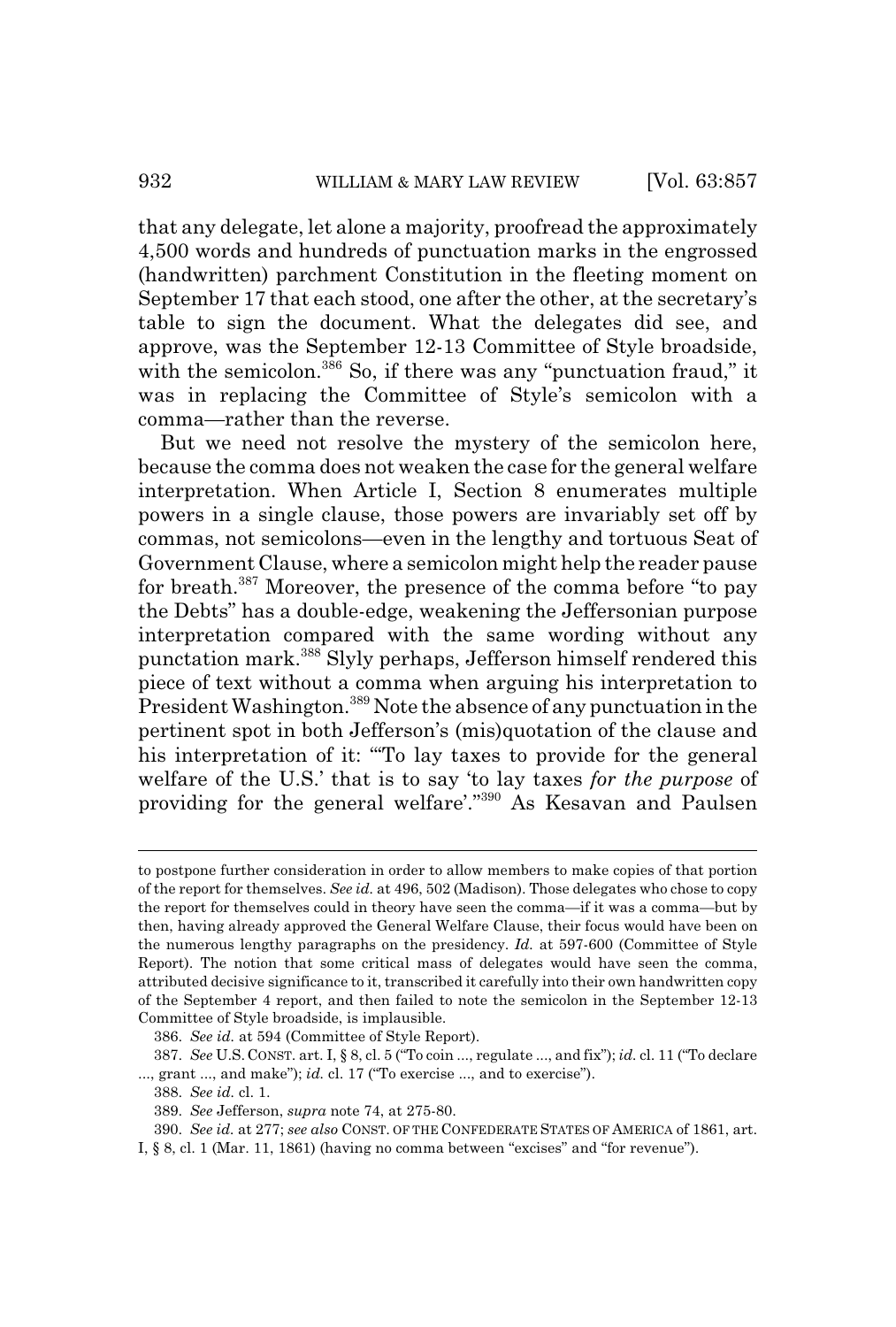observe, "misquoting constitutional text" signals "a desperate interpreter."391

Historically, the comma argument does indeed seem like a desperate ploy to evade what Madison saw as the Clause's literal meaning. Madison later wrote that the punctuation issue did not deserve "the weight of a feather" in interpreting the General Welfare Clause.<sup>392</sup> Perhaps the most damning argument against the significance of the semicolon is Professor Crosskey's commonsense observation: "As the repunctuated clause is still undeniably open to [the general welfare] interpretation as a mere matter of English," the reinsertion of the comma as "the method chosen by the skilled lawyers of the Federal Convention" to negate that interpretation would have been "singularly inept and ineffective."<sup>393</sup> At most, the purported semicolon-comma switch offers a cautionary tale against deciding a fundamental constitutional debate over the scope of legislative power by the vagaries of late eighteenth-century midsentence punctuation.<sup>394</sup>

# *2. Sentence Structure*

Another exceedingly weak argument against the general welfare interpretation arises from the sentence structure of Clause 1. Specifically, the placement of the "tax uniformity" restriction at the end of Clause 1 has convinced some scholars that the entire clause must be limited to taxing, or at least to revenue.<sup>395</sup> But this is

<sup>391.</sup> Kesavan & Paulsen, *supra* note 378, at 350.

<sup>392.</sup> Madison to Stevenson, *supra* note 3, at 412 n.2, 414 n.2 ("Memorandum not used in letter to Mr. Stevenson.").

<sup>393. 1</sup> CROSSKEY, *supra* note 110, at 394; *accord* Amar, *supra* note 378, at 286 n.25 (doubting the interpretive significance of the semicolon versus comma distinction); Kesavan & Paulsen, *supra* note 378, at 339 n.151 (same).

<sup>394.</sup> The difference in meaning between the two punctuation marks was even less pronounced in the eighteenth century than it is now. It is even possible that the punctuation marks in question were made at the discretion of the Convention's printer and engrosser, rather than by any of the delegates. *See* Schwartz & Enger, *supra* note 381.

<sup>395.</sup> U.S. CONST. art. I, § 8, cl. 1 ("[B]ut all Duties, Imposts and Excises shall be uniform throughout the United States."); *see, e.g.*, Natelson, *supra* note 19, at 14. Natelson categorically rejects a reading that "grants an authority to tax, then grants an authority to spend, then doubles back to restrict the authority to tax" because such a reading "imports into the Constitution a stylistic awkwardness very uncharacteristic of that elegantly-drawn document." *Id.* This "inference from elegance," aside from being premised on a debatable aesthetic judgment, overlooks the nature of a group drafting project by a few dozen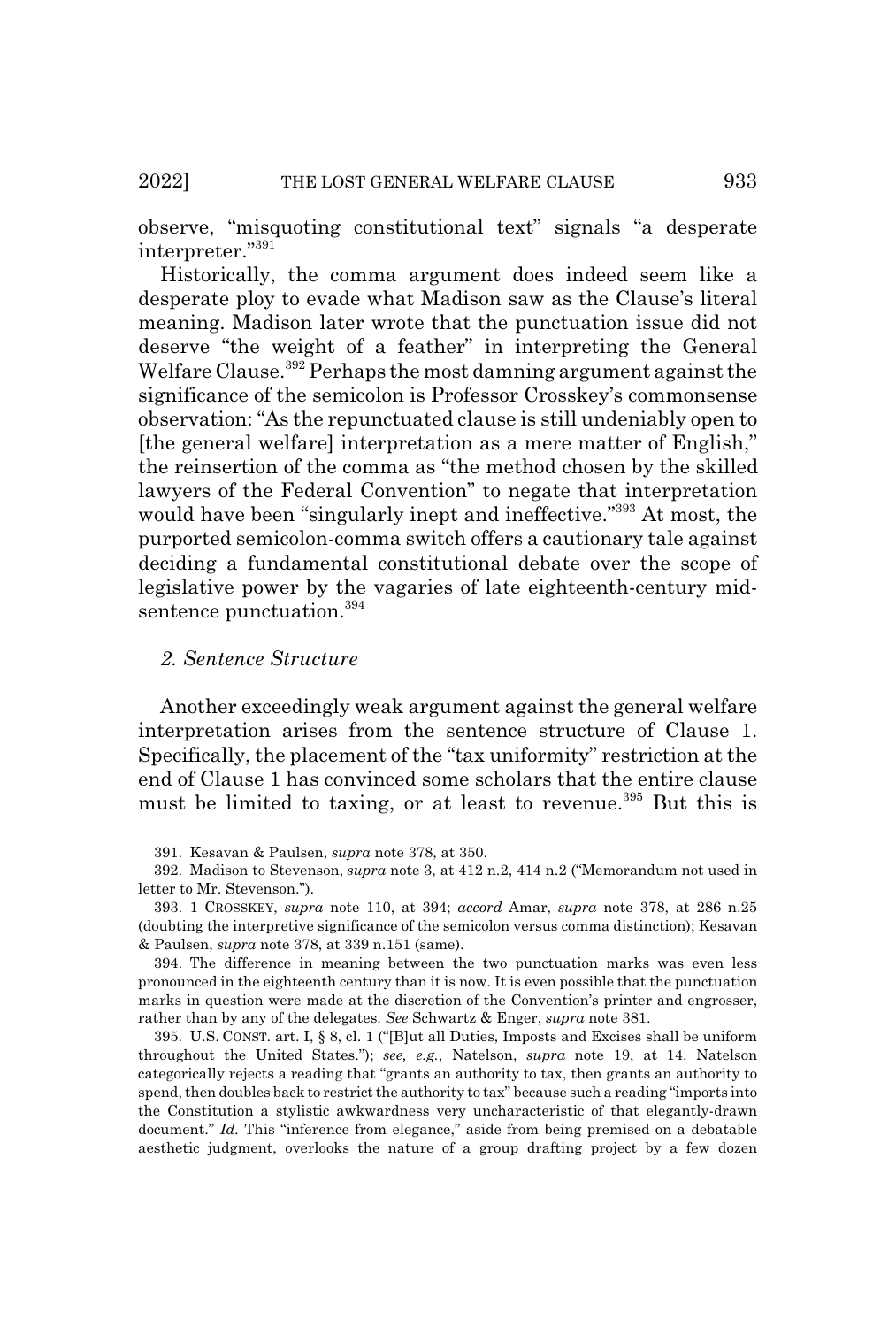wrong, both as a matter of syntax and drafting history. To begin with, the argument assumes that the uniformity proviso was carefully integrated into Clause 1 to affect the meaning of the debtpaying or General Welfare Clauses in some way. It was not. First proposed on August 25, the uniformity proviso had no connection to Clause 1 or the committees that drafted the final version of Clause 1; it had been drafted by an entirely different eleven-member committee.396 When this language was agreed to on August 31, it had no specific location and seemed destined for the section that ultimately became Article I, Section 9.<sup>397</sup> But for reasons unknown, it was omitted from the Committee of Style draft,<sup>398</sup> and was subsequently tacked on at the end of Clause 1 on September 14, three days before the end of the Convention.<sup>399</sup> It could as well have been included in Section 9 with the other taxing restrictions, and no inference can fairly be drawn from its Clause 1 placement without further evidence.<sup>400</sup> Indeed, on two other occasions, restrictive provisions were added to the Taxing Clause only to be relocated to Section 9.<sup>401</sup> It is probable that the uniformity proviso would have gone the same way had it been inserted before, rather than after, the Committee of Style revisions.

In any case, nothing about English grammar requires that clauses of limitation immediately follow the matter to be limited, with no intervening subject matter. Nor does constitutional "style" support such an interpretive rule.<sup>402</sup> Indeed, three of the four restrictions on federal taxing power are found in Article I, Section

contentious men eager to get home. And though Natelson identifies as a public meaning originalist, this particular argument is premised on drafters' intentions—their purported conscious attention to style.

<sup>396.</sup> *See* 2 FARRAND, *supra* note 12, at 410 (Journal).

<sup>397.</sup> *Id.* at 480 (Madison) (approving tax uniformity and port preference language as amendments to Article VII, Section 4 of the Committee of Detail draft).

<sup>398.</sup> *See id.* at 594-96 (Committee of Style Report).

<sup>399.</sup> *See id.* at 610 (Journal), 614 (Madison).

<sup>400.</sup> *See id.* The reasons for placing it in Clause 1—and whether that was even done by motion, as opposed to a scrivener's correction—are not recorded either in the Journal or by Madison. *See id.* at 610 (Journal), 612-19 (Madison). In his later revision of his notes, Madison merely quoted the provision and wrote that it "was unanimously annexed to the power of taxation." *Id.* at 614 (Madison).

<sup>401.</sup> *Id.* at 303 (Journal) (showing the export tax prohibition moved into Article I, Section 9, clause 5); *id.* at 366-67 (Journal) (showing the clause limiting "permanent revenue" moved into Article I, Section 9, clause 7).

<sup>402.</sup> *See* 1 CROSSKEY, *supra* note 110, at 395-96.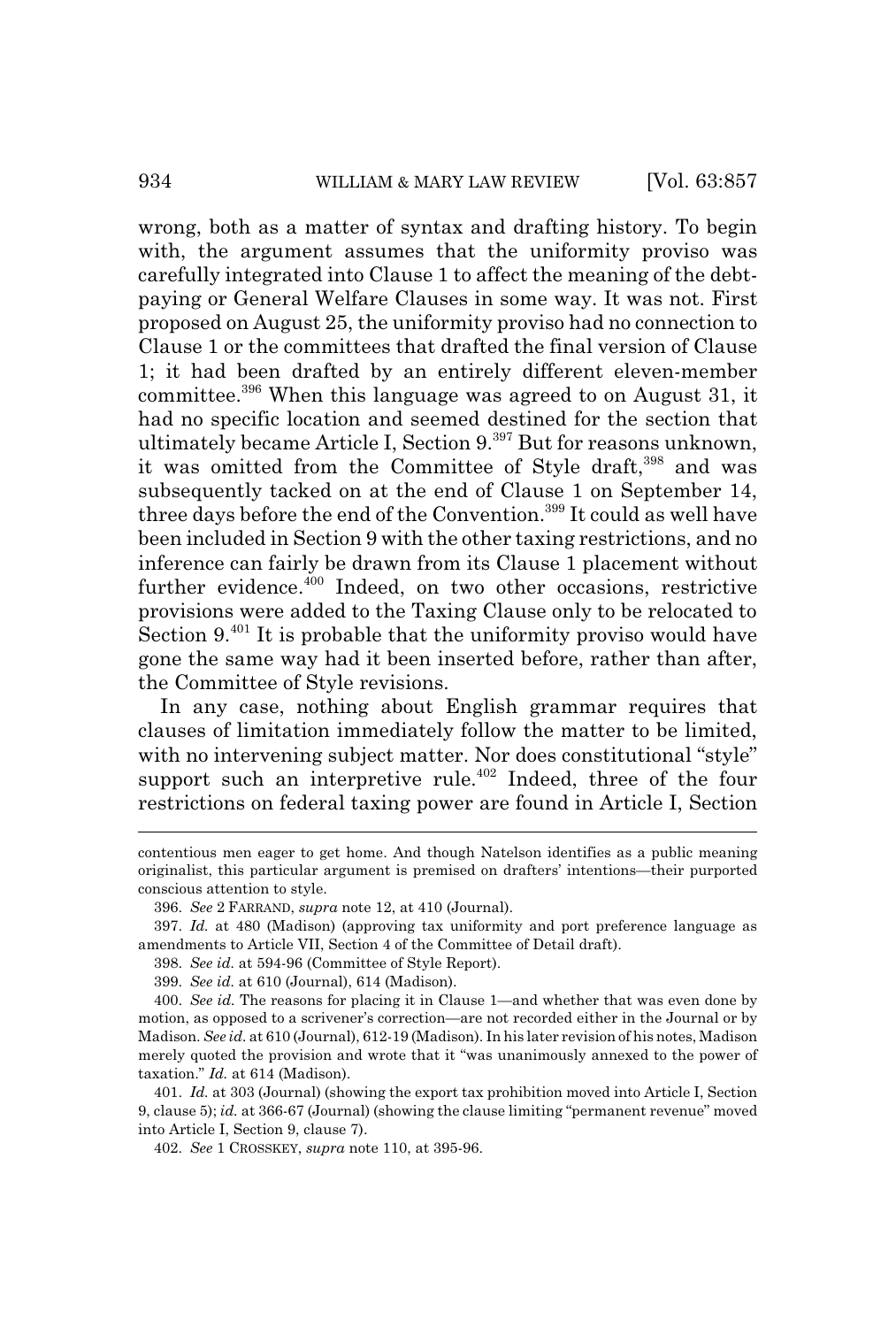9, far apart from the Taxing Clause, $403$  and restrictive provisions are somewhat haphazardly distributed between Sections 8 and 9.<sup>404</sup>

# *3. Prepositions*

Finally, some scholars have tried to eliminate the plausibility of the general welfare interpretation by drawing excessive substantive inferences from fine points of preposition use. But these arguments cannot bear the interpretive weight they are assigned to carry. Most power grants in Section 8 begin with a complete infinitive verb, with the word "to,"405 but Section 8 usually resorts to compound infinitives, granting multiple powers with "to" implied: "To coin ..., regulate ..., and fix"; "To *declare* War, *grant* Letters of Marque ..., and *make* Rules."406 The Committee of Detail did not use compound infinitives in its enumeration, instead listing each grant of power with a single infinitive verb on a separate line. $407$  Compound infinitives may have been a thing with Gouverneur Morris. The Committee of Style introduced several compound infinitives, both when grouping certain comparable powers in Article I, Section 8, and in the preamble: "*to form* a more perfect Union, *establish* Justice, *insure* domestic Tranquility, *provide* for the common defence, *promote* the general Welfare, and *secure* the Blessings of Liberty."408 But that style is not consistent in Article I, Section 8, apart from Clause 1.409 Clause 17 provides: "*To exercise* exclusive Legislation ..., and *to exercise* like Authority."410

The most likely explanation for the grammar of Clause 1 is that "to pay ... and provide" was a compound infinitive signifying two powers, just like all the other compound infinitives in Article I,

<sup>403.</sup> *See* U.S. CONST. art. I, § 9, cl. 1 (limiting tax on imported slaves to ten dollars per person); *id.* cl. 4 (imposing census requirement on direct taxes); *id.* cl. 5 (prohibiting federal export taxes).

<sup>404.</sup> Restrictive clauses are found in Article I, Section 8, Clauses 1, 12 ("but no Appropriation of Money"), and 16 ("reserving to the States respectively"). *See* U.S.CONST. art. I, § 8, cls. 1, 12, 16.

<sup>405.</sup> *See id.* art. I, § 8.

<sup>406.</sup> *See id.* cls. 5, 11 (emphasis added).

<sup>407.</sup> *See* 2 FARRAND, *supra* note 12, at 177-89 (Madison).

<sup>408.</sup> U.S. CONST. pmbl. (emphasis added).

<sup>409.</sup> *See id.* art. I, § 8, cl. 1.

<sup>410.</sup> *Id.* cl. 17 (emphasis added).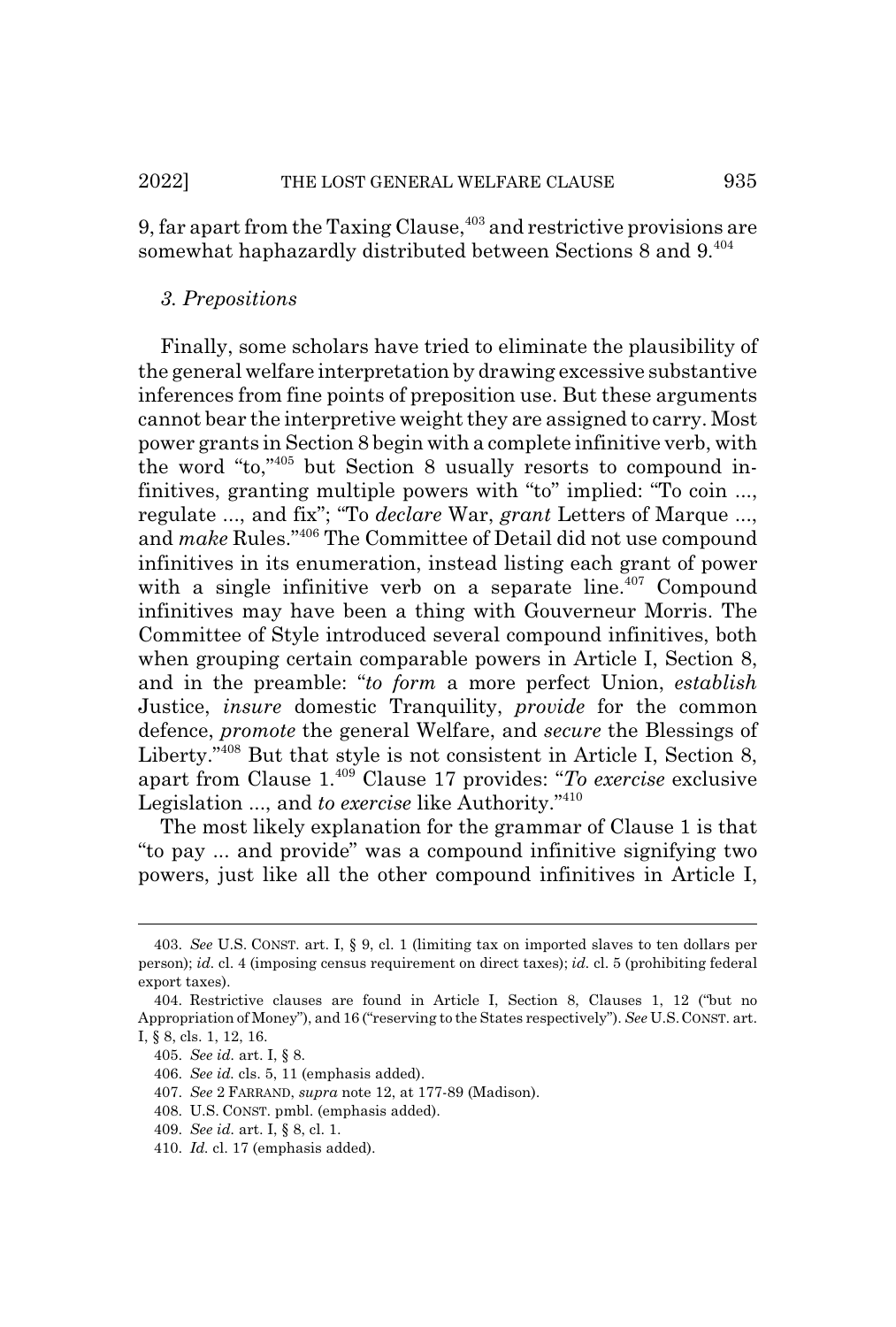Section 8.411 When the Debt and General Welfare Clauses were added to the Taxing Clause, however, it probably escaped notice that "pay" and "provide" could, for stylistic consistency, have been compounded with "[t]o lay and collect," merely by deleting "to" before "pay" and adding an Oxford comma after "debts."412 Instead, rather than deleting the word "to" in front of pay, the Committee of Style draft added a semicolon.<sup>413</sup> The Committee of Style draft also changed all the semicolons at the end of each enumerated power clause to periods. $414}$  For unknown reasons, these periods were restored to semicolons after the September 15 vote approving the Committee of Style draft, and the semicolon before "to pay the debts" was changed to a comma.<sup>415</sup>

Such is the nature of group drafting projects, especially in the Constitutional Convention, where the group diverged on many key points and finished its work in a rush.416 In his speech opposing the first Bank of the United States, Madison offered a candid acknowledgement of the limitations of an inferential textual interpretation of the Constitution: "It is *not* pretended that *every* insertion or *omission* in the Constitution is the effect of *systematic attention*."417 Those who rely on prepositions and comma placements to assert dispositive resolution of such great and contested questions as the scope of federal powers would do well to avoid such pretenses.

## **CONCLUSION**

The General Welfare Clause was initially drafted to authorize the federal government to address all national problems. Due to a compromise, it was rewritten in a strategically ambiguous manner to accommodate an alternative, narrower "taxing purpose" interpretation. Yet the final version of the General Welfare Clause favored the broad general welfare interpretation, whereas the taxing purpose interpretation was arguable, but less plausible.

<sup>411.</sup> *See id.* cl. 1.

<sup>412.</sup> *See id.*

<sup>413.</sup> *See* 2 FARRAND, *supra* note 12, at 594-96 (Committee of Style Report).

<sup>414.</sup> *See id.*

<sup>415.</sup> *See id.* at 655-56 (engrossed Constitution).

<sup>416.</sup> *See id.* at 493-97 (Journal) (illustrating the delegates' quick approval).

<sup>417. 2</sup> ANNALS OF CONG. 1899 (1791) (emphasis added).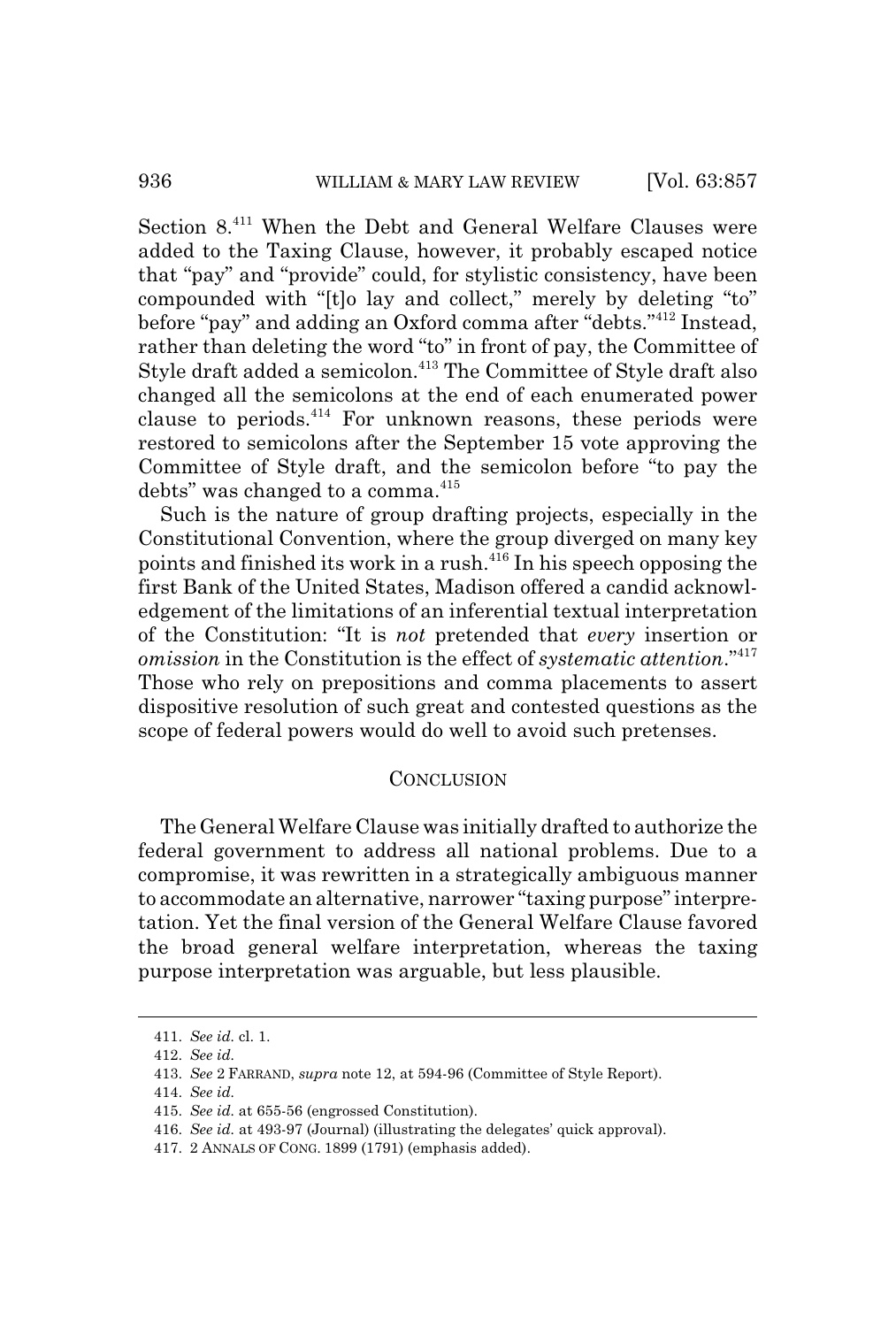After ratification, two additional, linguistically plausible "spending power" interpretations emerged that had not been contemplated by the Framers—the "Madisonian" and "Hamiltonian" interpretations. Eventually, the constitutional order settled on the Hamiltonian "non-regulatory spending" interpretation as the result of a political compromise brokered by President James Monroe to accommodate the nationalist wing of his dominant Republican coalition. Eventually, the two interpretations contemplated by the Framers—the Jeffersonian and general welfare versions—faded from history, leading modern scholars to assume that they had never been taken seriously. This interpretive journey is a story in itself that I take up elsewhere.<sup>418</sup>

The conventional interpretation of the General Welfare Clause as the Spending Clause runs counter to its text and drafting history. Only by assuming that the enumeration of powers must be interpreted as limiting can we justify the choice of the spending power over the general welfare interpretation as a matter of text or drafters' intent. But the origins of the General Welfare Clause demonstrate that an enumerationist interpretation of the Constitution is not compelled by the text or drafting history of the enumerated powers.

If, as I have argued, the Framers' intentions and the text of the Constitution do not foreclose, and indeed support, the general welfare interpretation—that the General Welfare Clause authorizes Congress to legislate on all national problems—the implications are far-reaching. This would mean that enumerationism is not the inexorable constitutional command that is normally associated with clear-cut textual or intent-based arguments—whether those arguments are made by originalists or non-originalists. The argument for enumerationism would necessarily be shifted into modes of constitutional argument dependent on policy and values. Enumerationists would have to explain what values are served by disabling the federal government from addressing national problems that the states collectively have proven unwilling or unable to solve, such as environmental degradation or a pandemic. The constitutional debate over laws like the Violence Against Women Act would address federalism concerns head-on, by discussing whether

<sup>418.</sup> *See* Schwartz, *supra* note 68.